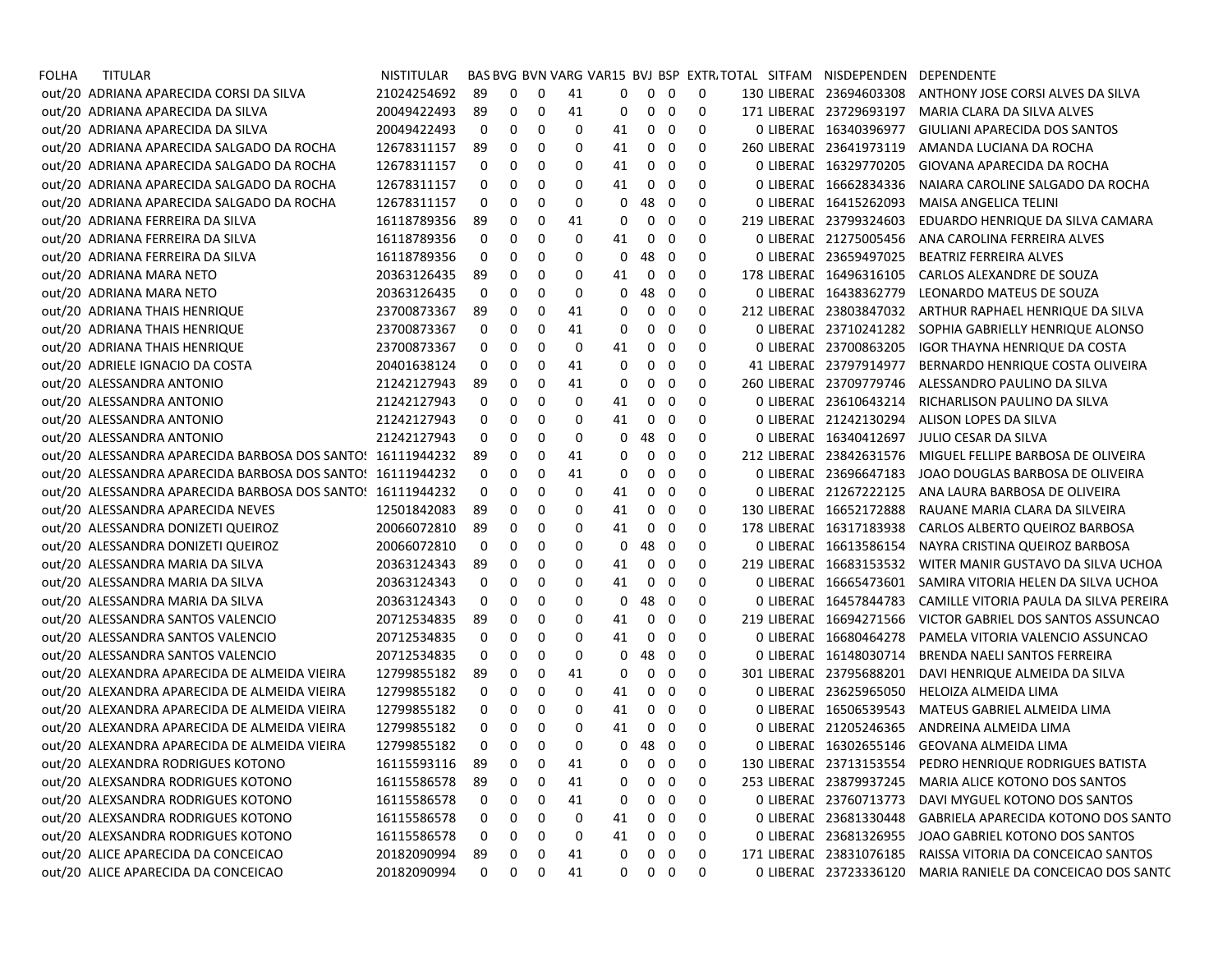| out/20 ALINE CAROLINA FERREIRA                | 23785568017 | 89  | 0  | 0  | 41       | 0  | 0              | $\mathbf 0$             | 0 |             | 130 LIBERAL 23785567363 | KEVEM LUKAS FERREIRA GOMES DA SILVA                     |
|-----------------------------------------------|-------------|-----|----|----|----------|----|----------------|-------------------------|---|-------------|-------------------------|---------------------------------------------------------|
| out/20 ALINE CRISTINA GOMES MORAES            | 16124799201 | 89  | 0  | 0  | 41       | 0  | $0\quad 0$     |                         | 0 |             | 130 LIBERAL 23838325717 | MARIA HELOISA GOMES DE SOUZA                            |
| out/20 ALINE CRISTINA PESSOA                  | 12708329148 | -89 | 0  | 0  | 41       | 0  | 0              | 0                       | 0 |             | 212 LIBERAL 23783569997 | RODRIGO APARECIDO MARTINS                               |
| out/20 ALINE CRISTINA PESSOA                  | 12708329148 | 0   | 0  | 0  | 41       | 0  | 0              | 0                       | 0 |             | 0 LIBERAL 23739957146   | CAROLINE CRISTINA MARTINS                               |
| out/20 ALINE CRISTINA PESSOA                  | 12708329148 | 0   | 0  | 0  | 0        | 41 | 0              | 0                       | 0 |             | 0 LIBERAL 16334702050   | <b>CAMILA VITORIA BORGUINI</b>                          |
| out/20 ALINE DA CONCEICAO                     | 20182090978 | -89 | 0  | 0  | 41       | 0  | 0              | 0                       | 0 |             | 212 LIBERAL 23860897671 | JENIFER ELOA DA CONCEICAO                               |
| out/20 ALINE DA CONCEICAO                     | 20182090978 | 0   | 0  | 0  | 41       | 0  | 0              | 0                       | 0 |             | 0 LIBERAL 23746744470   | RYAN LUCAS DA CONCEICAO DOS SANTOS                      |
| out/20 ALINE DA CONCEICAO                     | 20182090978 | 0   | 0  | 0  | 0        | 41 | $\overline{0}$ | - 0                     | 0 |             | 0 LIBERAL 23733214176   | MARIA HELOISA DA CONCEICAO DOS SANTO                    |
| out/20 ALINE DANIELE MARTINS                  | 16010701377 | -89 | 0  | 0  | 41       | 0  | 0              | 0                       | 0 |             | 130 LIBERAL 23760130441 | MONALISA LAVINYA MARTINS DA SILVA                       |
| out/20 ALINE GUIMARAES MOMESSO                | 20773557894 | -89 | 0  | 0  | 41       | 0  | 0              | 0                       | 0 |             | 171 LIBERAL 23866009263 | ANTHONY SAMUEL MOMESSO DE OLIVEIRA                      |
| out/20 ALINE GUIMARAES MOMESSO                | 20773557894 | 0   | 0  | 0  | 41       | 0  | 0              | 0                       | 0 |             | 0 LIBERAL 23754528072   | JOAO GABRIEL GUIMARES MOMESSO                           |
| out/20 ALINE PATRICIA SANTANA                 | 20137977462 | -89 | 0  | 0  | 0        | 41 | 0              | 0                       | 0 |             | 130 LIBERAL 16345853292 | <b>GABRIEL SANTANA GONCALVES</b>                        |
| out/20 ALINE SUZANA SILVA MACHADO             | 16153563962 | -89 | 0  | 0  | 41       | 0  | 0              | 0                       | 0 | 171 LIBERAC | 23823240338             | JEAN MIGUEL DE MORAES                                   |
| out/20 ALINE SUZANA SILVA MACHADO             | 16153563962 | 0   | 0  | 0  | 41       | 0  | 0              | 0                       | 0 |             | 0 LIBERAL 23723434807   | LARISSA EMANUELLY DE MORAES                             |
| out/20 AMANDA DA SILVA LUZIA                  | 20788318793 | -89 | 0  | 0  | 41       | 0  | 0              | 0                       | 0 |             | 171 LIBERAL 23714742367 | SOPHIA DA SILVA LUZIA GONCALVES                         |
| out/20 AMANDA DA SILVA LUZIA                  | 20788318793 | 0   | 0  | 0  | 0        | 41 | $\mathbf{0}$   | $\mathbf 0$             | 0 |             | 0 LIBERAL 16339874747   | STEFANY DA SILVA LUZIA GONCALVES                        |
| out/20 AMANDA GABRIELA MARTINS                | 20353313364 | 89  | 0  | 0  | 41       | 0  | 0              | $\mathbf 0$             | 0 |             | 212 LIBERAL 23893192936 | LUNA VITORIA MARTINS                                    |
| out/20 AMANDA GABRIELA MARTINS                | 20353313364 | 0   | 0  | 0  | 41       | 0  | 0              | 0                       | 0 |             | 0 LIBERAL 23760832314   | BRYAN DOMENICK MARTINS CARVALHO                         |
| out/20 AMANDA GABRIELA MARTINS                | 20353313364 | 0   | 0  | 0  | 0        | 41 | 0              | 0                       | 0 | 0 LIBERAD   | 23646009868             | RAPHAELA MARTINS CARVALHO                               |
| out/20 AMANDA ROBERTA MARTIM LUCAS            | 21265950689 | -89 | 0  | 0  | 41       | 0  | 0              | $\mathbf 0$             | 0 |             | 130 LIBERAL 23825420821 | DERICK DOMINIC LUCAS FERREIRA                           |
| out/20 AMANDA RODRIGUES GUEDES                | 16113287158 | -89 | 0  | 0  | 41       | 0  | 0              | 0                       | 0 |             | 219 LIBERAL 23742049816 | LAURA RODRIGUES GUEDES                                  |
| out/20 AMANDA RODRIGUES GUEDES                | 16113287158 | 0   | 0  | 0  | 0        | 41 | 0              | 0                       | 0 |             | 0 LIBERAL 16295198172   | <b>JULIA RODRIGUES PEPORINE</b>                         |
| out/20 AMANDA RODRIGUES GUEDES                | 16113287158 | 0   | 0  | 0  | 0        | 0  | 48             | $\overline{\mathbf{0}}$ | 0 |             | 0 LIBERAL 16519533891   | MARIANA CRISTHINA RODRIGUES MATIAS                      |
| out/20 AMANDA TAMIRIS BLANDINO                | 20049404703 | 89  | 0  | 0  | 41       | 0  | 0              | $\mathbf 0$             | 0 |             | 171 LIBERAL 23668078668 | ARTHUR MIGUEL BLANDINO                                  |
| out/20 AMANDA TAMIRIS BLANDINO                | 20049404703 | 0   | 0  | 0  | 41       | 0  | 0              | 0                       | 0 |             | 0 LIBERAL 23668095031   | <b>ENZO MIGUEL BLANDINO GONCALVES</b>                   |
| out/20 ANA BEATRIZ DA SILVA CASTILHANO        | 23642832012 | 0   | 0  | 0  | 41       | 0  | 0              | - 0                     | 0 |             | 82 LIBERAL 23793021269  | ALICE CASTILHANO                                        |
| out/20 ANA BEATRIZ DA SILVA CASTILHANO        | 23642832012 | 0   | 0  | 0  | 0        | 41 | 0              | 0                       | 0 |             | 0 LIBERAL 23642831997   | KAUA GABRIEL CASTILHANO                                 |
| out/20 ANA BEATRIZ FILTRI DA SILVEIRA         | 21209563497 | -89 | 0  | 0  | 41       | 0  | 0              | 0                       | 0 |             | 130 LIBERAL 23729932213 | HELOYSA BEATRIZ FILTRI DA SILVA                         |
| out/20 ANA CAROLINA CRISTINA LOPES DOS SANTOS | 23796188261 | -89 | 0  | 41 | 41       | 0  | 0              | 0                       | 0 |             | 212 LIBERAL 21296365648 | STELLA VALENTINA LOPES BALBINO                          |
| out/20 ANA CAROLINA CRISTINA LOPES DOS SANTOS | 23796188261 | 0   | 0  | 0  | 0        | 41 | 0              | 0                       | 0 | 0 LIBERAD   | 23796188229             | LARYSSA GABRIELA LOPES DOS SANTOS                       |
| out/20 ANA CAROLINA DANIEL FRANZONI           | 20216374183 | -89 | 0  | 0  | 41       | 0  | 0              | 0                       | 0 |             | 171 LIBERAL 23848334395 | JOSE ANTONIO DE OLIVEIRA NETO                           |
| out/20 ANA CAROLINA DANIEL FRANZONI           | 20216374183 | 0   | 0  | 0  | 41       | 0  | 0              | 0                       | 0 |             | 0 LIBERAL 23713772777   | NICOLLE LIZ DANIEL                                      |
| out/20 ANA CAROLINA FERREIRA DA SILVA         | 16019846726 | 89  | 0  | 0  | 41       | 0  | 0              | $\mathbf 0$             | 0 |             | 253 LIBERAL 23845379576 | ISAAC GABRIEL FERREIRA DOS SANTOS                       |
| out/20 ANA CAROLINA FERREIRA DA SILVA         | 16019846726 | 0   | 0  | 0  | 41       | 0  | 0              | $\mathbf 0$             | 0 |             | 0 LIBERAL 23731369067   | VITORIA GABRIELY FERREIRA DOS SANTOS                    |
| out/20 ANA CAROLINA FERREIRA DA SILVA         | 16019846726 | 0   | 0  | 0  | 41       | 0  | 0              | 0                       | 0 |             | 0 LIBERAL 23691740347   | ANTONIO CARLOS ALEXANDRE DOS SANTOS                     |
| out/20 ANA CAROLINA FERREIRA DA SILVA         | 16019846726 | 0   | 0  | 0  | 0        | 41 | 0              | 0                       | 0 |             | 0 LIBERAL 16673474719   | SAMIRY APARECIDA VIVEIROS DA SILVA PER                  |
| out/20 ANA CLAUDIA DE MELO                    | 20362245724 | 0   | 0  | 0  | 41       | 0  | 0              | $\mathbf 0$             | 0 |             | 82 LIBERAL 23874366037  | RAUL FRANCISCO DE MELO FRANZONI                         |
| out/20 ANA CLAUDIA DE MELO                    | 20362245724 | 0   | 0  | 0  | 0        | 41 | $0\quad 0$     |                         | 0 |             | 0 LIBERAL 16326252858   | KAILAINE ELOINA DE MELO BORGES                          |
| out/20 ANA CRISTINA DIAS VIEIRA               | 12198194017 | 89  | n. | 0  | $\Omega$ | 41 | $0\quad 0$     |                         | 0 |             |                         | 260 LIBERAL 16339205012 STEPHANE MILENA VIEIRA DE SOUZA |
| out/20 ANA CRISTINA DIAS VIEIRA               | 12198194017 | 0   | 0  | 0  | 0        | 41 | $0\quad 0$     |                         | 0 |             |                         | 0 LIBERAL 21215970058 ALEXSANDER VIEIRA DE SOUZA        |
| out/20 ANA CRISTINA DIAS VIEIRA               | 12198194017 | 0   | 0  | 0  | 0        | 41 | $0\quad 0$     |                         | 0 |             |                         | 0 LIBERAL 16663022904 SARA CRISTINA VIEIRA DE SOUZA     |
| out/20 ANA CRISTINA DIAS VIEIRA               | 12198194017 | 0   | 0  | 0  | 0        | 0  | 48 0           |                         | 0 |             | 0 LIBERAL 16614712838   | WESLEY GUSTAVO VIEIRA E SOUZA                           |
| out/20 ANA GLAUCIA DE SOUZA SANTOS            | 16111997328 | 89  | 0  | 0  | 0        | 41 | $0\quad 0$     |                         | 0 |             |                         | 212 LIBERAE 23734422945 MARIA VITORIA DE SOUZA SANTOS   |
| out/20 ANA GLAUCIA DE SOUZA SANTOS            | 16111997328 | 0   | 0  | 0  | 0        | 41 | $0\quad 0$     |                         | 0 |             | 0 LIBERAL 22808907213   | MARIA CLARA DE SOUZA SANTOS                             |
| out/20 ANA GLAUCIA DE SOUZA SANTOS            | 16111997328 | 0   | 0  | 0  | 0        | 41 | $0\quad 0$     |                         | 0 |             |                         | 0 LIBERAL 16660547860 VITOR LUCAS DE SOUZA SANTOS       |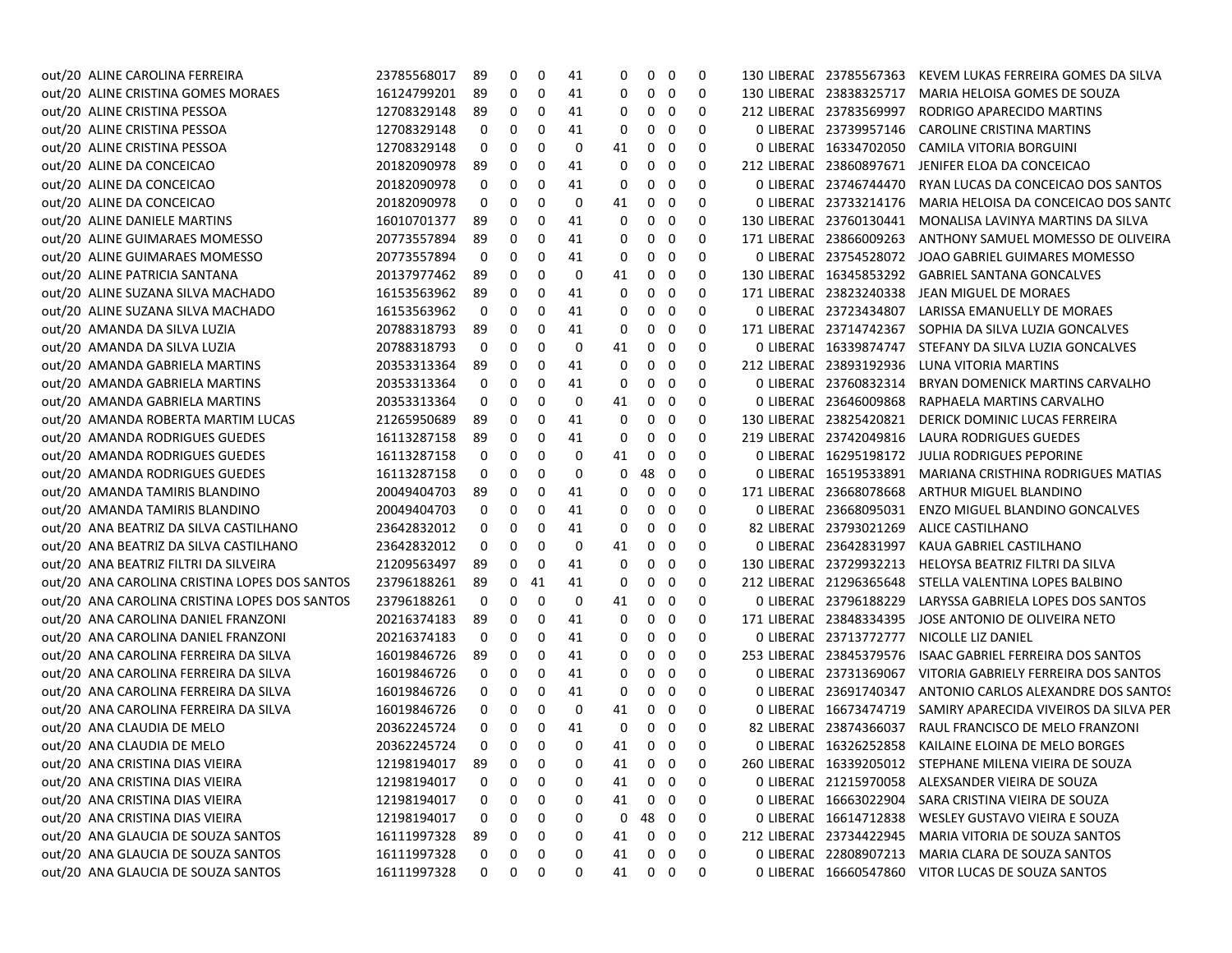| out/20 ANA LETICIA APARECIDA GARCIA           | 23645904375 | 89           | 0            | 0 | 0  | 41 | 0            | 0 | 0 | 212 LIBERAL 23645904383 | JOAO MIGUEL PEREIRA                                    |
|-----------------------------------------------|-------------|--------------|--------------|---|----|----|--------------|---|---|-------------------------|--------------------------------------------------------|
| out/20 ANA LETICIA APARECIDA GARCIA           | 23645904375 | 0            | 0            | 0 | 0  | 41 | 0            | 0 | 0 | 0 LIBERAL 23645904405   | MICHELE APARECIDA PEREIRA                              |
| out/20 ANA LETICIA APARECIDA GARCIA           | 23645904375 | 0            | 0            | 0 | 0  | 41 | 0            | 0 | 0 | 0 LIBERAL 23645904391   | KAMILY BEATRIZ GARCIA PEREIRA                          |
| out/20 ANA LUCIA SANTOS PIZZI                 | 20389136969 | 89           | 0            | 0 | 41 | 0  | 0            | 0 | 0 | 212 LIBERAL 23762528183 | MIGUEL ARLINDO PIZZI NETO                              |
| out/20 ANA LUCIA SANTOS PIZZI                 | 20389136969 | 0            | 0            | 0 | 41 | 0  | 0            | 0 | 0 | 0 LIBERAL 23762528566   | EMILLY GABRIELE PIZZI                                  |
| out/20 ANA LUCIA SANTOS PIZZI                 | 20389136969 | 0            | 0            | 0 | 0  | 41 | 0            | 0 | 0 | 0 LIBERAL 16696082280   | WESLANA VITORIA PIZZI                                  |
| out/20 ANA LUCIA TEODORO                      | 20159114440 | 89           | 0            | 0 | 0  | 41 | 0            | 0 | 0 | 130 LIBERAL 23656793324 | DAVI FERNANDO TEODORO PONTES                           |
| out/20 ANA LUIZA TREVIZAN DOMENEGUET          | 20152213087 | 89           | 0            | 0 | 41 | 0  | 0            | 0 | 0 | 212 LIBERAL 23811687588 | DAYO JOSEPH TREVISAN DOMENEGUET                        |
| out/20 ANA LUIZA TREVIZAN DOMENEGUET          | 20152213087 | 0            | 0            | 0 | 41 | 0  | 0            | 0 | 0 | 0 LIBERAL 23759222710   | AYDAN NYCOLAS DOMENEGUET                               |
| out/20 ANA LUIZA TREVIZAN DOMENEGUET          | 20152213087 | 0            | 0            | 0 | 0  | 41 | 0            | 0 | 0 | 0 LIBERAL 21268647154   | <b>EDAN ANTHONY DOMENEGUET</b>                         |
| out/20 ANA PAULA CANDIDO LEITE SANTOS         | 16110590682 | 89           | 0            | 0 | 41 | 0  | 0            | 0 | 0 | 171 LIBERAL 23850073528 | <b>GAEL CANDIDO SANTOS</b>                             |
| out/20 ANA PAULA CANDIDO LEITE SANTOS         | 16110590682 | 0            | 0            | 0 | 41 | 0  | 0            | 0 | 0 | 0 LIBERAL 23783379357   | <b>BENJAMYM CANDIDO SANTOS</b>                         |
| out/20 ANA PAULA CREMONA DA SILVA             | 20677458961 | 89           | 0            | 0 | 0  | 41 | 0            | 0 | 0 | 171 SUSPEN 23700943381  | REBEKA DE FATIMA AMARAL                                |
| out/20 ANA PAULA CREMONA DA SILVA             | 20677458961 | 0            | 0            | 0 | 0  | 41 | 0            | 0 | 0 | 0 SUSPEN 23700943403    | VITORIA CAROLINE AMARAL                                |
| out/20 ANA PAULA DE OLIVEIRA                  | 16000069562 | 89           | 0            | 0 | 41 | 0  | 0            | 0 | 0 | 130 LIBERAL 23733573168 | TALLES NUNES DE OLIVEIRA                               |
| out/20 ANA PAULA DE SOUZA                     | 12583663145 | 89           | 0            | 0 | 41 | 0  | 0            | 0 | 0 | 219 LIBERAL 23743107232 | LILIARA ELOISA ROCHA                                   |
| out/20 ANA PAULA DE SOUZA                     | 12583663145 | 0            | 0            | 0 | 0  | 41 | 0            | 0 | 0 | 0 LIBERAL 16508836790   | LIVIA LARA ROCHA                                       |
| out/20 ANA PAULA DE SOUZA                     | 12583663145 | 0            | 0            | 0 | 0  | 0  | 48           | 0 | 0 | 0 LIBERAL 16159104668   | EMANUELA RAISSA ROCHA                                  |
| out/20 ANA PAULA RODRIGUES                    | 12803387176 | 0            | 0            | 0 | 41 | 0  | $\mathbf 0$  | 0 | 0 | 89 LIBERAL 23724945074  | ANA CECILIA RODRIGUES DE SOUSA                         |
| out/20 ANA PAULA RODRIGUES                    | 12803387176 | 0            | 0            | 0 | 0  | 0  | 48           | 0 | 0 | 0 LIBERAC 21254854705   | ANA JULIA RODRIGUES DE CARVALHO                        |
| out/20 ANA RITA DE OLIVEIRA                   | 20389137272 | 89           | 0            | 0 | 0  | 41 | 0            | 0 | 0 | 130 LIBERAL 16505526286 | LARISSA CRISTINA PEREIRA                               |
| out/20 ANDREA FATIMA DE ANDRADE               | 12751047140 | 89           | 0            | 0 | 0  | 41 | 0            | 0 | 0 | 212 LIBERAL 22818399881 | MIGUEL OSMAR DA SILVA PAULINO                          |
| out/20 ANDREA FATIMA DE ANDRADE               | 12751047140 | 0            | 0            | 0 | 0  | 41 | 0            | 0 | 0 | 0 LIBERAL 22802488219   | MARIA EDUARDA SILVA PAULINO                            |
| out/20 ANDREA FATIMA DE ANDRADE               | 12751047140 | 0            | 0            | 0 | 0  | 41 | 0            | 0 | 0 | 0 LIBERAL 16455998856   | MARCOS VINICIUS DE ANDRADE LUCRECIO                    |
| out/20 ANDREIA BATISTA DE OLIVEIRA SILVA      | 20049401704 | 89           | 0            | 0 | 0  | 41 | 0            | 0 | 0 | 178 LIBERAL 16313042795 | GIOVANNA DE OLIVEIRA SILVA                             |
| out/20 ANDREIA BATISTA DE OLIVEIRA SILVA      | 20049401704 | 0            | 0            | 0 | 0  | 0  | 48           | 0 | 0 | 0 LIBERAL 16662561453   | RAFAEL DE OLIVEIRA SILVA                               |
| out/20 ANDREIA BORGES DE OLIVEIRA             | 12708016166 | 89           | 0            | 0 | 41 | 0  | 0            | 0 | 0 | 171 LIBERAL 23718049313 | JOAO MIGUEL DE OLIVEIRA BARBARO                        |
| out/20 ANDREIA BORGES DE OLIVEIRA             | 12708016166 | 0            | 0            | 0 | 0  | 41 | 0            | 0 | 0 | 0 LIBERAL 23718109944   | MARIA CLARA DE OLIVEIRA BARBARO                        |
| out/20 ANDREIA CLAUDIA DOS SANTOS             | 12391866021 | 89           | 0            | 0 | 0  | 41 | 0            | 0 | 0 | 130 LIBERAL 23615961001 | <b>OLIVER DOS SANTOS ARANTES</b>                       |
| out/20 ANDREIA CRISTIANE DA SILVA GIMENEZ     | 20066069429 | 89           | 0            | 0 | 0  | 41 | 0            | 0 | 0 | 130 LIBERAL 16456179778 | <b>CARLOS EDUARDO GIMENEZ</b>                          |
| out/20 ANDREIA CRISTINA ALVES ONGILIO         | 12391856247 | 89           | 0            | 0 | 0  | 41 | 0            | 0 | 0 | 130 LIBERAL 23845897763 | SOPHIA PAULA ALVES ONGILIO                             |
| out/20 ANDREIA CRISTINA BATIZOCO              | 16115619662 | 89           | 0            | 0 | 41 | 0  | 0            | 0 | 0 | 212 LIBERAL 23723256992 | JULIO CESAR GUEDES SOBRINHO                            |
| out/20 ANDREIA CRISTINA BATIZOCO              | 16115619662 | 0            | 0            | 0 | 0  | 41 | 0            | 0 | 0 | 0 LIBERAL 23619484402   | PAULO EDUARDO GUEDES                                   |
| out/20 ANDREIA CRISTINA BATIZOCO              | 16115619662 | 0            | 0            | 0 | 0  | 41 | 0            | 0 | 0 | 0 LIBERAL 21231513235   | ANA LUCIA GUEDES                                       |
| out/20 ANDRESSA REGIANE APARECIDA BERNARDES   | 12971085165 | 89           | 0            | 0 | 41 | 0  | 0            | 0 | 0 | 171 LIBERAL 23864825098 | ANTONELLA BERNARDES CARVALHO                           |
| out/20 ANDRESSA REGIANE APARECIDA BERNARDES   | 12971085165 | 0            | 0            | 0 | 41 | 0  | 0            | 0 | 0 | 0 LIBERAL 23864825306   | ANTONIO PIETRO BERNARDES DE LIMA                       |
| out/20 ANDREZA MARTINS                        | 16019503055 | 89           | 0            | 0 | 0  | 41 | 0            | 0 | 0 | 130 LIBERAL 16327227911 | <b>GABRIEL ANTONIO MARTINS DAS NEVES</b>               |
| out/20 ANGELA APARECIDA FERRANTI DIAS         | 20049404517 | 89           | 0            | 0 | 0  | 41 | 0            | 0 | 0 |                         | 171 LIBERAC 21273638958 ELOA JASMINY FERRANTI SILVA    |
| out/20 ANGELA APARECIDA FERRANTI DIAS         | 20049404517 | $\mathbf{0}$ | $\mathbf{0}$ | 0 | 0  | 41 | $0\quad 0$   |   | 0 |                         | 0 LIBERAE 16503681888 MARIA EDUARDA SEGISMUNDO         |
| out/20 ANGELA MARIA FERREIRA CAMPINEIRO SILVA | 12520647231 | 0            | 0            | 0 | 0  | 41 | $\mathbf{0}$ | 0 | 0 |                         | 89 LIBERAE 21296261826 HEITOR DAVI CAMPINEIRO SILVA    |
| out/20 ANGELA MARIA FERREIRA CAMPINEIRO SILVA | 12520647231 | 0            | 0            | 0 | 0  | 0  | 48 0         |   | 0 |                         | 0 LIBERAL 21251332252 ARTHUR DOUGLAS CAMPINEIRO SILVA  |
| out/20 ANGELITA CRISTINA DE SOUZA             | 20049404045 | 89           | 0            | 0 | 41 | 0  | $\mathbf{0}$ | 0 | 0 |                         | 171 LIBERAE 23708364046 PEDRO HENRIQUE DE SOUZA MIOTTI |
| out/20 ANGELITA CRISTINA DE SOUZA             | 20049404045 | 0            | 0            | 0 | 0  | 41 | 0            | 0 | 0 | 0 LIBERAL 16345851923   | GABRIELLA CRISTINA DE SOUZA MIOTTI                     |
| out/20 ANGELITA FERREIRA DA COSTA             | 12533907768 | 89           | 0            | 0 | 0  | 41 | 0            | 0 | 0 |                         | 178 LIBERAE 16305185965 JOAO VITOR DA COSTA CORREA     |
| out/20 ANGELITA FERREIRA DA COSTA             | 12533907768 | 0            | 0            | 0 | 0  |    | $0$ 48 $0$   |   | 0 |                         | 0 LIBERAL 16147297202 EDUARDA DA COSTA CORREA          |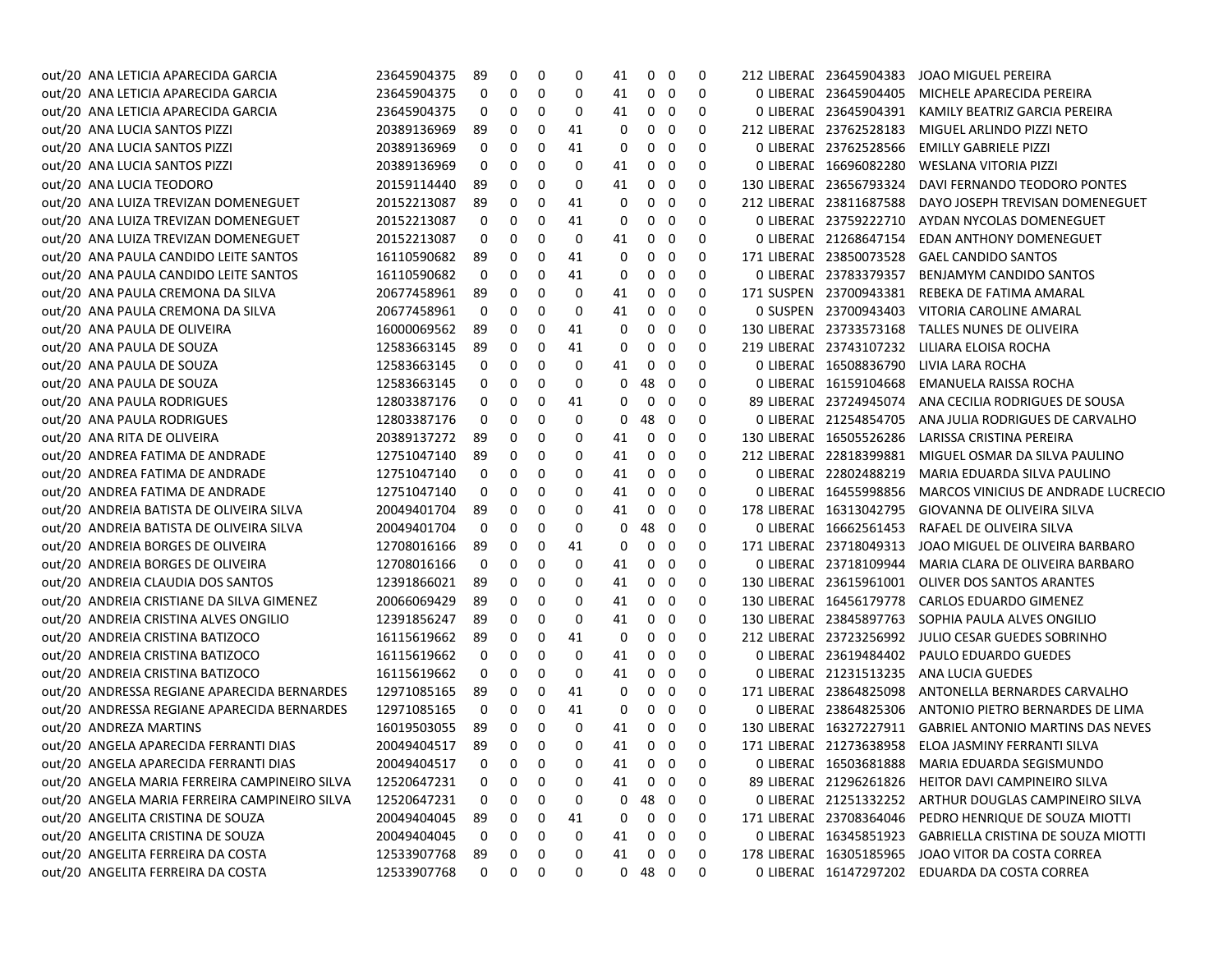| out/20 ANOIRAN DOS SANTOS MORAIS                             | 13108642773    | 89           | 0                       | 0                       | 41 | 0  | 0                 | 0           | 0 | 178 LIBERAL 23712258905 | DAVID LUAN DOS SANTOS MORAIS                              |
|--------------------------------------------------------------|----------------|--------------|-------------------------|-------------------------|----|----|-------------------|-------------|---|-------------------------|-----------------------------------------------------------|
| out/20 ANOIRAN DOS SANTOS MORAIS                             | 13108642773    | 0            | 0                       | 0                       | 0  | 0  | 48                | 0           | 0 | 0 LIBERAL 21214731009   | BRENO RIAN DOS SANTOS MORAIS                              |
| out/20 ANTONIA CELIA GOMES DOS SANTOS                        | 20697425899    | 89           | 0                       | 0                       | 41 | 0  | 0                 | 0           | 0 | 171 LIBERAL 23866263860 | <b>ENZO FELIPE DOS SANTOS PRACHEDES</b>                   |
| out/20 ANTONIA CELIA GOMES DOS SANTOS                        | 20697425899    | 0            | 0                       | 0                       | 0  | 41 | 0                 | 0           | 0 | 0 LIBERAL 21274428086   | BEATRIZ EMANUELLY DOS SANTOS ROSA                         |
| out/20 ANTONIA KEULY SOARES DOS SANTOS                       | 20223539567    | 0            | 0                       | 0                       | 0  | 0  | 0                 | 0           | 0 | 48 LIBERAL 20223539567  | ANTONIA KEULY SOARES DOS SANTOS                           |
| out/20 ANTONIA KEULY SOARES DOS SANTOS                       | 20223539567    | 0            | 0                       | 0                       | 0  | 0  | 48                | 0           | 0 | 0 LIBERAL 16461402609   | KAROLAYNE JENIFER ALVES DOS SANTOS                        |
| out/20 ANTONIA LUCIENE DE ARAUJO SILVA                       | 16000058072    | 89           | 0                       | 0                       | 0  | 41 | 0                 | 0           | 0 | 130 LIBERAL 16316035323 | JULIA NATALIA ALVES DA SILVA                              |
| out/20 ANTONIA TEIXEIRA DA SILVA SIQUEIRA                    | 23695543120    | 0            | 0                       | 0                       | 0  | 41 | 0                 | 0           | 0 | 41 LIBERAL 23695543112  | MYCHELLY APARECIDA DA SILVA SIQUEIRA                      |
| out/20 APARECIDA BARBATO DA SILVA                            | 12488440967    | 89           | 0                       | 0                       | 0  | 0  | 0                 | 0           | 0 | 89 LIBERAL 12488440967  | APARECIDA BARBATO DA SILVA                                |
| out/20 APARECIDA FATIMA DE AGUIAR SALES DE OLIVE 12800316162 |                | 89           | 0                       | 0                       | 41 | 0  | 0                 | 0           | 0 | 130 LIBERAL 23691073839 | LEONARDO ROBSON SALES                                     |
| out/20 APARECIDA NATALINA DE PAULA                           | 20066073442    | 89           | 0                       | 0                       | 0  | 41 | 0                 | 0           | 0 | 130 LIBERAL 16482163549 | LUCAS MATEUS APARECIDO ALVES                              |
| out/20 APARECIDA NATALINA ONOFRE                             | 12541095637    | 89           | 0                       | 0                       | 0  | 41 | 0                 | 0           | 0 |                         | 130 LIBERAL 23632785771 LUIZ GUSTAVO POLI FILHO           |
| out/20 ARIANE APARECIDA DE ALMEIDA                           | 20066073345    | 89           | 0                       | 0                       | 41 | 0  | 0                 | 0           | 0 | 171 LIBERAL 23784594030 | HELLOA SHOFY ALMEIDA DA SILVA                             |
| out/20 ARIANE APARECIDA DE ALMEIDA                           | 20066073345    | 0            | 0                       | 0                       | 0  | 41 | 0                 | 0           | 0 | 0 LIBERAL 23677416198   | DERIKY HENRIQUE ALMEIDA DA SILVA                          |
| out/20 ARIANE APARECIDA DE SOUZA                             | 20089381356    | 89           | 0                       | 0                       | 41 | 0  | 0                 | 0           | 0 | 130 LIBERAL 23784518792 | ELLOA ISABELA SOUZA DA CONCEICAO                          |
| out/20 AUANA REGI MARQUES DE OLIVEIRA                        | 20776655390    | 89           | 0                       | 0                       | 41 | 0  | 0                 | 0           | 0 | 212 LIBERAL 23836037811 | ARIELLA MARIA MARQUES DA SILVA                            |
| out/20 AUANA REGI MARQUES DE OLIVEIRA                        | 20776655390    | 0            | 0                       | 0                       | 41 | 0  | 0                 | 0           | 0 | 0 LIBERAL 23699582732   | LUCAS HEITOR HONORIO DE OLIVEIRA                          |
| out/20 AUANA REGI MARQUES DE OLIVEIRA                        | 20776655390    | 0            | 0                       | 0                       | 41 | 0  | 0                 | 0           | 0 | 0 LIBERAL 23835177423   | AGATHA GABRIELLA MARQUES DA SILVA                         |
| out/20 AURELUCI CARLOS                                       | 12549327855    | 0            | 0                       | 0                       | 0  | 41 | 0                 | 0           | 0 | 82 LIBERAL 23634717560  | <b>BEATRIZ CARLOS PEREIRA</b>                             |
| out/20 AURELUCI CARLOS                                       | 12549327855    | 0            | 0                       | 0                       | 0  | 41 | 0                 | 0           | 0 | 0 LIBERAL 23634717552   | <b>GABRIEL CARLOS PEREIRA</b>                             |
| out/20 AURILEIA DA COSTA BORGES                              | 16048480300    | 89           | 0                       | 0                       | 0  | 41 | 0                 | 0           | 0 | 171 LIBERAL 23658712992 | <b>ISTEFANI BORGES DOS SANTOS</b>                         |
| out/20 AURILEIA DA COSTA BORGES                              | 16048480300    | 0            | 0                       | 0                       | 0  | 41 | 0                 | 0           | 0 | 0 LIBERAE 23658712984   | <b>ISADORA DOS SANTOS BORGES</b>                          |
| out/20 AURILENE MORAES GOMES                                 | 12780709164    | 89           | 0                       | 0                       | 0  | 41 | 0                 | 0           | 0 | 171 LIBERAL 16505569368 | KAUA GOMES ANTUNES                                        |
| out/20 AURILENE MORAES GOMES                                 | 12780709164    | 0            | 0                       | 0                       | 0  | 41 | 0                 | 0           | 0 | 0 LIBERAE 16317157953   | JOAO VITOR GOMES ANTUNES                                  |
| out/20 BARBARA SANTOS FERREIRA DE GOIS                       | 16037936618    | 89           | 0                       | 0                       | 41 | 0  | 0                 | 0           | 0 | 130 LIBERAL 23860682993 | MANUELLA DE GOIS PEREIRA                                  |
| out/20 BEATRIZ LOPES BRAZ                                    | 20066067663    | 89           | 0                       | 0                       | 41 | 0  | 0                 | 0           | 0 | 294 SUSPEN 23887669734  | DAVI LOPES BRAZ                                           |
| out/20 BEATRIZ LOPES BRAZ                                    | 20066067663    | 0            | 0                       | 0                       | 41 | 0  | 0                 | 0           | 0 | 0 SUSPEN 23757988759    | RAYSSA EMANUELLY DE OLIVEIRA                              |
| out/20 BEATRIZ LOPES BRAZ                                    | 20066067663    | 0            | 0                       | 0                       | 0  | 41 | 0                 | 0           | 0 | 0 SUSPEN 23678862868    | FELIPE LOPES DE OLIVEIRA                                  |
| out/20 BEATRIZ LOPES BRAZ                                    | 20066067663    | 0            | 0                       | 0                       | 0  | 41 | 0                 | 0           | 0 | 0 SUSPEN 16333269124    | <b>GUSTAVO LOPES DE OLIVEIRA</b>                          |
| out/20 BEATRIZ LOPES BRAZ                                    | 20066067663    | 0            | 0                       | 0                       | 0  | 41 | 0                 | 0           | 0 | 0 SUSPEN 16496673145    | MAISA LOPES DE OLIVEIRA                                   |
| out/20 BEATRIZ MICHELI DE LIMA                               | 12744016154    | 89           | 0                       | 0                       | 0  | 41 | 0                 | 0           | 0 | 130 LIBERAL 23620993404 | WENDER LUCAS LIMA DE PAULA                                |
| out/20 BIANCA SANTOS DE LIMA                                 | 16019888364    | 89           | 0                       | 0                       | 41 | 0  | 0                 | 0           | 0 | 212 LIBERAL 23833078908 | HELENA SANTOS DE MORAIS                                   |
| out/20 BIANCA SANTOS DE LIMA                                 | 16019888364    | 0            | 0                       | 0                       | 41 | 0  | 0                 | 0           | 0 | 0 LIBERAL 23760133920   | MELISSA SANTOS DE MORAIS                                  |
| out/20 BIANCA SANTOS DE LIMA                                 | 16019888364    | 0            | 0                       | 0                       | 41 | 0  | 0                 | 0           | 0 | 0 LIBERAL 23699784106   | ULISSES SANTOS DE MORAIS                                  |
| out/20 BIANCA SILVA DE LIMA                                  | 16096811834    | 89           | 0                       | 0                       | 41 | 0  | 0                 | 0           | 0 | 130 LIBERAL 23832779309 | RICHARD KEMUEL TEIXEIRA DA SILVA                          |
| out/20 BRUNA DOLORES ANUNCIATO                               | 21227792796    | -89          | 0                       | 0                       | 0  | 41 | 0                 | 0           | 0 | 130 LIBERAL 23671311483 | LUIZ HENRIQUE ANUNCIATO DE MORAIS                         |
| out/20 BRUNA ELIZABETE ALVES                                 | 23858309784    | -89          | 0                       | 0                       | 41 | 0  | 0                 | 0           | 0 | 130 LIBERAL 23858307609 | LORENZO GABRIEL ALVES DA SILVA                            |
| out/20 BRUNA SILVA DE SOUZA                                  | 16151099819    | 89           | $\mathbf{0}$            | $\Omega$                | 41 | 0  | $\mathbf 0$       | 0           | 0 |                         | 130 LIBERAL 23891552315 ESTEVAO DANIEL DE SOUZA           |
| out/20 CAMILA ADRIELE APARECIDA RAMOS                        | 16175174381 89 |              | $\overline{\mathbf{0}}$ | $\overline{\mathbf{0}}$ | 41 |    | $0\quad 0\quad 0$ |             | 0 |                         | 130 LIBERAE 23893199264 KEMILLY EDUARDA PASSOS RAMOS      |
| out/20 CAMILA BOTELHO DA SILVA                               | 16175174829    | 89           | 0                       | 0                       | 41 | 0  | 0                 | 0           | 0 |                         | 171 LIBERAE 23740981799 MARIA CLARA DA SILVA MAGRON       |
| out/20 CAMILA BOTELHO DA SILVA                               | 16175174829    | 0            | 0                       | 0                       | 0  | 41 | 0                 | $\mathbf 0$ | 0 |                         | 0 LIBERAE 23603975363 VICTORIA KAMILLY DA SILVA           |
| out/20 CAMILA CARVALHO CARDOSO                               | 20681110672    | 89           | 0                       | 0                       | 41 | 0  | 0                 | 0           | 0 |                         | 130 LIBERAL 23840427033 MARIANA CARVALHO DO CARMO         |
| out/20 CAMILA DOS SANTOS MARTINS THEODORO                    | 20417347450    | 89           | 0                       | 0                       | 41 | 0  | 0                 | 0           | 0 |                         | 253 LIBERAE 23797560008 ANA JULIA DOS SANTOS THEODORO     |
| out/20 CAMILA DOS SANTOS MARTINS THEODORO                    | 20417347450    | 0            | 0                       | 0                       | 0  | 41 | 0                 | $\mathbf 0$ | 0 |                         | 0 LIBERAL 23646184716 JULIO CESAR DOS SANTOS THEODORO     |
| out/20 CAMILA DOS SANTOS MARTINS THEODORO                    | 20417347450    | $\mathbf{0}$ | 0                       | 0                       | 0  | 41 | $0\quad 0$        |             | 0 |                         | 0 LIBERAE 16691945027 NOEMY GABRIELLE DOS SANTOS THEODOR( |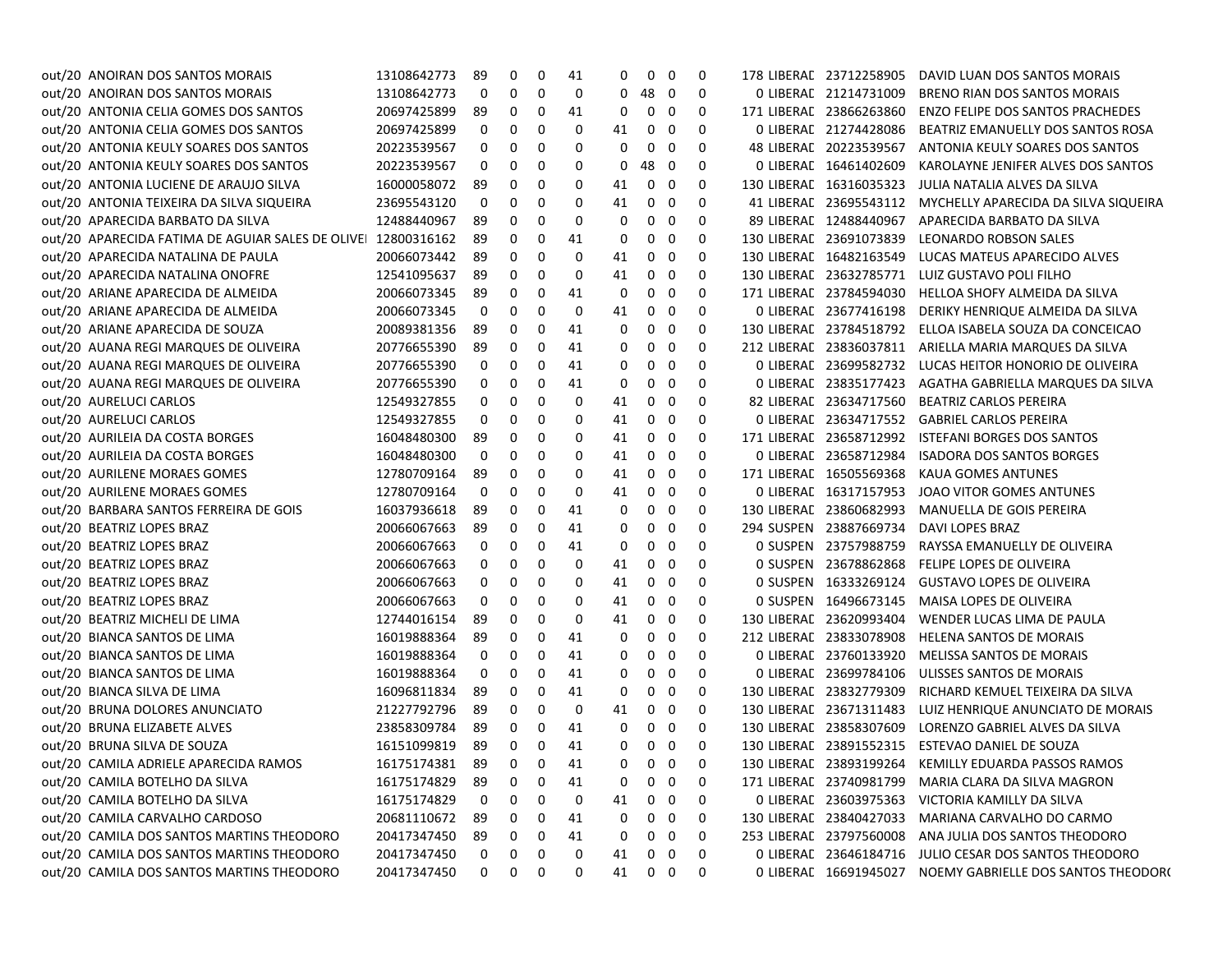| out/20 CAMILA DOS SANTOS MARTINS THEODORO    | 20417347450 | 0  | 0        | 0        | 0  | 41 | $\mathbf 0$ | 0           | 0   | 0 LIBERAL 16331252607   | JUAN GABRIEL DOS SANTOS THEODORO                           |
|----------------------------------------------|-------------|----|----------|----------|----|----|-------------|-------------|-----|-------------------------|------------------------------------------------------------|
| out/20 CAMILA GONCALVES                      | 16240693953 | 89 | 0        | 0        | 41 | 0  | 0           | 0           | 0   | 171 LIBERAL 23684988819 | LARISSA EMANUELY GONCALVES LUNA                            |
| out/20 CAMILA GONCALVES                      | 16240693953 | 0  | 0        | 0        | 0  | 41 | 0           | 0           | 0   |                         | 0 LIBERAE 16522923174 LUCAS HENRIQUE GONCALVES PAES LANDIN |
| out/20 CAMILA WICHINHESKI ORLANDI            | 12864513651 | 89 | 0        | 0        | 41 | 0  | 0           | 0           | 0   |                         | 171 LIBERAL 23784681294 CARLOS ANTONIO WICHIHESKI DA SILVA |
| out/20 CAMILA WICHINHESKI ORLANDI            | 12864513651 | 0  | 0        | 0        | 41 | 0  | 0           | 0           | 0   | 0 LIBERAL 23784681278   | GUSTAVO HENRIQUE WICHINHESKI DA SILV                       |
| out/20 CARINA APARECIDA MIGUEL               | 16282878404 | 89 | 0        | 0        | 41 | 0  | 0           | 0           | 0   | 212 LIBERAL 23777520191 | <b>ESTHER LAVINIA MIGUEL</b>                               |
| out/20 CARINA APARECIDA MIGUEL               | 16282878404 | 0  | 0        | 0        | 0  | 41 | 0           | 0           | 0   | 0 LIBERAL 23644958927   | THAYLOR HENRIQUE DA COSTA VASCONCEL                        |
| out/20 CARINA APARECIDA MIGUEL               | 16282878404 | 0  | 0        | 0        | 0  | 41 | 0           | 0           | 0   | 0 LIBERAE 16677580416   | PEDRO HENRIQUE MIGUEL PAVANELI                             |
| out/20 CARINA DE FATIMA GOMES SILVA          | 20112403721 | 89 | 0        | 0        | 41 | 0  | 0           | 0           | 0   | 171 LIBERAL 23855494610 | <b>BETINA GOMES SILVA</b>                                  |
| out/20 CARINA DE FATIMA GOMES SILVA          | 20112403721 | 0  | 0        | 0        | 0  | 41 | 0           | 0           | 0   | 0 LIBERAL 23839748220   | MIGUEL GOMES FIRMINO                                       |
| out/20 CARLA CRISTIANI DOS SANTOS BLANDINO   | 20921362891 | 89 | 0        | 0        | 0  | 0  | 0           | 0           | 0   | 89 LIBERAL 20921362891  | CARLA CRISTIANI DOS SANTOS BLANDINO                        |
| out/20 CARLA CRISTINA LEITE                  | 12488414907 | 89 | 0        | 0        | 0  | 41 | 0           | 0           | 0   | 130 LIBERAL 22811954200 | LIVIA LEITE REIS SILVA                                     |
| out/20 CARLA GIOVANA MIGUEL                  | 16239824179 | 89 | 0        | 0        | 41 | 0  | 0           | 0           | 0   | 171 LIBERAL 23833592296 | HELLOANY GIOVANNA MIGUEL DE SOUZA                          |
| out/20 CARLA GIOVANA MIGUEL                  | 16239824179 | 0  | 0        | 0        | 41 | 0  | 0           | 0           | 0   | 0 LIBERAL 23751237050   | HELOA GIOVANNA MIGUEL DE SOUZA                             |
| out/20 CARLA REGINA MENEZES                  | 20928353464 | 89 | 0        | 0        | 41 | 0  | 0           | 0           | 0   | 219 LIBERAL 23797820395 | LORENZO DAVI MENEZES                                       |
| out/20 CARLA REGINA MENEZES                  | 20928353464 | 0  | 0        | 0        | 0  | 41 | 0           | 0           | 0   | 0 LIBERAL 22811852483   | LUIZ GUILHERME MENEZES STORONE                             |
| out/20 CARLA REGINA MENEZES                  | 20928353464 | 0  | 0        | 0        | 0  | 0  | 48          | 0           | 0   | 0 LIBERAL 20735433083   | LORRAN ALEXANDRE LONGO                                     |
| out/20 CARLEINE PEREIRA DA SILVA             | 16472850195 | 89 | 0        | 0        | 41 | 0  | 0           | 0           | 0   | 130 SUSPEN 23834340835  | MARCELLA PEREIRA DA SILVA                                  |
| out/20 CAROLINA DE FATIMA SANTOS MARTINS     | 20066073655 | 89 | 0        | 0        | 41 | 0  | 0           | 0           | 0   | 171 LIBERAL 23848841033 | HEITOR HENRIQUE MARTINS DE OLIVEIRA                        |
| out/20 CAROLINA DE FATIMA SANTOS MARTINS     | 20066073655 | 0  | 0        | 0        | 41 | 0  | 0           | 0           | 0   | 0 LIBERAL 23785604706   | GABRIEL HENRIQUE MARTINS DE OLIVEIRA                       |
| out/20 CAROLINE LOURENCO DA SILVA            | 20114809431 | 89 | 0        | 0        | 41 | 0  | 0           | 0           | 0   | 212 LIBERAL 23779000624 | MARIA GABRIELA DA SILVA BARBOSA                            |
| out/20 CAROLINE LOURENCO DA SILVA            | 20114809431 | 0  | 0        | 0        | 41 | 0  | 0           | 0           | 0   | 0 LIBERAE 23733948110   | GABRIEL HENRIQUE DA SILVA BARBOSA                          |
| out/20 CAROLINE LOURENCO DA SILVA            | 20114809431 | 0  | 0        | 0        | 0  | 41 | 0           | 0           | 0   | 0 LIBERAL 23629548209   | EMILLY PIETRA DA SILVA BARBOSA                             |
| out/20 CINTIA CARLA SANTOS SILINGARDI        | 12859790146 | 0  | 0        | 0        | 41 | 0  | 0           | 0           | 0   | 41 LIBERAL 23765869305  | LUIS FELIPE SILINGARDI                                     |
| out/20 CINTIA CRISTINA PIRES REBELLO SANTANA | 20362250728 | 89 | 0        | 0        | 41 | 0  | 0           | 0           | 0   | 212 LIBERAL 23789274433 | ANA BELA REBELLO SANTANA                                   |
| out/20 CINTIA CRISTINA PIRES REBELLO SANTANA | 20362250728 | 0  | 0        | 0        | 0  | 41 | 0           | 0           | 0   | 0 LIBERAE 23628474031   | BRYAN REBELLO SANTANA                                      |
| out/20 CINTIA CRISTINA PIRES REBELLO SANTANA | 20362250728 | 0  | 0        | 0        | 0  | 41 | 0           | 0           | 0   | 0 LIBERAE 23608145997   | VITOR HUGO REBELLO SANTANA                                 |
| out/20 CINTIA MAIRA DE OLIVEIRA              | 20066073841 | 89 | 0        | 0        | 0  | 41 | 0           | 0           | 0   | 171 LIBERAL 23707209438 | MURILO HENRIQUE DE OLIVEIRA PIZZI                          |
| out/20 CINTIA MAIRA DE OLIVEIRA              | 20066073841 | 0  | 0        | 0        | 0  | 41 | 0           | 0           | 0   | 0 LIBERAE 23707209446   | PIETRA GABRIELY DE OLIVEIRA                                |
| out/20 CINTIA MOURA                          | 16593821676 | 89 | 0        | 0        | 41 | 0  | 0           | 0           | 0   | 253 LIBERAL 23868085870 | LIVIA MARIA MOURA SOARES                                   |
| out/20 CINTIA MOURA                          | 16593821676 | 0  | 0        | 0        | 41 | 0  | 0           | 0           | 0   | 0 LIBERAL 23816755034   | LORENA MANUELLA MOURA SOARES                               |
| out/20 CINTIA MOURA                          | 16593821676 | 0  | 0        | 0        | 41 | 0  | 0           | 0           | 0   |                         | 0 LIBERAL 23733537811 LAURA MUNICK MOURA SOARES            |
| out/20 CINTIA MOURA                          | 16593821676 | 0  | 0        | 0        | 41 | 0  | 0           | 0           | 0   | 0 LIBERAL 23696898453   | LUCAS DANIEL MOURA SOARES                                  |
| out/20 CLAUDIA LEANDRA GALVANI               | 16415432797 | 89 | 0        | 0        | 0  | 0  | 0           | 0           | 0   | 89 LIBERAL 16415432797  | CLAUDIA LEANDRA GALVANI                                    |
| out/20 CLAUDIA PASSOS DA SILVA               | 16453277639 | 89 | 0        | 0        | 41 | 0  | 0           | 0           | 0   | 171 LIBERAL 23718916629 | WESLANE SILVA E SILVA                                      |
| out/20 CLAUDIA PASSOS DA SILVA               | 16453277639 | 0  | 0        | 0        | 0  | 41 | 0           | 0           | 0   |                         | 0 LIBERAL 23633676461 CARLOS ENRIQUE SILVA ESILVA          |
| out/20 CLAUDIANA RODRIGUES DA SILVA          | 12867466182 | 89 | 0        | 0        | 0  | 41 | 0           | 0           | 0   | 178 LIBERAL 23621707383 | WENDHELL RODRIGUES DE ASSIS                                |
| out/20 CLAUDIANA RODRIGUES DA SILVA          | 12867466182 | 0  | 0        | 0        | 0  |    | $0$ 48 $0$  |             | 0   |                         | 0 LIBERAL 16667087040 NATALIA RODRIGUES DE ASSIS           |
| out/20 CLEIA APARECIDA DE CARVALHO SILVA     | 12769471157 | 89 | $\Omega$ | $\Omega$ | 41 |    | 000         |             | - 0 |                         | 212 LIBERAE 23828751500 HELENA MARIA CARVALHO DA SILVA     |
| out/20 CLEIA APARECIDA DE CARVALHO SILVA     | 12769471157 | 0  | 0        | 0        | 0  | 41 | $\mathbf 0$ | $\mathbf 0$ | 0   |                         | 0 LIBERAE 22814504788 MIGUEL HENRIQUE CARVALHO DA SILVA    |
| out/20 CLEIA APARECIDA DE CARVALHO SILVA     | 12769471157 | 0  | 0        | 0        | 0  | 41 | 0           | 0           | 0   |                         | 0 LIBERAL 22014501458 GABRIEL HENRIQUE CARVALHO DA SILVA   |
| out/20 CLEIA REGIANE DOS SANTOS MARTINS      | 16394361403 | 89 | 0        | 0        | 0  | 41 | 0           | 0           | 0   |                         | 212 LIBERAE 22817553461 MIGUEL APARECIDO MARTINS           |
| out/20 CLEIA REGIANE DOS SANTOS MARTINS      | 16394361403 | 0  | 0        | 0        | 0  | 41 | 0           | 0           | 0   |                         | 0 LIBERAE 16505197231 MAICON BATISTA MARTINS               |
| out/20 CLEIA REGIANE DOS SANTOS MARTINS      | 16394361403 | 0  | 0        | 0        | 0  | 41 | 0           | 0           | 0   |                         | 0 LIBERAL 16456702926 MATEUS APARECIDO MARTINS             |
| out/20 CLELIA REGINA CESCON                  | 10784151560 | 89 | 0        | 0        | 0  | 0  | 0           | 0           | 0   |                         | 89 LIBERAE 10784151560 CLELIA REGINA CESCON                |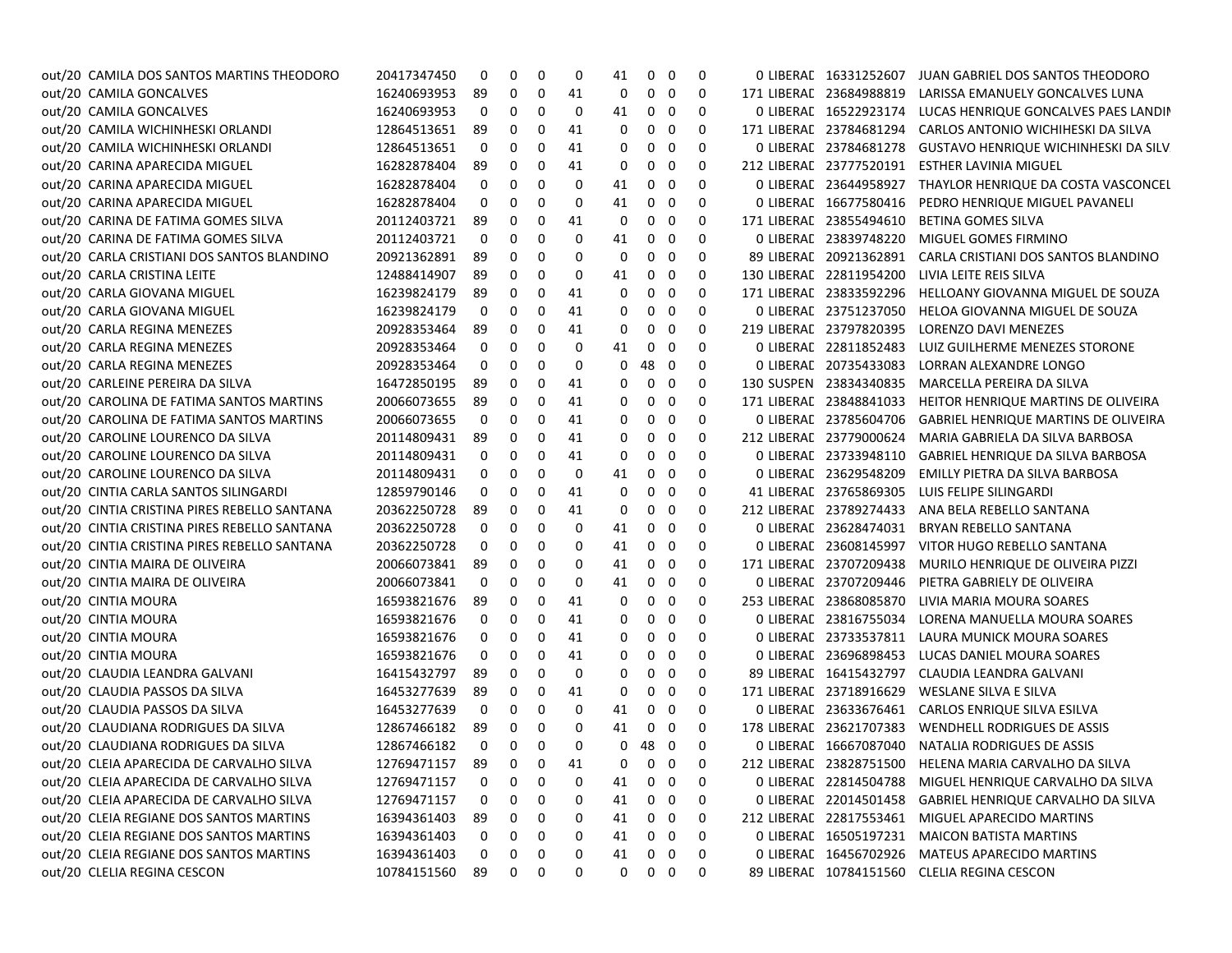| out/20 CLEONICE IZAC                                         | 12540502379          | 89 | 0           | 0  | 0  | 41 | 0           | 0                       | 0        | 130 LIBERAL 16472000280 | CLARICE IZAC SOARES JESUS                                  |
|--------------------------------------------------------------|----------------------|----|-------------|----|----|----|-------------|-------------------------|----------|-------------------------|------------------------------------------------------------|
| out/20 CLEONICE ROMANO                                       | 20952581986          | 89 | 0           | 0  | 0  | 0  | 0           | 0                       | 0        | 89 LIBERAL 20952581986  | CLEONICE ROMANO                                            |
| out/20 CLERIA DE ARAUJO SANTOS DE SOUZA                      | 16426871169          | 89 | 0           | 0  | 0  | 41 | 0           | - 0                     | 0        | 212 LIBERAL 22802595058 | MIGUEL DE SOUZA                                            |
| out/20 CLERIA DE ARAUJO SANTOS DE SOUZA                      | 16426871169          | 0  | 0           | 0  | 0  | 41 | 0           | 0                       | 0        | 0 LIBERAL 21216279383   | EVELYN GABRIELLY SANTOS DE SOUZA                           |
| out/20 CLERIA DE ARAUJO SANTOS DE SOUZA                      | 16426871169          | 0  | 0           | 0  | 0  | 41 | 0           | - 0                     | 0        | 0 LIBERAL 16280554377   | KAYNA MELYSSA DE ARAUJO SOUZA                              |
| out/20 CLEUNICE VIEIRA SEGISMUNDO                            | 16420884196          | 89 | 0           | 0  | 0  | 0  | 48          | - 0                     | 0        | 137 LIBERAL 16247338741 | <b>FABRICIO SEGISMUNDO</b>                                 |
| out/20 CONCEICAO APARECIDA DOS SANTOS                        | 12072790508          | 89 | 0           | 0  | 0  | 0  | 48          | 0                       | 0        | 137 LIBERAL 16450630397 | MURILO GABRIEL DE PAULA                                    |
| out/20 CRISCHELEN RAIANA ARAUJO DOS SANTOS                   | 16365620293          | 0  | 0           | 0  | 0  | 41 | 0           | 0                       | 0        | 41 LIBERAL 23819432759  | <b>GABRIELLY VICTORIA ARAUJO DA SILVA</b>                  |
| out/20 CRISCIA TAINA ARANTES                                 | 20066069151          | 89 | 0           | 0  | 0  | 41 | 0           | - 0                     | 0        | 130 LIBERAL 23697231479 | VICTOR GABRIEL ARANTES SIQUEIRA                            |
| out/20 CRISLAINE APARECIDA UCHOA DE OLIVEIRA                 | 20776657369          | 89 | 0           | 0  | 41 | 0  | 0           | 0                       | 0        | 130 LIBERAL 23713052677 | ADRIAN OLIVEIRA AZEVEDO                                    |
| out/20 CRISLAINE JAINE MINELLI ALVES                         | 16360667720          | 89 | 0           | 0  | 41 | 0  | 0           | 0                       | 0        | 212 LIBERAL 23783055055 | <b>HELENA SOPHIA ALVES DE JESUS</b>                        |
| out/20 CRISLAINE JAINE MINELLI ALVES                         | 16360667720          | 0  | 0           | 0  | 41 | 0  | 0           | 0                       | 0        | 0 LIBERAL 23756372266   | DAVI LUIZ ALVES DE JESUS                                   |
| out/20 CRISLAINE JAINE MINELLI ALVES                         | 16360667720          | 0  | 0           | 0  | 0  | 41 | 0           | 0                       | 0        | 0 LIBERAL 23756372428   | ANA CLARA ALVES DE JESUS                                   |
| out/20 CRISLEIANE CRISTINA ALVES DOS SANTOS                  | 19052865585          | 89 | 0           | 41 | 41 | 0  | 0           | 0                       | 0        | 212 LIBERAL 21296360905 | JOAO BATISTA ALVES HONORATO                                |
| out/20 CRISLEIANE CRISTINA ALVES DOS SANTOS                  | 19052865585          | 0  | 0           | 0  | 0  | 41 | 0           | 0                       | 0        | 0 LIBERAL 23662770799   | CARLOS EDUARDO DOS SANTOS VITTORAZZ                        |
| out/20 CRISTIANA APARECIDA VIEIRA VENTURA ALMEIL 16417736335 |                      | 89 | 0           | 0  | 0  | 0  | 48          | 0                       | 0        | 137 LIBERAL 16244491433 | KAROLINE VENTURA DE ALMEIDA                                |
| out/20 CRISTIANA DIAS DE OLIVEIRA                            | 12226001206          | 89 | 0           | 0  | 41 | 0  | 0           | 0                       | 0        | 253 LIBERAL 23735957737 | <b>GABRIEL ARTUR RODRIGUES GONCALVES</b>                   |
| out/20 CRISTIANA DIAS DE OLIVEIRA                            | 12226001206          | 0  | 0           | 0  | 41 | 0  | 0           | 0                       | 0        | 0 LIBERAL 23852889312   | ESTER VITORIA RODRIGUES DA SILVA                           |
| out/20 CRISTIANA DIAS DE OLIVEIRA                            | 12226001206          | 0  | 0           | 0  | 0  | 41 | 0           | 0                       | 0        | 0 LIBERAL 21241001113   | BRENO VINICIUS RODRIGUES GONCALVES                         |
| out/20 CRISTIANA DIAS DE OLIVEIRA                            | 12226001206          | 0  | 0           | 0  | 0  | 41 | 0           | 0                       | 0        | 0 LIBERAL 21232812791   | <b>BRUNO FELIPE RODRIGUES GONCALVES</b>                    |
| out/20 CRISTIANA MARIA MINELLI ALVES                         | 12421876704          | 89 | 0           | 0  | 0  | 41 | 0           | - 0                     | 0        | 130 LIBERAL 16665041698 | RONALD GABRIEL MINELLI ALVES                               |
| out/20 CRISTIANA SOUZA DE JESUS                              | 12729936159          | 89 | 0           | 0  | 0  | 41 | 0           | 0                       | 0        | 130 LIBERAL 23628584104 | ARYADNE CRISTINA DE SOUZA MARTINS                          |
| out/20 CRISTIANE APARECIDA TELLES                            | 16178336617          | 89 | 0           | 0  | 41 | 0  | 0           | 0                       | 0        | 171 LIBERAL 23728250429 | DAVI LUCAS TELLES GOMES                                    |
| out/20 CRISTIANE APARECIDA TELLES                            | 16178336617          | 0  | 0           | 0  | 0  | 41 | 0           | 0                       | 0        | 0 LIBERAL 23728250437   | <b>WESLLEY GABRIEL TELLES NUNES</b>                        |
| out/20 CRISTIANE APARECIDA UCHOA DE OLIVEIRA                 | 20795475904          | 89 | 0           | 0  | 0  | 41 | 0           | 0                       | 0        | 130 LIBERAL 22013560345 | <b>IURI GABRIEL DE OLIVEIRA DAL POGIETO</b>                |
| out/20 CRISTIANE LEONI                                       | 12750845167          | 89 | 0           | 0  | 0  | 0  | 48          | - 0                     | 0        | 137 SUSPEN 16633392495  | NURIA CRISTINA LEONI MACIEL                                |
| out/20 CRISTIANE ROSALINA FORCARELI RODRIGUES                | 12782760175          | 89 | 0           | 0  | 41 | 0  | 0           | - 0                     | 0        | 253 LIBERAL 23856642834 | <b>BRIAN CALEBE FORCARELI RODRIGUES</b>                    |
| out/20 CRISTIANE ROSALINA FORCARELI RODRIGUES                | 12782760175          | 0  | 0           | 0  | 41 | 0  | 0           | 0                       | 0        | 0 LIBERAL 23757808475   | KEVIN MIGUEL FORCARELI RODRIGUES                           |
| out/20 CRISTIANE ROSALINA FORCARELI RODRIGUES                | 12782760175          | 0  | 0           | 0  | 0  | 41 | 0           | 0                       | O        | 0 LIBERAL 23737623577   | LUIS FERNANDO DE BARROS RODRIGUES                          |
| out/20 CRISTIANE ROSALINA FORCARELI RODRIGUES                | 12782760175          | 0  | 0           | 0  | 0  | 41 | 0           | 0                       | 0        | 0 LIBERAL 23737623569   | <b>ISABELA RODRIGUES</b>                                   |
| out/20 CRISTIANI ESPINDOLA PEREIRA                           | 16459411124          | 89 | 0           | 0  | 41 | 0  | 0           | 0                       | 0        | 130 LIBERAL 23796672651 | PEDRO HENRIQUE ESPINDOLA DE OLIVEIRA                       |
| out/20 CRISTINA APARECIDA SIQUEIRA                           | 12554076466          | 89 | 0           | 0  | 0  | 41 | 0           | 0                       | 0        | 130 LIBERAL 16478963544 | MIRELLI CRISTINA DOS SANTOS                                |
| out/20 CRISTINA DE JESUS SOUSA                               | 20066074848          | 89 | 0           | 0  | 41 | 0  | 0           | 0                       | 0        | 171 LIBERAL 23834551054 | HELENA SOUSA MARTINS DOS SANTOS                            |
| out/20 CRISTINA DE JESUS SOUSA                               | 20066074848          | 0  | 0           | 0  | 0  | 41 | 0           | 0                       | 0        | 0 LIBERAL 16456134774   | KELLY SOUSA RIBEIRO                                        |
| out/20 CRISTYANE COSTA GONCALVES AMARAL                      | 12777943151          | 89 | 0           | 0  | 41 | 0  | 0           | - 0                     | 0        | 171 LIBERAL 23845785167 | ANNA LAURA DO AMARAL                                       |
| out/20 CRISTYANE COSTA GONCALVES AMARAL                      | 12777943151          | 0  | 0           | 0  | 41 | 0  | 0           | 0                       | 0        | 0 LIBERAL 23845785604   | ARTHUR GABRIEL DO AMARAL                                   |
| out/20 DAIANA APARECIDA SILVA DOS SANTOS                     | 12862052150          | 89 | 0           | 0  | 41 | 0  | 0           | - 0                     | $\Omega$ | 212 LIBERAL 21296686673 | NICOLLY GOMES SILVA DOS SANTOS                             |
| out/20 DAIANA APARECIDA SILVA DOS SANTOS                     | 12862052150          | 0  | $\mathbf 0$ | 0  | 0  | 41 | $\mathbf 0$ | $\overline{\mathbf{0}}$ | 0        |                         | 0 LIBERAL 21268344410 ANA LAURA RIBEIRO DOS SANTOS         |
| out/20 DAIANA APARECIDA SILVA DOS SANTOS                     | 12862052150  0  0  0 |    |             |    | 0  |    | 41 0 0      |                         | 0        |                         | 0 LIBERAL 16485483226 LAUANA RIBEIRO DOS SANTOS            |
| out/20 DAIANA SILVA ALVES                                    | 16019897843          | 89 | 0           | 0  | 41 | 0  | 0           | $\overline{\mathbf{0}}$ | 0        |                         | 130 LIBERAE 23792598414 MIKAELLY LORRAINE ALVES DE LIMA    |
| out/20 DAIANE ALVES DA COSTA                                 | 16156508032          | 89 | 0           | 0  | 0  | 41 | 0           | 0                       | 0        |                         | 130 LIBERAL 16332835312 ESMERALDA CAROLINA ALVES DE BARROS |
| out/20 DAIANE CRISTINA FERREIRA DA SILVA                     | 16019903029          | 89 | 0           | 0  | 0  | 41 | 0           | $\overline{\mathbf{0}}$ | 0        |                         | 301 LIBERAL 22820887383 KAWANE GABRIELA DA SILVA VERCULINO |
| out/20 DAIANE CRISTINA FERREIRA DA SILVA                     | 16019903029          | 0  | 0           | 0  | 0  | 41 | 0           | $\overline{\mathbf{0}}$ | 0        |                         | 0 LIBERAL 16340176985 KAYNAN GABRIEL DA SILVA VERCULINO    |
| out/20 DAIANE CRISTINA FERREIRA DA SILVA                     | 16019903029          | 0  | 0           | 0  | 0  | 41 | $0\quad 0$  |                         | 0        |                         | 0 LIBERAL 16324077358 JANIELLE VIVEIROS DA SILVA           |
| out/20 DAIANE CRISTINA FERREIRA DA SILVA                     | 16019903029          | 0  | 0           | 0  | 0  |    | 41 0 0      |                         | 0        |                         | O LIBERAE 16309615743 JAMILE EDUARDA VIVEIROS DA SILVA     |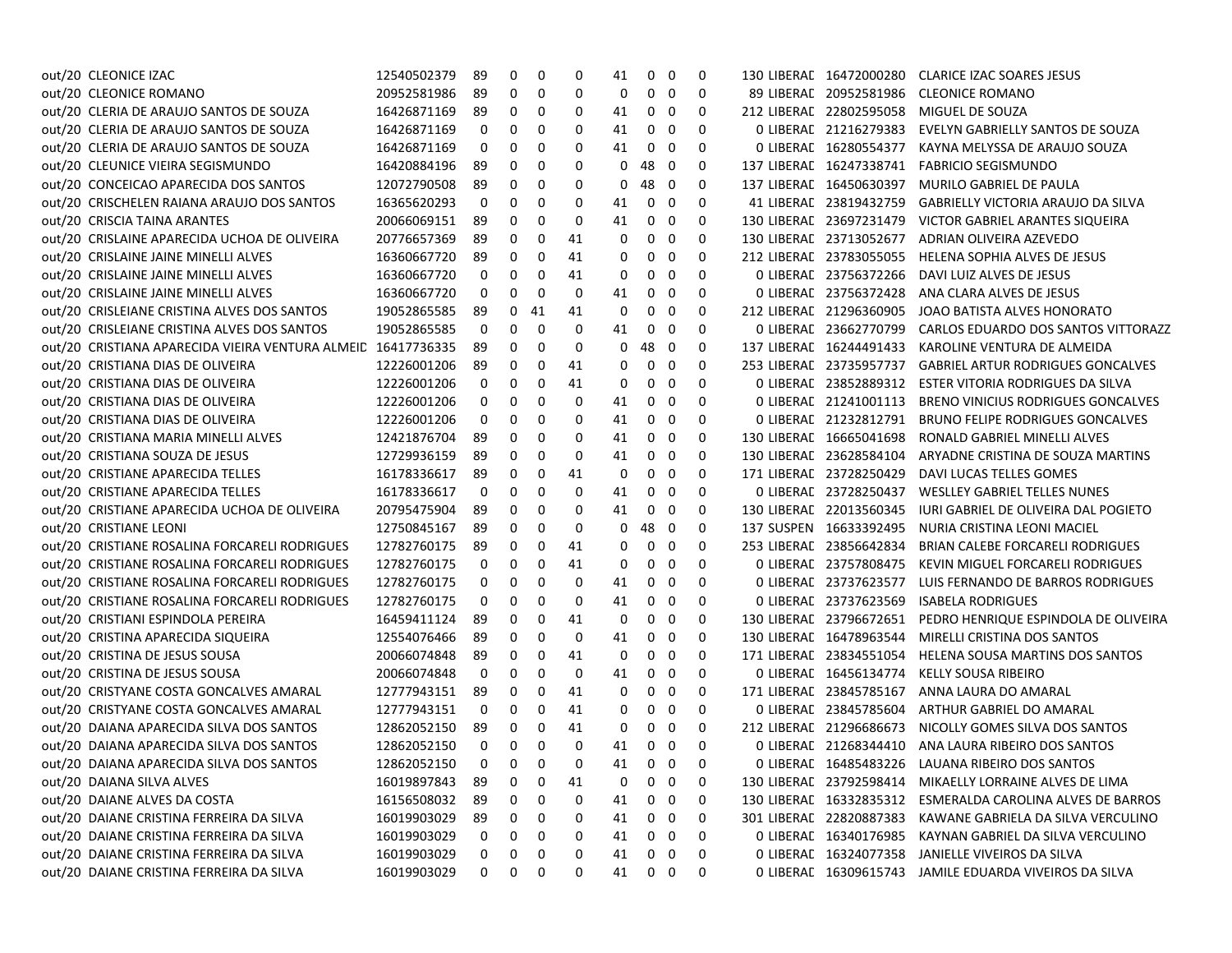| out/20 DAIANE CRISTINA FERREIRA DA SILVA   | 16019903029    | 0        | 0              | 0           | 0        | 0  | 48                | - 0                     | 0                        | 0 LIBERAL 16478769748   | MARIA JULIA VIVEIROS DA SILVA OLIVEIRA                  |
|--------------------------------------------|----------------|----------|----------------|-------------|----------|----|-------------------|-------------------------|--------------------------|-------------------------|---------------------------------------------------------|
| out/20 DAIANE DOS SANTOS ARAUJO            | 20946167294    | 0        | 0              | 0           | 41       | 0  | 0                 | 0                       | 0                        | 171 LIBERAL 23837165376 | LUIS GUSTAVO ARAUJO FERREIRA                            |
| out/20 DAIANE DOS SANTOS ARAUJO            | 20946167294    | 0        | 0              | 0           | 0        | 41 | 0                 | 0                       | 0                        | 0 LIBERAL 23674436236   | MIGUEL GABRIEL ARAUJO TENAN                             |
| out/20 DAIANE DOS SANTOS ARAUJO            | 20946167294    | 0        | 0              | 0           | 0        | 41 | 0                 | 0                       | 0                        | 0 LIBERAL 22017954933   | JENNYFER NICOLE DOS SANTOS ARAUJO                       |
| out/20 DAIANE DOS SANTOS ARAUJO            | 20946167294    | 0        | 0              | 0           | 0        | 0  | 48                | 0                       | 0                        | 0 LIBERAL 16628034527   | THAUANY ARAUJO ROMUALDO                                 |
| out/20 DAIANE SILVA RODRIGUES              | 16164264635    | -89      | 0              | 0           | 0        | 41 | 0                 | 0                       | 0                        | 130 LIBERAL 16291043514 | HIAGO DA SILVA BALBINO                                  |
| out/20 DAIRA FERREIRA LOPES                | 20216374841    | 89       | 0              | 0           | 41       | 0  | 0                 | 0                       | 0                        | 130 LIBERAL 23772176263 | MORGANA IVY LOPES DUARTE                                |
| out/20 DALIANE MARTINS DA COSTA            | 16124814367    | 89       | 0              | 0           | 41       | 0  | 0                 | 0                       | 0                        | 219 LIBERAL 23848219154 | LEVY MARTINS DA COSTA                                   |
| out/20 DALIANE MARTINS DA COSTA            | 16124814367    | 0        | 0              | 0           | 0        | 41 | 0                 | 0                       | 0                        | 0 LIBERAL 21234836493   | ALEXANDRE MARTINS LOPES DOS SANTOS                      |
| out/20 DALIANE MARTINS DA COSTA            | 16124814367    | 0        | 0              | 0           | 0        | 0  | 48                | 0                       | 0                        | 0 LIBERAL 16284354194   | <b>IWRY FERREIRA NERES</b>                              |
| out/20 DANDARA TAIS QUEIROZ SIMISIC        | 20066072845    | 89       | 0              | 0           | 41       | 0  | 0                 | 0                       | 0                        | 130 SUSPEN 23836072587  | KAUAN MIGUEL QUEIROZ PACHECO                            |
| out/20 DANIELA CRISTIANE POPOLIN BEZERRA   | 20417347906    | 89       | 0              | 0           | 41       | 0  | 0                 | 0                       | 0                        | 130 LIBERAL 23778842699 | <b>ISIS HELENA NARCISO</b>                              |
| out/20 DANIELA GOMES DOS SANTOS            | 20141962318    | -89      | 0              | 0           | 0        | 41 | 0                 | 0                       | 0                        | 212 LIBERAL 23623730897 | ANTONIA BEATRIZ GOMES DA SILVA ALVES                    |
| out/20 DANIELA GOMES DOS SANTOS            | 20141962318    | 0        | 0              | 0           | 0        | 41 | 0                 | 0                       | 0                        | 0 LIBERAL 21264602652   | ANTONIO FERNANDO GOMES DA SILVA ALV                     |
| out/20 DANIELA GOMES DOS SANTOS            | 20141962318    | 0        | 0              | 0           | 0        | 41 | 0                 | 0                       | 0                        | 0 LIBERAL 21236788194   | ANTONIO GABRIEL GOMES DA SILVA ALVES                    |
| out/20 DANIELE CRISTINE BUENO              | 21225567213    | 89       | 0              | 0           | 41       | 0  | 0                 | 0                       | 0                        | 171 LIBERAL 23706614061 | WILLIAM FELIPE BUENO PAULINO                            |
| out/20 DANIELE CRISTINE BUENO              | 21225567213    | 0        | 0              | 0           | 0        | 41 | 0                 | 0                       | 0                        | 0 LIBERAL 23706614053   | WELLINGTON OTAVIO BUENO PAULINO                         |
| out/20 DANIELI CRISTINA DALPOGEDO SILVEIRA | 23623389117    | 0        | 0              | 0           | 0        | 41 | 0                 | 0                       | 0                        | 41 LIBERAL 23623389109  | ALEJANDRO OSWALDO SILVEIRA                              |
| out/20 DARA MONIQUE DE MELLO PICAO         | 20049422248    | 89       | 0              | 0           | 41       | 0  | 0                 | 0                       | 0                        | 130 LIBERAL 23738663823 | THALLIS MIGUEL PICAO DA SILVA                           |
| out/20 DARCILIA FRANCISCA DOS SANTOS       | 16143549150    | 89       | 0              | 0           | 41       | 0  | 0                 | 0                       | 0                        | 219 LIBERAL 23783064259 | <b>MARCOS GABRIEL DOS SANTOS</b>                        |
| out/20 DARCILIA FRANCISCA DOS SANTOS       | 16143549150    | 0        | 0              | 0           | 0        | 41 | 0                 | 0                       | 0                        | 0 LIBERAL 21271199469   | ELOA GABRIELA FRANCISCA DOS SANTOS                      |
| out/20 DARCILIA FRANCISCA DOS SANTOS       | 16143549150    | 0        | 0              | 0           | 0        | 0  | 48                | 0                       | 0                        | 0 LIBERAL 16463299481   | KAUAN SANTOS ALVES                                      |
| out/20 DAYANE COZERO TEIXEIRA              | 20049404312    | 89       | 0              | 0           | 41       | 0  | 0                 | 0                       | 0                        | 212 LIBERAL 23799651388 | <b>ISABELA CRISTINA COZERO</b>                          |
| out/20 DAYANE COZERO TEIXEIRA              | 20049404312    | 0        | 0              | 0           | 0        | 41 | 0                 | 0                       | 0                        | 0 LIBERAL 16517546201   | MARIA HELOIZA SIMISIC                                   |
| out/20 DAYANE COZERO TEIXEIRA              | 20049404312    | 0        | 0              | 0           | 0        | 41 | 0                 | 0                       | 0                        | 0 LIBERAL 16500772580   | MAICON HENRIQUE SIMISIC                                 |
| out/20 DEBORA ALINE DA SILVA ANTONIO       | 20049420040    | 89       | 0              | 0           | 41       | 0  | 0                 | 0                       | 0                        | 212 LIBERAL 23873406329 | ELLIZA GABRIELLY RONCARI                                |
| out/20 DEBORA ALINE DA SILVA ANTONIO       | 20049420040    | 0        | 0              | 0           | 41       | 0  | 0                 | 0                       | 0                        | 0 LIBERAL 23748749143   | <b>HELLENA BEATRZ ANTONIO</b>                           |
| out/20 DEBORA ALINE DA SILVA ANTONIO       | 20049420040    | 0        | 0              | 0           | 0        | 41 | 0                 | 0                       | 0                        | 0 LIBERAL 23680179428   | MONIQUI EMANUELLY ANTONIO GOMES                         |
| out/20 DEBORA ALVES DE SOUZA               | 20363127679    | -89      | 0              | 0           | 41       | 0  | 0                 | 0                       | 0                        | 171 LIBERAL 23835110434 | <b>MAYELLE ELOA ALVES</b>                               |
| out/20 DEBORA ALVES DE SOUZA               | 20363127679    | 0        | 0              | 0           | 41       | 0  | 0                 | 0                       | 0                        | 0 LIBERAL 23766656291   | MELLONY SOPHIA ALVES MARQUES                            |
| out/20 DEBORA QUINTINO DA SILVA ALVES      | 12672258173    | 89       | 0              | 0           | 0        | 41 | 0                 | 0                       | 0                        | 171 LIBERAL 23757146987 | MICHAEL GUSTAVO OLIVEIRA ALVES                          |
| out/20 DEBORA QUINTINO DA SILVA ALVES      | 12672258173    | 0        | 0              | 0           | 0        | 41 | 0                 | 0                       | 0                        | 0 LIBERAL 23757147371   | FLAVIA KETELIN DE OLIVEIRA ALVES                        |
| out/20 DEBORA VIEIRA RODRIGUES             | 16000125047    | 89       | 0              | 0           | 41       | 0  | 0                 | 0                       | 0                        | 212 LIBERAL 23734509692 | SINDICLEY GONCALVES DE OLIVEIRA FILHO                   |
| out/20 DEBORA VIEIRA RODRIGUES             | 16000125047    | 0        | 0              | 0           | 0        | 41 | 0                 | 0                       | 0                        | 0 LIBERAL 23734509684   | ISADORA RODRIGUES DE OLIVEIRA                           |
| out/20 DEBORA VIEIRA RODRIGUES             | 16000125047    | 0        | 0              | 0           | 0        | 41 | 0                 | 0                       | 0                        | 0 LIBERAL 16676362369   | VITORIA RODRIGUES PEDRO                                 |
| out/20 DEISE DE OLIVEIRA SILVA             | 20677456217    | 89       | 0              | 0           | 0        | 41 | 0                 | 0                       | 0                        | 219 LIBERAL 22823172008 | MARIA VITORIA DE OLIVEIRA SILVA                         |
| out/20 DEISE DE OLIVEIRA SILVA             | 20677456217    | $\Omega$ | 0              | 0           | $\Omega$ | 41 | 0                 | 0                       | $\Omega$                 | 0 LIBERAL 21218876176   | ARIANE LUIZA DE OLIVEIRA SILVA                          |
| out/20 DEISE DE OLIVEIRA SILVA             | 20677456217    | $\Omega$ | 0              | 0           | $\Omega$ | 0  | 48                | - 0                     | $\Omega$                 |                         | 0 LIBERAL 16137604080 ADRIELE MONIQUE DE OLIVEIRA PAIVA |
| out/20 DELAIDE VIEIRA DA SILVA             | 16014147668    | 89       | $\overline{0}$ | $\mathbf 0$ | 41       |    | $0\quad 0\quad 0$ |                         | $\overline{\phantom{0}}$ |                         | 212 LIBERAE 23872560677 KAUE VIEIRA CAMPOS              |
| out/20 DELAIDE VIEIRA DA SILVA             | 16014147668    | 0        | 0              | 0           | 41       | 0  | 0                 | $\mathbf 0$             | 0                        |                         | 0 LIBERAE 23811195375 JOAO PAULO VIEIRA CAMPOS          |
| out/20 DELAIDE VIEIRA DA SILVA             | 16014147668    | 0        | 0              | 0           | 41       | 0  | 0                 | 0                       | 0                        | 0 LIBERAL 23777923520   | CECILIA VIEIRA CAMPOS                                   |
| out/20 DENISE APARECIDA PRIZANTELLI        | 16124817145    | 89       | 0              | 0           | 0        | 0  | 0                 | 0                       | 0                        | 89 LIBERAL 16124817145  | DENISE APARECIDA PRIZANTELLI                            |
| out/20 DIVINA JULIANA SOARES FREIRE        | 20066068619    | 89       | 0              | 0           | 41       | 0  | 0                 | 0                       | 0                        |                         | 178 LIBERAE 23773155650 SANDRO JULIANO SOARES FREIRE    |
| out/20 DIVINA JULIANA SOARES FREIRE        | 20066068619    | 0        | 0              | 0           | 0        |    | 0 48              | $\overline{\mathbf{0}}$ | 0                        |                         | 0 LIBERAE 16602767004 RICARDO DARCI DE OLIVEIRA         |
| out/20 DOROTEA MARINEZ LAMPERT             | 12042956254 89 |          | $\mathbf{0}$   | 0           | 0        |    | 41 0 0            |                         | 0                        |                         | 130 LIBERAE 16301466595 CAMILA VITORIA DA ROCHA         |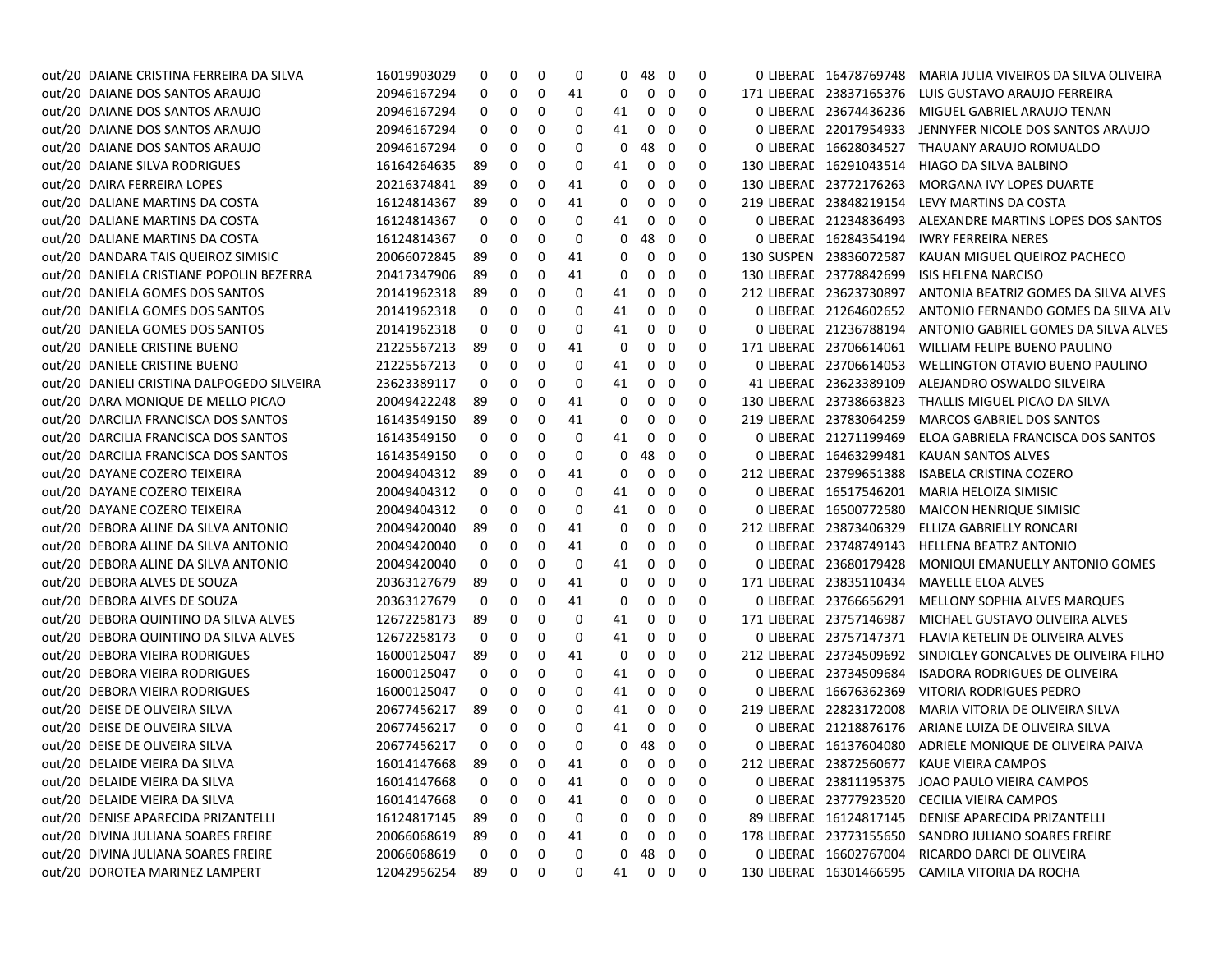| out/20 DRIELLI PRISCILA BESSA                 | 20212140161      | 0   | 0            | 0            | 41 | 0  | 0                 | - 0                      | 0 |                         | 41 LIBERAE 23743254774 LUIZ GUSTAVO BESSA OLIVEIRA        |
|-----------------------------------------------|------------------|-----|--------------|--------------|----|----|-------------------|--------------------------|---|-------------------------|-----------------------------------------------------------|
| out/20 EDICLEIA APARECIDA SIQUEIRA            | 12646626144      | 89  | 0            | 0            | 0  | 41 | $0\quad 0$        |                          | 0 |                         | 171 LIBERAL 23653721535 JOAO RAFAEL APARECIDO DE SOUZA    |
| out/20 EDICLEIA APARECIDA SIQUEIRA            | 12646626144      | 0   | 0            | 0            | 0  | 41 | $0\quad 0$        |                          | 0 |                         | 0 LIBERAL 16518257254 CAUA FELIPE DE SOUZA                |
| out/20 EDILAINE CRISTINA DA SILVA             | 20144219241      | -89 | 0            | 0            | 0  | 41 | $0\quad 0$        |                          | 0 |                         | 130 LIBERAL 23766716715 HEITOR GABRIEL DA SILVA ALVES     |
| out/20 EDILEUSA COSTA DE SOUZA                | 16000157720      | 89  | 0            | 0            | 0  | 0  | 48                | - 0                      | 0 | 137 LIBERAL 16630538936 | WENDEL COSTA DE SOUZA                                     |
| out/20 EDINEIA ADRIANA OLIVEIRA DE MELO       | 12866769181      | 0   | 41           | 0            | 0  | 0  | $\mathbf 0$       | - 0                      | 0 | 205 LIBERAL 12866769181 | EDINEIA ADRIANA OLIVEIRA DE MELO                          |
| out/20 EDINEIA ADRIANA OLIVEIRA DE MELO       | 12866769181      | 0   | 0            | 0            | 41 | 0  | 0                 | 0                        | 0 | 0 LIBERAL 23718712098   | ALYSSON EMANUEL OLIVEIRA DE MELO                          |
| out/20 EDINEIA ADRIANA OLIVEIRA DE MELO       | 12866769181      | 0   | 0            | 0            | 0  | 41 | 0                 | - 0                      | 0 | 0 LIBERAL 16523200737   | MARIA FERNANDA OLIVEIRA DE MELO                           |
| out/20 EDINEIA ADRIANA OLIVEIRA DE MELO       | 12866769181      | 0   | 0            | 0            | 0  | 41 | 0                 | - 0                      | 0 | 0 LIBERAL 16501683530   | LUIS GUSTAVO DE MELO                                      |
| EDINEIA ADRIANA OLIVEIRA DE MELO<br>out/20    | 12866769181      | 0   | 0            | 0            | 0  | 41 | $\mathbf{0}$      | - 0                      | 0 | 0 LIBERAL 16327040552   | JOSE NILSON OLIVEIRA DE MELO                              |
| out/20 EDIVALDO NUNES DOS SANTOS              | 10728802616      | 89  | 0            | 0            | 0  | 0  | 0                 | - 0                      | 0 | 89 LIBERAL 10728802616  | EDIVALDO NUNES DOS SANTOS                                 |
| out/20 EDNA APARECIDA DALTOSO MACEDO          | 16120313169      | 89  | 0            | 0            | 41 | 0  | 0                 | - 0                      | 0 | 219 LIBERAL 23856550638 | ARTHUR ROMAGNOLLI DALTOSO MOURA                           |
| out/20 EDNA APARECIDA DALTOSO MACEDO          | 16120313169      | 0   | 0            | 0            | 41 | 0  | 0                 | 0                        | 0 | 0 LIBERAL 23788936920   | HELENA ROMAGNOLLI DALTOSO MOURA                           |
| out/20 EDNA APARECIDA DALTOSO MACEDO          | 16120313169      | 0   | 0            | 0            | 0  | 0  | 48                | - 0                      | 0 | 0 LIBERAL 16490252695   | CAUA DALTOSO GONCALVES                                    |
| out/20 EDNA CANDIDO DA SILVEIRA FERREIRA      | 12391615878      | 0   | 0            | 0            | 0  | 0  | 0                 | - 0                      | 0 | 48 LIBERAL 12391615878  | EDNA CANDIDO DA SILVEIRA FERREIRA                         |
| out/20 EDNA CANDIDO DA SILVEIRA FERREIRA      | 12391615878      | 0   | 0            | 0            | 0  | 0  | 48                | - 0                      | 0 | 0 LIBERAL 16157131714   | ALISON DAVI FERREIRA                                      |
| out/20 EDNA MARCIA MARQUES CARDOSO            | 20178772598      | 89  | 0            | 0            | 41 | 0  | 0                 | - 0                      | 0 | 212 LIBERAL 23766067466 | YLLA SAMIRA MARQUES CARDOSO                               |
| out/20 EDNA MARCIA MARQUES CARDOSO            | 20178772598      | 0   | 0            | 0            | 0  | 41 | $0\quad 0$        |                          | 0 | 0 LIBERAL 23626530996   | SAMELA MARQUES CARDOSO                                    |
| out/20 EDNA MARCIA MARQUES CARDOSO            | 20178772598      | 0   | 0            | 0            | 0  | 41 | 0                 | - 0                      | 0 | 0 LIBERAL 21248445734   | <b>EWERTON MARQUES CARDOSO</b>                            |
| out/20 EDNEIA FABIANA DOS SANTOS SIQUEIRA     | 16019984622      | 0   | 0            | 0            | 41 | 0  | 0                 | - 0                      | 0 | 82 LIBERAL 23724550088  | JADI FRANCINE INACIO                                      |
| out/20 EDNEIA FABIANA DOS SANTOS SIQUEIRA     | 16019984622      | 0   | 0            | 0            | 0  | 41 | 0                 | - 0                      | 0 | 0 LIBERAL 22015248497   | JEFERSON DANIEL INACIO JUNIOR                             |
| out/20 EDNEIA QUINTINO DA SILVA LIMA          | 12695503158      | 89  | 0            | 0            | 41 | 0  | 0                 | - 0                      | 0 | 212 LIBERAL 23845584102 | VITOR MIGUEL LIMA                                         |
| out/20 EDNEIA QUINTINO DA SILVA LIMA          | 12695503158      | 0   | 0            | 0            | 41 | 0  | 0                 | - 0                      | 0 | 0 LIBERAL 23781424819   | ALYCE VICTORIA GERONIMO                                   |
| out/20 EDNEIA QUINTINO DA SILVA LIMA          | 12695503158      | 0   | 0            | 0            | 0  | 41 | 0                 | - 0                      | 0 | 0 LIBERAL 16298241494   | GUILHERME ANDREI LIMA                                     |
| out/20 ELAINE CRISTINA DE OLIVEIRA DOS SANTOS | 21218955815      | 89  | 0            | 0            | 41 | 0  | 0                 | - 0                      | 0 | 171 LIBERAL 23776757171 | KAUAN GUSTAVO DE OLIVEIRA SANTOS                          |
| out/20 ELAINE CRISTINA DE OLIVEIRA DOS SANTOS | 21218955815      | 0   | 0            | 0            | 41 | 0  | 0                 | - 0                      | 0 | 0 LIBERAL 23668243065   | NAUAN HENRIQUE DE OLIVEIRA SANTOS                         |
| out/20 ELAINE DA SILVA LEAL                   | 16154102098      | 89  | 0            | 0            | 41 | 0  | $0\quad 0$        |                          | 0 | 219 LIBERAL 23795949994 | ANA YASMIN LEAL DE SOUZA FERREIRA                         |
| out/20 ELAINE DA SILVA LEAL                   | 16154102098      | 0   | 0            | 0            | 0  | 41 | $\mathbf{0}$      | - 0                      | 0 | 0 LIBERAL 23658719598   | MARIA VITORIA LEAL DE SOUZA                               |
| out/20 ELAINE DA SILVA LEAL                   | 16154102098      | 0   | 0            | 0            | 0  | 0  | 48                | $\overline{\phantom{0}}$ | 0 | 0 LIBERAL 23658719571   | JOAO BATISTA LEAL CELESTINO                               |
| out/20 ELAINE DE OLIVEIRA MARQUES PINTO       | 12526199753      | 0   | 0            | 0            | 0  | 41 | $\mathbf{0}$      | - 0                      | 0 | 41 LIBERAL 23792610627  | ENZO GABRIEL DE OLIVEIRA                                  |
| out/20 ELAINE SILVA MIRANDA RIBEIRO           | 16017726499      | 89  | 0            | 0            | 41 | 0  | 0                 | - 0                      | 0 | 212 LIBERAL 23817393454 | ARTHUR FELIPE MIRANDA DO NASCIMENTC                       |
| out/20 ELAINE SILVA MIRANDA RIBEIRO           | 16017726499      | 0   | 0            | 0            | 0  | 41 | 0                 | - 0                      | 0 | 0 LIBERAL 23637423215   | ALAN VICTOR MIRANDA DO NASCIMENTO R                       |
| out/20 ELAINE SILVA MIRANDA RIBEIRO           | 16017726499      | 0   | 0            | 0            | 0  | 41 | $\mathbf 0$       | - 0                      | 0 | 0 LIBERAL 21236409894   | ARLLANY ELOYZA MIRANDA DO NASCIMENT                       |
| out/20 ELENILSA FERREIRA LIMA SOUSA           | 16102148194      | 0   | 0            | 0            | 0  | 0  | 0                 | - 0                      | 0 | 96 LIBERAL 16102148194  | ELENILSA FERREIRA LIMA SOUSA                              |
| out/20 ELENILSA FERREIRA LIMA SOUSA           | 16102148194      | 0   | 0            | 0            | 0  | 0  | 48                | $\overline{\phantom{0}}$ | 0 |                         | 0 LIBERAL 16300118534 JOAO VITOR SOUSA DOS SANTOS         |
| out/20 ELENILSA FERREIRA LIMA SOUSA           | 16102148194      | 0   | 0            | 0            | 0  | 0  | 48                | - 0                      | 0 |                         | 0 LIBERAE 16299672391 FELIPE SOUSA QUEIROZ                |
| out/20 ELIANA APARECIDA RUBINATO MACHADO      | 12450805887      | 89  | 0            | 0            | 41 | 0  | $0\quad 0$        |                          | 0 |                         | 178 LIBERAE 23757980820 ELISA EDUARDA MACHADO             |
| out/20 ELIANA APARECIDA RUBINATO MACHADO      | 12450805887      | 0   | 0            | 0            | 0  | 0  | 48 0              |                          | 0 |                         | 0 LIBERAL 16463354482 MARIA EDUARDA MACHADO               |
| out/20 ELIANA ARAUJO DA SILVA                 | 20066071288 89 0 |     |              | $\mathbf{0}$ | 41 |    | $0\quad 0\quad 0$ |                          | 0 |                         | 130 LIBERAL 23867235380 MIGUEL ALENCAR DA SILVA           |
| out/20 ELIANE CRISTINA DE OLIVEIRA            | 20066077545      | 89  | 0            | 0            | 41 | 0  | 0                 | $\overline{\mathbf{0}}$  | 0 |                         | 130 LIBERAE 23883939621 ANNA ELISA DE OLIVEIRA HERCULANO  |
| out/20 ELIANE DA SILVA COSTA                  | 12677732264      | 89  | 0            | 0            | 0  | 41 | $0\quad 0$        |                          | 0 |                         | 260 LIBERAL 22017099057 ISRAEL MESSYAS DA SILVA COSTA     |
| out/20 ELIANE DA SILVA COSTA                  | 12677732264      | 0   | 0            | 0            | 0  | 41 | 0                 | $\overline{\mathbf{0}}$  | 0 | 0 LIBERAL 21251343157   | DAVI MOYSES DA SILVA COSTA                                |
| out/20 ELIANE DA SILVA COSTA                  | 12677732264      | 0   | 0            | 0            | 0  | 41 | $0\quad 0$        |                          | 0 |                         | 0 LIBERAL 16316034998 JULIA MAYRA DA SILVA COSTA          |
| out/20 ELIANE DA SILVA COSTA                  | 12677732264      | 0   | 0            | 0            | 0  | 0  | 48                | $\overline{\mathbf{0}}$  | 0 |                         | 0 LIBERAE 16455390467 MAILLYS DA SILVA COSTA              |
| out/20 ELIANE PEREIRA DA SILVA                | 16112908973 89   |     | $\mathbf{0}$ | 0            | 41 |    | $0\quad 0\quad 0$ |                          | 0 |                         | 253 LIBERAE 23860366080 LARISSA MANUELLA PEREIRA DA SILVA |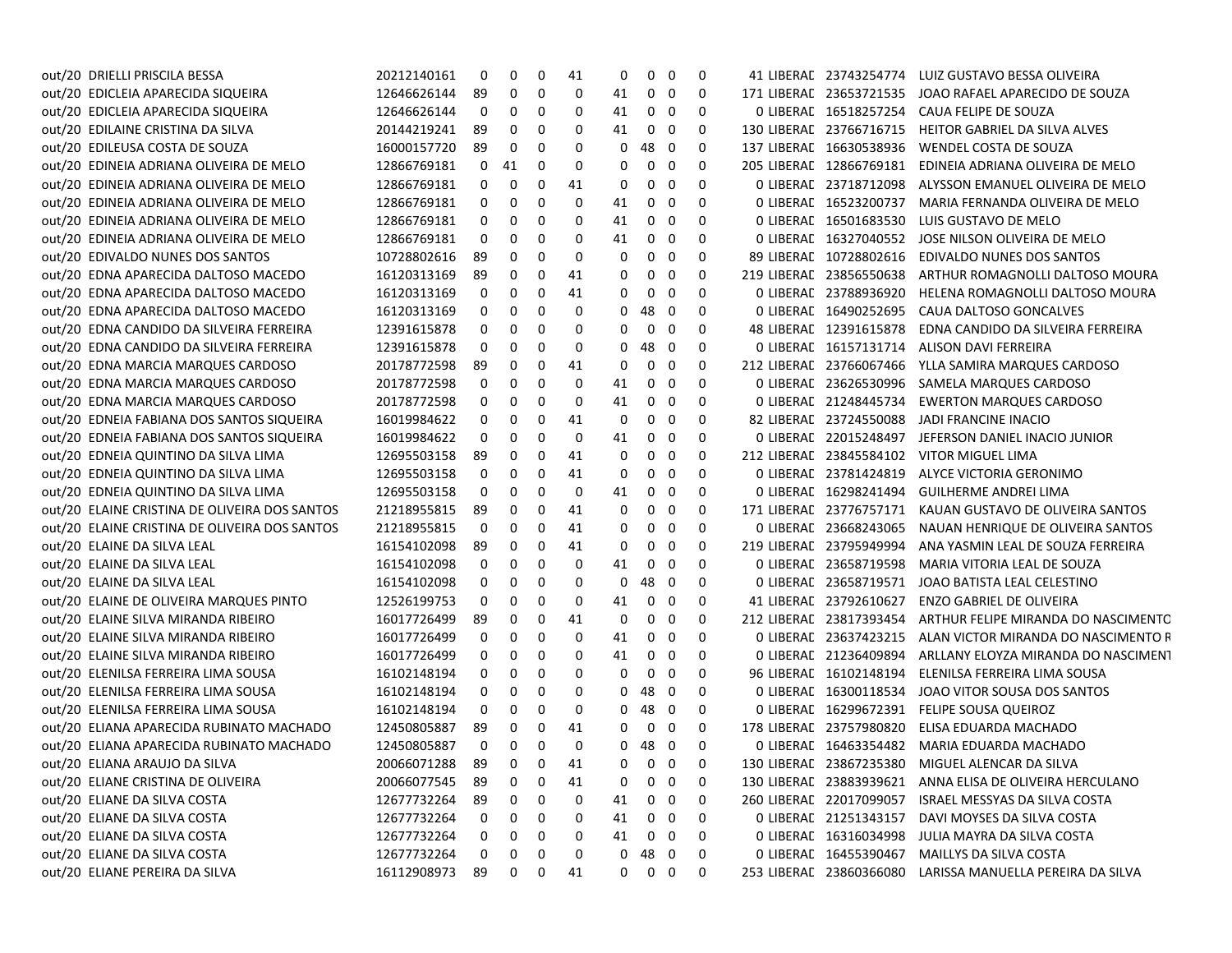| out/20 ELIANE PEREIRA DA SILVA            | 16112908973 | 0            | 0                 | 0  | 0  | 41 | 0            | 0           | 0           |                         | 0 LIBERAC 21254570030 EVELINE PEREIRA DA SILVA           |
|-------------------------------------------|-------------|--------------|-------------------|----|----|----|--------------|-------------|-------------|-------------------------|----------------------------------------------------------|
| out/20 ELIANE PEREIRA DA SILVA            | 16112908973 | 0            | 0                 | 0  | 0  | 41 | 0            | 0           | 0           | 0 LIBERAL 16328474440   | JOSE CARLOS PEREIRA DA SILVA                             |
| out/20 ELIANE PEREIRA DA SILVA            | 16112908973 | 0            | 0                 | 0  | 0  | 41 | 0            | 0           | 0           | 0 LIBERAC 21201450340   | ARIANY PEREIRA DA SILVA                                  |
| out/20 ELIBAMA RAMOS DE SOUZA             | 16008151160 | 89           | 0                 | 0  | 41 | 0  | 0            | 0           | 0           | 260 LIBERAL 23791425575 | ANDERSON MIGUEL RAMOS MASSON                             |
| out/20 ELIBAMA RAMOS DE SOUZA             | 16008151160 | 0            | 0                 | 0  | 0  | 41 | 0            | 0           | 0           | 0 LIBERAL 21236556595   | ANDREI RAMOS VIEIRA                                      |
| out/20 ELIBAMA RAMOS DE SOUZA             | 16008151160 | 0            | 0                 | 0  | 0  | 41 | 0            | 0           | 0           | 0 LIBERAL 21218601878   | ANDRESSA RAMOS VIEIRA                                    |
| out/20 ELIBAMA RAMOS DE SOUZA             | 16008151160 | 0            | 0                 | 0  | 0  | 0  | 48           | $\mathbf 0$ | 0           | 0 LIBERAL 16147567102   | ANDRE LUIS RAMOS VIEIRA                                  |
| out/20 ELIENE APARECIDA LIMA DE OLIVEIRA  | 12740151146 | 89           | 0                 | 0  | 41 | 0  | 0            | 0           | 0           | 130 LIBERAL 23875740846 | BRYAN DOMINIQUE LIMA CAMPOS                              |
| out/20 ELIENE DA SILVA CARVALHO CECILIO   | 16113168116 | 89           | 0                 | 0  | 41 | 0  | 0            | 0           | 0           |                         | 212 LIBERAC 23784576172 ANA BEATRIZ DA SILVA CECILIO     |
| out/20 ELIENE DA SILVA CARVALHO CECILIO   | 16113168116 | 0            | 0                 | 0  | 41 | 0  | 0            | 0           | 0           |                         | O LIBERAC 23735269954 LAURA SOPHIA DA SILVA CECILIO      |
| out/20 ELIENE DA SILVA CARVALHO CECILIO   | 16113168116 | 0            | 0                 | 0  | 0  | 41 | 0            | 0           | 0           | 0 LIBERAL 23602007568   | SARA KEMILY DA SILVA CECILIO                             |
| out/20 ELINALVA DA SILVA MORAES           | 20179125359 | 0            | 0                 | 0  | 41 | 0  | 0            | 0           | 0           | 82 LIBERAL 23818823347  | VICTOR GABRIEL DE BRITO                                  |
| out/20 ELINALVA DA SILVA MORAES           | 20179125359 | 0            | 0                 | 0  | 0  | 41 | 0            | 0           | 0           | 0 LIBERAL 16496991783   | KIMBELLY RAUANNE DA SILVA MORAES                         |
| out/20 ELISABETE ALVES PEREIRA            | 12619403245 | 0            | 0                 | 0  | 0  | 41 | 0            | 0           | 0           | 82 LIBERAL 22802001417  | MATEUS ALVES DA SILVA                                    |
| out/20 ELISABETE ALVES PEREIRA            | 12619403245 | 0            | 0                 | 0  | 0  | 41 | 0            | 0           | 0           | 0 LIBERAL 22002311071   | CAMILA ALVES DA SILVA                                    |
| out/20 ELISABETE CRISTINA DE OLIVEIRA     | 20362251090 | 0            | 0                 | 0  | 0  | 41 | 0            | 0           | 0           | 82 LIBERAL 23672306165  | ANAHY MARIAH OLIVEIRA ROCHA                              |
| out/20 ELISABETE CRISTINA DE OLIVEIRA     | 20362251090 | 0            | 0                 | 0  | 0  | 41 | 0            | 0           | 0           | 0 LIBERAL 21235976779   | ANA JULIA OLIVEIRA ROCHA                                 |
| out/20 ELISABETE DE OLIVEIRA              | 12146160987 | 89           | 0                 | 0  | 0  | 0  | 48           | 0           | 0           | 137 LIBERAL 16456093482 | MIRELE CRISTINA DE OLIVEIRA                              |
| out/20 ELISANGELA DE OLIVEIRA SILVA       | 20363127636 | 89           | 0                 | 0  | 41 | 0  | 0            | 0           | 0           | 212 LIBERAL 23705403121 | ARTHUR OLIVEIRA DE SOUZA                                 |
| out/20 ELISANGELA DE OLIVEIRA SILVA       | 20363127636 | 0            | 0                 | 0  | 0  | 41 | 0            | 0           | 0           | 0 LIBERAL 16679167230   | VICTOR HUGO DE OLIVEIRA SILVA                            |
| out/20 ELISANGELA DE OLIVEIRA SILVA       | 20363127636 | 0            | 0                 | 0  | 0  | 41 | 0            | 0           | 0           | 0 LIBERAL 21210409056   | ANA JULIA DE OLIVEIRA ARAUJO                             |
| out/20 ELISANGELA GODOY TOMAZ             | 20446683110 | 89           | 0                 | 0  | 0  | 41 | 0            | 0           | 0           |                         | 212 LIBERAE 23643993532 SARA HOZANA GODOY TOMAZ DE FARIA |
| out/20 ELISANGELA GODOY TOMAZ             | 20446683110 | 0            | 0                 | 0  | 0  | 41 | 0            | 0           | 0           | 0 LIBERAL 23610781129   | VITORIA HOZANA GODOY TOMAZ DE FARIA                      |
| out/20 ELISANGELA GODOY TOMAZ             | 20446683110 | 0            | 0                 | 0  | 0  | 41 | 0            | 0           | 0           | 0 LIBERAL 22012881644   | JOAO GODOY TOMAZ DE FARIA                                |
| out/20 ELISSANDRA DA SILVA PEREIRA        | 12382316170 | 89           | 0                 | 0  | 0  | 41 | 0            | 0           | 0           | 178 LIBERAL 16282312176 | KAIQUE VINICIUS PEREIRA MIRANDA                          |
| out/20 ELISSANDRA DA SILVA PEREIRA        | 12382316170 | 0            | 0                 | 0  | 0  | 0  | 48           | 0           | 0           | 0 LIBERAL 16613592316   | PEDRO HENRIQUE PEREIRA DE MIRANDA                        |
| out/20 ELIZANGELA DE JESUS SOUZA          | 16024693517 | 89           | 0                 | 0  | 41 | 0  | 0            | 0           | 0           | 171 LIBERAL 23766797340 | PAULO HENRIQUE DOURADO                                   |
| out/20 ELIZANGELA DE JESUS SOUZA          | 16024693517 | 0            | 0                 | 0  | 0  | 41 | 0            | 0           | 0           | 0 LIBERAL 22800813759   | MARIA EDUARDA DOURADO                                    |
| out/20 ELIZANGELA DIAS DA SILVA           | 16127025630 | 0            | 0                 | 0  | 41 | 0  | 0            | $\mathbf 0$ | 0           | 82 LIBERAL 23772870577  | PYETRO HENRIQUE DIAS                                     |
| out/20 ELIZANGELA DIAS DA SILVA           | 16127025630 | 0            | 0                 | 0  | 0  | 41 | 0            | $\mathbf 0$ | 0           | 0 LIBERAL 23772870720   | ERICA LORRANY ALENCAR SILVA                              |
| out/20 ELSILVANIA RODRIGUES DA SILVA      | 12706514258 | 89           | 0                 | 0  | 0  | 41 | 0            | 0           | 0           |                         | 219 LIBERAE 16324721842 JOAO LUCAS SILVA ALVES           |
| out/20 ELSILVANIA RODRIGUES DA SILVA      | 12706514258 | 0            | 0                 | 0  | 0  | 41 | 0            | 0           | 0           | 0 LIBERAL 16489661447   | LARISSA DA SILVA ALVES                                   |
| out/20 ELSILVANIA RODRIGUES DA SILVA      | 12706514258 | 0            | 0                 | 0  | 0  | 0  | 48           | 0           | 0           | 0 LIBERAL 16284645377   | JESSICA RODRIGUES DE OLIVEIRA                            |
| out/20 ELZA DOS SANTOS                    | 20421083179 | 89           | 0                 | 0  | 0  | 0  | 48           | 0           | 0           | 137 LIBERAL 21030785149 | <b>JEUS EFANUEL FIORI</b>                                |
| out/20 ELZENIR RIBEIRO DOS SANTOS SANCHEZ | 16027107031 | 89           | 0                 | 0  | 0  | 41 | 0            | 0           | 0           | 130 LIBERAL 23673445797 | VITOR GABRIEL SANTOS SANCHEZ                             |
| out/20 ERCI DOS REIS                      | 12409462687 | 89           | 0                 | 0  | 0  | 0  | 0            | 0           | 0           | 89 LIBERAL 12409462687  | ERCI DOS REIS                                            |
| out/20 ESTELA APARECIDA CANDIDO LEITE     | 20066069089 | 89           | 0                 | 41 | 41 | 0  | 0            | 0           | 0           |                         | 342 LIBERAL 21299103121 MANUELLA CANDIDO ALENCAR         |
| out/20 ESTELA APARECIDA CANDIDO LEITE     | 20066069089 | 0            | 0                 | 0  | 41 | 0  | $\mathbf{0}$ | - 0         | 0           |                         | 0 LIBERAL 23795975189 NICOLLY CANDIDO                    |
| out/20 ESTELA APARECIDA CANDIDO LEITE     | 20066069089 |              | $0\quad 0\quad 0$ |    | 0  | 41 | $0\quad 0$   |             | $\mathbf 0$ |                         | 0 LIBERAE 16346430182 CARLOS EDUARDO CANDIDO SANTOS      |
| out/20 ESTELA APARECIDA CANDIDO LEITE     | 20066069089 | 0            | 0                 | 0  | 0  | 41 | 0            | $\mathbf 0$ | 0           |                         | 0 LIBERAE 16303467874 KAIQUE JUNIOR CANDIDO DOS SANTOS   |
| out/20 ESTELA APARECIDA CANDIDO LEITE     | 20066069089 | 0            | 0                 | 0  | 0  | 0  | 48           | 0           | 0           |                         | 0 LIBERAE 16456673594 MARIA EDUARDA CANDIDO SANTOS       |
| out/20 EVA DOS SANTOS ARAGAO              | 16003976072 | 89           | 0                 | 0  | 41 | 0  | 0            | 0           | 0           | 253 LIBERAL 23834541113 | ORLEILSON RIBEIRO DOS SANTOS                             |
| out/20 EVA DOS SANTOS ARAGAO              | 16003976072 | 0            | 0                 | 0  | 41 | 0  | 0            | 0           | 0           | 0 LIBERAC 23834541741   | PEDRO HENRIQUE RIBEIRO DOS SANTOS                        |
| out/20 EVA DOS SANTOS ARAGAO              | 16003976072 | 0            | 0                 | 0  | 0  | 41 | 0            | 0           | 0           | 0 LIBERAL 16671795798   | PRISCILA DE SOUSA PAES LANDIM                            |
| out/20 EVA DOS SANTOS ARAGAO              | 16003976072 | $\mathbf{0}$ | $\mathbf{0}$      | 0  | 0  | 41 |              | $0\quad 0$  | 0           |                         | 0 LIBERAL 16497013106 MARCOS VINICIUS DOS SANTOS ARAGAO  |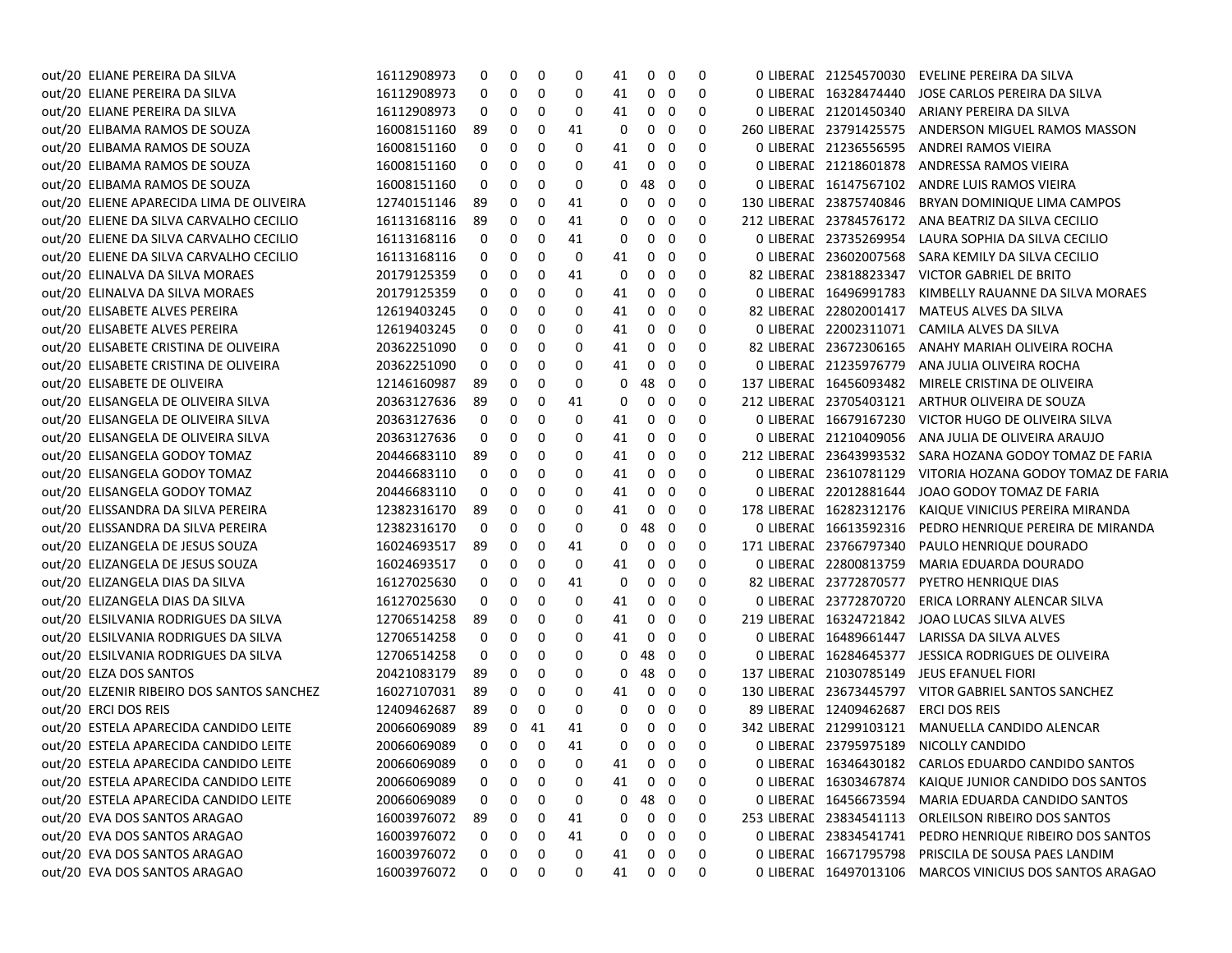| out/20 EVANDERLENE CARDOSO D AVILA                          | 23670849668 | 89             | 0          | 0 | 41 | 0           | 0                 | 0           | 0            | 171 LIBERAL 23721553663 | <b>MATHEUS CARDOSO DOS SANTOS</b>                          |
|-------------------------------------------------------------|-------------|----------------|------------|---|----|-------------|-------------------|-------------|--------------|-------------------------|------------------------------------------------------------|
| out/20 EVANDERLENE CARDOSO D AVILA                          | 23670849668 | 0              | 0          | 0 | 0  | 41          | 0                 | 0           | 0            | 0 LIBERAL 23670776881   | GEOVANA HADAZZA D AVILA                                    |
| out/20 EVELY APARECIDA CAMARA DA ROCHA                      | 20776657504 | 89             | 0          | 0 | 41 | 0           | 0                 | 0           | 0            | 130 LIBERAL 23847983616 | ISAAC EMANUEL DA ROCHA                                     |
| out/20 FABIANA DA SILVA                                     | 20712566907 | 89             | 0          | 0 | 41 | 0           | 0                 | 0           | 0            | 301 SUSPEN 23890350468  | EDER GABRIEL DA SILVA SANTOS                               |
| out/20 FABIANA DA SILVA                                     | 20712566907 | 0              | 0          | 0 | 41 | 0           | 0                 | 0           | 0            | 0 SUSPEN 23837633175    | KAUAN HENRIQUE ALVES DA SILVA                              |
| out/20 FABIANA DA SILVA                                     | 20712566907 | 0              | 0          | 0 | 0  | 41          | 0                 | 0           | 0            | 0 SUSPEN 21249566578    | DANIEL ALVES DA SILVA JUNIOR                               |
| out/20 FABIANA DA SILVA                                     | 20712566907 | 0              | 0          | 0 | 0  | 41          | 0                 | 0           | 0            | 0 SUSPEN 16486775913    | MARIA VITORIA DO CARMO                                     |
| out/20 FABIANA DA SILVA                                     | 20712566907 | 0              | 0          | 0 | 0  | 0           | 48 0              |             | 0            | 0 SUSPEN 16661908271    | VINICIUS GABRIEL DO CARMO                                  |
| out/20 FABIANA GUILHERMITTI DOS SANTOS                      | 20049420385 | 89             | 0          | 0 | 41 | 0           | 0                 | 0           | 0            | 171 LIBERAL 23677364023 | <b>ISABELLA ALVES</b>                                      |
| out/20 FABIANA GUILHERMITTI DOS SANTOS                      | 20049420385 | 0              | 0          | 0 | 0  | 41          | 0                 | 0           | 0            | 0 LIBERAL 16517357182   | KAUA FELIPE DOS SANTOS ALVES                               |
| out/20 FABIOLA MARTINS                                      | 16241819470 | 89             | 0          | 0 | 41 | 0           | 0                 | 0           | 0            | 171 LIBERAL 23825840766 | PALOMA ROBERTA MARTINS                                     |
| out/20 FABIOLA MARTINS                                      | 16241819470 | 0              | 0          | 0 | 0  | 41          | 0                 | 0           | 0            | 0 LIBERAL 21221918593   | DANIEL JUNIOR MARTINS                                      |
| out/20 FABIOLA ORIANE DE LIMA FIDELIS ROMANI                | 20950792351 | 0              | 0          | 0 | 41 | 0           | 0                 | 0           | 0            | 41 LIBERAL 21295984735  | <b>MARIAH FIDELIS ROMANI</b>                               |
| out/20 FABRICIA NAPOLIANA DOS SANTOS                        | 20066077251 | 89             | 0          | 0 | 41 | 0           | 0                 | 0           | 0            | 219 LIBERAL 23743252844 | MIGUEL LOPES DOS SANTOS                                    |
| out/20 FABRICIA NAPOLIANA DOS SANTOS                        | 20066077251 | 0              | 0          | 0 | 0  | 41          | 0                 | 0           | 0            | 0 LIBERAL 16473825534   | MARIA HELENA DOS SANTOS                                    |
| out/20 FABRICIA NAPOLIANA DOS SANTOS                        | 20066077251 | 0              | 0          | 0 | 0  | 0           | 48                | 0           | 0            | 0 LIBERAL 16264618420   | <b>GUILHERME EDUARDO DOS SANTOS</b>                        |
| out/20 FATIMA APARECIDA QUINTINO DA SILVA VENTR 12421876712 |             | 89             | 0          | 0 | 0  | 41          | 0                 | 0           | 0            | 130 LIBERAL 21204277119 | AMANDA FRANCIELE VENTRESCHI                                |
| out/20 FERNANDA DONIZETE MARTINS                            | 20049404487 | 89             | 0          | 0 | 41 | 0           | 0                 | 0           | 0            | 171 LIBERAL 23761763626 | HESTER ELLIZA MARTINS                                      |
| out/20 FERNANDA DONIZETE MARTINS                            | 20049404487 | 0              | 0          | 0 | 0  | 41          | 0                 | 0           | 0            | 0 LIBERAL 21241937704   | ELOA ROBERTA ALEXANDRE                                     |
| out/20 FERNANDA TRIGO JERONIMO                              | 16244125127 | 89             | 0          | 0 | 41 | 0           | 0                 | 0           | 0            | 253 LIBERAL 23769673677 | FELIPE COSTA DA SILVA                                      |
| out/20 FERNANDA TRIGO JERONIMO                              | 16244125127 | 0              | 0          | 0 | 0  | 41          | 0                 | 0           | 0            | 0 LIBERAL 23649732498   | MIGUEL COSTA DA SILVA                                      |
| out/20 FERNANDA TRIGO JERONIMO                              | 16244125127 | 0              | 0          | 0 | 0  | 41          | 0                 | 0           | 0            | 0 LIBERAL 16506838621   | KAUA JERONIMO DA SILVA                                     |
| out/20 FERNANDA TRIGO JERONIMO                              | 16244125127 | 0              | 0          | 0 | 0  | 41          | 0                 | 0           | 0            | 0 LIBERAL 16309267834   | <b>JOAO VITOR BATISTA DIAS</b>                             |
| out/20 FERNANDA VIEIRA DE JESUS BANQUERI                    | 23711632862 | 0              | 0          | 0 | 41 | 0           | 0                 | 0           | 0            | 82 LIBERAL 23893301441  | LUIZ OTAVIO VIEIRA DE JESUS DE LIMA                        |
| out/20 FERNANDA VIEIRA DE JESUS BANQUERI                    | 23711632862 | 0              | 0          | 0 | 0  | 41          | 0                 | 0           | 0            | 0 LIBERAL 23711589185   | LUIS AUGUSTO NIBRALI PEREIRA                               |
| out/20 FLAVIA MARIA DA SILVA                                | 20761492210 | 89             | 0          | 0 | 41 | 0           | 0                 | 0           | 0            | 130 LIBERAL 23739115153 | INGRID BEATRIZ SILVA DE OLIVEIRA                           |
| out/20 FLAVIA MARIA DA SILVA VALENTIN                       | 23893394423 | 0              | 0          | 0 | 41 | 0           | 0                 | 0           | 0            | 41 LIBERAL 23893395292  | EVERTON LUIS NETO VALENTIN KOTONA                          |
| out/20 FRANCIELE FLORENTINO FELIX                           | 16208520844 | 0              | 0          | 0 | 41 | 0           | 0                 | 0           | 0            | 123 LIBERAL 23800873814 | ISADORA GABRIELE FELIX DOS SANTOS                          |
| out/20 FRANCIELE FLORENTINO FELIX                           | 16208520844 | 0              | 0          | 0 | 41 | 0           | 0                 | 0           | 0            | 0 LIBERAL 23771185684   | <b>GUSTAVO HENRIQUE FELIX DOS SANTOS</b>                   |
| out/20 FRANCIELE FLORENTINO FELIX                           | 16208520844 | 0              | 0          | 0 | 0  | 41          | 0                 | 0           | 0            | 0 LIBERAL 23771187725   | MARIA VITORIA FELIX DOS SANTOS                             |
| out/20 FRANCILENE SANTANA MORAES                            | 12792373182 | 89             | 0          | 0 | 0  | 41          | 0                 | 0           | 0            | 219 LIBERAL 16508236890 | LUIS FERNANDO MORAES REIS                                  |
| out/20 FRANCILENE SANTANA MORAES                            | 12792373182 | 0              | 0          | 0 | 0  | 41          | 0                 | 0           | 0            | 0 LIBERAL 16320025043   | JOAO VICTOR MORAES REIS                                    |
| out/20 FRANCILENE SANTANA MORAES                            | 12792373182 | 0              | 0          | 0 | 0  | 0           | 48                | - 0         | 0            | 0 LIBERAL 20712534010   | BRENDA CAROLINE MORAES PEREIRA REIS                        |
| out/20 FRANCILENE SOUZA BORGES                              | 23889512956 | 89             | 0          | 0 | 41 | 0           | 0                 | 0           | 0            | 130 LIBERAL 23889460476 | SOPHIA MANUELA SOUZA ROMANO BORGE                          |
| out/20 FRANCISCA DE ARAUJO QUEIROZ                          | 12391616572 | 89             | 0          | 0 | 0  | 41          | 0                 | 0           | 0            | 178 LIBERAL 22822032946 | KAUA FERNANDO QUEIROZ DE PAIVA                             |
| out/20 FRANCISCA DE ARAUJO QUEIROZ                          | 12391616572 | 0              | 0          | 0 | 0  | 0           | 48                | 0           | 0            | 0 LIBERAL 16135920449   | AMANDA FRANCINI QUEIROZ                                    |
| out/20 FRANCISCA DE JESUS VIEIRA PIOVANI                    | 20921386960 | 89             | 0          | 0 | 0  | 41          | 0                 | $\mathbf 0$ | 0            |                         | 130 LIBERAL 16658537101 VITORIA CRISTINA PIOVANI           |
| out/20 FRANCISCA LUCICLEIDE ALVES DA SILVA                  | 16175026463 | 89             | 0          | 0 | 41 | $\mathbf 0$ | $0\quad 0$        |             | 0            |                         | 171 LIBERAL 23863188353 HELOISA GABRIELLY DA SILVA RONCARI |
| out/20 FRANCISCA LUCICLEIDE ALVES DA SILVA                  | 16175026463 | $\overline{0}$ | $0\quad 0$ |   | 0  |             |                   | 41 0 0      | $\mathbf{0}$ |                         | 0 LIBERAE 21272982787 ERICK ROBERTO DA SILVA RONCARI       |
| out/20 FRANCISCA TEIXEIRA DA SILVA NOGUEIRA                 | 20216375562 | 0              | 0          | 0 | 41 | 0           | $\mathbf{0}$      | 0           | 0            |                         | 82 LIBERAL 23766626767 NICOLY DA SILVA BARBOSA             |
| out/20 FRANCISCA TEIXEIRA DA SILVA NOGUEIRA                 | 20216375562 | 0              | 0          | 0 | 0  | 41          | $\mathbf{0}$      | 0           | 0            |                         | 0 LIBERAE 23743394010 LORRAINY DA SILVA BARBOSA            |
| out/20 FRANCISCO SORIANO NETO                               | 12136662998 | 89             | 0          | 0 | 0  | 41          |                   | $0\quad 0$  | 0            |                         | 219 LIBERAL 22820855562 MARIA FERNANDA MEDEIROS LIMA       |
| out/20 FRANCISCO SORIANO NETO                               | 12136662998 | 0              | 0          | 0 | 0  | 41          | $\mathbf{0}$      | - 0         | 0            |                         | 0 LIBERAE 16651170504 SAMIRA SORIANO FERREIRA              |
| out/20 FRANCISCO SORIANO NETO                               | 12136662998 | 0              | 0          | 0 | 0  | 0           | 48                | - 0         | 0            |                         | 0 LIBERAL 16282175659 JESSICA VITORIA MEDEIROS FERREIRA    |
| out/20 GABRIELA MARTINS DA SILVA VICENTINI                  | 20689344982 | 89             | 0          | 0 | 41 |             | $0\quad 0\quad 0$ |             | 0            |                         | 212 LIBERAE 23885831542 JOSE OSMAR MARTINS PICAO COSTA     |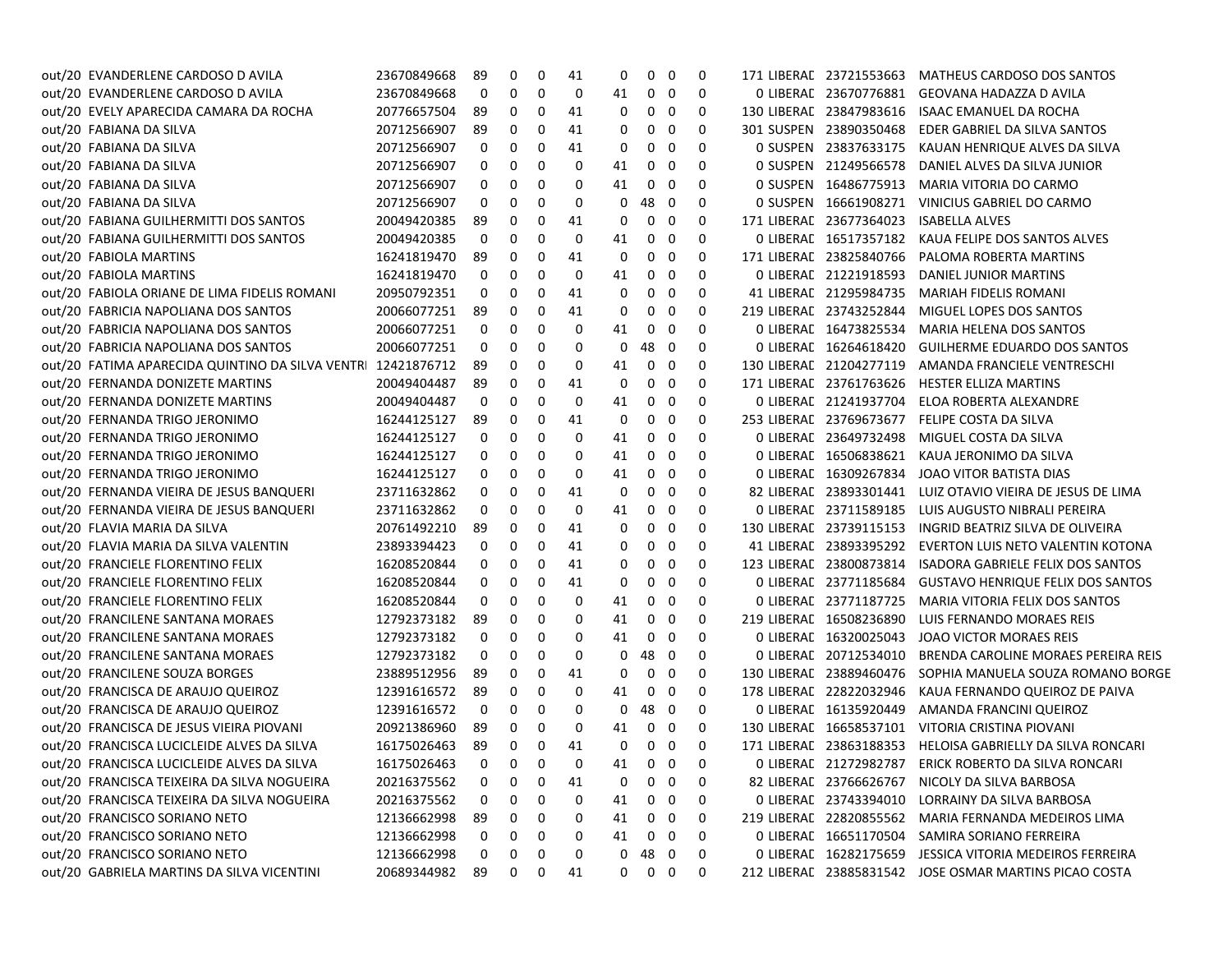| out/20 GABRIELA MARTINS DA SILVA VICENTINI                   | 20689344982 | 0            | 0          | 0  | 41 | 0            | 0                       | 0                       | 0 | 0 LIBERAL 23792684299   | NOEMY HELLENA MARTINS PICAO COSTA                          |
|--------------------------------------------------------------|-------------|--------------|------------|----|----|--------------|-------------------------|-------------------------|---|-------------------------|------------------------------------------------------------|
| out/20 GABRIELA MARTINS DA SILVA VICENTINI                   | 20689344982 | 0            | 0          | 0  | 41 | 0            | 0                       | $\mathbf 0$             | 0 | 0 LIBERAL 23785671667   | REBECCA GABRIELLY MARTINS PICAO COST/                      |
| out/20 GABRIELE MARTINS                                      | 16240536165 | 0            | 0          | 0  | 0  | 41           | 0                       | 0                       | 0 | 41 LIBERAL 23643285775  | ANA LAURA MARTINS LOURENCO                                 |
| out/20 GEOVANA CRISTINA DE SOUZA                             | 23784365945 | 89           | 0          | 0  | 41 | 0            | 0                       | - 0                     | 0 | 171 LIBERAL 23876499174 | PEDRO SANTANA DA SILVA                                     |
| out/20 GEOVANA CRISTINA DE SOUZA                             | 23784365945 | 0            | 0          | 0  | 41 | 0            | 0                       | 0                       | 0 | 0 LIBERAL 23784368626   | EMANUELLY VITORIA SANTANA DA SILVA                         |
| out/20 GEOVANA FRANCIELI BALBINO                             | 20066074198 | 89           | 0          | 0  | 41 | 0            | 0                       | 0                       | 0 | 130 LIBERAL 23889024102 | MIGUEL HENRIQUE BALBINO PHILIPPE                           |
| out/20 GETULIO VARGAS LIMA DE OLIVEIRA                       | 10636246873 | 89           | 0          | 0  | 0  | 0            | 0                       | 0                       | 0 | 89 LIBERAL 10636246873  | GETULIO VARGAS LIMA DE OLIVEIRA                            |
| out/20 GILBERTO TOSTES                                       | 12131684403 | 0            | 0          | 0  | 41 | 0            | 0                       | - 0                     | 0 | 89 LIBERAL 23754804320  | JASMINIE EMANUELLE TOSTES PINHEIRO                         |
| out/20 GILBERTO TOSTES                                       | 12131684403 | 0            | 0          | 0  | 0  | 0            | 48                      | - 0                     | 0 | 0 LIBERAL 16247457996   | KAIQUE JONATA CARDOSO TOSTES                               |
| out/20 GILKA FLAVIANA GALVES MITSUNAGA                       | 12661718186 | 0            | 0          | 0  | 0  | 41           | 0                       | - 0                     | 0 | 130 LIBERAL 22014235499 | YKARO DONIZETTI GALVES MITSUNAGA                           |
| out/20 GILKA FLAVIANA GALVES MITSUNAGA                       | 12661718186 | 0            | 0          | 0  | 0  | 41           | 0                       | - 0                     | 0 | 0 LIBERAL 22805494910   | MARIANA GALVES DA SILVA                                    |
| out/20 GILKA FLAVIANA GALVES MITSUNAGA                       | 12661718186 | 0            | 0          | 0  | 0  | 0            | 48                      | - 0                     | 0 | 0 LIBERAL 16300591353   | <b>GUSTAVO RICHARD SOARES MITSUNAGA</b>                    |
| out/20 GIOVANA NATALIA DA SILVA                              | 20066071989 | 0            | 0          | 0  | 41 | 0            | 0                       | 0                       | 0 | 41 LIBERAL 23839035933  | EMANUELLY VITORIA DO NASCIMENTO                            |
| out/20 GISELE ADRIANA PEREIRA REIS                           | 16281597584 | 89           | 0          | 41 | 41 | 0            | 0                       | 0                       | 0 | 308 LIBERAL 21297823143 | LARA VITORIA OLIVEIRA XAVIER                               |
| out/20 GISELE ADRIANA PEREIRA REIS                           | 16281597584 | 0            | 0          | 0  | 0  | 41           | 0                       | 0                       | 0 | 0 LIBERAL 21219072100   | ADRIELLE CRISTINA XAVIER                                   |
| out/20 GISELE ADRIANA PEREIRA REIS                           | 16281597584 | 0            | 0          | 0  | 0  | 0            | 48                      | 0                       | 0 | 0 LIBERAL 16154089210   | ARIANE THALITA XAVIER                                      |
| out/20 GISELE ADRIANA PEREIRA REIS                           | 16281597584 | 0            | 0          | 0  | 0  | 0            | 48                      | - 0                     | 0 | 0 LIBERAL 16154089253   | ARIELE CRISTIANE XAVIER                                    |
| out/20 GISELE APARECIDA FELISBERTO                           | 20049402956 | 89           | 0          | 0  | 41 | 0            | 0                       | 0                       | 0 | 212 LIBERAL 23740367810 | ANA CAROLINA TIZO                                          |
| out/20 GISELE APARECIDA FELISBERTO                           | 20049402956 | 0            | 0          | 0  | 41 | 0            | 0                       | 0                       | 0 | 0 LIBERAL 23684855975   | PAULO RICARDO TIZO                                         |
| out/20 GISELE APARECIDA FELISBERTO                           | 20049402956 | 0            | 0          | 0  | 0  | 41           | 0                       | - 0                     | 0 | 0 LIBERAL 21245252862   | ADRIELE RAISSA TIZO                                        |
| out/20 GISELE APARECIDA MAGRON                               | 20066077103 | 0            | 0          | 0  | 41 | 0            | 0                       | 0                       | 0 | 82 LIBERAL 23717642312  | ALICE VITORIA MAGRON SILVA                                 |
| out/20 GISELE APARECIDA MAGRON                               | 20066077103 | 0            | 0          | 0  | 0  | 41           | 0                       | 0                       | 0 | 0 LIBERAL 23633563454   | <b>GABRIELE MAGRON DA SILVA</b>                            |
| out/20 GISELE BORGES BERTELI                                 | 16192644501 | 89           | 0          | 0  | 41 | 0            | 0                       | 0                       | 0 | 171 LIBERAL 23716370939 | LAVINNIA ERIKA XAVIER                                      |
| out/20 GISELE BORGES BERTELI                                 | 16192644501 | 0            | 0          | 0  | 0  | 41           | 0                       | 0                       | 0 | 0 LIBERAL 23600654744   | VICTOR HUGO BORGES XAVIER                                  |
| out/20 GISELE GONZAGA DA SILVA LABOZZI                       | 20362250302 | 89           | 0          | 0  | 41 | 0            | 0                       | - 0                     | 0 | 130 LIBERAL 23654010381 | EMILLY RAFAELA GONZAGA DOS SANTOS                          |
| out/20 GISLAINE APARECIDA GARCIA NICESIO DE MORA 16281596685 |             | 89           | 0          | 0  | 0  | 0            | 48                      | - 0                     | 0 | 137 LIBERAL 16281583753 | <b>GABRIEL AUGUSTO GOMES</b>                               |
| out/20 GISLAINE LAZARO BERCHELI                              | 16194903245 | 89           | 0          | 0  | 41 | 0            | 0                       | - 0                     | 0 | 212 LIBERAL 23853069238 | MARIA LUIZA LAZARO BERCHELI                                |
| out/20 GISLAINE LAZARO BERCHELI                              | 16194903245 | 0            | 0          | 0  | 0  | 41           | 0                       | - 0                     | 0 | 0 LIBERAL 22813033684   | MARIA EDUARDA LAZARO BERCHELI                              |
| out/20 GISLAINE LAZARO BERCHELI                              | 16194903245 | 0            | 0          | 0  | 0  | 41           | 0                       | - 0                     | 0 | 0 LIBERAL 16496196746   | MARIA VITORIA LAZARO                                       |
| out/20 GISLAINE PRISCILA DE ANDRADE                          | 16345430049 | 89           | 0          | 0  | 0  | 41           | 0                       | - 0                     | 0 | 130 LIBERAL 23704916613 | KAYO MATHEUS DE ANDRADE                                    |
| out/20 GLAICE RODRIGUES DE ALMEIDA                           | 16239739449 | 89           | 0          | 0  | 41 | 0            | 0                       | 0                       | 0 | 171 LIBERAL 23868561087 | ARTHUR GUILHERME DE ALMEIDA                                |
| out/20 GLAICE RODRIGUES DE ALMEIDA                           | 16239739449 | 0            | 0          | 0  | 0  | 41           | 0                       | 0                       | 0 | 0 LIBERAL 23642836980   | LUIZ FERNANDO RODRIGUES                                    |
| out/20 GRACELIA ALVES DA SILVA                               | 16175035942 | 89           | 0          | 0  | 41 | 0            | 0                       | - 0                     | 0 | 130 LIBERAL 23671239219 | YURI QUINTINO DA SILVA                                     |
| out/20 GRACIELE RODRIGUES CANDIDO                            | 16349072902 | 89           | 0          | 0  | 41 | 0            | 0                       | - 0                     | 0 | 171 SUSPEN 23835186341  | VALENTINA RODRIGUES GOMES                                  |
| out/20 GRACIELE RODRIGUES CANDIDO                            | 16349072902 | 0            | 0          | 0  | 0  | 41           | 0                       | - 0                     | 0 | 0 SUSPEN 16523776019    | MARIA JULIA RODRIGUES PAES LANDIM                          |
| out/20 GRAZIELA MACIEL TEODORO                               | 23822518928 | 0            | 0          | 0  | 41 | 0            | 0                       | 0                       | 0 | 41 LIBERAL 23822514299  | THEO HENRIQUE TEODORO NERY                                 |
| out/20 GRAZIELA SILVIA SANTOS DE SOUZA                       | 20417347442 | -89          | 0          | 0  | 0  | 41           | 0                       | - 0                     | 0 |                         | 171 LIBERAL 21242732731 HAGATA INDIANARA SOUZA BARBOSA     |
| out/20 GRAZIELA SILVIA SANTOS DE SOUZA                       | 20417347442 | 0            | 0          | 0  | 0  | 41           | $\mathbf 0$             | $\overline{\mathbf{0}}$ | 0 |                         | 0 LIBERAL 16655545952 VITORIA GRAZIELA DE SOUZA BARBOSA    |
| out/20 HELEM CRISTINA DE OLIVEIRA                            | 20362251104 | 89           | $0\quad 0$ |    | 41 |              | $0\quad 0\quad 0$       |                         | 0 |                         | 171 LIBERAE 23766907448 LAVINYA MANUELLI OLIVEIRA VIVEIROS |
| out/20 HELEM CRISTINA DE OLIVEIRA                            | 20362251104 | 0            | 0          | 0  | 0  | 41           | 0                       | $\mathbf 0$             | 0 |                         | 0 LIBERAE 23657906629 MARCOS OTAVIO OLIVEIRA VIVEIROS      |
| out/20 HELIANA APARECIDA BERCHELI                            | 12688670141 | 89           | 0          | 0  | 0  | 41           | $0\quad 0$              |                         | 0 |                         | 226 LIBERAL 16339886141 IZAMARA RAYSSA DE LIMA             |
| out/20 HELIANA APARECIDA BERCHELI                            | 12688670141 | 0            | 0          | 0  | 0  | $\mathbf{0}$ | 48                      | $\overline{\mathbf{0}}$ | 0 |                         | 0 LIBERAL 16288103552 ISADORA CAMYLLE DE LIMA              |
| out/20 HELIANA APARECIDA BERCHELI                            | 12688670141 | 0            | 0          | 0  | 0  | 0            | 48 0                    |                         | 0 |                         | 0 LIBERAL 16288101045 IZABELLA CAROLINE DE LIMA            |
| out/20 HELIANA APARECIDA DONIZETI ELIAS                      | 12714331167 | 0            | 0          | 0  | 0  | 41           | $\mathbf{0}$            | $\overline{\mathbf{0}}$ | 0 | 41 LIBERAL 21239605678  | DALIANE CRISTINY DOS SANTOS                                |
| out/20 IANDRA APARECIDA DE JESUS                             | 20159114998 | $\mathbf{0}$ | 41         | 0  | 0  | 0            | $\overline{\mathbf{0}}$ | $\overline{\mathbf{0}}$ | 0 |                         | 82 LIBERAC 20159114998 IANDRA APARECIDA DE JESUS           |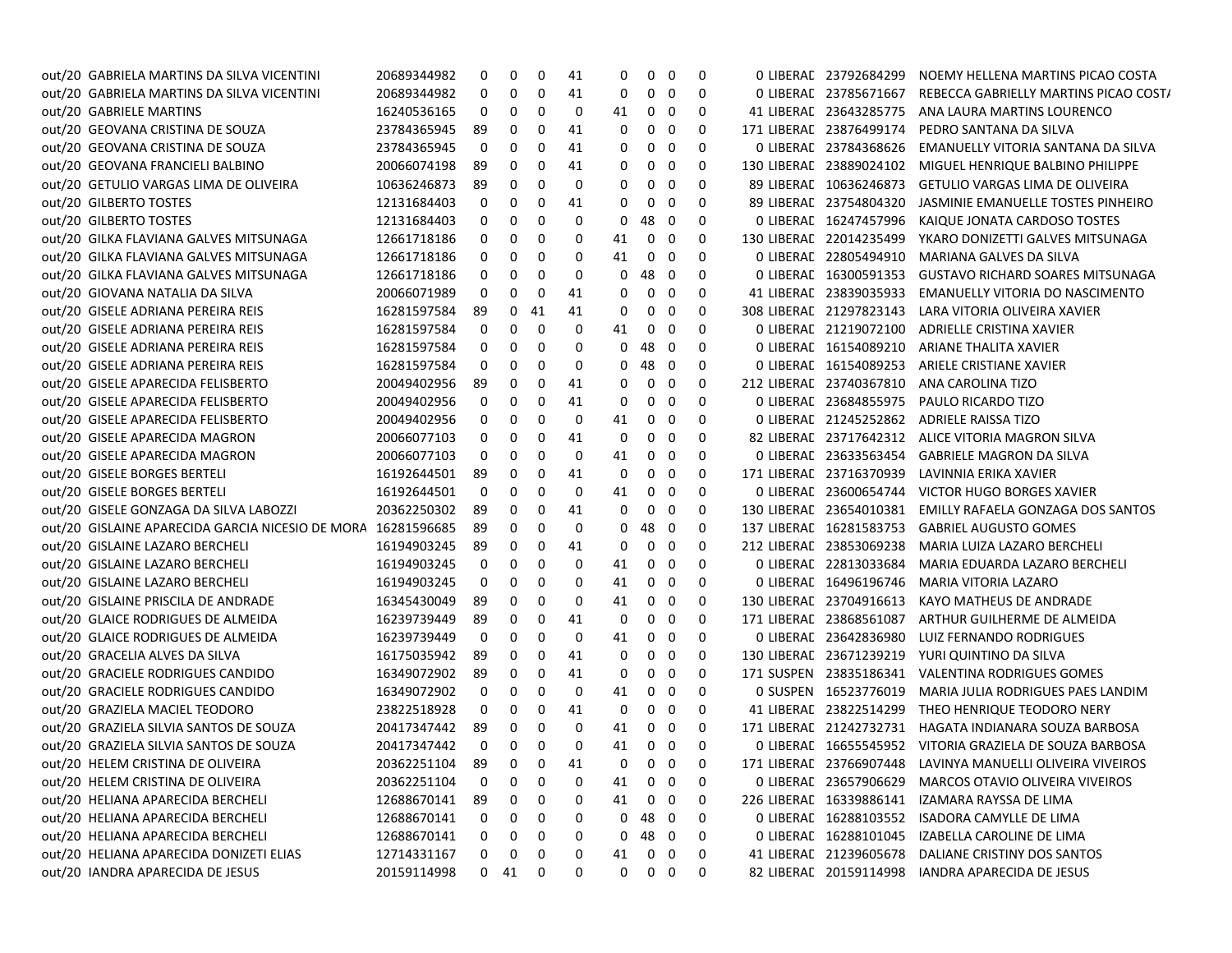| out/20 IANDRA APARECIDA DE JESUS              | 20159114998 | 0              | 0          | 0 | 41 | 0  | $\mathbf{0}$ | 0                       | 0           | 0 LIBERAL 23752599193   | ISABELLI APARECIDA JACINTO DA SILVA                        |
|-----------------------------------------------|-------------|----------------|------------|---|----|----|--------------|-------------------------|-------------|-------------------------|------------------------------------------------------------|
| out/20 IASMIN FERNANDA IZAIAS DE BRITO        | 16253318641 | 89             | 0          | 0 | 41 | 0  | $\mathbf 0$  | 0                       | 0           | 130 LIBERAL 23816589606 | ENZO MIGUEL IZAIAS BRITO DA ROCHA                          |
| out/20 IDENIR FERREIRA DA SILVA               | 12521122922 | 89             | 0          | 0 | 0  | 0  | 48           | - 0                     | 0           | 137 LIBERAL 16118889369 | ELEN FERREIRA SIMAS                                        |
| out/20 ILMA GARCIA                            | 12289655386 | 89             | 0          | 0 | 0  | 0  | 0            | 0                       | 0           | 89 LIBERAL 12289655386  | ILMA GARCIA                                                |
| out/20 IMACULADA APARECIDA DE OLIVEIRA        | 12099240630 | 89             | 0          | 0 | 0  | 0  | 0            | 0                       | 0           | 89 LIBERAL 12099240630  | IMACULADA APARECIDA DE OLIVEIRA                            |
| out/20 INES CAETANO DE CARVALHO               | 20066079483 | 0              | 0          | 0 | 0  | 41 | 0            | 0                       | 0           | 41 LIBERAL 16332048809  | JESSICA CAETANO DE SOUZA                                   |
| out/20 IOHANA MICAELI DE OLIVEIRA SILVA       | 23867087942 | 89             | 0          | 0 | 41 | 0  | 0            | 0                       | 0           | 130 LIBERAL 23867090447 | AYLAN VIVNICIUS DE OLIVEIRA                                |
| out/20 IRENE PEREIRA BRITO DOURADO            | 20066070427 | 0              | 0          | 0 | 0  | 41 | 0            | 0                       | 0           | 82 LIBERAL 23632612036  | CARLOS DANIEL DOURADO                                      |
| out/20 IRENE PEREIRA BRITO DOURADO            | 20066070427 | 0              | 0          | 0 | 0  | 41 | 0            | 0                       | 0           | 0 LIBERAL 16493636206   | LORENA DANIELA BRITO DOURADO                               |
| out/20 ISABEL APARECIDA SIMONETTI             | 12170109287 | 89             | 0          | 0 | 0  | 41 | 0            | 0                       | 0           | 171 LIBERAL 23651383675 | LUIZ MESSIAS DE FREITAS SILVA                              |
| out/20 ISABEL APARECIDA SIMONETTI             | 12170109287 | 0              | 0          | 0 | 0  | 41 | 0            | 0                       | 0           | 0 LIBERAL 23651383667   | VITOR GABRIEL DE FREITAS SILVA                             |
| out/20 ISLEI SIQUEIRA THOMAZ                  | 12119607844 | 0              | 0          | 0 | 0  | 41 | 0            | 0                       | 0           | 89 LIBERAL 23854207146  | DAVID MIGUEL MASSON DOS SANTOS                             |
| out/20 ISLEI SIQUEIRA THOMAZ                  | 12119607844 | 0              | 0          | 0 | 0  | 0  | 48           | - 0                     | 0           | 0 LIBERAL 21295839298   | KAUE HENRIQUE DOS REIS                                     |
| out/20 ITALA APARECIDA DA SILVA MOTA DE SOUZA | 16194806118 | 89             | 0          | 0 | 41 | 0  | 0            | 0                       | 0           | 130 LIBERAL 23765646268 | <b>ENZO GABRIEL MOTA</b>                                   |
| out/20 IVANA PEREIRA DOS SANTOS XAVIER        | 20363122790 | 89             | 41         | 0 | 0  | 0  | 0            | 0                       | 0           | 253 LIBERAL 20363122790 | IVANA PEREIRA DOS SANTOS XAVIER                            |
| out/20 IVANA PEREIRA DOS SANTOS XAVIER        | 20363122790 | 0              | 0          | 0 | 41 | 0  | 0            | 0                       | 0           | 0 LIBERAL 23746936396   | LUIS PAULO DOS SANTOS FRANCA                               |
| out/20 IVANA PEREIRA DOS SANTOS XAVIER        | 20363122790 | 0              | 0          | 0 | 41 | 0  | 0            | 0                       | 0           | 0 LIBERAL 23705544825   | KAROLYNE DOS SANTOS FRANCA                                 |
| out/20 IVANA PEREIRA DOS SANTOS XAVIER        | 20363122790 | 0              | 0          | 0 | 0  | 41 | 0            | 0                       | 0           | 0 LIBERAL 16523246443   | KETELYN EMANUELE PEREIRA                                   |
| out/20 IVANEIDE ALCANTARA CARVALHO            | 20977025815 | 89             | 0          | 0 | 0  | 0  | 48           | $\mathbf 0$             | 0           | 137 LIBERAL 16310278100 | KAILANE CARVALHO SOARES                                    |
| out/20 IVANETE DE OLIVEIRA                    | 16329764191 | 0              | 0          | 0 | 41 | 0  | 0            | 0                       | 0           | 41 LIBERAL 23816016177  | GEOVANA IZADORA DE OLIVEIRA LUCRECIO                       |
| out/20 IVETE DE OLIVEIRA SOUZA                | 16284382465 | 89             | 0          | 0 | 0  | 0  | 48           | - 0                     | 0           | 185 LIBERAL 16343831437 | ISRAYANE KEVELLEN DE OLIVEIRA SOUZA                        |
| out/20 IVETE DE OLIVEIRA SOUZA                | 16284382465 | 0              | 0          | 0 | 0  | 0  | 48           | 0                       | 0           | 0 LIBERAL 16343857843   | JOSE ISRAEL DE OLIVEIRA SOUZA                              |
| out/20 IVETE DOS SANTOS SILINGARDI            | 16247378182 | 0              | 0          | 0 | 0  | 41 | 0            | 0                       | 0           | 41 LIBERAL 23864022181  | LARISSA DOS SANTOS SILINGARDI                              |
| out/20 IVONE DOMINGOS DE OLIVEIRA             | 12284059149 | 89             | 0          | 0 | 0  | 41 | 0            | 0                       | 0           | 171 LIBERAL 23703033637 | MIKAELLY KAILAINY PAIVA MILITAO                            |
| out/20 IVONE DOMINGOS DE OLIVEIRA             | 12284059149 | 0              | 0          | 0 | 0  | 41 | 0            | 0                       | 0           | 0 LIBERAL 16646054844   | WALLYSSON GUEDES PAIVA MILITAO                             |
| out/20 IZILDA APARECIDA OLIVEIRA              | 12144332748 | 89             | 0          | 0 | 41 | 0  | 0            | 0                       | 0           | 171 LIBERAL 23773936865 | HELOISA GABRIELA OLIVEIRA COSTA                            |
| out/20 IZILDA APARECIDA OLIVEIRA              | 12144332748 | 0              | 0          | 0 | 41 | 0  | 0            | 0                       | 0           | 0 LIBERAL 23773937411   | MARIA JULIA DE OLIVEIRA                                    |
| out/20 JAIANE LUZ DE SOUSA                    | 20990781598 | 89             | 0          | 0 | 41 | 0  | 0            | 0                       | 0           | 171 LIBERAL 23863956903 | JORDELAN DE SOUSA DE OLIVEIRA                              |
| out/20 JAIANE LUZ DE SOUSA                    | 20990781598 | 0              | 0          | 0 | 0  | 41 | 0            | 0                       | 0           | 0 LIBERAL 23665130057   | YURY SOUSA SILVA                                           |
| out/20 JANAINA BERNARDES NICOLAU              | 16193586122 | 89             | 0          | 0 | 41 | 0  | 0            | 0                       | 0           | 212 SUSPEN 23891676812  | JOAO LUKAS DE OLIVEIRA                                     |
| out/20 JANAINA BERNARDES NICOLAU              | 16193586122 | 0              | 0          | 0 | 41 | 0  | 0            | 0                       | 0           | 0 SUSPEN 23725811225    | KAUAN BERNARDES PEREIRA                                    |
| out/20 JANAINA BERNARDES NICOLAU              | 16193586122 | 0              | 0          | 0 | 0  | 41 | 0            | 0                       | 0           | 0 SUSPEN 23623050292    | ANA LAURA BERNARDES PEREIRA                                |
| out/20 JANAINA GRAZIELA VIEIRA                | 20049402166 | 89             | 0          | 0 | 41 | 0  | 0            | 0                       | 0           | 178 LIBERAL 23664107280 | PIETRO VIEIRA BENTO                                        |
| out/20 JANAINA GRAZIELA VIEIRA                | 20049402166 | 0              | 0          | 0 | 0  | 0  | 48           | - 0                     | 0           | 0 LIBERAL 16632357092   | THAINA VITORIA DE CARVALHO                                 |
| out/20 JANAINA RAMOS MONTEIRO                 | 20188533677 | 89             | 0          | 0 | 41 | 0  | 0            | 0                       | 0           | 130 LIBERAL 23859919195 | <b>GABRIELY RAMOS DE LIMA</b>                              |
| out/20 JANNICA TEIXEIRA LELE MITSUNAGA        | 20638916822 | 89             | 0          | 0 | 41 | 0  | 0            | 0                       | 0           | 171 LIBERAL 23695974164 | HELOISA LELE MITSUNAGA                                     |
| out/20 JANNICA TEIXEIRA LELE MITSUNAGA        | 20638916822 | 0              | 0          | 0 | 0  | 41 | 0            | 0                       | 0           |                         | 0 LIBERAE 21239841851 AMANDA LELE MITSUNAGA                |
| out/20 JAQUELINE APARECIDA BARBOSA            | 16179700525 | 89             | 0          | 0 | 41 | 0  | $0\quad 0$   |                         | 0           |                         | 171 LIBERAE 23732531437 VICTOR EMANUEL BARBOSA LIMA        |
| out/20 JAQUELINE APARECIDA BARBOSA            | 16179700525 | $\overline{0}$ | $0\quad 0$ |   | 0  |    | 41 0 0       |                         | $\mathbf 0$ |                         | 0 LIBERAL 16682837403 NATALIA FERREIRA BARBOSA             |
| out/20 JAQUELINE DA SILVA MIGUEL              | 20049421438 | 89             | 0          | 0 | 0  | 41 | 0            | 0                       | 0           |                         | 130 LIBERAE 21271102597 AGATHA VITORIA DA SILVA SOUZA      |
| out/20 JAQUELINE DE OLIVEIRA SALES            | 16271008853 | 89             | 0          | 0 | 41 | 0  | 0            | 0                       | 0           |                         | 212 LIBERAE 23824018949 NICOLLAS GABRIEL DE OLIVEIRA ELIAS |
| out/20 JAQUELINE DE OLIVEIRA SALES            | 16271008853 | 0              | 0          | 0 | 41 | 0  | 0            | $\mathbf 0$             | 0           |                         | 0 LIBERAL 23810622989 JAYNE VICTORIA DE OLIVEIRA MONHO     |
| out/20 JAQUELINE DE OLIVEIRA SALES            | 16271008853 | 0              | 0          | 0 | 41 | 0  | 0            | $\overline{\mathbf{0}}$ | 0           |                         | 0 LIBERAL 23747639077 OSMAR MIGUEL DE OLIVEIRA ASSIS       |
| out/20 JAQUELINE MARIA NERIS                  | 16177960791 | 0              | 0          | 0 | 0  | 41 | 0            | $\overline{\mathbf{0}}$ | 0           | 123 LIBERAL 23749819854 | DEBORA NERIS DOS SANTOS                                    |
| out/20 JAQUELINE MARIA NERIS                  | 16177960791 | 0              | 0          | 0 | 0  | 41 | $0\quad 0$   |                         | 0           |                         | 0 LIBERAL 23749820321 KAIEMY VITORIA NERIS DOS SANTOS      |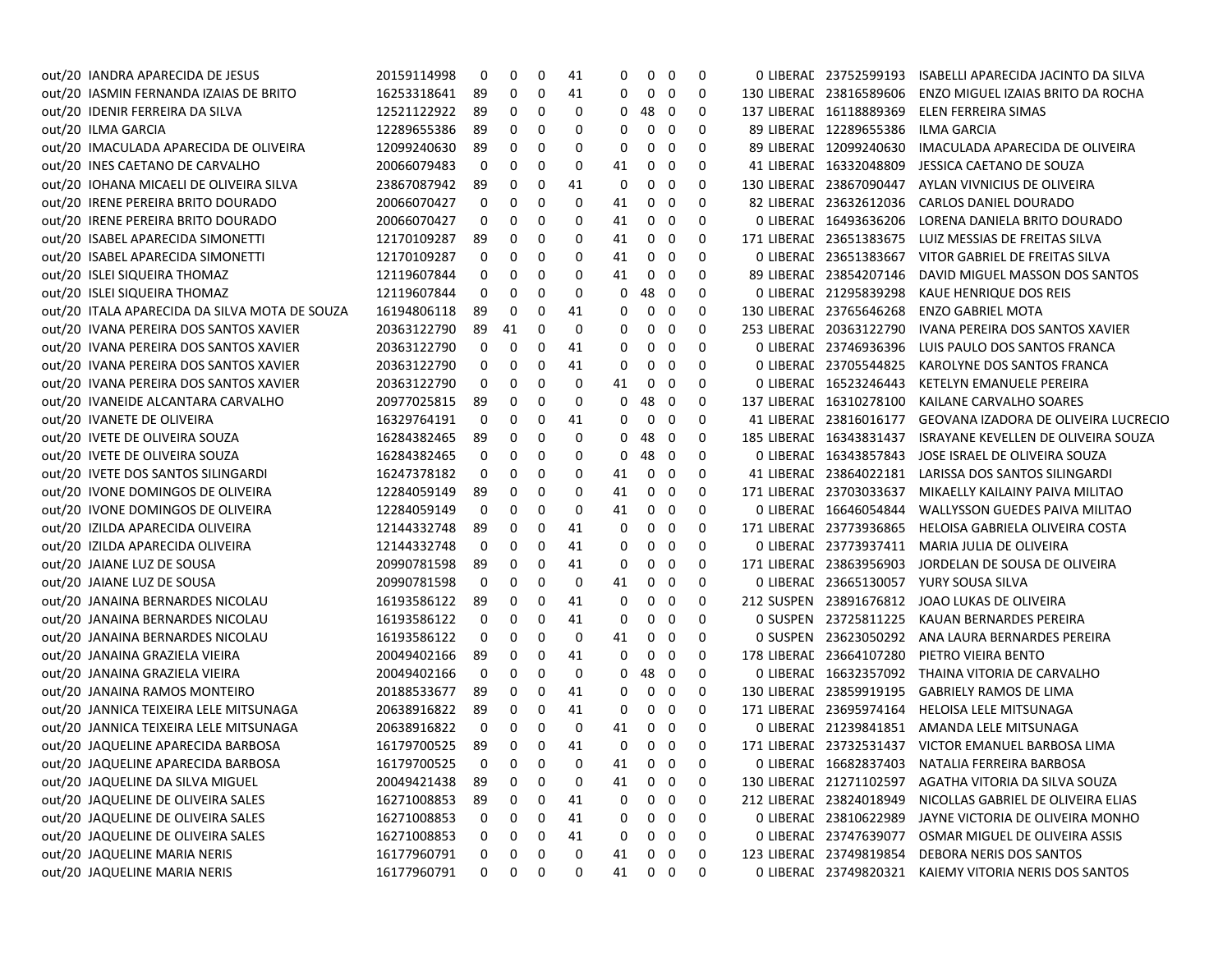| out/20 JAQUELINE MARIA NERIS                   | 16177960791    | 0   | 0          | 0 | 0  | 41           | 0              | 0                        | 0 | 0 LIBERAL 16496028479   | KEVIN LUCAS NERIS FERREIRA                               |
|------------------------------------------------|----------------|-----|------------|---|----|--------------|----------------|--------------------------|---|-------------------------|----------------------------------------------------------|
| out/20 JAYNE FRANCIELI PRIGNOLATO              | 23818364342    | 89  | 0          | 0 | 41 | 0            | 0              | 0                        | 0 | 171 LIBERAL 23833655891 | PEDRO HENRIQUE GUIMARAES                                 |
| out/20 JAYNE FRANCIELI PRIGNOLATO              | 23818364342    | 0   | 0          | 0 | 0  | 41           | 0              | 0                        | 0 | 0 LIBERAL 23818362846   | RODRIGO HENRY GUIMARAES                                  |
| out/20 JENIFER FRANCIELE DA COSTA SILVA        | 20066070168    | 89  | 0          | 0 | 41 | 0            | 0              | 0                        | 0 | 171 LIBERAL 23825064448 | JOAO MARCOS DA SILVA MORAES                              |
| out/20 JENIFER FRANCIELE DA COSTA SILVA        | 20066070168    | 0   | 0          | 0 | 41 | 0            | 0              | 0                        | 0 | 0 LIBERAL 23825065290   | HELENA EMANUELLY DA SILVA FREITAS                        |
| out/20 JENIFER GOMES                           | 20223556178    | 89  | 0          | 0 | 0  | 41           | 0              | 0                        | 0 | 171 LIBERAL 23755441590 | MAYCOM MIGUEL GOMES FERREIRA                             |
| out/20 JENIFER GOMES                           | 20223556178    | 0   | 0          | 0 | 0  | 41           | 0              | 0                        | 0 | 0 LIBERAL 21266432630   | ANA CLARA GOMES DE OLIVEIRA ALEXANDE                     |
| out/20 JENIFER TOZARINI DOS SANTOS             | 12905309166    | 89  | 0          | 0 | 41 | 0            | 0              | 0                        | 0 | 212 LIBERAL 23833382259 | YASMIN RAFAELA TOZARINI GOMES                            |
| out/20 JENIFER TOZARINI DOS SANTOS             | 12905309166    | 0   | 0          | 0 | 41 | 0            | 0              | 0                        | 0 | 0 LIBERAE 23682801851   | RUAN ALEXANDRE TOZARINI BALBINO                          |
| out/20 JENIFER TOZARINI DOS SANTOS             | 12905309166    | 0   | 0          | 0 | 0  | 41           | 0              | 0                        | 0 | 0 LIBERAL 21259669620   | ALEJANDRO GABRIEL TOZARINI BALBINO                       |
| out/20 JENIFFER CRISTINA DE PAULA              | 16253377966    | 89  | 0          | 0 | 41 | 0            | 0              | 0                        | 0 | 171 LIBERAL 23762651082 | PYETRO ANTONIO DE PAULA                                  |
| out/20 JENIFFER CRISTINA DE PAULA              | 16253377966    | 0   | 0          | 0 | 0  | 41           | 0              | 0                        | 0 | 0 LIBERAC 21270820550   | AGATHA JULIA DE PAULA                                    |
| out/20 JENNIFFER CAROLINE DOS SANTOS ALEXANDRE | 16253378016    | 0   | 0          | 0 | 41 | 0            | 0              | 0                        | 0 | 82 LIBERAL 23854196357  | ARTHUR HENRIQUE DOS SANTOS ALEXANDI                      |
| out/20 JENNIFFER CAROLINE DOS SANTOS ALEXANDRE | 16253378016    | 0   | 0          | 0 | 0  | 41           | 0              | 0                        | 0 | 0 LIBERAL 23622908633   | MIGUEL EDUARDO DOS SANTOS DE SOUSA                       |
| out/20 JESSICA CARLA DOS SANTOS                | 20417346527    | 89  | 0          | 0 | 41 | 0            | 0              | 0                        | 0 | 212 LIBERAE 23816270561 | EMANUELLY HELENA FELICIANO                               |
| out/20 JESSICA CARLA DOS SANTOS                | 20417346527    | 0   | 0          | 0 | 0  | 41           | 0              | 0                        | 0 | 0 LIBERAL 23710686837   | RENATO AUGUSTO GUIMARAES FELICIANO                       |
| out/20 JESSICA CARLA DOS SANTOS                | 20417346527    | 0   | 0          | 0 | 0  | 41           | 0              | 0                        | 0 | 0 LIBERAL 16340153667   | <b>ISABELLY CRISTINE FELICIANO</b>                       |
| out/20 JESSICA CAROLINA ALVES                  | 20363124688    | 0   | 0          | 0 | 41 | 0            | 0              | 0                        | 0 | 82 LIBERAL 23838130177  | ARTHUR ALVES DA PAZ                                      |
| out/20 JESSICA CAROLINA ALVES                  | 20363124688    | 0   | 0          | 0 | 0  | 41           | 0              | 0                        | 0 | 0 LIBERAL 23838130940   | <b>ISABELY VITORIA FARIAS</b>                            |
| out/20 JESSICA CRISTINA DA SILVA CAMPOS        | 20670611071    | 89  | 0          | 0 | 0  | 41           | 0              | 0                        | 0 | 171 LIBERAL 16692513880 | SAMUEL DA SILVA LAURINDO                                 |
| out/20 JESSICA CRISTINA DA SILVA CAMPOS        | 20670611071    | 0   | 0          | 0 | 0  | 41           | 0              | 0                        | 0 | 0 LIBERAL 16343795724   | JOAO VITOR DA SILVA LAURINDO                             |
| out/20 JESSICA CRISTINA DE OLIVEIRA FERRANTI   | 20049404509    | 89  | 0          | 0 | 41 | 0            | 0              | 0                        | 0 | 171 LIBERAL 23758251229 | <b>ENZO GABRIEL DE OLIVEIRA</b>                          |
| out/20 JESSICA CRISTINA DE OLIVEIRA FERRANTI   | 20049404509    | 0   | 0          | 0 | 0  | 41           | 0              | 0                        | 0 | 0 LIBERAL 16656492232   | SABRINA CRISTINA DOS SANTOS                              |
| out/20 JESSICA DAYANE DA ROCHA REZENDE         | 16302117985    | 89  | 0          | 0 | 0  | 41           | 0              | 0                        | 0 | 130 LIBERAL 23623714859 | VICTOR HUGO DA ROCHA REZENDE                             |
| out/20 JESSICA DE SOUSA PEREIRA                | 20066078975    | 89  | 0          | 0 | 41 | 0            | 0              | 0                        | 0 | 212 LIBERAL 23832698546 | HEITOR LORENZO PEREIRA DE ALMEIDA                        |
| out/20 JESSICA DE SOUSA PEREIRA                | 20066078975    | 0   | 0          | 0 | 41 | 0            | 0              | 0                        | 0 | 0 LIBERAL 23832699453   | DARY LUCAS PEREIRA DE ALMEIDA                            |
| out/20 JESSICA DE SOUSA PEREIRA                | 20066078975    | 0   | 0          | 0 | 0  | 41           | 0              | 0                        | 0 | 0 LIBERAL 23832701199   | MATHEUS FELIPE PEREIRA DE ALMEIDA                        |
| out/20 JESSICA MANTOVANI SILVA                 | 16203818039    | 89  | 0          | 0 | 41 | 0            | 0              | 0                        | 0 | 171 LIBERAL 23817336639 | LUCAS MIGUEL MANTOVANI THEODORO                          |
| out/20 JESSICA MANTOVANI SILVA                 | 16203818039    | 0   | 0          | 0 | 41 | 0            | 0              | 0                        | 0 | 0 LIBERAC 23817336981   | SABRINA MANTOVANI                                        |
| out/20 JESSICA MARA VENEZIA HIPOLITO           | 16305713732    | 89  | 0          | 0 | 41 | 0            | 0              | 0                        | 0 | 171 LIBERAL 23888980379 | <b>ISIS VENEZIA KESLAU</b>                               |
| out/20 JESSICA MARA VENEZIA HIPOLITO           | 16305713732    | 0   | 0          | 0 | 41 | 0            | 0              | 0                        | 0 | 0 LIBERAL 23854035213   | ANA CLARA VENEZIA KESLAU                                 |
| out/20 JESSICA SAMARA PEREIRA BRITO            | 20066081631    | 89  | 0          | 0 | 41 | 0            | 0              | 0                        | 0 | 212 LIBERAL 23756668513 | DAVI MIGUEL BRITO DE SOUSA                               |
| out/20 JESSICA SAMARA PEREIRA BRITO            | 20066081631    | 0   | 0          | 0 | 0  | 41           | 0              | 0                        | 0 | 0 LIBERAL 22016708165   | ISABELA CRISTINA BRITO CAMARA                            |
| out/20 JESSICA SAMARA PEREIRA BRITO            | 20066081631    | 0   | 0          | 0 | 0  | 41           | 0              | 0                        | 0 | 0 LIBERAL 22816644072   | LORRAINE SAMARA BRITO CAMARA                             |
| out/20 JESSICA TAMIRIS SILVA MACHADO           | 20144217664    | 89  | 0          | 0 | 0  | 41           | 0              | 0                        | 0 | 171 LIBERAL 23643096778 | NICOLLY YSABELLE DE SOUSA                                |
| out/20 JESSICA TAMIRIS SILVA MACHADO           | 20144217664    | 0   | 0          | 0 | 0  | 41           | 0              | 0                        | 0 | 0 LIBERAL 23643096786   | PABLO DANYEL DE SOUSA                                    |
| out/20 JHENNIFER APARECIDA DOS SANTOS FIDELIS  | 20066071504    | 89  | 0          | 0 | 41 | 0            | 0              | 0                        | 0 | 130 LIBERAL 23884440019 | THEODORA FIDELIS DOS SANTOS                              |
| out/20 JOANA DARC DE BRITO CARVALHO DE PAIVA   | 20700245639    | -89 | 0          | 0 | 0  | $\mathbf{0}$ | 48             | $\mathbf 0$              | 0 |                         | 137 LIBERAC 23632728522 JULIA CARVALHO DE PAIVA          |
| out/20 JOANA DARC SOARES DOS SANTOS            | 16080101786 89 |     | $0\quad 0$ |   | 41 |              |                | $0\quad 0\quad 0\quad 0$ |   |                         | 130 LIBERAL 23893203288 ANDRE GABRIEL DOS SANTOS         |
| out/20 JOANA DE SOUZA BRAGA                    | 12910566589 89 |     | 0          | 0 | 0  | 41           | $\mathbf{0}$   | $\mathbf 0$              | 0 |                         | 171 LIBERAE 23663095556 MARINNA BRAGA DO ESPIRITO SANTO  |
| out/20 JOANA DE SOUZA BRAGA                    | 12910566589    | 0   | 0          | 0 | 0  | 41           | 0              | 0                        | 0 |                         | 0 LIBERAL 23663095548 FELIPE BRAGA DA COSTA              |
| out/20 JOICE COSTA DE SOUZA ALVES              | 16175119968    | 0   | 0          | 0 | 41 | 0            | $\mathbf{0}$   | $\mathbf 0$              | 0 |                         | 82 LIBERAL 23763308357 LUIS OTAVIO DE SOUZA ALVES        |
| out/20 JOICE COSTA DE SOUZA ALVES              | 16175119968    | 0   | 0          | 0 | 0  | 41           | $\overline{0}$ | $\mathbf 0$              | 0 |                         | 0 LIBERAE 23679252516 LAISA GIOVANNA DE SOUZA ALVES      |
| out/20 JOICE LEANDRA CARDOSO DA SILVA          | 16338882614    | 0   | 0          | 0 | 41 | 0            | 0              | 0                        | 0 |                         | 41 LIBERAL 23789280425 CAIO CARDOSO NASCIMENTO           |
| out/20 JOSE APARECIDO DOS SANTOS               | 20369516901    | 0   | 0          | 0 | 41 | $\mathbf{0}$ |                | $0\quad 0$               | 0 |                         | 41 LIBERAE 23798108648 JOSE GABRIEL RODRIGUES DOS SANTOS |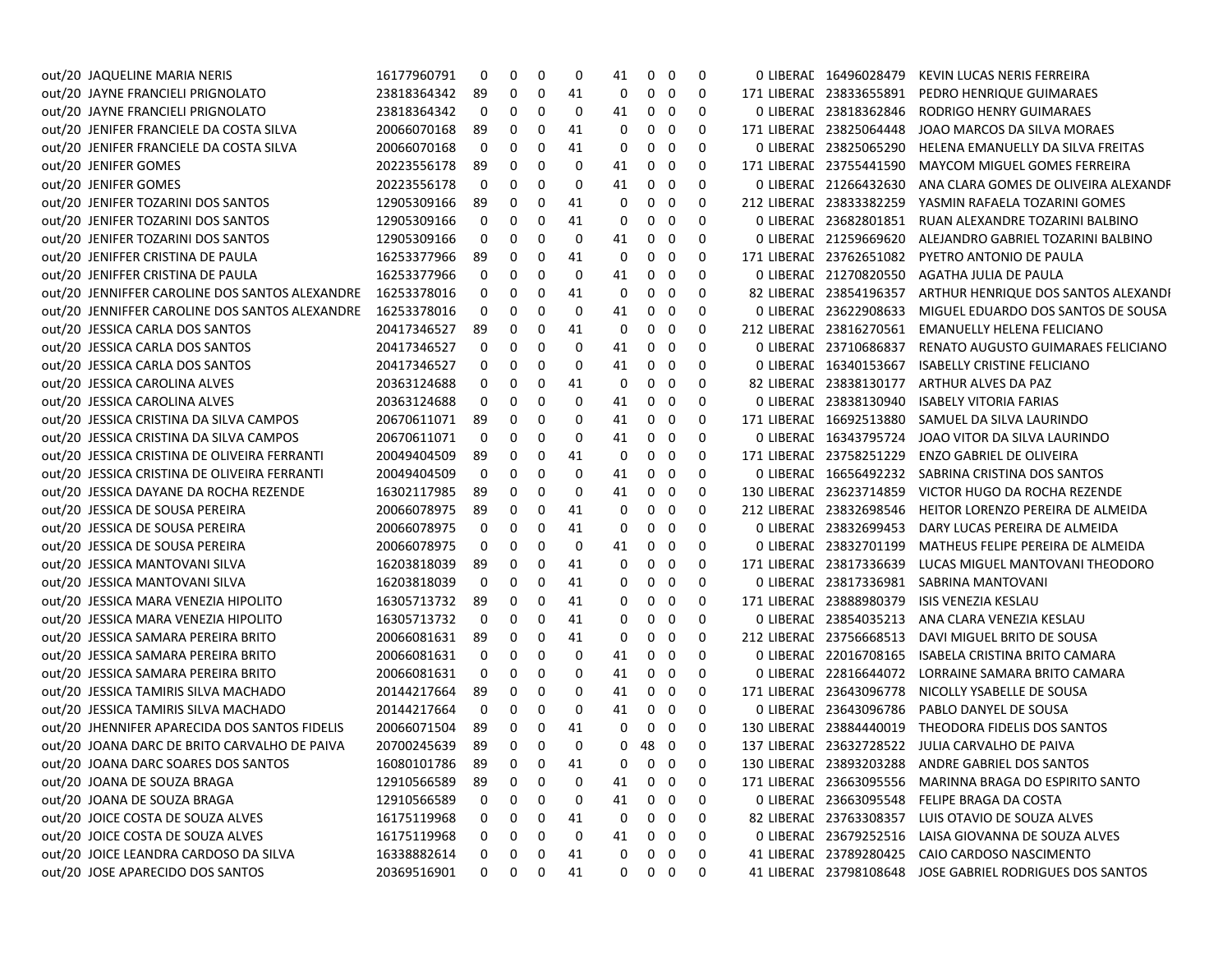| out/20 JOSE JORGE DE SOUZA                    | 12755553989        | 89 | 0 | 0        | 0  | 0  | 0                 | 0           | 0 | 89 LIBERAL 12755553989  | JOSE JORGE DE SOUZA                                  |
|-----------------------------------------------|--------------------|----|---|----------|----|----|-------------------|-------------|---|-------------------------|------------------------------------------------------|
| out/20 JOSE SIQUEIRA                          | 10760689048        | 89 | 0 | 0        | 0  | 41 | $\mathbf 0$       | 0           | 0 | 130 LIBERAL 16630985886 | PAOLA APARECIDA SIQUEIRA                             |
| out/20 JOSEANE MARIA DA SILVA SANTOS          | 16222697659        | 89 | 0 | 0        | 41 | 0  | 0                 | 0           | 0 | 171 LIBERAL 23860678023 | <b>ESTER DOS SANTOS</b>                              |
| out/20 JOSEANE MARIA DA SILVA SANTOS          | 16222697659        | 0  | 0 | 0        | 41 | 0  | 0                 | 0           | 0 | 0 LIBERAL 23783507991   | SAMUEL DOS SANTOS                                    |
| out/20 JOSEFA ALVES DE ARAUJO                 | 20066071253        | 89 | 0 | 0        | 0  | 41 | 0                 | 0           | 0 | 178 LIBERAL 16489781760 | LEILIANE ARAUJO SILVA                                |
| out/20 JOSEFA ALVES DE ARAUJO                 | 20066071253        | 0  | 0 | 0        | 0  | 0  | 48                | - 0         | 0 | 0 LIBERAL 16239744779   | <b>IGOR ARAUJO DA SILVA</b>                          |
| out/20 JOSIANE APARECIDA DE OLIVEIRA DE PAULO | 16247437383        | 89 | 0 | 0        | 41 | 0  | 0                 | 0           | 0 | 212 LIBERAL 23747367107 | KEMILLY VICTORIA OLIVEIRA DE PAULO                   |
| out/20 JOSIANE APARECIDA DE OLIVEIRA DE PAULO | 16247437383        | 0  | 0 | 0        | 0  | 41 | 0                 | 0           | 0 | 0 LIBERAL 16511705804   | MIGUEL MARCOS DE OLIVEIRA FELICIANO                  |
| out/20 JOSIANE APARECIDA DE OLIVEIRA DE PAULO | 16247437383        | 0  | 0 | 0        | 0  | 41 | 0                 | 0           | 0 | 0 LIBERAL 16336983413   | ESTER CAROLINE DE OLIVEIRA FELICIANO                 |
| out/20 JOSIANE DOS REIS ALEXANDRE             | 16300082629        | 89 | 0 | 0        | 0  | 41 | 0                 | 0           | 0 | 219 LIBERAL 22021100617 | YASMIM ALEXANDRE COSTA DA SILVA                      |
| out/20 JOSIANE DOS REIS ALEXANDRE             | 16300082629        | 0  | 0 | 0        | 0  | 41 | 0                 | 0           | 0 | 0 LIBERAL 16679112843   | THALITA ALEXANDRE COSTA DA SILVA                     |
| out/20 JOSIANE DOS REIS ALEXANDRE             | 16300082629        | 0  | 0 | 0        | 0  | 0  | 48                | - 0         | 0 | 0 LIBERAE 16649670716   | TAMIRES ALEXANDRE COSTA DA SILVA                     |
| out/20 JOSIANE FRANCIELE PEREIRA              | 20363123762        | 0  | 0 | 0        | 41 | 0  | 0                 | 0           | 0 | 41 LIBERAL 23725114966  | YASMIN PEREIRA BATISTA                               |
| out/20 JOSIANE MOURA                          | 16244409192        | 89 | 0 | 41       | 41 | 0  | 0                 | 0           | 0 | 253 LIBERAL 21300806976 | AGATHA MONIQUE MOURA DA ROCHA                        |
| out/20 JOSIANE MOURA                          | 16244409192        | 0  | 0 | 0        | 41 | 0  | 0                 | 0           | 0 | 0 LIBERAL 23837260549   | NYCOLAS ANTHONY ANTONIO MOURA                        |
| out/20 JOSIANE MOURA                          | 16244409192        | 0  | 0 | 0        | 0  | 41 | 0                 | 0           | 0 | 0 LIBERAL 23613005774   | MOISES APARECIDO SAMUEL FRANZONI                     |
| out/20 JOSILENE EUGENIA DE OLIVEIRA SILVA     | 21022040520        | 89 | 0 | 0        | 41 | 0  | 0                 | 0           | 0 | 171 LIBERAL 23674963791 | ANA CLARA DE OLIVEIRA E SILVA                        |
| out/20 JOSILENE EUGENIA DE OLIVEIRA SILVA     | 21022040520        | 0  | 0 | 0        | 0  | 41 | 0                 | 0           | 0 | 0 LIBERAL 16630289618   | VITOR HUGO OLIVEIRA SILVA                            |
| out/20 JOSIMARA CRISTINA NARCISO DE PAULA     | 16254119634        | 89 | 0 | 0        | 41 | 0  | 0                 | 0           | 0 | 212 LIBERAL 23782428087 | LUIS OTAVIO DE PAULA BRITO                           |
| out/20 JOSIMARA CRISTINA NARCISO DE PAULA     | 16254119634        | 0  | 0 | 0        | 0  | 41 | 0                 | 0           | 0 | 0 LIBERAL 23659348305   | ANA LAURA DE PAULA SOUSA                             |
| out/20 JOSIMARA CRISTINA NARCISO DE PAULA     | 16254119634        | 0  | 0 | 0        | 0  | 41 | 0                 | 0           | 0 | 0 LIBERAL 23659348291   | ANA CAROLINA DE PAULA CARVALHO                       |
| out/20 JOSINEIDE GOMES DE JESUS               | 16268092334        | 89 | 0 | 0        | 0  | 41 | 0                 | 0           | 0 | 178 LIBERAL 22006499393 | <b>ISABELLE VITORIA GOMES DE JESUS</b>               |
| out/20 JOSINEIDE GOMES DE JESUS               | 16268092334        | 0  | 0 | 0        | 0  | 0  | 48                | 0           | 0 | 0 LIBERAL 16617411715   | RAQUEL GOMES DE JESUS                                |
| out/20 JUCILEIDE DE SOUSA                     | 20958702025        | 89 | 0 | 0        | 0  | 41 | 0                 | 0           | 0 | 178 LIBERAL 16688370191 | WELLINGTON JACKSON DE SOUSA SANTOS                   |
| out/20 JUCILEIDE DE SOUSA                     | 20958702025        | 0  | 0 | 0        | 0  | 0  | 48                | 0           | 0 | 0 LIBERAL 16474132621   | LARISSE DE SOUSA SANTOS                              |
| out/20 JULI GRACIELA BATISTA                  | 21005866211        | 89 | 0 | 0        | 0  | 41 | 0                 | 0           | 0 | 260 LIBERAL 21274190799 | EMILLY KATRINE LIMA DE CASTRO                        |
| out/20 JULI GRACIELA BATISTA                  | 21005866211        | 0  | 0 | 0        | 0  | 41 | 0                 | 0           | 0 | 0 LIBERAL 21274192376   | ENZO FERNANDO LIMA DE CASTRO                         |
| out/20 JULI GRACIELA BATISTA                  | 21005866211        | 0  | 0 | 0        | 0  | 41 | 0                 | 0           | 0 | 0 LIBERAL 16281607873   | KAIQUE ITALO BATISTA DIAS                            |
| out/20 JULI GRACIELA BATISTA                  | 21005866211        | 0  | 0 | 0        | 0  | 0  | 48                | - 0         | 0 | 0 LIBERAC 20144219144   | KETHELLYN MEL BATISTA DIAS                           |
| out/20 JULIA CAMILA RODRIGUES ORIEL           | 16286165380        | 89 | 0 | 0        | 41 | 0  | 0                 | 0           | 0 | 130 LIBERAL 21296639640 | <b>ISABELLY RODRIGUES</b>                            |
| out/20 JULIANA APARECIDA DE JESUS             | 12739614146        | 89 | 0 | 0        | 41 | 0  | 0                 | 0           | 0 | 260 LIBERAL 23749304595 | <b>ISAKY HENRIQUE COLARES</b>                        |
| out/20 JULIANA APARECIDA DE JESUS             | 12739614146        | 0  | 0 | 0        | 0  | 41 | 0                 | 0           | 0 | 0 LIBERAL 21270249748   | ANA CLARA APARECIDA COLARES                          |
| out/20 JULIANA APARECIDA DE JESUS             | 12739614146        | 0  | 0 | 0        | 0  | 41 | 0                 | 0           | 0 | 0 LIBERAL 20495012305   | <b>GABRIEL HENRIQUE DE JESUS</b>                     |
| out/20 JULIANA APARECIDA DE JESUS             | 12739614146        | 0  | 0 | 0        | 0  | 0  | 48                | 0           | 0 | 0 LIBERAL 16328107898   | <b>GIOVANA GABRIELA DE JESUS</b>                     |
| out/20 JULIANA APARECIDA PENGO REIS           | 21003589296        | 89 | 0 | 0        | 0  | 41 | 0                 | 0           | 0 | 267 LIBERAL 22023302330 | <b>GRASCIANE VITORIA REIS</b>                        |
| out/20 JULIANA APARECIDA PENGO REIS           | 21003589296        | 0  | 0 | 0        | 0  | 41 | 0                 | $\mathbf 0$ | 0 | 0 LIBERAL 16328326751   | <b>GRASIELLI TAUANE REIS</b>                         |
| out/20 JULIANA APARECIDA PENGO REIS           | 21003589296        | 0  | 0 | 0        | 0  | 0  | 48 0              |             | 0 | 0 LIBERAL 16322655427   | <b>GABRIELY MONIQUE REIS</b>                         |
| out/20 JULIANA APARECIDA PENGO REIS           | 21003589296        | 0  | 0 | $\Omega$ | 0  | 0  | 48 0              |             | 0 |                         | O LIBERAL 16322656830 GABRIEL JUNIOR PEREIRA REIS    |
| out/20 JULIANA CRISTINA ALCANTARA             | 12864493162 89 0 0 |    |   |          | 41 |    | $0\quad 0\quad 0$ |             | 0 |                         | 294 LIBERAE 23731999621 JOSE OTAVIO ALCANTARA BORGES |
| out/20 JULIANA CRISTINA ALCANTARA             | 12864493162        | 0  | 0 | 0        | 41 | 0  | 0                 | 0           | 0 |                         | 0 LIBERAE 23692904076 ROBERTA ALCANTARA BORGES       |
| out/20 JULIANA CRISTINA ALCANTARA             | 12864493162        | 0  | 0 | 0        | 0  | 41 | 0                 | 0           | 0 | 0 LIBERAL 23646583203   | CAIO ROBERTO ALCANTARA BORGES                        |
| out/20 JULIANA CRISTINA ALCANTARA             | 12864493162        | 0  | 0 | 0        | 0  | 41 | 0                 | 0           | 0 | 0 LIBERAL 21252895129   | ADRIAN RAFAEL ALCANTARA BORGES                       |
| out/20 JULIANA CRISTINA ALCANTARA             | 12864493162        | 0  | 0 | 0        | 0  | 41 | 0                 | 0           | 0 | 0 LIBERAL 16349037813   | FELIPE NATANAEL ALCANTARA OLIVEIRA                   |
| out/20 JULIANA CRISTINA DE OLIVEIRA           | 12735062173        | 0  | 0 | 0        | 0  | 41 | 0                 | 0           | 0 | 82 LIBERAL 23646379940  | MARIA JULIA DE OLIVEIRA DO VALE SEABRA               |
| out/20 JULIANA CRISTINA DE OLIVEIRA           | 12735062173        | 0  | 0 | 0        | 0  | 41 | $0\quad 0$        |             | 0 |                         | 0 LIBERAE 16293403380 JOAO GABRIEL DE OLIVEIRA       |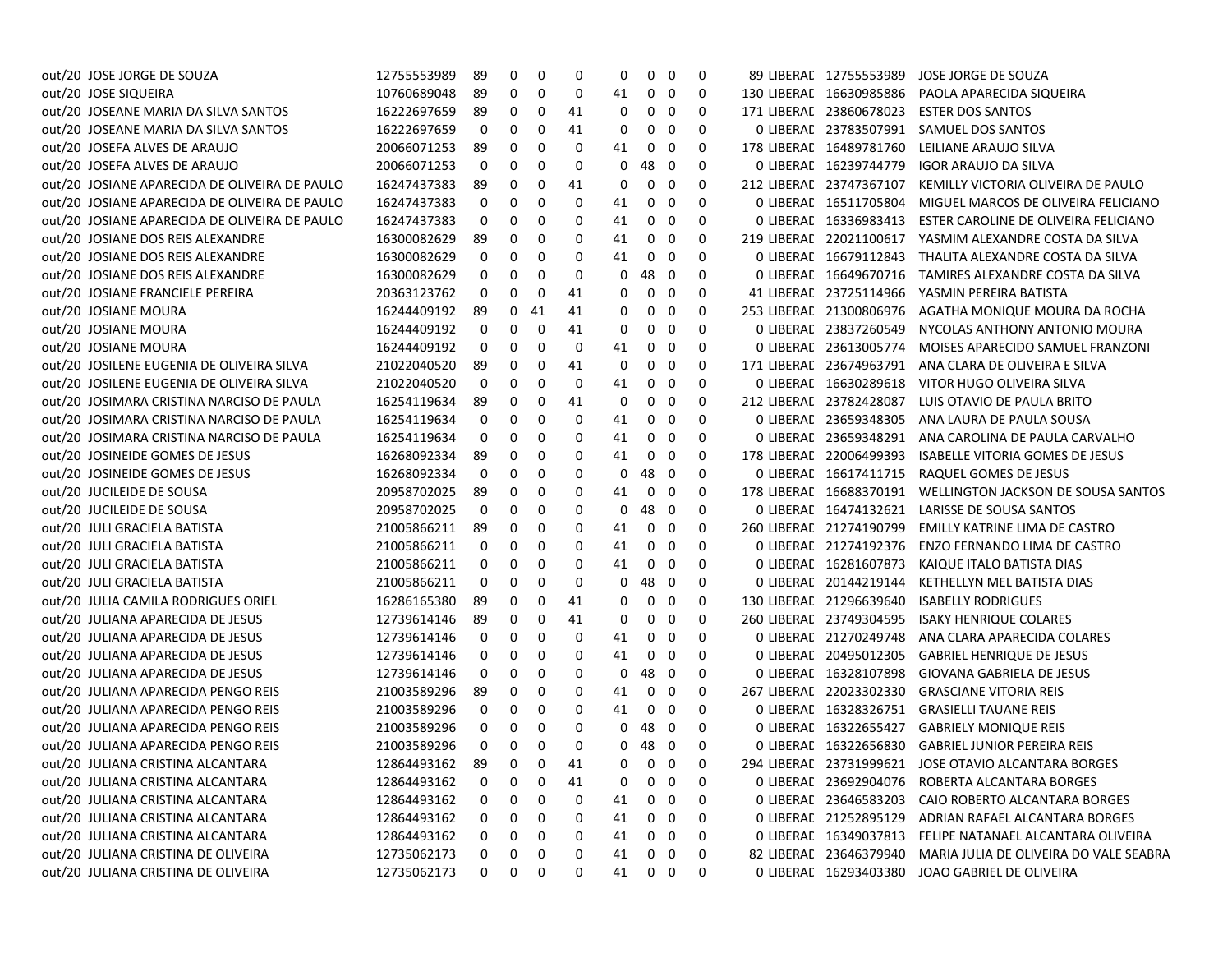| out/20 JULIANA FERNANDA RODRIGUES BARBOSA                    | 16240683788 | 89           | 41       | 0        | 0  | 0  | $\mathbf 0$  | $\mathbf 0$             | 0        |                         | 171 LIBERAL 16240683788 JULIANA FERNANDA RODRIGUES BARBOSA |
|--------------------------------------------------------------|-------------|--------------|----------|----------|----|----|--------------|-------------------------|----------|-------------------------|------------------------------------------------------------|
| out/20 JULIANA FERNANDA RODRIGUES BARBOSA                    | 16240683788 | 0            | 0        | 0        | 41 | 0  |              | $0\quad 0$              | 0        | 0 LIBERAL 23874596849   | KAUAN ALVES RODRIGUES                                      |
| out/20 JULIANA FERREIRA DO CARMO                             | 16287978997 | 89           | 0        | 0        | 0  | 41 | 0            | - 0                     | 0        | 171 LIBERAL 16315502467 | <b>GEOVANA GRAZIELE FERREIRA DOS SANTOS</b>                |
| out/20 JULIANA FERREIRA DO CARMO                             | 16287978997 | 0            | 0        | 0        | 0  | 41 | 0            | 0                       | 0        | 0 LIBERAL 16290019199   | YASMIN GABRIELE FERREIRA DOS SANTOS                        |
| out/20 JULIANA MARQUES TEODORO DE OLIVEIRA                   | 20144218741 | 0            | 0        | 0        | 0  | 0  | 0            | 0                       | 0        | 48 LIBERAL 20144218741  | JULIANA MARQUES TEODORO DE OLIVEIRA                        |
| out/20 JULIANA MARQUES TEODORO DE OLIVEIRA                   | 20144218741 | 0            | 0        | 0        | 0  | 0  | 48           | $\overline{\mathbf{0}}$ | 0        | 0 LIBERAL 16638777549   | ROGERIO CRISTIANO DE OLIVEIRA                              |
| out/20 JULIANA PATRICIA MINELLI                              | 20066070486 | 89           | 0        | 0        | 0  | 41 | $\mathbf{0}$ | 0                       | 0        | 178 LIBERAL 16679558930 | VITOR GABRIEL DOS SANTOS                                   |
| out/20 JULIANA PATRICIA MINELLI                              | 20066070486 | 0            | 0        | 0        | 0  | 0  | 48           | $\overline{\mathbf{0}}$ | 0        | 0 LIBERAL 16281598890   | JHONNY EDIMAR DOS SANTOS                                   |
| out/20 JULIANA SARAIVA DE BRITO                              | 16284930551 | 0            | 0        | 0        | 41 | 0  |              | $0\quad 0$              | 0        | 41 SUSPEN 23785723667   | WILLIAN SARAIVA DOS SANTOS                                 |
| out/20 JULIO CESAR DE CARVALHO                               | 20389890639 | -89          | 0        | 0        | 0  | 41 | 0            | 0                       | 0        | 171 LIBERAL 16516612650 | MATHEUS VIEIRA DE CARVALHO                                 |
| out/20 JULIO CESAR DE CARVALHO                               | 20389890639 | 0            | 0        | 0        | 0  | 41 | 0            | 0                       | 0        | 0 LIBERAL 16341950862   | KAYLAINE VIEIRA DE CARVALHO                                |
| out/20 JUSELENA FERREIRA DA SILVA                            | 12438548128 | 89           | 0        | 0        | 0  | 0  | 48           | $\mathbf 0$             | 0        | 137 LIBERAL 16480806388 | MATHEUS GUILHERME DA SILVA PAVANI                          |
| out/20 KAREN GONCALVES ROCHA                                 | 20944278129 | 0            | 0        | 0        | 41 | 0  | 0            | 0                       | 0        | 41 LIBERAL 23823823562  | LORENZO MIGUEL GONCALVES DE SOUZA                          |
| out/20 KARINA RAFAELA NETO                                   | 16314354707 | 0            | 0        | 0        | 41 | 0  | 0            | 0                       | 0        | 82 LIBERAL 23791623199  | NICHOLAS JUNIOR NETO MALASPINA                             |
| out/20 KARINA RAFAELA NETO                                   | 16314354707 | 0            | 0        | 0        | 0  | 41 | 0            | $\mathbf 0$             | 0        | 0 LIBERAL 23726422516   | ALICIA JULIA NETO MALASPINA                                |
| out/20 KARINE FERREIRA PINHEIRO DA CONCEICAO AN1 16204148746 |             | 89           | 0        | 0        | 41 | 0  | 0            | $\mathbf 0$             | 0        | 212 LIBERAL 23855776810 | KALEB MOISES FERREIRA DA CONCEICAO AN                      |
| out/20 KARINE FERREIRA PINHEIRO DA CONCEICAO ANT 16204148746 |             | 0            | 0        | 0        | 41 | 0  |              | $0\quad 0$              | 0        | 0 LIBERAL 23823085227   | FILYPE DANNIEL FERREIRA DA CONCEICAO A                     |
| out/20 KARINE FERREIRA PINHEIRO DA CONCEICAO ANT 16204148746 |             | 0            | 0        | 0        | 0  | 41 |              | $0\quad 0$              | 0        | 0 LIBERAL 22808079582   | LORENA BEATRIZ FERREIRA DA CONCEICAO                       |
| out/20 KAROLAINE CRISTINA IZAIAS                             | 16488511344 | -89          | 0        | 0        | 41 | 0  | $\mathbf{0}$ | $\overline{\mathbf{0}}$ | 0        | 130 SUSPEN 23877523486  | LUIS DAVY DE SOUZA                                         |
| out/20 KATIA REGINA KOTONO                                   | 21005866009 | -89          | 0        | 0        | 0  | 41 | $\mathbf{0}$ | $\mathbf 0$             | 0        | 171 LIBERAL 21274150746 | <b>EMILY VITORIA GONCALVES</b>                             |
| out/20 KATIA REGINA KOTONO                                   | 21005866009 | 0            | 0        | 0        | 0  | 41 | 0            | 0                       | 0        | 0 LIBERAL 16683876453   | SAMIRA REGINA GONCALVES                                    |
| out/20 KATIANA LIMA SANTOS                                   | 16451034194 | 89           | 0        | 0        | 41 | 0  | 0            | 0                       | 0        | 130 LIBERAL 23777111925 | ADRYAN HENRIQUE DE LIMA                                    |
| out/20 KEILIANE MENDES MARTINS                               | 23725187858 | 89           | 0        | 0        | 41 | 0  | 0            | - 0                     | 0        | 253 LIBERAL 23738229406 | JENNYFER SAIURY MENDES                                     |
| out/20 KEILIANE MENDES MARTINS                               | 23725187858 | 0            | 0        | 0        | 41 | 0  | 0            | - 0                     | 0        | 0 LIBERAL 23738229414   | <b>AGATA FERNANDA MENDES</b>                               |
| out/20 KEILIANE MENDES MARTINS                               | 23725187858 | 0            | 0        | 0        | 0  | 41 |              | $0\quad 0$              | 0        | 0 LIBERAL 23662842633   | LUCAS BRIAN COSTA MENDES                                   |
| out/20 KEILIANE MENDES MARTINS                               | 23725187858 | 0            | 0        | 0        | 0  | 41 | $\mathbf{0}$ | $\overline{\mathbf{0}}$ | 0        | 0 LIBERAL 23688614433   | LUANA KARINI COSTA MENDES                                  |
| out/20 KEILIENE APARECIDA DE SOUZA                           | 16422652632 | -89          | 0        | 0        | 41 | 0  | 0            | 0                       | 0        | 171 LIBERAL 23873135236 | ANA HELENA DE JESUS                                        |
| out/20 KEILIENE APARECIDA DE SOUZA                           | 16422652632 | 0            | 0        | 0        | 41 | 0  | 0            | 0                       | 0        | 0 LIBERAE 23720015161   | ISAAC GUILHERME DE SOUZA                                   |
| out/20 KELI CRISTINA DOS SANTOS                              | 16422234040 | 89           | 0        | 0        | 0  | 41 | 0            | 0                       | 0        | 130 LIBERAL 23689811976 | <b>ISAC JUNIOR SILVA SANTOS</b>                            |
| out/20 KELLER DE PAULA FARIAS                                | 12750580171 | 89           | 0        | 0        | 41 | 0  | 0            | 0                       | 0        | 294 LIBERAL 23893892555 | <b>HEITOR FARIAS REATO</b>                                 |
| out/20 KELLER DE PAULA FARIAS                                | 12750580171 | 0            | 0        | 0        | 41 | 0  | 0            | 0                       | 0        | 0 LIBERAL 23893892881   | LOUISE FARIAS REATO                                        |
| out/20 KELLER DE PAULA FARIAS                                | 12750580171 | 0            | 0        | 0        | 0  | 41 | 0            | $\mathbf 0$             | 0        | 0 LIBERAC 22821171632   | MARIA CLARA FARIAS REATO                                   |
| out/20 KELLER DE PAULA FARIAS                                | 12750580171 | 0            | 0        | 0        | 0  | 41 | $\mathbf 0$  | $\mathbf 0$             | 0        | 0 LIBERAL 16686163148   | SABRINA FARIAS REATO                                       |
| out/20 KELLER DE PAULA FARIAS                                | 12750580171 | 0            | 0        | 0        | 0  | 41 |              | $0\quad 0$              | 0        | 0 LIBERAL 16663514629   | VITOR HUGO FARIAS REATO                                    |
| out/20 KELLY CAMILA SILVA DAS VIRGENS                        | 20216375651 | 0            | 0        | 0        | 41 | 0  | 0            | - 0                     | 0        | 123 LIBERAL 23865286611 | MARIA LAURA SILVA MARTINS                                  |
| out/20 KELLY CAMILA SILVA DAS VIRGENS                        | 20216375651 | 0            | 0        | 0        | 0  | 41 | $\mathbf{0}$ | $\mathbf{0}$            | 0        | 0 LIBERAL 23633537054   | PEDRO WILLIAN SILVA MARTINS                                |
| out/20 KELLY CAMILA SILVA DAS VIRGENS                        | 20216375651 | 0            | 0        | 0        | 0  | 41 |              | $0\quad 0$              | 0        | 0 LIBERAL 23633537046   | JOAO LUCAS SILVA MARTINS                                   |
| out/20 KELLY CRISTINA QUEIROZ                                | 12252727510 | 89           | 0        | 0        | 0  | 0  | 48 0         |                         | 0        |                         | 137 LIBERAE 16438666387 MARCOS VINICIO QUEIROZ NUNES       |
| out/20 LAENE CRISTINA BALBINO RODRIGUES                      | 20417348430 | 89           | $\Omega$ | $\Omega$ | 41 |    | 000          |                         | $\Omega$ |                         | 171 LIBERAL 23676502392 MIGUEL FELIPE BALBINO MALASPINA    |
| out/20 LAENE CRISTINA BALBINO RODRIGUES                      | 20417348430 | 0            | 0        | 0        | 0  | 41 |              | $0\quad 0$              | 0        |                         | 0 LIBERAL 23626236575 GABRIEL BRYAN BALBINO MALASPINA      |
| out/20 LAIANE APARECIDA RAMOS DOS SANTOS                     | 20361808296 | 89           | 0        | 0        | 41 | 0  | 0            | 0                       | 0        |                         | 171 SUSPEN 23727628916 PEDRO HENRIQUE RAMOS DE OLIVEIRA    |
| out/20 LAIANE APARECIDA RAMOS DOS SANTOS                     | 20361808296 | $\mathbf{0}$ | 0        | 0        | 0  | 41 |              | $0\quad 0$              | 0        |                         | 0 SUSPEN 23651092565 MILLENA LAUANY RAMOS DE OLIVEIRA      |
| out/20 LAIS AMANDA DE SOUSA SILVA                            | 20066072691 | 89           | 0        | 0        | 41 | 0  | 0            | $\overline{\mathbf{0}}$ | 0        |                         | 171 LIBERAE 23767801961 DIOGO OTAVIO SILVA PEREIRA         |
| out/20 LAIS AMANDA DE SOUSA SILVA                            | 20066072691 | 0            | 0        | 0        | 0  | 41 | 0            | $\mathbf{0}$            | 0        |                         | 0 LIBERAC 23703675124 GUILHERME KAUAM SILVA PEREIRA        |
| out/20 LAIS CRISTINA DA SILVA PINHO                          | 16422265043 | 89           | 0        | 0        | 41 | 0  |              | $0\quad 0$              | 0        |                         | 130 LIBERAL 23800041215 MELLANY NOEMI DA SILVA RIBEIRO     |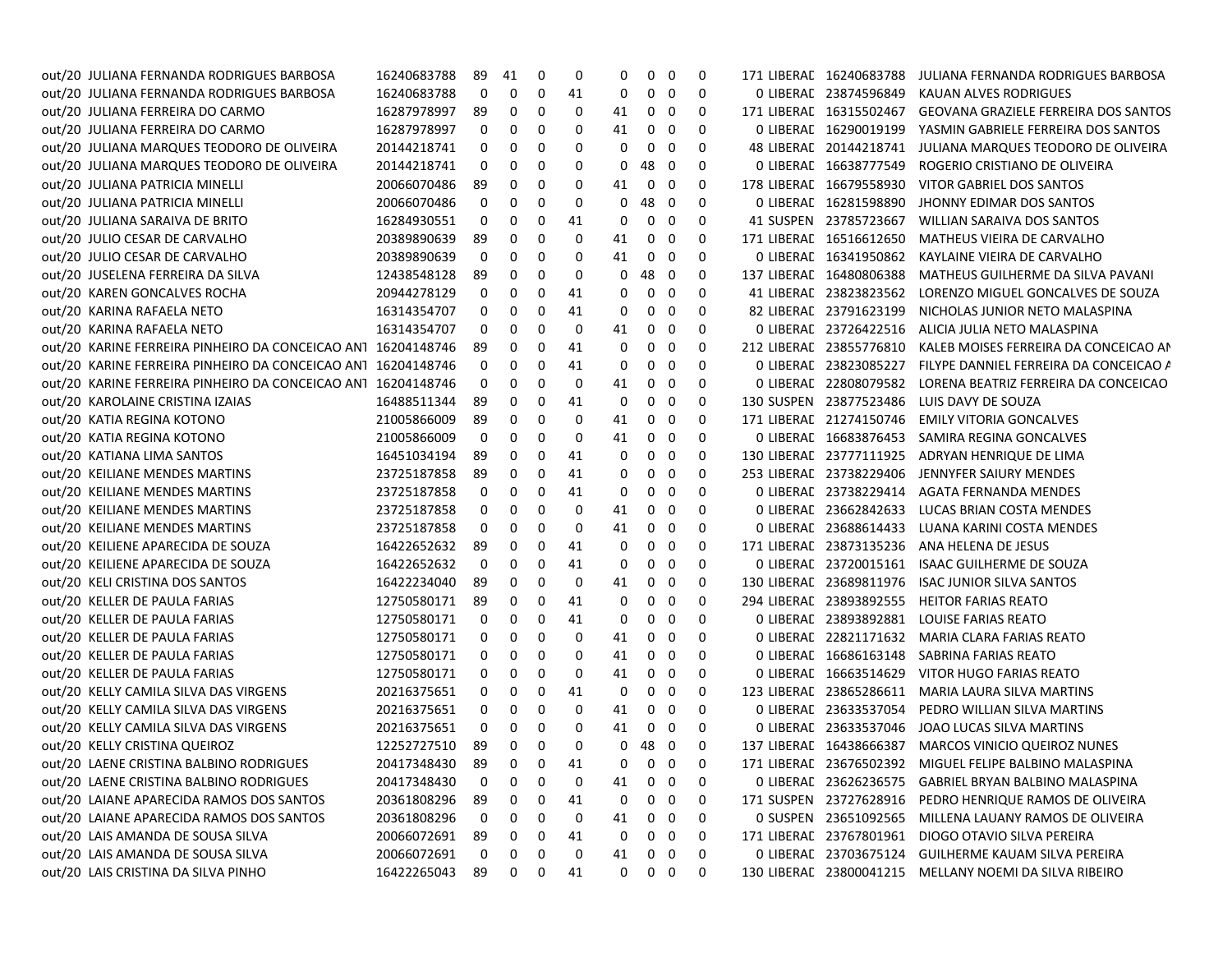| out/20 LAISSA SOARES PEREIRA                   | 16481238405    | 89 | 0 | 0 | 41 | 0  | 0           | 0                      | 0 | 130 LIBERAL 23822892242 | AGATHA RODRIGUES KOTONO                                       |
|------------------------------------------------|----------------|----|---|---|----|----|-------------|------------------------|---|-------------------------|---------------------------------------------------------------|
| out/20 LARA BEATRIZ DE BRITO VALERIANO         | 20066081704    | 89 | 0 | 0 | 41 | 0  | 0           | 0                      | 0 | 130 LIBERAL 23801702118 | SOPHIA DE BRITO VALERIANO RIBEIRO                             |
| out/20 LARISSA PEREIRA RODRIGUES DO NASCIMENTO | 16353306173    | 0  | 0 | 0 | 41 | 0  | 0           | 0                      | 0 | 82 LIBERAL 23785436714  | SAMUEL RODRIGUES DO NASCIMENTO                                |
| out/20 LARISSA PEREIRA RODRIGUES DO NASCIMENTO | 16353306173    | 0  | 0 | 0 | 41 | 0  | 0           | 0                      | 0 | 0 LIBERAL 23707225972   | BRAYAN MIGUEL RODRIGUES DO NASCIMEI                           |
| out/20 LARISSA TATIANE SOUSA SILVA             | 20066072705    | 89 | 0 | 0 | 0  | 41 | 0           | 0                      | 0 | 130 LIBERAL 23615954188 | VITOR GABRIEL DA SILVA SOUSA                                  |
| out/20 LARISSA ZELIA RONCARI                   | 16422267348    | 89 | 0 | 0 | 41 | 0  | 0           | 0                      | 0 | 171 LIBERAL 23877341213 | JOSE OTAVIO RONCARI DE OLIVEIRA                               |
| out/20 LARISSA ZELIA RONCARI                   | 16422267348    | 0  | 0 | 0 | 41 | 0  | 0           | 0                      | 0 | 0 LIBERAL 23717750832   | ALICE EMANUELLY MEDEIROS RONCARI                              |
| out/20 LARYSSA FERREIRA DE OLIVEIRA RIBEIRO    | 22808610571    | 89 | 0 | 0 | 41 | 0  | 0           | 0                      | 0 | 130 LIBERAL 23881124795 | ISAC LORENZO DE OLIVEIRA CAMPELO                              |
| out/20 LAURA DE OLIVEIRA                       | 23628023145    | 89 | 0 | 0 | 0  | 0  | 0           | 0                      | 0 | 89 LIBERAL 23628023145  | LAURA DE OLIVEIRA                                             |
| out/20 LAYCIANE OLIVEIRA DA COSTA LABRE        | 23845903844    | 89 | 0 | 0 | 41 | 0  | 0           | 0                      | 0 | 130 LIBERAL 23845901477 | CAIO EMANUEL DA COSTA LABRE                                   |
| out/20 LAZARA REGINA BENDACOLLI MELO           | 20066077022    | 89 | 0 | 0 | 0  | 0  | 0           | 0                      | 0 | 89 LIBERAL 20066077022  | LAZARA REGINA BENDACOLLI MELO                                 |
| out/20 LEANDRA CARVALHO LIMA                   | 16418578407    | 89 | 0 | 0 | 0  | 41 | 0           | 0                      | 0 | 171 LIBERAL 22022972405 | JEFERSON CALEBE CARVALHO DE OLIVEIRA                          |
| out/20 LEANDRA CARVALHO LIMA                   | 16418578407    | 0  | 0 | 0 | 0  | 41 | 0           | 0                      | 0 | 0 LIBERAL 22812982356   | MARIA VITORIA CARVALHO DE OLIVEIRA                            |
| out/20 LEANDRA MARCIA QUINTINO OLIVEIRA        | 20049402220    | 0  | 0 | 0 | 41 | 0  | 0           | 0                      | 0 | 82 LIBERAL 23893297282  | MARIA CLARA ALVES OLIVEIRA                                    |
| out/20 LEANDRA MARCIA QUINTINO OLIVEIRA        | 20049402220    | 0  | 0 | 0 | 0  | 41 | 0           | 0                      | 0 | 0 LIBERAL 23893297819   | JULIA BEATRIZ TEIXEIRA DA SILVA                               |
| out/20 LEIA CRISTINA PUGGINA                   | 20066072381    | 89 | 0 | 0 | 0  | 41 | 0           | 0                      | 0 | 212 LIBERAL 22809664314 | <b>MATHEUS VINICIUS IZAIAS</b>                                |
| out/20 LEIA CRISTINA PUGGINA                   | 20066072381    | 0  | 0 | 0 | 0  | 41 | 0           | 0                      | 0 | 0 LIBERAL 16667883319   | NALIA FERNANDA IZAIAS                                         |
| out/20 LEIA CRISTINA PUGGINA                   | 20066072381    | 0  | 0 | 0 | 0  | 41 | 0           | 0                      | 0 | 0 LIBERAL 16314054762   | IVY ROBERTA IZAIAS                                            |
| out/20 LEIDIANE LETICIA COLOMBARI              | 20712532816    | 89 | 0 | 0 | 41 | 0  | 0           | 0                      | 0 | 212 LIBERAL 23873404717 | SAMYRA MANUELA COLOMBARI MARQUES                              |
| out/20 LEIDIANE LETICIA COLOMBARI              | 20712532816    | 0  | 0 | 0 | 41 | 0  | 0           | 0                      | 0 | 0 LIBERAL 23735683785   | EDUARDO COLOMBARI CARDOSO                                     |
| out/20 LEIDIANE LETICIA COLOMBARI              | 20712532816    | 0  | 0 | 0 | 0  | 41 | 0           | 0                      | 0 | 0 LIBERAL 23735683777   | LORENA COLOMBARI OLIVEIRA CARDOSO                             |
| out/20 LEILIANE MIGUEL MACIEIRA LUCRECIO       | 16508917073    | 89 | 0 | 0 | 41 | 0  | 0           | 0                      | 0 | 253 LIBERAL 23720728176 | MYLENA NATY MIGUEL MACIEIRA LUCRECIC                          |
| out/20 LEILIANE MIGUEL MACIEIRA LUCRECIO       | 16508917073    | 0  | 0 | 0 | 41 | 0  | 0           | 0                      | 0 | 0 LIBERAL 23689405102   | HEYTOR ENDERSON MIGUEL MACIEIRA LUC                           |
| out/20 LEILIANE MIGUEL MACIEIRA LUCRECIO       | 16508917073    | 0  | 0 | 0 | 0  | 41 | 0           | 0                      | 0 | 0 LIBERAL 23616413717   | MICAELA CRISTINA MIGUEL MACIEIRA LUCR                         |
| out/20 LEILIANE MIGUEL MACIEIRA LUCRECIO       | 16508917073    | 0  | 0 | 0 | 0  | 41 | 0           | 0                      | 0 | 0 LIBERAL 16334270622   | KALEB JOHNATAS MIGUEL MACIEIRA LUCRE                          |
| out/20 LEIRIANE APARECIDA DE ALMEIDA           | 20066073353    | 89 | 0 | 0 | 41 | 0  | 0           | 0                      | 0 | 212 LIBERAL 23832895155 | ARTHUR DOMINIO ALMEIDA DE JESUS                               |
| out/20 LEIRIANE APARECIDA DE ALMEIDA           | 20066073353    | 0  | 0 | 0 | 41 | 0  | 0           | 0                      | 0 | 0 LIBERAL 23766678945   | NICOLLAS DAVI ALMEIDA DE JESUS                                |
| out/20 LEIRIANE APARECIDA DE ALMEIDA           | 20066073353    | 0  | 0 | 0 | 0  | 41 | 0           | 0                      | 0 | 0 LIBERAL 23620369700   | TIFFANY EMANUELY ALMEIDA DE JESUS                             |
| out/20 LETICIA APARECIDA PRADO                 | 16351677751    | 89 | 0 | 0 | 0  | 41 | 0           | 0                      | 0 | 130 LIBERAL 16697749645 | TALES FELIPE PRADO LIMA                                       |
| out/20 LETICIA BIANCA DE SOUSA BLANDINO        | 20049404746    | 0  | 0 | 0 | 0  | 41 | 0           | 0                      | 0 | 82 LIBERAL 22809255287  | LARA YZABELLA DE SOUSA MORAES                                 |
| out/20 LETICIA BIANCA DE SOUSA BLANDINO        | 20049404746    | 0  | 0 | 0 | 0  | 41 | 0           | 0                      | 0 | 0 LIBERAL 16339421742   | YGOR GABRIEL DE SOUSA MORAES                                  |
| out/20 LIGIA DE FATIMA MARTINS                 | 16444399735    | 89 | 0 | 0 | 0  | 41 | 0           | 0                      | 0 | 260 LIBERAL 23622575804 | <b>GUSTAVO MARTINS DOS SANTOS</b>                             |
| out/20 LIGIA DE FATIMA MARTINS                 | 16444399735    | 0  | 0 | 0 | 0  | 41 | 0           | 0                      | 0 | 0 LIBERAL 16675921143   | PAULO HENRIQUE MARTINS DA SILVA                               |
| out/20 LIGIA DE FATIMA MARTINS                 | 16444399735    | 0  | 0 | 0 | 0  | 41 | 0           | 0                      | 0 | 0 LIBERAL 16288217426   | JULIANO CESAR MARTINS DA SILVA                                |
| out/20 LIGIA DE FATIMA MARTINS                 | 16444399735    | 0  | 0 | 0 | 0  | 0  | 48          | 0                      | 0 | 0 LIBERAL 16270886873   | JULIO CESAR MARTINS DA SILVA                                  |
| out/20 LILANDRA LOPES DIAS                     | 16444083878    | 89 | 0 | 0 | 41 | 0  | 0           | 0                      | 0 | 212 LIBERAL 23836047841 | CARLOS MYGUEL DIAS SANTANA                                    |
| out/20 LILANDRA LOPES DIAS                     | 16444083878    | 0  | 0 | 0 | 41 | 0  | 0           | 0                      | 0 | 0 LIBERAL 23709250397   | LUYZA MANUELLA DIAS SANTANA                                   |
| out/20 LILANDRA LOPES DIAS                     | 16444083878    | 0  | 0 | 0 | 0  | 41 | $\mathbf 0$ | 0                      | 0 |                         | 0 LIBERAL 22809027756 LUIZ VITOR DIAS GONCALVES               |
| out/20 LILIAN APARECIDA DE CASTRO SANTOS       | 20066081496 89 |    | റ | 0 | 41 |    |             | $0\quad 0\quad 0\quad$ | 0 |                         | 178 LIBERAL 23766409804 ELI EMANUEL CASTRO FERREIRA           |
| out/20 LILIAN APARECIDA DE CASTRO SANTOS       | 20066081496    | 0  | 0 | 0 | 0  | 0  | 48          | $\mathbf{0}$           | 0 |                         | 0 LIBERAE 16282165181 GABRIEL RODRIGO DOS SANTOS              |
| out/20 LILIANE SILVA SANTOS                    | 12781480187    | 0  | 0 | 0 | 41 | 0  | 0           | 0                      | 0 |                         | 82 LIBERAE 21297328444 LEONARDO AUGUSTO SILVA BARTHOLOMEI     |
| out/20 LILIANE SILVA SANTOS                    | 12781480187    | 0  | 0 | 0 | 0  | 41 | 0           | 0                      | 0 |                         | 0 LIBERAL 23694194920 LOURENZO AUGUSTO SILVA BARTOLOMEU       |
| out/20 LIRIAN CRISTINA PACHECO                 | 20417347744    | 89 | 0 | 0 | 41 | 0  | 0           | 0                      | 0 |                         | 130 LIBERAL 23780063278 MATHEUS HENRIQUE ROSA                 |
| out/20 LIZLARA NAIANE DE OLIVEIRA DA SILVA     | 16475878112    | 89 | 0 | 0 | 0  | 41 | 0           | $\mathbf 0$            | 0 |                         | 130 LIBERAL 23695002200 THALLYS HENRYQUE OLIVEIRA DA SILVA MA |
| out/20 LOIDE PINTO                             | 10673079454    | 0  | 0 | 0 | 0  | 41 |             | $0\quad 0$             | 0 |                         | 41 LIBERAE 23894236023 NIVALDO FAUSTINO DE OLIVEIRA NETO      |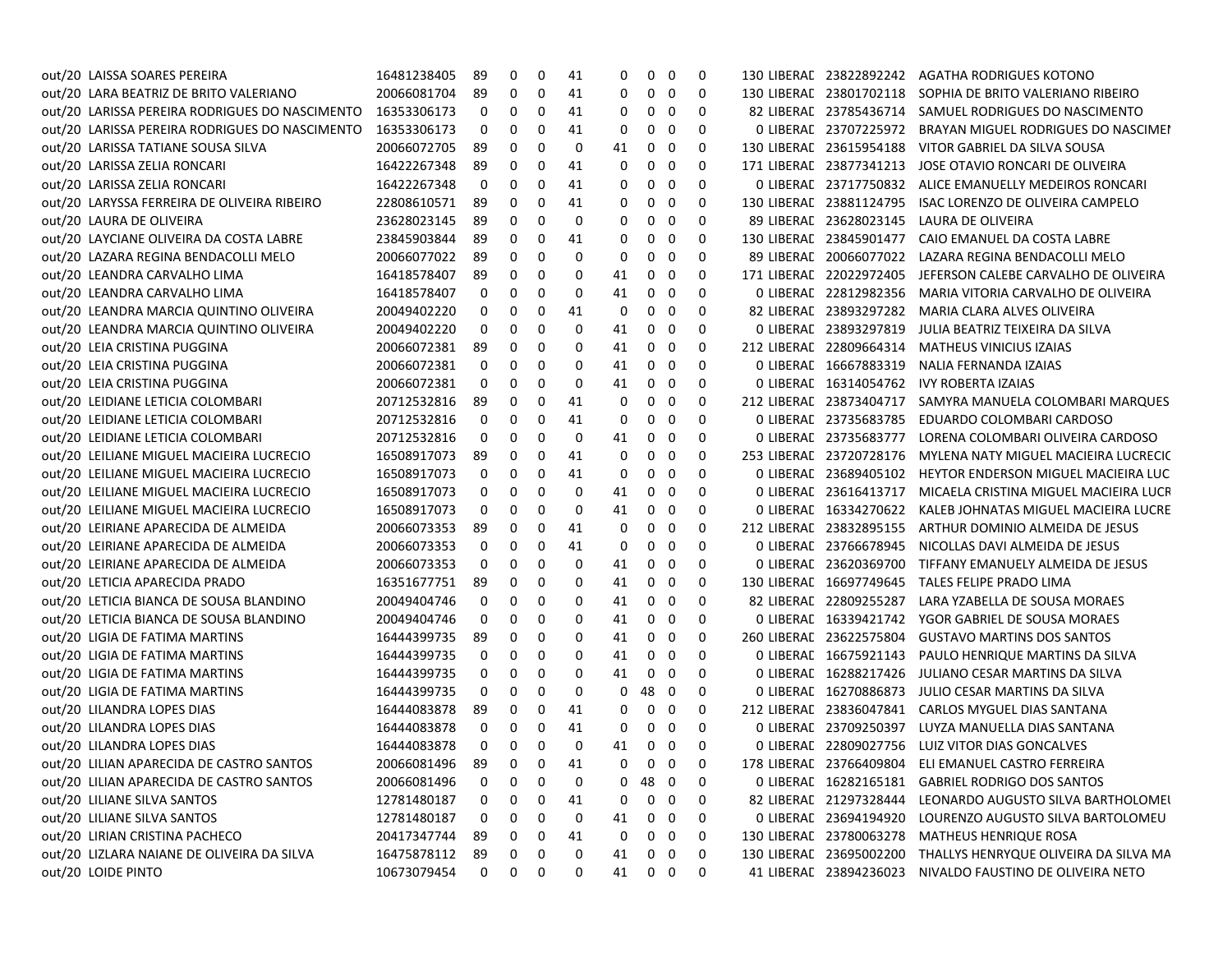| out/20 LORRAINE EDUARDA DE SOUSA          | 20773117983    | 89          | 0            | 0  | 41          | 0  | $\mathbf{0}$   | 0 | 0 |                         | 130 LIBERAL 23811602876 ADRYAN EZEQUIEL DE SOUSA FRANCISCO  |
|-------------------------------------------|----------------|-------------|--------------|----|-------------|----|----------------|---|---|-------------------------|-------------------------------------------------------------|
| out/20 LOURDES ROBERTA DOS SANTOS         | 16370727610    | 89          | 0            | 0  | 41          | 0  | 0              | 0 | 0 | 212 LIBERAL 23845658203 | BRYAN GABRIEL DE OLIVEIRA                                   |
| out/20 LOURDES ROBERTA DOS SANTOS         | 16370727610    | 0           | 0            | 0  | 41          | 0  | 0              | 0 | 0 | 0 LIBERAL 23669699518   | MICAELLE ROBERTA DOS SANTOS GOMES                           |
| out/20 LOURDES ROBERTA DOS SANTOS         | 16370727610    | 0           | 0            | 0  | 0           | 41 | 0              | 0 | 0 | 0 LIBERAL 16521206878   | KELY MARIA CARDOSO DOS SANTOS                               |
| out/20 LUANA APARECIDA DA SILVA           | 16414190366    | 89          | 0            | 0  | 41          | 0  | 0              | 0 | 0 | 212 LIBERAL 23835957909 | <b>ISABELLE OLIVEIRA DA SILVA</b>                           |
| out/20 LUANA APARECIDA DA SILVA           | 16414190366    | 0           | 0            | 0  | 0           | 41 | 0              | 0 | 0 | 0 LIBERAL 21272876340   | EMILY GRAZIELA VITORELI DA SILVA                            |
| out/20 LUANA APARECIDA DA SILVA           | 16414190366    | 0           | 0            | 0  | 0           | 41 | 0              | 0 | 0 | 0 LIBERAL 21272895116   | EVELLYN GABRIELA VITORELI DA SILVA                          |
| out/20 LUANA APARECIDA RODRIGUES DE JESUS | 20216006214    | 0           | 0            | 0  | 41          | 0  | 0              | 0 | 0 | 82 LIBERAL 23874212846  | NICOLAS TEMPONI                                             |
| out/20 LUANA APARECIDA RODRIGUES DE JESUS | 20216006214    | 0           | 0            | 0  | 0           | 41 | 0              | 0 | 0 | 0 LIBERAL 23874213451   | HELENA TEMPONI                                              |
| out/20 LUANA BEATRIZ DA SILVA             | 20049403057    | 89          | 0            | 0  | 41          | 0  | 0              | 0 | 0 | 130 LIBERAL 23880403550 | HENRIQUE GABRIEL DA SILVA MESSIAS                           |
| out/20 LUANA SHELIDA SALES                | 20966266417    | 89          | 0            | 0  | 41          | 0  | 0              | 0 | 0 | 130 LIBERAL 23857311912 | LEANDRO HENRIQUE SALES                                      |
| out/20 LUCIA HELENA MAGRON                | 12328615041    | 89          | 0            | 0  | 0           | 41 | 0              | 0 | 0 | 178 LIBERAL 16282242976 | <b>GUSTAVO GABRIEL MAGRON MEDEOTTO</b>                      |
| out/20 LUCIA HELENA MAGRON                | 12328615041    | 0           | 0            | 0  | 0           | 0  | 48             | 0 | 0 | 0 LIBERAL 20066074309   | VITOR LUCAS MAGRON MEDEOTTO                                 |
| out/20 LUCIA HELENA PATRICIO DE NOVAIS    | 12158180465    | 89          | 0            | 0  | 41          | 0  | 0              | 0 | 0 | 178 LIBERAL 23699866900 | MARIA VITORIA VALENTIM DOS SANTOS                           |
| out/20 LUCIA HELENA PATRICIO DE NOVAIS    | 12158180465    | 0           | 0            | 0  | 0           | 0  | 48             | 0 | 0 | 0 LIBERAL 16279888852   | <b>ILAN GABRIEL VIEIRA</b>                                  |
| out/20 LUCIANA BORGES VENANCIO            | 12444411244    | 89          | 0            | 0  | 0           | 41 | 0              | 0 | 0 | 130 LIBERAL 16631947635 | THAILA ADRIELE VENANCIO                                     |
| out/20 LUCIANA DA SILVA                   | 23651270528    | 89          | 0            | 41 | 41          | 0  | 0              | 0 | 0 | 212 LIBERAL 21296414037 | MARIAH EMANULLY DA SILVA                                    |
| out/20 LUCIANA DA SILVA                   | 23651270528    | 0           | 0            | 0  | 0           | 41 | 0              | 0 | 0 | 0 LIBERAL 23651270501   | MIKAEL ENZO DA SILVA BALBINO                                |
| out/20 LUCIANA LIMEIRA FELICIANO          | 12795907153    | 89          | 0            | 0  | 41          | 0  | 0              | 0 | 0 | 253 LIBERAL 23766407445 | KEMILY EMANUELE FELICIANO PICAO                             |
| out/20 LUCIANA LIMEIRA FELICIANO          | 12795907153    | 0           | 0            | 0  | 0           | 41 | 0              | 0 | 0 | 0 LIBERAL 23626525720   | RAFAELA FELICIANO BARROS                                    |
| out/20 LUCIANA LIMEIRA FELICIANO          | 12795907153    | 0           | 0            | 0  | 0           | 41 | 0              | 0 | 0 | 0 LIBERAL 16510157420   | LAISA GABRIELY FELICIANO DE OLIVEIRA                        |
| out/20 LUCIANA LIMEIRA FELICIANO          | 12795907153    | 0           | 0            | 0  | 0           | 41 | 0              | 0 | 0 | 0 LIBERAL 16335483751   | <b>GABRIEL HENRIQUE FELICIANO</b>                           |
| out/20 LUCIANA MACHINI                    | 20977039786    | 89          | 0            | 0  | 0           | 0  | 48             | 0 | 0 | 137 LIBERAL 16162327427 | ERIC EDUARDO MACHINI MACHADO                                |
| out/20 LUCIANA MARIA FERREIRA             | 16495004207    | 89          | 0            | 0  | 0           | 41 | 0              | 0 | 0 | 171 LIBERAL 23645653119 | LEONARDO FERREIRA VICENTINI                                 |
| out/20 LUCIANA MARIA FERREIRA             | 16495004207    | 0           | 0            | 0  | 0           | 41 | 0              | 0 | 0 | 0 LIBERAL 16669873590   | THALES FERREIRA VICENTINI                                   |
| out/20 LUCIANI FERREIRA DA SILVA CHICONI  | 12859077164    | 89          | 0            | 0  | 0           | 41 | 0              | 0 | 0 | 178 LIBERAL 16687379411 | SAMUEL DA SILVA CHICONI                                     |
| out/20 LUCIANI FERREIRA DA SILVA CHICONI  | 12859077164    | 0           | 0            | 0  | 0           | 0  | 48             | 0 | 0 | 0 LIBERAL 16161781329   | DAVI ROGERIO SILVA CHICONI                                  |
| out/20 LUCILENE CRISTINA PIOVANI ANDRADE  | 22813247277    | 0           | 0            | 0  | 41          | 0  | 0              | 0 | 0 | 82 LIBERAL 23791719234  | ELIEL HENRIQUE DE ANDRADE                                   |
| out/20 LUCILENE CRISTINA PIOVANI ANDRADE  | 22813247277    | 0           | 0            | 0  | 0           | 41 | 0              | 0 | 0 | 0 LIBERAL 21264273969   | DAVI ELIAS DE ANDRADE                                       |
| out/20 LUCIMAR XAVIER                     | 12735060170    | 89          | 0            | 0  | 0           | 41 | 0              | 0 | 0 | 219 LIBERAL 16318929534 | YASMIN ALICE RODRIGUES DE CARVALHO                          |
| out/20 LUCIMAR XAVIER                     | 12735060170    | 0           | 0            | 0  | 0           | 41 | 0              | 0 | 0 | 0 LIBERAL 16312373593   | JOVANNA RODRIGUES DE CARVALHO                               |
| out/20 LUCIMAR XAVIER                     | 12735060170    | 0           | 0            | 0  | 0           | 0  | 48             | 0 | 0 | 0 LIBERAL 16312693326   | HIAGO APARECIDO XAVIER FERMINO                              |
| out/20 LUCINEIA APARECIDA ALVES           | 12357995221    | 89          | 0            | 0  | 0           | 41 | 0              | 0 | 0 | 130 LIBERAL 16683240834 | WHALISON RODRIGO ALVES DOS SANTOS                           |
| out/20 LUCINEIA DA SILVA                  | 16450574012    | 89          | 0            | 0  | 0           | 41 | 0              | 0 | 0 | 219 LIBERAL 22813990425 | MATHEUS FELIPE SIGISMUNDO                                   |
| out/20 LUCINEIA DA SILVA                  | 16450574012    | 0           | 0            | 0  | 0           | 41 | 0              | 0 | 0 | 0 LIBERAL 16670988770   | PEDRO HENRIQUE DA SILVA DE PAULA                            |
| out/20 LUCINEIA DA SILVA                  | 16450574012    | 0           | 0            | 0  | 0           | 0  | 48             | 0 | 0 | 0 LIBERAL 16626252756   | NATALIA GABRIELE DE PAULA                                   |
| out/20 LUCINEIA DE FREITAS DA SILVA       | 16509135729    | 89          | 0            | 0  | 0           | 41 | 0              | 0 | 0 | 171 LIBERAL 22813966931 | MARIA MADALENA EVARISTO                                     |
| out/20 LUCINEIA DE FREITAS DA SILVA       | 16509135729    | $\mathbf 0$ | $\mathbf 0$  | 0  | $\mathbf 0$ | 41 | $\mathbf 0$    | 0 | 0 | 0 LIBERAL 16683501948   | RUAN ROBERTO SILVA EVARISTO                                 |
| out/20 LUZIA ALVES INGISSA                | 20362250574 89 |             | $0\quad 0$   |    | 0           |    | $0$ 48 $0$     |   | 0 |                         | 137 LIBERAL 22801783268 MATHEUS ALVES INGISSA               |
| out/20 LUZIA APARECIDA CAVASIN            | 20049404037    | -89         | 0            | 0  | 0           | 41 | $\overline{0}$ | 0 | 0 |                         | 178 LIBERAL 16685671093 RAFAEL HENRIQUE CAVASIN MORAES      |
| out/20 LUZIA APARECIDA CAVASIN            | 20049404037    | 0           | 0            | 0  | 0           | 0  | -48            | 0 | 0 | 0 LIBERAL 20734533637   | ROBSON LUIZ CAVASIN MORAES                                  |
| out/20 LUZIA BARBATO MARQUES              | 12084029386    | 89          | 0            | 0  | 41          | 0  | 0              | 0 | 0 |                         | 171 LIBERAL 23809578505 SOFIA EMANUELLY MARQUES DA CONCEIC/ |
| out/20 LUZIA BARBATO MARQUES              | 12084029386    | 0           | 0            | 0  | 0           | 41 | 0              | 0 | 0 |                         | 0 LIBERAL 16670322055 MICHELE BARBATO MARQUES               |
| out/20 LUZIA DE FATIMA BALBINO RODRIGUES  | 20417348422    | 89          | 0            | 0  | 41          | 0  | 0              | 0 | 0 |                         | 130 LIBERAE 23784819679 RAFAEL BALBINO PLACIDINO DA SILVA   |
| out/20 LUZIA HELENA DOS SANTOS            | 12276207746 89 |             | $\mathbf{0}$ | 0  | 0           | 41 | $0\quad 0$     |   | 0 |                         | 130 LIBERAE 16675154444 RITA DE CASSIA SANTOS GOMES         |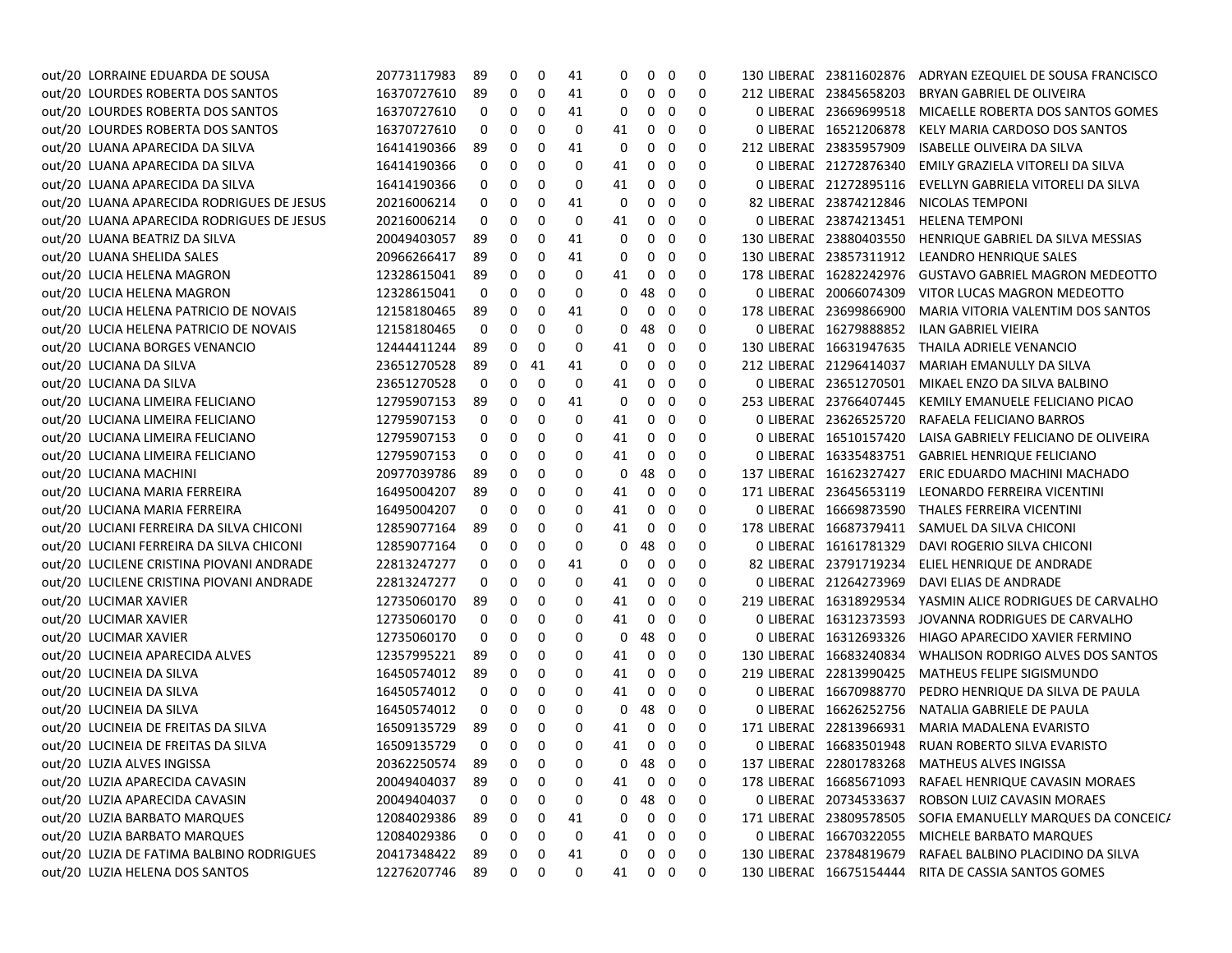| out/20 MAILA ROBERTA FLORENTINO FRATA          | 20066071008 | 89 | 0                 | 0                       | 41 | 0  | 0            | 0            | 0 | 171 LIBERAC 23876491505 | JOAO ROBERTO FRATA PEREIRA                                 |
|------------------------------------------------|-------------|----|-------------------|-------------------------|----|----|--------------|--------------|---|-------------------------|------------------------------------------------------------|
| out/20 MAILA ROBERTA FLORENTINO FRATA          | 20066071008 | 0  | 0                 | 0                       | 0  | 41 | 0            | 0            | 0 | 0 LIBERAE 23876491963   | LUIS OTAVIO FRATA FARIAS                                   |
| out/20 MANUELA DA COSTA SOUSA                  | 16353498730 | 89 | 0                 | 0                       | 0  | 41 | 0            | 0            | 0 | 171 SUSPEN 16685474883  | RAISSA DE SOUSA CARVALHO                                   |
| out/20 MANUELA DA COSTA SOUSA                  | 16353498730 | 0  | 0                 | 0                       | 0  | 41 | 0            | 0            | 0 | 0 SUSPEN 23820453985    | MATHEUS VIEIRA SOUSA SANTOS                                |
| out/20 MANUELA DA COSTA SOUSA                  | 16353498730 | 0  | 0                 | 0                       | 0  | 0  | 0            | 0            | 0 | 0 SUSPEN 16665782868    | HUGO VIEIRA DE SOUSA SANTOS                                |
| out/20 MARA PALHANO DE GOES JESUS              | 20066077332 | 0  | 0                 | 0                       | 0  | 41 | 0            | 0            | 0 | 41 LIBERAL 22002884128  | YURI GABRIEL GOES DE JESUS                                 |
| out/20 MARCELA APARECIDA CANDIDO               | 12638204155 | 89 | 0                 | 0                       | 41 | 0  | 0            | 0            | 0 | 219 LIBERAL 23744291991 | VICTOR HENRIQUE CANDIDO SIQUEIRA                           |
| out/20 MARCELA APARECIDA CANDIDO               | 12638204155 | 0  | 0                 | 0                       | 0  | 41 | 0            | 0            | 0 | 0 LIBERAL 16490014476   | KEVYN GABRIEL CANDIDO ALEXANDRE                            |
| out/20 MARCELA APARECIDA CANDIDO               | 12638204155 | 0  | 0                 | 0                       | 0  | 0  | 48           | - 0          | 0 | 0 LIBERAE 16159529936   | EMILY CRISTINA CANDIDO ALEXANDRE                           |
| out/20 MARCELA CRISTINA BRAZIL SILVEIRA        | 16359339502 | 89 | 0                 | 0                       | 0  | 41 | 0            | 0            | 0 | 171 LIBERAL 21256151493 | ALIFER WENDEL BRAZIL DE SOUSA                              |
| out/20 MARCELA CRISTINA BRAZIL SILVEIRA        | 16359339502 | 0  | 0                 | 0                       | 0  | 41 | 0            | 0            | 0 |                         | 0 LIBERAE 23858986581 MARCIO RAFAEL BRAZIL DE SOUSA        |
| out/20 MARCELA ELISA DE SOUZA                  | 20363126443 | 89 | 41                | 0                       | 0  | 0  | 0            | 0            | 0 | 171 LIBERAL 20363126443 | MARCELA ELISA DE SOUZA                                     |
| out/20 MARCELA ELISA DE SOUZA                  | 20363126443 | 0  | 0                 | 0                       | 41 | 0  | 0            | 0            | 0 | 0 LIBERAL 23857299602   | HELLENA VITORIA DE SOUZA GOULART                           |
| out/20 MARCIA APARECIDA DE SOUSA DA SILVA      | 16350174748 | 89 | 0                 | 0                       | 0  | 41 | 0            | 0            | 0 | 171 LIBERAL 16509206650 | MARCOS VINICIUS BARTHOLOMEU                                |
| out/20 MARCIA APARECIDA DE SOUSA DA SILVA      | 16350174748 | 0  | 0                 | 0                       | 0  | 41 | 0            | 0            | 0 | 0 LIBERAE 16675383796   | PEDRO HENRIQUE BARTHOLOMEU                                 |
| out/20 MARCIA BARRETO DA SILVA SANTANA         | 23785721974 | 89 | 0                 | 0                       | 0  | 41 | 0            | 0            | 0 | 130 LIBERAL 23785719988 | NICOLAS GABRIEL DA SILVA SOUSA                             |
| out/20 MARCIA CRISTINA DE OLIVEIRA             | 12545699863 | 89 | 0                 | 0                       | 0  | 41 | 0            | 0            | 0 | 178 LIBERAL 16305595365 | ISABELA APARECIDA EDUARDO                                  |
| out/20 MARCIA CRISTINA DE OLIVEIRA             | 12545699863 | 0  | 0                 | 0                       | 0  | 0  | 48           | - 0          | 0 | 0 LIBERAL 16281583826   | <b>GABRIEL CARLOS EDUARDO</b>                              |
| out/20 MARCIA LOPES DOS SANTOS                 | 20962370074 | 89 | 0                 | 0                       | 0  | 41 | 0            | 0            | 0 | 130 LIBERAL 16691391919 | VICTORIA LOPES FERREIRA                                    |
| out/20 MARCIA MICAELLI DE LIMA SANTOS SIQUEIRA | 16411720216 | 89 | 0                 | 0                       | 41 | 0  | 0            | 0            | 0 | 130 LIBERAL 23724848893 | DAVI LUCCA DOS SANTOS SIQUEIRA                             |
| out/20 MARCIA PEREIRA DE OLIVEIRA              | 20049404444 | 89 | 0                 | 0                       | 41 | 0  | 0            | 0            | 0 | 212 LIBERAL 23671887334 | MARIA CECILIA PEREIRA DE PAULA                             |
| out/20 MARCIA PEREIRA DE OLIVEIRA              | 20049404444 | 0  | 0                 | 0                       | 0  | 41 | 0            | 0            | 0 | 0 LIBERAL 22812064861   | MAYARA DE OLIVEIRA                                         |
| out/20 MARCIA PEREIRA DE OLIVEIRA              | 20049404444 | 0  | 0                 | 0                       | 0  | 41 | 0            | 0            | 0 | 0 LIBERAL 22812065752   | MAYSA DE OLIVEIRA                                          |
| out/20 MARIA ADRIANA DA COSTA                  | 12896125142 | 0  | 0                 | 0                       | 41 | 0  | 0            | 0            | 0 | 82 LIBERAL 23713771576  | JULIANO FRANCISCO DA COSTA BEZERRA                         |
| out/20 MARIA ADRIANA DA COSTA                  | 12896125142 | 0  | 0                 | 0                       | 0  | 41 | 0            | 0            | 0 | 0 LIBERAL 23713771584   | JULIA MARIA DA COSTA BEZERRA                               |
| out/20 MARIA APARECIDA FERRAREZ                | 20417346705 | 89 | 0                 | 0                       | 41 | 0  | 0            | 0            | 0 |                         | 171 LIBERAC 23772190002 ALEX CESAR QUEIROZ                 |
| out/20 MARIA APARECIDA FERRAREZ                | 20417346705 | 0  | 0                 | 0                       | 0  | 41 | 0            | 0            | 0 |                         | 0 LIBERAL 23772190711 STEFANI NAIR QUEIROZ                 |
| out/20 MARIA APARECIDA PEREIRA DE BRITO        | 20066081607 | 89 | 0                 | 0                       | 0  | 0  | 0            | 0            | 0 | 89 LIBERAL 20066081607  | MARIA APARECIDA PEREIRA DE BRITO                           |
| out/20 MARIA APARECIDA PEREIRA DOS SANTOS      | 16443369166 | 89 | 0                 | 0                       | 0  | 0  | 48           | - 0          | 0 | 137 LIBERAL 16619193375 | CINTHIA MARCELLY MIRANDA DOS SANTOS                        |
| out/20 MARIA APARECIDA REIS DE CAMPOS          | 20049403863 | 89 | 0                 | 0                       | 41 | 0  | 0            | 0            | 0 | 171 LIBERAL 23708267814 | LAIS STEFANY REIS BRITO                                    |
| out/20 MARIA APARECIDA REIS DE CAMPOS          | 20049403863 | 0  | 0                 | 0                       | 0  | 41 | 0            | 0            | 0 | 0 LIBERAL 16660453165   | NATANAEL JUNIOR REIS PEREIRA BRITO                         |
| out/20 MARIA APARECIDA TOZARINI                | 12228621678 | 89 | 0                 | 0                       | 41 | 0  | 0            | 0            | 0 | 212 LIBERAL 23877206685 | KEVIN GABRIEL TOZARINI DE OLIVEIRA                         |
| out/20 MARIA APARECIDA TOZARINI                | 12228621678 | 0  | 0                 | 0                       | 41 | 0  | 0            | 0            | 0 | 0 LIBERAC 23724199739   | LORENZO EDUARDO TOZARINI DE OLIVEIRA                       |
| out/20 MARIA APARECIDA TOZARINI                | 12228621678 | 0  | 0                 | 0                       | 0  | 41 | 0            | 0            | 0 | 0 LIBERAL 22818585979   | MIKHAEL AUGUSTO TOZARINI GUEDES                            |
| out/20 MARIA CAROLINE PAIVA DOS SANTOS         | 16357993426 | 89 | 0                 | 0                       | 41 | 0  | 0            | 0            | 0 | 171 LIBERAL 23828964148 | <b>GABRIELA DOS SANTOS SILINGARDI</b>                      |
| out/20 MARIA CAROLINE PAIVA DOS SANTOS         | 16357993426 | 0  | 0                 | 0                       | 41 | 0  | 0            | 0            | 0 | 0 LIBERAL 23737636768   | MIGUEL DOS SANTOS SILINGARDI                               |
| out/20 MARIA CATARINA DA ROCHA SANTOS          | 16369565041 | 89 | 41                | 0                       | 0  | 0  | 0            | 0            | 0 | 253 LIBERAL 16124820162 | EDILAINE APARECIDA DOS SANTOS                              |
| out/20 MARIA CATARINA DA ROCHA SANTOS          | 16369565041 | 0  | $\mathbf 0$       | 0                       | 41 | 0  | $\mathbf{0}$ | 0            | 0 |                         | 0 LIBERAL 23776033823 ANTHONY APARECIDO DA COSTA SANTOS    |
| out/20 MARIA CATARINA DA ROCHA SANTOS          | 16369565041 |    | $0\quad 0\quad 0$ |                         | 0  | 41 | $0\quad 0$   |              | 0 |                         | 0 LIBERAL 22001638190 JOAO VITOR SOARES DOS SANTOS         |
| out/20 MARIA CATARINA DA ROCHA SANTOS          | 16369565041 | 0  | 0                 | 0                       | 0  | 41 | 0            | 0            | 0 |                         | 0 LIBERAL 23606459676 PAULO CESAR BRITO DOS SANTOS         |
| out/20 MARIA CICERA SILVA ALVES                | 12657562142 | 89 | 0                 | 0                       | 0  | 0  | 0            | 0            | 0 |                         | 89 LIBERAE 12657562142 MARIA CICERA SILVA ALVES            |
| out/20 MARIA CRISTINA ALEXANDRE                | 16430315488 | 89 | 0                 | 0                       | 41 | 0  | 0            | $\mathbf{0}$ | 0 |                         | 171 LIBERAE 23842958001 LUIZ OTAVIO ALEXANDRE              |
| out/20 MARIA CRISTINA ALEXANDRE                | 16430315488 | 0  | 0                 | 0                       | 0  | 41 | 0            | 0            | 0 |                         | 0 LIBERAE 16631559929 VINICIUS ALEXANDRE MANTOANI          |
| out/20 MARIA DA GUIA DA SILVA SIQUEIRA         | 20369402493 | 89 | 0                 | 0                       | 41 | 0  | 0            | - 0          | 0 |                         | 212 LIBERAE 23811683396 MURILO SAMUEL SILVA SIQUEIRA       |
| out/20 MARIA DA GUIA DA SILVA SIQUEIRA         | 20369402493 | 0  | $\mathbf{0}$      | $\overline{\mathbf{0}}$ | 0  |    | 41 0 0       |              | 0 |                         | 0 LIBERAL 23627919404 MICHELLY GABRIELLY DA SILVA SIQUEIRA |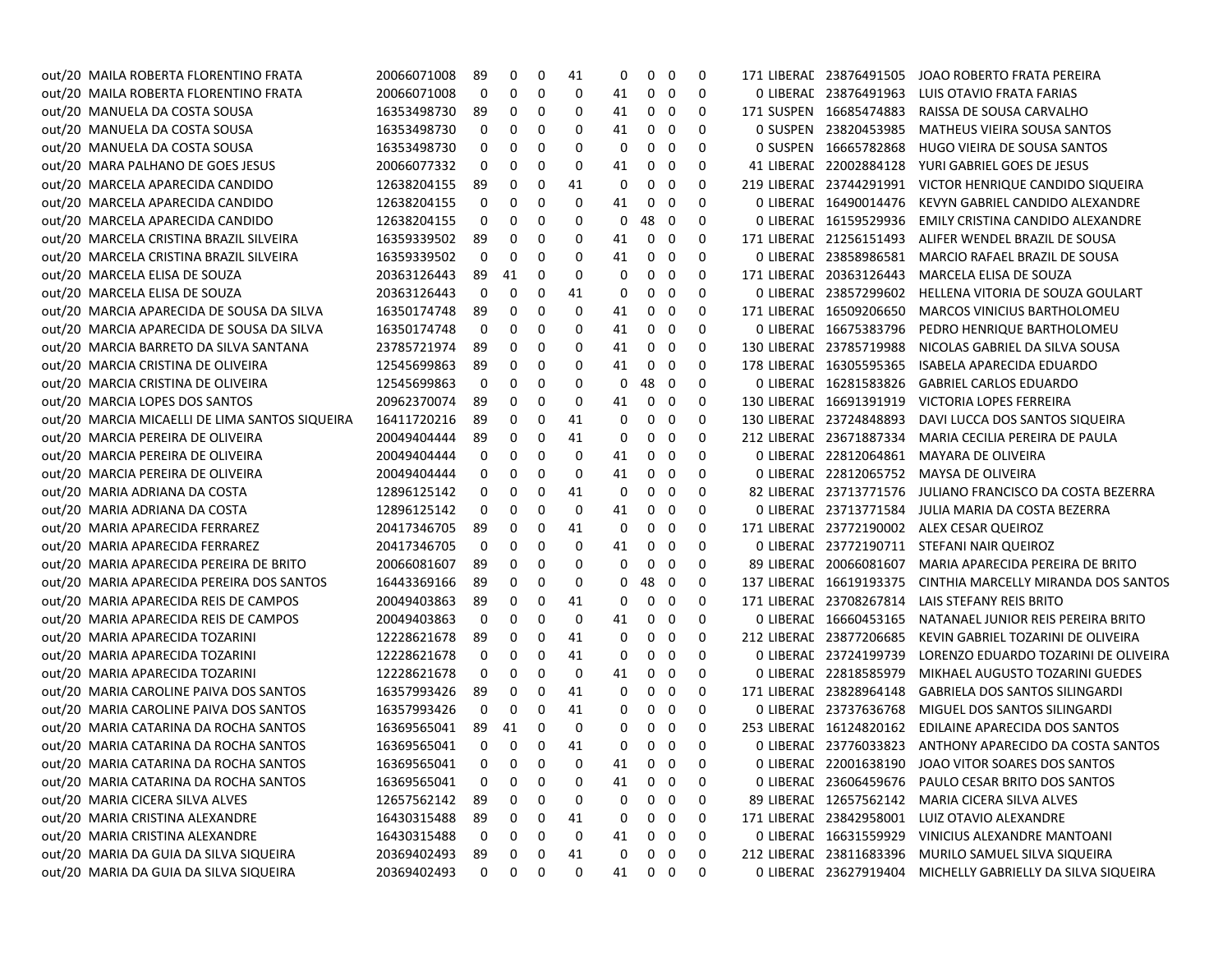| out/20 MARIA DA GUIA DA SILVA SIQUEIRA       | 20369402493 | 0                 | 0 | 0 | 0        | 41 | $\mathbf{0}$ | - 0            | 0                       |                         | 0 LIBERAL 16518007061 MAYCON DARLAN SILVA MENDONCA       |
|----------------------------------------------|-------------|-------------------|---|---|----------|----|--------------|----------------|-------------------------|-------------------------|----------------------------------------------------------|
| out/20 MARIA DAS DORES VICENTE FERREIRA      | 16357119734 | -89               | 0 | 0 | 0        | 0  | 48           | $\mathbf 0$    | 0                       |                         | 137 LIBERAC 16691085087 VITORIA FERREIRA MENEZES         |
| out/20 MARIA DE FATIMA DOS SANTOS            | 12206224781 | -89               | 0 | 0 | 0        | 0  | 48           | $\mathbf{0}$   | 0                       |                         | 137 SUSPEN 16456348944 LUIZ FELIPE DA COSTA              |
| out/20 MARIA DE FATIMA REMUNDINI OLIVEIRA    | 12201590682 | -89               | 0 | 0 | 0        | 41 | 0            | 0              | 0                       |                         | 130 LIBERAE 16631592780 VINICIUS EDUARDO DA SILVA        |
| out/20 MARIA DE JESUS DA SILVA MOTA OLIVEIRA | 12050324334 | -89               | 0 | 0 | 0        | 41 | 0            | $\mathbf 0$    | 0                       |                         | 130 LIBERAL 16500913893 MATHEUS FELLIPE MOTA OLIVEIRA    |
| out/20 MARIA DE LOURDES DE SOUSA             | 23783405188 | -89               | 0 | 0 | 0        | 0  | 0            | $\mathbf 0$    | 0                       | 89 LIBERAL 23783405188  | MARIA DE LOURDES DE SOUSA                                |
| out/20 MARIA DE LOURDES QUEIROZ VIVEIROS     | 12206224803 | -89               | 0 | 0 | 41       | 0  | 0            | $\mathbf 0$    | 0                       | 130 LIBERAL 23680545343 | WESLEY MATHEUS QUEIROZ                                   |
| out/20 MARIA DE SOUZA VIEIRA                 | 20952674372 | -89               | 0 | 0 | 0        | 41 | 0            | $\mathbf 0$    | 0                       | 171 LIBERAL 16657415223 | SARAH DE SOUZA VIEIRA                                    |
| out/20 MARIA DE SOUZA VIEIRA                 | 20952674372 | 0                 | 0 | 0 | 0        | 41 | 0            | 0              | 0                       |                         | 0 LIBERAL 16637203131 PEDRO DE SOUZA VIEIRA              |
| out/20 MARIA DO CARMO FERREIRA GOMES         | 16452914147 | 0                 | 0 | 0 | 0        | 41 | 0            | $\mathbf 0$    | 0                       | 41 LIBERAL 23758176332  | WENDER FERREIRA GOMES CARDOSO                            |
| out/20 MARIA EDUARDA RODRIGUES ROSA          | 20712532972 | -89               | 0 | 0 | 0        | 41 | 0            | 0              | 0                       |                         | 171 LIBERAC 23673040142 HEITOR RODRIGUES                 |
| out/20 MARIA EDUARDA RODRIGUES ROSA          | 20712532972 | 0                 | 0 | 0 | 0        | 41 | 0            | 0              | 0                       | 0 LIBERAL 23630316979   | LORENA BEATRIZ RODRIGUES DA SILVA                        |
| out/20 MARIA FABIANA MACHINI                 | 20049401976 | 0                 | 0 | 0 | 41       | 0  | 0            | 0              | 0                       | 82 LIBERAL 23718330934  | EMILY MACHINI DA SILVA                                   |
| out/20 MARIA FABIANA MACHINI                 | 20049401976 | 0                 | 0 | 0 | 0        | 41 | 0            | 0              | 0                       | 0 LIBERAL 23671489894   | JAMILY MACHINI DA SILVA                                  |
| out/20 MARIA FABIOLA BORGES SILVA            | 20362245627 | 89                | 0 | 0 | 0        | 41 | 0            | 0              | 0                       | 178 LIBERAL 16282920745 | ISABELA BORGES DA SILVA                                  |
| out/20 MARIA FABIOLA BORGES SILVA            | 20362245627 | 0                 | 0 | 0 | 0        | 0  | 48           | $\mathbf 0$    | 0                       | 0 LIBERAL 20362245635   | GABRIELA BORGES DA SILVA                                 |
| out/20 MARIA JOSE ABDON                      | 20920686111 | -89               | 0 | 0 | 0        | 0  | 0            | $\mathbf 0$    | 0                       | 89 LIBERAL 20920686111  | MARIA JOSE ABDON                                         |
| out/20 MARIA JOSE DOS SANTOS                 | 12706452171 | -89               | 0 | 0 | 0        | 41 | 0            | 0              | 0                       | 219 LIBERAL 23845669779 | PABLO ADRIANO SANTOS ALEXANDRE                           |
| out/20 MARIA JOSE DOS SANTOS                 | 12706452171 | 0                 | 0 | 0 | 0        | 41 | 0            | $\mathbf 0$    | 0                       | 0 LIBERAL 23605537983   | WALISON RODRIGO SANTOS RAFAEL                            |
| out/20 MARIA JOSE DOS SANTOS                 | 12706452171 | 0                 | 0 | 0 | 0        | 0  | 48           | $\mathbf 0$    | 0                       | 0 LIBERAL 22807059979   | CLAUDIANE APARECIDA SANTOS FARIAS                        |
| out/20 MARIA LUCIA DA SILVA SANTOS           | 12057053549 | 89                | 0 | 0 | 41       | 0  | 0            | $\mathbf 0$    | 0                       | 212 LIBERAL 23798113579 | OTAVIO AUGUSTO ANUNCIATO DOS SANTO                       |
| out/20 MARIA LUCIA DA SILVA SANTOS           | 12057053549 | 0                 | 0 | 0 | 41       | 0  | 0            | $\mathbf 0$    | 0                       | 0 LIBERAL 23718486160   | VICTORIA EMANUELLY APARECIDA ANUNCI                      |
| out/20 MARIA LUCIA DA SILVA SANTOS           | 12057053549 | 0                 | 0 | 0 | 0        | 41 | 0            | $\mathbf 0$    | 0                       | 0 LIBERAL 21218600006   | AMANDA ADRIELE DOS SANTOS                                |
| out/20 MARIA LUCIA MIRANDA DOS REIS          | 16360941326 | 89                | 0 | 0 | 0        | 41 | 0            | $\mathbf 0$    | 0                       | 171 LIBERAL 21255251990 | FABIO GABRIEL MIRANDA BRANDAO                            |
| out/20 MARIA LUCIA MIRANDA DOS REIS          | 16360941326 | 0                 | 0 | 0 | 0        | 41 | 0            | $\mathbf 0$    | 0                       | 0 LIBERAL 23660174560   | MARIANA MIRANDA DE JESUS                                 |
| out/20 MARIA MARGARIDA SOARES DOS SANTOS     | 16080558484 | 89                | 0 | 0 | 0        | 0  | 0            | $\mathbf 0$    | 0                       | 89 LIBERAL 16080558484  | MARIA MARGARIDA SOARES DOS SANTOS                        |
| out/20 MARIA OSANA GOMES ALVES               | 12078170277 | 89                | 0 | 0 | 0        | 41 | 0            | 0              | 0                       | 219 LIBERAL 23643086098 | OCTAVIO ALVES MORGADO                                    |
| out/20 MARIA OSANA GOMES ALVES               | 12078170277 | 0                 | 0 | 0 | 0        | 41 | 0            | 0              | 0                       | 0 LIBERAL 16688070821   | RAISSA APARECIDA GOMES ALVES                             |
| out/20 MARIA OSANA GOMES ALVES               | 12078170277 | 0                 | 0 | 0 | 0        | 0  | 48           | 0              | 0                       | 0 LIBERAL 16630995555   | ROSILENE APARECIDA GOMES ALVES                           |
| out/20 MARIA PEREIRA DOS SANTOS XAVIER       | 12065994314 | 0                 | 0 | 0 | 0        | 41 | 0            | 0              | 0                       | 41 LIBERAL 16329761265  | YASMIN GRAZIELLA XAVIER                                  |
| out/20 MARIA RAFAELA DOS SANTOS              | 16437368447 | -89               | 0 | 0 | 41       | 0  | 0            | 0              | 0                       | 171 LIBERAL 23805536662 | MIGUEL HENRIQUE DOS SANTOS TEODORO                       |
| out/20 MARIA RAFAELA DOS SANTOS              | 16437368447 | 0                 | 0 | 0 | 41       | 0  | 0            | $\mathbf 0$    | 0                       | 0 LIBERAL 23728177748   | ISYS CAROLINA DOS SANTOS                                 |
| out/20 MARIA ROBERTA GOMEZ                   | 13107448981 | 89                | 0 | 0 | 41       | 0  | 0            | 0              | 0                       | 171 LIBERAL 23670077118 | PEDRO HENRIQUE GOMEZ                                     |
| out/20 MARIA ROBERTA GOMEZ                   | 13107448981 | 0                 | 0 | 0 | 0        | 41 | 0            | 0              | 0                       | 0 LIBERAL 16511653669   | LUMA NAYRA GOMEZ DE LIMA                                 |
| out/20 MARIA ROSA                            | 16464919882 | 0                 | 0 | 0 | 0        | 41 | 0            | 0              | 0                       |                         | 205 LIBERAE 22817156594 KAUA MIGUEL ROSA MARTINS         |
| out/20 MARIA ROSA                            | 16464919882 | 0                 | 0 | 0 | 0        | 41 | 0            | 0              | 0                       |                         | 0 LIBERAL 23709168887 VITOR HUGO RODRIGUES MARTINS       |
| out/20 MARIA ROSA                            | 16464919882 | 0                 | 0 | 0 | 0        | 41 | 0            | 0              | 0                       |                         | 0 LIBERAE 16319551551 KAIQUE ROSA MARTINS                |
| out/20 MARIA ROSA                            | 16464919882 | 0                 | 0 | 0 | 0        | 41 | $0\quad 0$   |                | 0                       |                         | 0 LIBERAL 23709168860 CAIO RODRIGUES MARTINS             |
| out/20 MARIA ROSA                            | 16464919882 | $0\quad 0\quad 0$ |   |   | $\Omega$ |    |              | 41 0 0 0       |                         |                         | 0 LIBERAL 16640303028 TAINARA ROSA MARTINS               |
| out/20 MARIA SHIRLEI DE ALMEIDA              | 20362244841 | -89               | 0 | 0 | 41       | 0  |              | $0\quad 0$     | 0                       |                         | 130 LIBERAC 23671383255 VICENTE FELIPE SILVA             |
| out/20 MARIA THAYNARA BERNARDO DE MENDONCA   | 16376029621 | 89                | 0 | 0 | 41       | 0  |              | $0\quad 0$     | 0                       |                         | 253 LIBERAE 23879821492 ANA CLARA BERNARDO DA SILVA      |
| out/20 MARIA THAYNARA BERNARDO DE MENDONCA   | 16376029621 | 0                 | 0 | 0 | 41       | 0  |              | $0\quad 0$     | 0                       |                         | 0 LIBERAL 23726339287 RUAN PEDRO BERNARDO DA SILVA       |
| out/20 MARIA THAYNARA BERNARDO DE MENDONCA   | 16376029621 | 0                 | 0 | 0 | 0        | 41 | 0            | $\overline{0}$ | 0                       |                         | 0 LIBERAL 23649637762 KUAN MIGUEL BERNARDO DOS SANTOS    |
| out/20 MARIA THAYNARA BERNARDO DE MENDONCA   | 16376029621 | 0                 | 0 | 0 | 0        | 41 |              | $0\quad 0$     | 0                       |                         | 0 LIBERAL 22010699431 KAIQUE GABRIEL BERNARDO DOS SANTOS |
| out/20 MARIANA APARECIDA DE MORAES           | 20712534703 | 89                | 0 | 0 | 41       | 0  |              | $0\quad 0$     | $\overline{\mathbf{0}}$ |                         | 130 SUSPEN 23838062554 SOPHIA EMANUELLY MORAES           |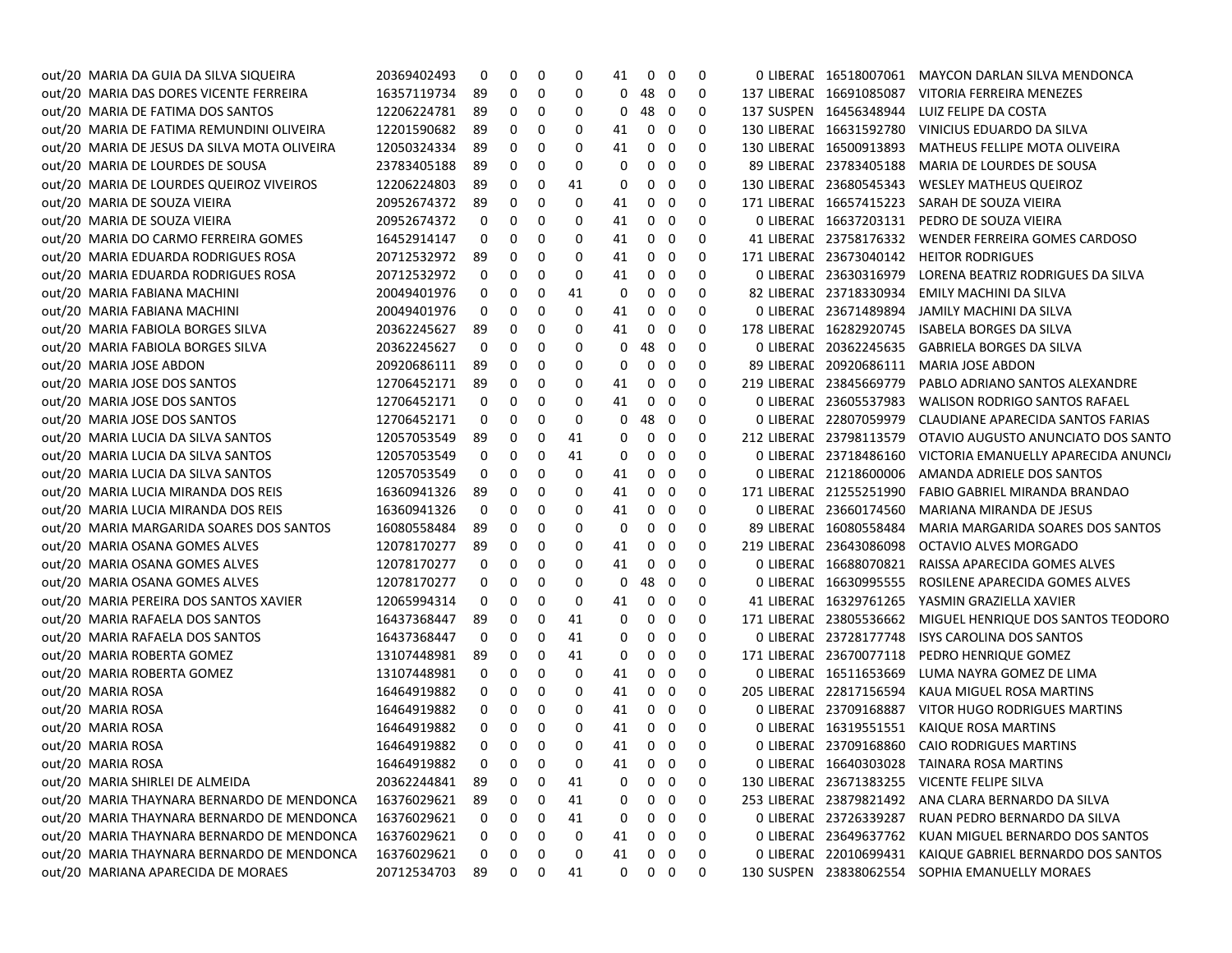| out/20 MARIANA CRISTINA FELICIANO                            | 20212139538 | 89           | 0        | 0 | 41 | 0            | 0          | - 0                     | 0           | 130 LIBERAL 23885206664 | ISABELLE FELICIANO DA SILVA                             |
|--------------------------------------------------------------|-------------|--------------|----------|---|----|--------------|------------|-------------------------|-------------|-------------------------|---------------------------------------------------------|
| out/20 MARIANA DE LIMA                                       | 20677454214 | 0            | 0        | 0 | 0  | 41           | 0          | 0                       | 0           | 82 LIBERAL 23644714246  | VICTOR WILLIAM TEIXEIRA                                 |
| out/20 MARIANA DE LIMA                                       | 20677454214 | 0            | 0        | 0 | 0  | 41           | 0          | 0                       | 0           | 0 LIBERAL 23644714238   | SAMAIRA CRISTINA TEIXEIRA                               |
| out/20 MARIANA DOS SANTOS FARIA                              | 20066078460 | 89           | 0        | 0 | 41 | 0            | 0          | 0                       | 0           | 253 LIBERAL 23769271838 | ALERRANDRO ANTONIO FARIA MARTINS                        |
| out/20 MARIANA DOS SANTOS FARIA                              | 20066078460 | 0            | 0        | 0 | 41 | 0            | 0          | 0                       | 0           | 0 LIBERAL 23688978230   | ALERRANDRA ANTONIO FARIA MARTINS                        |
| out/20 MARIANA DOS SANTOS FARIA                              | 20066078460 | 0            | 0        | 0 | 0  | 41           | 0          | 0                       | 0           | 0 LIBERAL 22803262168   | LEONARDO ANTONIO FARIA MARTINS                          |
| out/20 MARIANA DOS SANTOS FARIA                              | 20066078460 | 0            | 0        | 0 | 0  | 41           | 0          | 0                       | 0           | 0 LIBERAL 21206994047   | ALMARIS REIS DA SILVA FILHO                             |
| out/20 MARIANE PICAO                                         | 20066075313 | 0            | 0        | 0 | 41 | 0            | 0          | 0                       | 0           | 41 LIBERAL 23721482367  | <b>WELITON RUAN PICAO</b>                               |
| out/20 MARIANE SILVA BARROS                                  | 16498525836 | 89           | 0        | 0 | 41 | 0            | 0          | 0                       | 0           | 171 LIBERAL 23725244614 | GABRIEL HENRIQUE BARROS DE ARAUJO                       |
| out/20 MARIANE SILVA BARROS                                  | 16498525836 | 0            | 0        | 0 | 41 | 0            | 0          | 0                       | 0           | 0 LIBERAL 23725244622   | <b>GUILHERME ANTONIO BARROS DE ARAUJO</b>               |
| out/20 MARILDA DONIZETI GIMENES FERREIRA                     | 12236404370 | 89           | 0        | 0 | 0  | 0            | 0          | 0                       | 0           | 89 LIBERAL 12236404370  | MARILDA DONIZETI GIMENES FERREIRA                       |
| out/20 MARILENE RUBIA DA ROCHA                               | 16415515072 | 89           | 0        | 0 | 41 | 0            | 0          | 0                       | 0           | 130 LIBERAL 23686993852 | AYLLA MICHELE ROCHA DA SILVA                            |
| out/20 MARILIA ROSA ALEXANDRE                                | 16437373580 | 89           | 0        | 0 | 0  | 41           | 0          | 0                       | 0           | 226 LIBERAL 16656424016 | MICHAEL VANDER ALEXANDRE                                |
| out/20 MARILIA ROSA ALEXANDRE                                | 16437373580 | 0            | 0        | 0 | 0  | 0            | 48         | - 0                     | 0           | 0 LIBERAL 16437382067   | MICAELI APARECIDA ALEXANDRE FERREIRA                    |
| out/20 MARILIA ROSA ALEXANDRE                                | 16437373580 | 0            | 0        | 0 | 0  | 0            | 48         | - 0                     | 0           | 0 LIBERAL 16437382180   | MICAEL JUNIOR ALEXANDRE FERREIRA                        |
| out/20 MARILZA DOS SANTOS MARCOLINO                          | 20066074503 | 0            | 0        | 0 | 41 | 0            | 0          | 0                       | 0           | 171 SUSPEN 23887749681  | MARIA CECILIA SANTOS DE OLIVEIRA                        |
| out/20 MARILZA DOS SANTOS MARCOLINO                          | 20066074503 | 0            | 0        | 0 | 41 | 0            | 0          | 0                       | 0           | 0 SUSPEN 23658628916    | MARIANA VITORIA SANTOS SCATOLIM                         |
| out/20 MARILZA DOS SANTOS MARCOLINO                          | 20066074503 | 0            | 0        | 0 | 0  | 41           | 0          | - 0                     | 0           | 0 SUSPEN 16478019382    | LUIZ GABRIEL DOS SANTOS FERREIRA                        |
| out/20 MARILZA DOS SANTOS MARCOLINO                          | 20066074503 | 0            | 0        | 0 | 0  | 0            | 48         | - 0                     | 0           | 0 SUSPEN 16465227496    | LAIS EDUARDA DOS SANTOS DANIEL                          |
| out/20 MARLEIDE DA SILVA                                     | 16413457601 | 89           | 0        | 0 | 0  | 41           | 0          | 0                       | 0           | 226 LIBERAL 22003525008 | <b>CARLOS ROBERTO ROSSIN BARBOSA</b>                    |
| out/20 MARLEIDE DA SILVA                                     | 16413457601 | 0            | 0        | 0 | 0  | 0            | 48         | - 0                     | 0           | 0 LIBERAL 16647676180   | TIAGO DA SILVA SOUZA                                    |
| out/20 MARLEIDE DA SILVA                                     | 16413457601 | 0            | 0        | 0 | 0  | 0            | 48         | - 0                     | 0           | 0 LIBERAL 16413392917   | LETICIA DA SILVA CANDIDO                                |
| out/20 MARLEIDE DOS SANTOS RIBEIRO                           | 16052590395 | 89           | 0        | 0 | 41 | 0            | 0          | 0                       | 0           | 171 LIBERAL 23795770536 | ANA KAROLINA DOS SANTOS MACIEL                          |
| out/20 MARLEIDE DOS SANTOS RIBEIRO                           | 16052590395 | 0            | 0        | 0 | 0  | 41           | 0          | 0                       | 0           | 0 LIBERAL 23645679398   | MARIA ISADORA DOS SANTOS MACIEL                         |
| out/20 MARLI APARECIDA VICENTE                               | 16459343986 | 0            | 0        | 0 | 0  | 41           | 0          | 0                       | 0           | 130 LIBERAL 23696874775 | JOAO PEDRO DESTIDO                                      |
| out/20 MARLI APARECIDA VICENTE                               | 16459343986 | 0            | 0        | 0 | 0  | 41           | 0          | 0                       | 0           | 0 LIBERAL 16691385595   | VINICIUS DESTIDO                                        |
| out/20 MARLI APARECIDA VICENTE                               | 16459343986 | 0            | 0        | 0 | 0  | 0            | 48         | - 0                     | 0           | 0 LIBERAL 16459150185   | CAMILA GIOVANA DESTIDO                                  |
| out/20 MARTA GARCIA                                          | 16356719347 | 89           | 0        | 0 | 41 | 0            | 0          | 0                       | 0           | 171 LIBERAL 23783713656 | LAUANE CRISTINA DE JESUS                                |
| out/20 MARTA GARCIA                                          | 16356719347 | 0            | 0        | 0 | 41 | 0            | 0          | 0                       | 0           | 0 LIBERAL 23657150230   | PIETRA EMANUELLY RAMOS GIMENEZ                          |
| out/20 MAURA CRISTINA DA SILVA                               | 20921341401 | 89           | 0        | 0 | 0  | 0            | 0          | 0                       | 0           | 89 LIBERAL 20921341401  | MAURA CRISTINA DA SILVA                                 |
| out/20 MIRIAN APARECIDA AZEVEDO FERRANTI                     | 20066067353 | 0            | 41       | 0 | 0  | 0            | 0          | 0                       | 0           | 123 LIBERAL 20066067353 | MIRIAN APARECIDA AZEVEDO FERRANTI                       |
| out/20 MIRIAN APARECIDA AZEVEDO FERRANTI                     | 20066067353 | 0            | 0        | 0 | 0  | 41           | 0          | 0                       | 0           | 0 LIBERAL 23665082745   | MATHEUS HENRIQUE DE OLIVEIRA                            |
| out/20 MIRIAN APARECIDA AZEVEDO FERRANTI                     | 20066067353 | 0            | 0        | 0 | 0  | 41           | 0          | 0                       | 0           | 0 LIBERAC 21218450136   | DANIELLE MIRIANE DE OLIVEIRA                            |
| out/20 MIRIAN BATISTA DA SILVA                               | 16422826738 | 89           | 0        | 0 | 41 | 0            | 0          | 0                       | 0           | 171 LIBERAL 23894441581 | BRAYAN EDUARDO SILVA CLEMENTE                           |
| out/20 MIRIAN BATISTA DA SILVA                               | 16422826738 | 0            | 0        | 0 | 41 | 0            | 0          | - 0                     | 0           | 0 LIBERAL 23855048440   | HUGO GABRIEL SILVA CLEMENTE                             |
| out/20 MIRIANE BRAZIL PRIMO                                  | 12772694153 | 89           | 0        | 0 | 41 | 0            | 0          | - 0                     | 0           | 253 LIBERAL 23849091054 | JOAO RAFAEL BRAZIL PRIMO                                |
| out/20 MIRIANE BRAZIL PRIMO                                  | 12772694153 | 0            | 0        | 0 | 41 | 0            | 0          | 0                       | 0           | 0 LIBERAL 23724582710   | DAVI BRAZIL PRIMO                                       |
| out/20 MIRIANE BRAZIL PRIMO                                  | 12772694153 | 0            | 0        | 0 | 0  | 41           | $0\quad 0$ |                         | 0           |                         | 0 LIBERAL 23637835173 MAYCON DOUGLAS BRAZIL DOS SANTOS  |
| out/20 MIRIANE BRAZIL PRIMO                                  | 12772694153 | $\mathbf{0}$ | $\Omega$ | 0 | 0  | 41           |            | $0\quad 0$              | $\mathbf 0$ |                         | 0 LIBERAE 22808773268 MARIA MADALENA BRAZIL DOS SANTOS  |
| out/20 MIRIELI LUZIA RAMOS XAVIER                            | 16350188307 | 89           | 0        | 0 | 41 | 0            | 0          | - 0                     | 0           |                         | 171 LIBERAC 23757390853 LUIZ MATHEUS BEZERRA XAVIER     |
| out/20 MIRIELI LUZIA RAMOS XAVIER                            | 16350188307 | 0            | 0        | 0 | 0  | 41           | 0          | 0                       | 0           |                         | 0 LIBERAL 23757391655 MARIA FERNANDA XAVIER             |
| out/20 MISLAINE ROBERTA GARCIA NICESIO DE MORAIS 20066075941 |             | 89           | 0        | 0 | 41 | 0            | 0          | $\overline{\mathbf{0}}$ | 0           |                         | 219 LIBERAE 23691929091 LUIS GUSTAVO RODRIGUES DA SILVA |
| out/20 MISLAINE ROBERTA GARCIA NICESIO DE MORAIS 20066075941 |             | 0            | 0        | 0 | 0  | 41           |            | $0\quad 0$              | 0           |                         | 0 LIBERAE 16322703030 KAIQUE RAFAEL SIMISIC             |
| out/20 MISLAINE ROBERTA GARCIA NICESIO DE MORAIS 20066075941 |             | 0            | 0        | 0 | 0  | 0            | 48 0       |                         | 0           |                         | 0 LIBERAE 16455402864 MIGUEL HENRIQUE SIMISIC NETO      |
| out/20 MONICA FERREIRA DA SILVA                              | 20362246143 | 89           | 0        | 0 | 41 | $\mathbf{0}$ | $0\quad 0$ |                         | $\mathbf 0$ |                         | 253 LIBERAL 23861571435 MIKAEL FERREIRA DA SILVA        |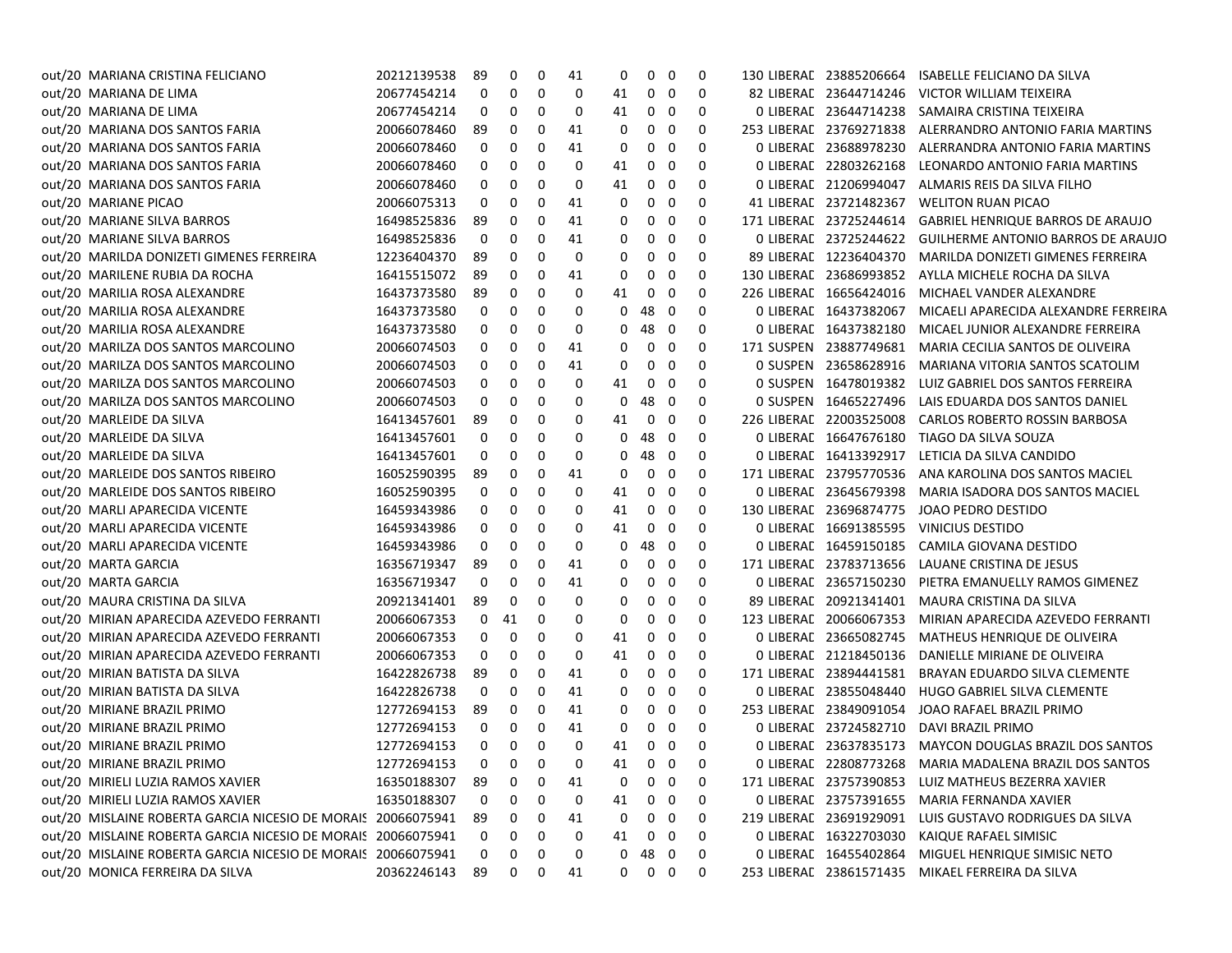| out/20 MONICA FERREIRA DA SILVA            | 20362246143        | 0    | 0           | 0 | 41 | 0  | 0          | 0                 | 0 | 0 LIBERAL 23730681687   | BRAYAN DAVID DA SILVA                                     |
|--------------------------------------------|--------------------|------|-------------|---|----|----|------------|-------------------|---|-------------------------|-----------------------------------------------------------|
| out/20 MONICA FERREIRA DA SILVA            | 20362246143        | 0    | 0           | 0 | 0  | 41 | 0          | 0                 | 0 |                         | 0 LIBERAE 23602108917 SAMUEL RICARDO DA SILVA             |
| out/20 MONICA FERREIRA DA SILVA            | 20362246143        | 0    | 0           | 0 | 0  | 41 | 0          | 0                 | 0 |                         | 0 LIBERAL 16490597188 LUIZ GUSTAVO DA SILVA               |
| out/20 MONICA LOURENCO DA SILVA            | 16449498421        | 89   | 0           | 0 | 0  | 41 | 0          | 0                 | 0 |                         | 130 LIBERAL 16683509965 SANDRO LOURENCO DA SILVA FILHO    |
| out/20 MONICA MAGALINI MASSON              | 12512104135        | 0    | 0           | 0 | 0  | 41 | 0          | 0                 | 0 | 82 LIBERAL 23881987289  | RAFAEL MAGALINI MASSON                                    |
| out/20 MONICA MAGALINI MASSON              | 12512104135        | 0    | 0           | 0 | 0  | 41 | 0          | 0                 | 0 |                         | 0 LIBERAL 23881988056 MIGUEL MAGALINI MASSON              |
| out/20 MONICA SILVA PEREIRA                | 16655722706        | 89   | 0           | 0 | 41 | 0  | 0          | 0                 | 0 | 294 LIBERAL 23810726113 | <b>ESTER SILVA DOS SANTOS</b>                             |
| out/20 MONICA SILVA PEREIRA                | 16655722706        | 0    | 0           | 0 | 0  | 41 | 0          | 0                 | 0 | 0 LIBERAL 22822569141   | LAYLA VITORIA OLIVEIRA SILVA                              |
| out/20 MONICA SILVA PEREIRA                | 16655722706        | 0    | 0           | 0 | 0  | 41 | 0          | 0                 | 0 |                         | 0 LIBERAE 16332824094 GUSTAVO OLIVEIRA SILVA              |
| out/20 MONICA SILVA PEREIRA                | 16655722706        | 0    | 0           | 0 | 0  | 41 | 0          | 0                 | 0 | 0 LIBERAL 16316003553   | <b>GABRIEL PEREIRA SACERDOTE</b>                          |
| out/20 MONICA SILVA PEREIRA                | 16655722706        | 0    | 0           | 0 | 0  | 41 | 0          | 0                 | 0 | 0 LIBERAL 16306120484   | <b>GABRIELA PEREIRA SACERDOTE</b>                         |
| out/20 MONIQUE RODRIGUES ROCHA             | 20216375597        | 89   | 0           | 0 | 41 | 0  | 0          | 0                 | 0 | 212 LIBERAL 23869687491 | LARISSA RODRIGUES TIAGO                                   |
| out/20 MONIQUE RODRIGUES ROCHA             | 20216375597        | 0    | 0           | 0 | 41 | 0  | 0          | 0                 | 0 | 0 LIBERAL 23725560672   | PEDRO MIGUEL RODRIGUES TIAGO                              |
| out/20 MONIQUE RODRIGUES ROCHA             | 20216375597        | 0    | 0           | 0 | 0  | 41 | 0          | 0                 | 0 | 0 LIBERAL 23628358740   | KAILLAINY RODRIGUES ROCHA TIAGO                           |
| out/20 MOZIARA NUNES DE SOUZA              | 12530542556        | 89   | 0           | 0 | 0  | 41 | 0          | 0                 | 0 | 178 LIBERAL 22020364106 | JONATAS NUNES DE SOUZA                                    |
| out/20 MOZIARA NUNES DE SOUZA              | 12530542556        | 0    | 0           | 0 | 0  | 0  | 48         | 0                 | 0 | 0 LIBERAL 22820355586   | MARIA HELOISA NUNES DE SOUZA                              |
| out/20 MYAME FABIOLA PAULA JESUS DA SILVA  | 16446780827        | 89   | 0           | 0 | 41 | 0  | 0          | 0                 | 0 | 171 LIBERAL 23745709949 | GABRIEL HENRIQUE DA SILVA                                 |
| out/20 MYAME FABIOLA PAULA JESUS DA SILVA  | 16446780827        | 0    | 0           | 0 | 0  | 41 | 0          | 0                 | 0 | 0 LIBERAL 21263252631   | DAVID HENRIQUE DA SILVA                                   |
| out/20 NADYESCA NAIANA MOREIRA DE OLIVEIRA | 23605407524        | 89   | 0           | 0 | 41 | 0  | 0          | 0                 | 0 | 130 LIBERAL 23861997602 | WANDERSON MIGUEL MOREIRA DE OLIVEIF                       |
| out/20 NATALIA CRISTINA QUEIROZ DA SILVA   | 23751227233        | 89   | 0           | 0 | 41 | 0  | 0          | 0                 | 0 |                         | 130 LIBERAE 21295899193 ALICE EMANUELY QUEIROZ DA SILVA   |
| out/20 NATALIA FRANCIELI FERREIRA DA SILVA | 16544591859        | 89   | 0           | 0 | 41 | 0  | 0          | 0                 | 0 | 171 LIBERAL 23810740833 | RAYSSA NICOLLY FERREIRA RODRIGUES                         |
| out/20 NATALIA FRANCIELI FERREIRA DA SILVA | 16544591859        | 0    | 0           | 0 | 0  | 41 | 0          | 0                 | 0 | 0 LIBERAL 23730551929   | RYAN CARLOS FERREIRA RODRIGUES                            |
| out/20 NATALIA FRANCISCO DOS SANTOS TOLOI  | 16593620026        | 89   | 0           | 0 | 41 | 0  | 0          | 0                 | 0 | 171 LIBERAL 23796306906 | <b>ENZO FELIPE DOS SANTOS TOLOI</b>                       |
| out/20 NATALIA FRANCISCO DOS SANTOS TOLOI  | 16593620026        | 0    | 0           | 0 | 0  | 41 | 0          | 0                 | 0 | 0 LIBERAL 23796307635   | LORENA DOS SANTOS TOLOI                                   |
| out/20 NATALIA JESSICA DA SILVEIRA DUARTE  | 20096791602        | 89   | 0           | 0 | 41 | 0  | 0          | 0                 | 0 |                         | 130 LIBERAL 23779234455 SAMUEL HENRIQUE DA SILVEIRA       |
| out/20 NATALIA LAUREANO                    | 20137977306        | 89   | 0           | 0 | 0  | 41 | 0          | 0                 | 0 | 171 LIBERAL 21263894838 | AMANDA ISABELA SORIANO                                    |
| out/20 NATALIA LAUREANO                    | 20137977306        | 0    | 0           | 0 | 0  | 41 | 0          | 0                 | 0 | 0 LIBERAL 16282977488   | JULIO CESAR LAUREANO DE OLIVEIRA                          |
| out/20 NATALIA MIRIELEN TORRES             | 16602755898        | 89   | 0           | 0 | 41 | 0  | 0          | 0                 | 0 | 171 LIBERAL 23873594265 | HELOISA EMANUELA TORRES MARTINS                           |
| out/20 NATALIA MIRIELEN TORRES             | 16602755898        | 0    | 0           | 0 | 41 | 0  | 0          | 0                 | 0 | 0 LIBERAL 23836366556   | PEDRO HENRIQUE TORRES MARTINS                             |
| out/20 NATALIA YARA DOS SANTOS             | 16529025252        | 89   | 0           | 0 | 41 | 0  | 0          | 0                 | 0 | 171 LIBERAE 23784097827 | HYARA DOS SANTOS FERREIRA                                 |
| out/20 NATALIA YARA DOS SANTOS             | 16529025252        | 0    | 0           | 0 | 0  | 41 | 0          | 0                 | 0 |                         | 0 LIBERAL 23606765726 SAMUEL DOS SANTOS CARVALHO          |
| out/20 NELICE DE SOUSA RODRIGUES           | 16541639818        | 89   | 0           | 0 | 0  | 41 | 0          | 0                 | 0 |                         | 171 LIBERAL 16510374995 LUCAS VINICIUS DE SOUSA RODRIGUES |
| out/20 NELICE DE SOUSA RODRIGUES           | 16541639818        | 0    | 0           | 0 | 0  | 41 | 0          | 0                 | 0 |                         | 0 LIBERAE 21220127975 ANALLYCE DE SOUSA FEITOSA           |
| out/20 NERCI LUCIENE ALVES                 | 12636365143        | 89   | 0           | 0 | 0  | 41 | 0          | 0                 | 0 |                         | 171 LIBERAL 22819425266 MARIA VITORIA ALVES MARQUES       |
| out/20 NERCI LUCIENE ALVES                 | 12636365143        | 0    | 0           | 0 | 0  | 41 | 0          | 0                 | 0 | 0 LIBERAL 21231462819   | ERICK MURILO ALVES SOARES                                 |
| out/20 NEUZA SATURNO                       | 10843579541        | 89   | 0           | 0 | 0  | 0  | 48         | $\mathbf 0$       | 0 |                         | 137 LIBERAL 16478629342 LUCAS SATURNO DE PAULA            |
| out/20 NILZA DONIZETI BARBOSA              | 20946209213        | 89   | 0           | 0 | 0  | 41 | 0          | 0                 | 0 |                         | 130 LIBERAE 16332075989 JOAO PEDRO BARBOSA DA SILVA       |
| out/20 PABLINE NATHANE MACHINI GOMES       | 20776658071        | - 89 | 0           | 0 | 41 | 0  | 0          | 0                 | 0 |                         | 130 LIBERAL 23838349462 MARIA ISIS GOMES DE OLIVEIRA      |
| out/20 PAMELA GLEICE DE JESUS GOMES SOARES | 16617401965 89 0 0 |      |             |   | 41 |    |            | $0\quad 0\quad 0$ |   |                         | 171 LIBERAE 23821081593 ISAAC SOARES GOMES                |
| out/20 PAMELA GLEICE DE JESUS GOMES SOARES | 16617401965        | 0    | 0           | 0 | 41 | 0  | 0          | 0                 | 0 |                         | 0 LIBERAL 23682651396 ISRAEL VICTOR SOARES GOMES          |
| out/20 PAMELA RENATA FERNANDES             | 16651119843        | 89   | 0           | 0 | 41 | 0  | 0          | 0                 | 0 |                         | 130 LIBERAE 23849212900 FELIPE GABRYELL MIRANDA           |
| out/20 PAOLA CRISTINA MARTINS MARQUES      | 20776657393        | 89   | 0           | 0 | 41 | 0  | 0          | $\mathbf 0$       | 0 | 171 LIBERAL 23894509763 | BERNARDO MARTINS PEREIRA                                  |
| out/20 PAOLA CRISTINA MARTINS MARQUES      | 20776657393        | 0    | 0           | 0 | 41 | 0  | 0          | $\mathbf 0$       | 0 | 0 LIBERAL 23748975925   | JOAO LUCAS MARQUES PEREIRA                                |
| out/20 PATRICIA APARECIDA SANTOS           | 20417349356        | 89   | 0           | 0 | 0  | 41 | 0          | 0                 | 0 |                         | 130 LIBERAE 16679780382 VITORIA BEATRIZ SANTOS PAVAN      |
| out/20 PATRICIA BATISTA DE SIQUEIRA        | 21026132527 89     |      | $\mathbf 0$ | 0 | 0  | 41 | $0\quad 0$ |                   | 0 |                         | 171 LIBERAE 23686982192 ADRIELLY CRISTINA BATISTA VERCEZI |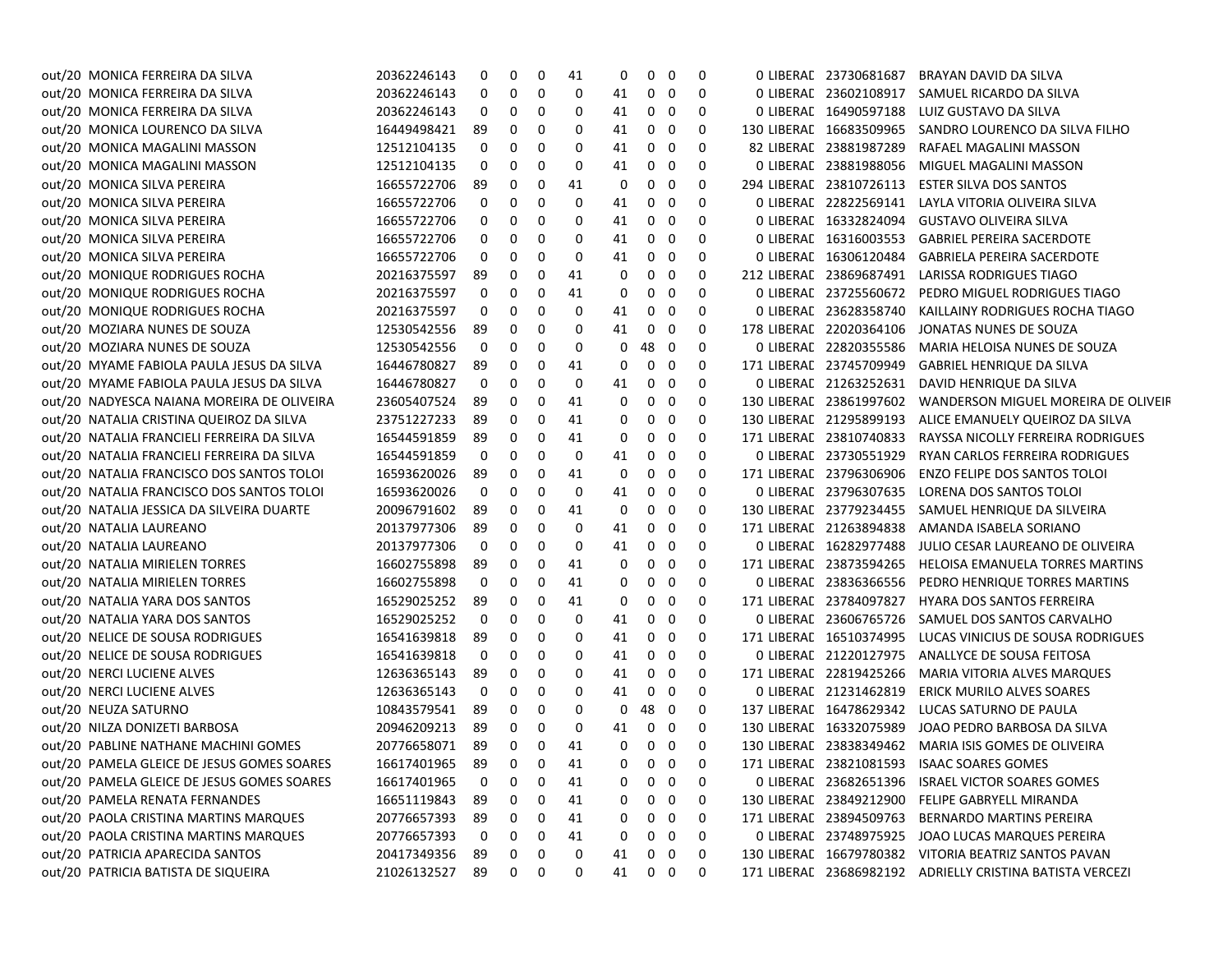| out/20 PATRICIA BATISTA DE SIQUEIRA                           | 21026132527 | 0  | 0        | 0        | 0  | 41       | 0              | 0   | 0 |                         | 0 LIBERAE 16670410582 RUAN VICTOR BATISTA VERCEZI   |
|---------------------------------------------------------------|-------------|----|----------|----------|----|----------|----------------|-----|---|-------------------------|-----------------------------------------------------|
| out/20 PATRICIA CRISTINA DE OLIVEIRA LOPES                    | 20066067655 | 89 | 0        | 0        | 41 | 0        | $\mathbf{0}$   | 0   | 0 | 178 LIBERAL 23883182334 | PEDRO HENRIQUE DE OLIVEIRA LOPES                    |
| out/20 PATRICIA CRISTINA DE OLIVEIRA LOPES                    | 20066067655 | 0  | 0        | 0        | 0  | 0        | 48             | 0   | 0 | 0 LIBERAL 16490179998   | MARCOS VINICIUS DE OLIVEIRA LOPES                   |
| out/20 PATRICIA DA SILVA PEREIRA DOS SANTOS CARVA 16549894272 |             | 89 | 0        | 0        | 41 | 0        | 0              | 0   | 0 | 171 LIBERAL 23833912843 | GUILHERME SILVA DE ALMEIDA                          |
| out/20 PATRICIA DA SILVA PEREIRA DOS SANTOS CARVA 16549894272 |             | 0  | 0        | 0        | 0  | 41       | 0              | 0   | 0 | 0 LIBERAL 23836260294   | RAYANE MIKAELA SILVA DOS SANTOS                     |
| out/20 PATRICIA DAMARES JESUS SANTOS                          | 16622501239 | 89 | 0        | 0        | 41 | 0        | 0              | 0   | 0 | 130 LIBERAL 23771905695 | ESTEVAN ALEXSANDRO SANTOS DA SILVA                  |
| out/20 PATRICIA DE CASSIA STECCHINI                           | 12638400140 | 89 | 0        | 0        | 0  | 41       | 0              | 0   | 0 | 212 LIBERAL 23653203720 | JOAO LUCAS STECCHINI DE PAULA                       |
| out/20 PATRICIA DE CASSIA STECCHINI                           | 12638400140 | 0  | 0        | 0        | 0  | 41       | 0              | 0   | 0 | 0 LIBERAC 22813822379   | LUIS GUSTAVO STECCHINI DE PAULA                     |
| out/20 PATRICIA DE CASSIA STECCHINI                           | 12638400140 | 0  | 0        | 0        | 0  | 41       | 0              | 0   | 0 | 0 LIBERAL 16334195558   | KAIQUE MAURO STECCHINI GOMES                        |
| out/20 PATRICIA JOSIELI MARCARI DA COSTA                      | 20124922893 | 89 | 0        | 0        | 0  | 41       | 0              | 0   | 0 | 219 LIBERAL 23672410485 | LORENA VITORIA MARCARI DA COSTA CONS                |
| out/20 PATRICIA JOSIELI MARCARI DA COSTA                      | 20124922893 | 0  | 0        | 0        | 0  | 41       | 0              | 0   | 0 | 0 LIBERAL 23672384492   | LORENZO MIGUEL MARCARI DA COSTA CON                 |
| out/20 PATRICIA JOSIELI MARCARI DA COSTA                      | 20124922893 | 0  | 0        | 0        | 0  | 0        | 48             | 0   | 0 | 0 LIBERAL 16282980373   | KAYKY MARCARI DA COSTA CONSTANTE                    |
| out/20 PATRICIA MACEDO                                        | 20362247743 | 0  | 41       | 0        | 0  | 0        | 0              | 0   | 0 | 164 LIBERAL 20362247743 | PATRICIA MACEDO                                     |
| out/20 PATRICIA MACEDO                                        | 20362247743 | 0  | 0        | 0        | 41 | 0        | 0              | 0   | 0 | 0 LIBERAL 23833659110   | FELIPE MACEDO CONSTANTINO                           |
| out/20 PATRICIA MACEDO                                        | 20362247743 | 0  | 0        | 0        | 41 | 0        | 0              | 0   | 0 | 0 LIBERAL 23764034145   | EMANUELLY MACEDO CONSTANTINO                        |
| out/20 PATRICIA MACEDO                                        | 20362247743 | 0  | 0        | 0        | 0  | 41       | 0              | 0   | 0 | 0 LIBERAC 23764035451   | <b>GABRIELA MACEDO GOMES</b>                        |
| out/20 PAULA DOS REIS SANTOS                                  | 20437176473 | 89 | 0        | 0        | 41 | 0        | 0              | 0   | 0 | 171 LIBERAL 23837973065 | OTAVIO GABRIEL REIS SILVA                           |
| out/20 PAULA DOS REIS SANTOS                                  | 20437176473 | 0  | 0        | 0        | 0  | 41       | 0              | 0   | 0 | 0 LIBERAL 23837974630   | VITORIA GABRIELA REIS SILVA                         |
| out/20 PAULA MARIA DE JESUS                                   | 16526681485 | 89 | 0        | 0        | 41 | 0        | 0              | 0   | 0 | 130 LIBERAL 23713767374 | EMILLY MONIQUE FERREIRA RAMOS DE JESI               |
| out/20 PRISCIELE DAMARIS GONCALVES                            | 16525029431 | 89 | 0        | 0        | 41 | 0        | 0              | 0   | 0 | 130 LIBERAL 23661403164 | PRISCILHIENE GONCALVES DA SILVA PIRES F             |
| out/20 PRISCILA REGINA BRAGA                                  | 20363128780 | 89 | 0        | 0        | 0  | 0        | 48             | 0   | 0 | 137 LIBERAL 16693564403 | TALITA APARECIDA BRAGA DE JESUS                     |
| out/20 RAFAELA FARIAS DA ROCHA                                | 16577319023 | 89 | 0        | 0        | 41 | 0        | 0              | 0   | 0 | 130 LIBERAL 23859846805 | MIGUEL ROCHA DE JESUS                               |
| out/20 RAYSSA DA SILVA BEZERRA                                | 14269640053 | 89 | 0        | 0        | 41 | 0        | 0              | 0   | 0 | 130 LIBERAL 23874163829 | AMABILLY FERNANDA DA SILVA DE OLIVEIR               |
| out/20 REGIANE APARECIDA CHICONI DA SILVA                     | 16590103438 | 89 | 0        | 0        | 0  | 0        | 48             | 0   | 0 | 137 LIBERAL 16633427892 | TAUANI CAROLINE CHICONI DA SILVA                    |
| out/20 REGIANE DONIZETI MARTINS                               | 16544378055 | 0  | 0        | 0        | 0  | 0        | 0              | 0   | 0 | 48 LIBERAL 16544378055  | REGIANE DONIZETI MARTINS                            |
| out/20 REGIANE DONIZETI MARTINS                               | 16544378055 | 0  | 0        | 0        | 0  | 0        | 48             | 0   | 0 | 0 LIBERAL 23894211519   | PAULO EDMILSON MARTINS MARQUES                      |
| out/20 REGINA CELIA FRATA                                     | 12093879958 | 89 | 0        | 0        | 0  | 0        | 48             | 0   | 0 | 137 LIBERAL 16633417307 | SARA GALERANI                                       |
| out/20 REGINA CRISTINA TEODORO DE OLIVEIRA                    | 16644325921 | 89 | 0        | 0        | 0  | 0        | 48             | 0   | 0 | 137 LIBERAL 16168421921 | FABIO TEODORO DE OLIVEIRA                           |
| out/20 REGINA ISABEL MACHADO                                  | 13731162899 | 89 | 0        | 0        | 0  | 41       | 0              | 0   | 0 | 171 LIBERAL 23817527396 | JOAO PEDRO ARANDA DE CASTRO                         |
| out/20 REGINA ISABEL MACHADO                                  | 13731162899 | 0  | 0        | 0        | 0  | 41       | 0              | 0   | 0 | 0 LIBERAL 23817528716   | MARIA TEREZA ARANDA DE CASTRO                       |
| out/20 REGINA MARTINS DOS SANTOS                              | 12100801513 | 89 | 0        | 0        | 0  | 41       | 0              | 0   | 0 | 171 LIBERAL 23701797141 | JOAO PEDRO DE OLIVEIRA CORREA                       |
| out/20 REGINA MARTINS DOS SANTOS                              | 12100801513 | 0  | 0        | 0        | 0  | 41       | 0              | 0   | 0 | 0 LIBERAL 23811955566   | JOAO MIGUEL DE OLIVEIRA CORREA                      |
| out/20 REGINA MAURA SAVERI                                    | 12450807448 | 89 | 0        | 0        | 0  | 0        | 48             | 0   | 0 | 137 LIBERAL 16308234576 | ISABELA DE AZEVEDO                                  |
| out/20 RENATA DONIZETI NETO                                   | 12298257894 | 0  | 0        | 0        | 0  | 0        | 48             | 0   | 0 | 48 LIBERAL 16282394083  | JOAO PEDRO NETO KOTONO                              |
| out/20 RENATA DOS SANTOS DE SOUZA                             | 20417347434 | 89 | 0        | 0        | 41 | 0        | 0              | 0   | 0 | 253 LIBERAL 23886015978 | REBECA SOUZA DOS SANTOS                             |
| out/20 RENATA DOS SANTOS DE SOUZA                             | 20417347434 | 0  | 0        | 0        | 41 | 0        | 0              | 0   | 0 | 0 LIBERAL 23695555765   | ENZO GABRIEL SOUZA DE ASSIS                         |
| out/20 RENATA DOS SANTOS DE SOUZA                             | 20417347434 | 0  | 0        | 0        | 0  | 41       | 0              | 0   | 0 | 0 LIBERAL 23652875601   | RAFAEL SOUZA DE ASSIS                               |
| out/20 RENATA DOS SANTOS DE SOUZA                             | 20417347434 | 0  | 0        | 0        | 0  | 41       | $\mathbf 0$    | 0   | 0 |                         | 0 LIBERAE 16677313612 RAFAELA SOUZA DE ASSIS        |
| out/20 RIANE THAIS ALVES BARBOSA                              | 20066072764 | 89 | $\Omega$ | $\Omega$ | 41 | $\Omega$ |                | 000 |   |                         | 171 LIBERAE 23840918274 ANA LAURA RODRIGUES         |
| out/20 RIANE THAIS ALVES BARBOSA                              | 20066072764 | 0  | 0        | 0        | 41 | 0        | $\mathbf{0}$   | 0   | 0 |                         | 0 LIBERAE 23744011042 KAUA EDUARDO RODRIGUES        |
| out/20 RITA ANTONIA RODRIGUES                                 | 16657149078 | 89 | 0        | 0        | 0  | 41       | 0              | 0   | 0 | 130 LIBERAL 22005763089 | JOSE GABRIEL RODRIGUES DE MORAIS                    |
| out/20 RITA APARECIDA DE OLIVEIRA                             | 12278360118 | 0  | 0        | 0        | 41 | 0        | 0              | 0   | 0 | 82 LIBERAL 23803829999  | VITORIA RITA DE OLIVEIRA                            |
| out/20 RITA APARECIDA DE OLIVEIRA                             | 12278360118 | 0  | 0        | 0        | 0  | 41       | 0              | 0   | 0 |                         | O LIBERAE 16498783436 MARIANE GABRIELLE DE OLIVEIRA |
| out/20 RITA CRISTINA FEITOZA QUITERA                          | 20639323035 | 89 | 0        | 0        | 41 | 0        | 0              | 0   | 0 |                         | 253 LIBERAL 23854691773 KAIO QUITERA DE LIMA        |
| out/20 RITA CRISTINA FEITOZA QUITERA                          | 20639323035 | 0  | 0        | 0        | 41 | 0        | $\overline{0}$ | 0   | 0 |                         | 0 LIBERAE 23686418408 LUIZ GUSTAVO QUITERA DE LIMA  |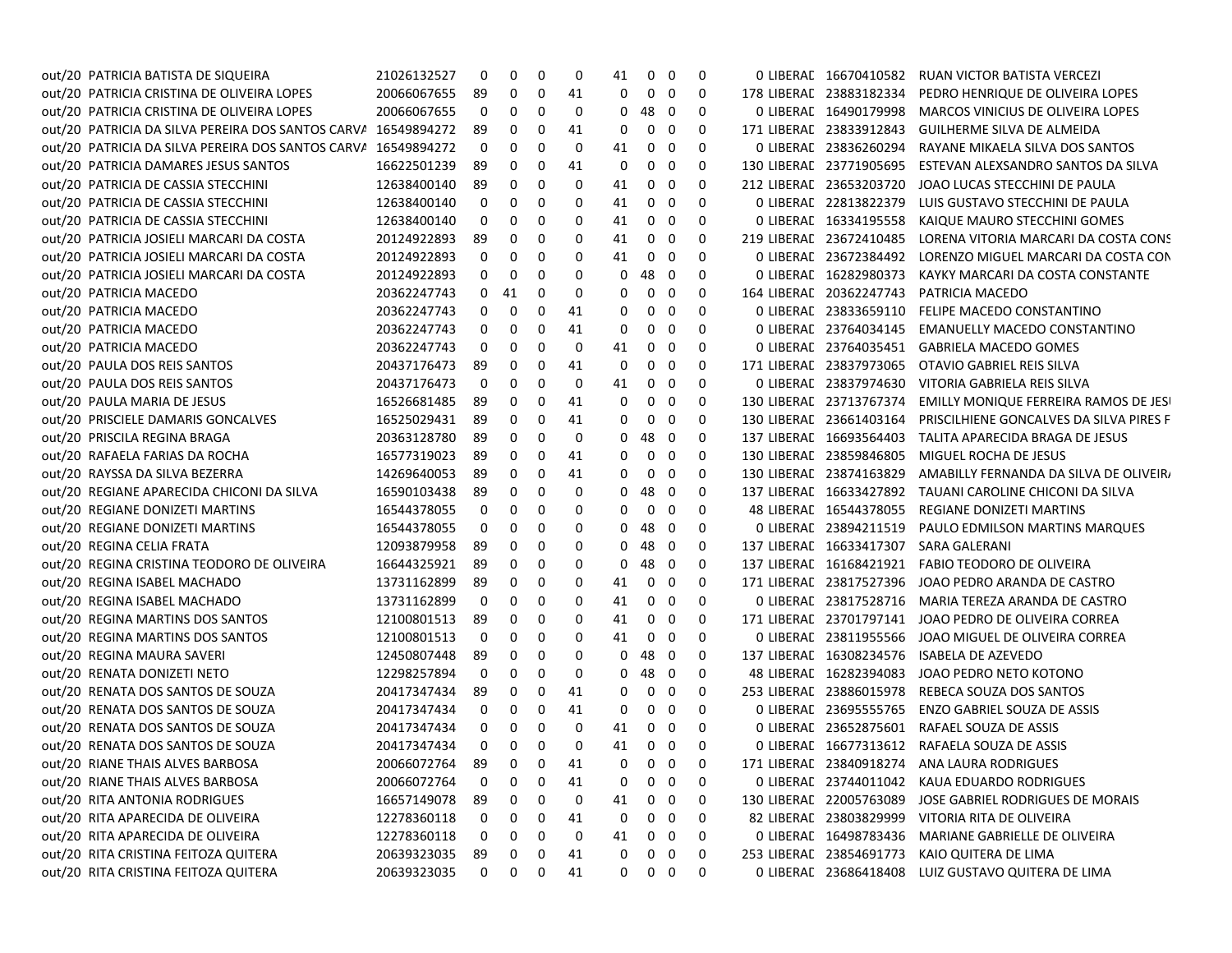| out/20 RITA CRISTINA FEITOZA QUITERA        | 20639323035 | 0  | 0        | 0 | 0  | 41       | 0          | 0            | 0   | 0 LIBERAL 22016227868   | JOAO VITOR QUITERA DE LIMA                              |
|---------------------------------------------|-------------|----|----------|---|----|----------|------------|--------------|-----|-------------------------|---------------------------------------------------------|
| out/20 RITA CRISTINA FEITOZA QUITERA        | 20639323035 | 0  | 0        | 0 | 0  | 41       | 0          | 0            | 0   | 0 LIBERAL 23685158399   | JONATAS QUITERA DE LIMA                                 |
| out/20 ROBERTA CHICONI                      | 16602718771 | 89 | 0        | 0 | 0  | 41       | 0          | 0            | 0   | 130 LIBERAL 20446681266 | FABIANA EVELYN CHICONI DE CAMPOS                        |
| out/20 ROBERTA CRISTINA EVANGELHISTA        | 20353474368 | 89 | 0        | 0 | 41 | 0        | 0          | 0            | 0   | 130 LIBERAL 23876043405 | MIGUEL EDGAR JULIO DE PAULA                             |
| out/20 ROBERTA CRISTINA PIZZA DOS SANTOS    | 12584925178 | 89 | 0        | 0 | 0  | 41       | 0          | 0            | 0   | 130 LIBERAL 23801682966 | MIGUEL FELIPE DOS SANTOS                                |
| out/20 ROBERTA FABIANA SOARES               | 20066066888 | 0  | 0        | 0 | 0  | 0        | 0          | 0            | 0   | 96 LIBERAL 20066066888  | ROBERTA FABIANA SOARES                                  |
| out/20 ROBERTA FABIANA SOARES               | 20066066888 | 0  | 0        | 0 | 0  | 0        | 48         | 0            | 0   | 0 LIBERAL 16282368821   | <b>IGOR ROBERTO BRAGA</b>                               |
| out/20 ROBERTA FABIANA SOARES               | 20066066888 | 0  | 0        | 0 | 0  | 0        | 48         | 0            | 0   | 0 LIBERAL 16602786300   | VITOR AUGUSTO BRAGA                                     |
| out/20 ROSA MARINA VERCESI                  | 16677991491 | 89 | 0        | 0 | 0  | 0        | 0          | 0            | 0   | 89 LIBERAL 16677991491  | ROSA MARINA VERCESI                                     |
| out/20 ROSANA DOS SANTOS DA SILVA           | 12375211253 | 89 | 0        | 0 | 41 | 0        | 0          | 0            | 0   | 253 LIBERAL 23773394523 | MARIA VALENTINA DOS SANTOS DA SILVA                     |
| out/20 ROSANA DOS SANTOS DA SILVA           | 12375211253 | 0  | 0        | 0 | 41 | 0        | 0          | 0            | 0   | 0 LIBERAL 23714192405   | ENZO JOAQUIM DOS SANTOS DA SILVA                        |
| out/20 ROSANA DOS SANTOS DA SILVA           | 12375211253 | 0  | 0        | 0 | 0  | 41       | 0          | 0            | 0   | 0 LIBERAL 16308897265   | ICARO LUCAS DOS SANTOS DA SILVA                         |
| out/20 ROSANA DOS SANTOS DA SILVA           | 12375211253 | 0  | 0        | 0 | 0  | 41       | 0          | 0            | 0   | 0 LIBERAL 16456406324   | CAUA ROGERIO DOS SANTOS DA SILVA                        |
| out/20 ROSANA QUINTINO DA SILVA             | 16544730859 | 89 | 0        | 0 | 41 | 0        | 0          | 0            | 0   | 171 LIBERAL 23784559332 | ANDRE ROGERIO SILVA DE OLIVEIRA                         |
| out/20 ROSANA QUINTINO DA SILVA             | 16544730859 | 0  | 0        | 0 | 0  | 41       | 0          | 0            | 0   | 0 LIBERAL 16336819184   | JOHN WILLIAN DA SILVA MACHADO                           |
| out/20 ROSANA UCHOA DOS SANTOS DE SOUSA     | 16544730689 | 0  | 0        | 0 | 0  | 41       | 0          | 0            | 0   | 41 LIBERAL 23615296040  | RYAN GABRIEL DOS SANTOS SOUSA                           |
| out/20 ROSANGELA DOS SANTOS MARCOLINO       | 16634754846 | 89 | 0        | 0 | 0  | 41       | 0          | 0            | 0   | 171 LIBERAL 23629316200 | <b>JULIA CARLA BERCHELLI</b>                            |
| out/20 ROSANGELA DOS SANTOS MARCOLINO       | 16634754846 | 0  | 0        | 0 | 0  | 41       | 0          | 0            | 0   | 0 LIBERAL 22002467330   | JOAO CARLOS BERCHELLI                                   |
| out/20 ROSANGELA LUIZA MARTINS              | 12599923982 | 89 | 0        | 0 | 0  | 41       | 0          | 0            | 0   | 171 LIBERAL 22817836293 | MARCELY BEATRIZ DE ARAUJO                               |
| out/20 ROSANGELA LUIZA MARTINS              | 12599923982 | 0  | 0        | 0 | 0  | 41       | 0          | 0            | 0   | 0 LIBERAL 16662892387   | RYAN GABRIEL DE ARAUJO                                  |
| out/20 ROSANGELA RAMOS DE OLIVEIRA DE SOUZA | 20049404169 | 89 | 0        | 0 | 0  | 41       | 0          | 0            | 0   | 130 LIBERAL 16321765083 | <b>IAGO RIAN RAMOS DE SOUZA</b>                         |
| out/20 ROSANGELA SILVA EDUARDO              | 16532772357 | 89 | 0        | 0 | 41 | 0        | 0          | 0            | 0   | 212 LIBERAL 23823425400 | PEDRO HENRIQUE EDUARDO PEREIRA                          |
| out/20 ROSANGELA SILVA EDUARDO              | 16532772357 | 0  | 0        | 0 | 0  | 41       | 0          | 0            | 0   | 0 LIBERAC 21225196193   | <b>BRUNO EDUARDO PEREIRA REIS</b>                       |
| out/20 ROSANGELA SILVA EDUARDO              | 16532772357 | 0  | 0        | 0 | 0  | 41       | 0          | 0            | 0   | 0 LIBERAL 21225193070   | BEATRIZ EDUARDO PEREIRA REIS                            |
| out/20 ROSE ANGELICA GOMES                  | 12193818055 | 89 | 0        | 0 | 0  | 41       | 0          | 0            | 0   | 178 LIBERAL 16655193312 | RAFAEL JUNIOR DE PAULA                                  |
| out/20 ROSE ANGELICA GOMES                  | 12193818055 | 0  | 0        | 0 | 0  | 0        | 48         | 0            | 0   | 0 LIBERAL 16137170188   | ELAINE APARECIDA DE PAULA                               |
| out/20 ROSEANE RODRIGUES DA SILVA ALMEIDA   | 16536859279 | 0  | 0        | 0 | 41 | 0        | 0          | 0            | 0   | 82 LIBERAL 23752108971  | MILENA VICTORIA SILVA ALMEIDA                           |
| out/20 ROSEANE RODRIGUES DA SILVA ALMEIDA   | 16536859279 | 0  | 0        | 0 | 0  | 41       | 0          | 0            | 0   | 0 LIBERAL 23610937579   | VICTOR GABRIEL SILVA PAULINO                            |
| out/20 ROSELAINE APARECIDA DE PAULA         | 16602770439 | 89 | 0        | 0 | 41 | 0        | 0          | 0            | 0   | 171 LIBERAL 23816036054 | JORDANIO GABRIEL VEIGA DOS SANTOS                       |
| out/20 ROSELAINE APARECIDA DE PAULA         | 16602770439 | 0  | 0        | 0 | 41 | 0        | 0          | 0            | 0   | 0 LIBERAL 23730454605   | SOPHIA DE PAULA VEIGA DOS SANTOS                        |
| out/20 ROSELEINE BARBOSA SANTOS             | 16623342436 | 89 | 0        | 0 | 0  | 0        | 48         | 0            | 0   | 137 LIBERAL 16623337629 | RIAN AUGUSTO DOS SANTOS                                 |
| out/20 ROSEMEIRY ROSA DA SILVA              | 12719563988 | 89 | 0        | 0 | 41 | 0        | 0          | 0            | 0   | 294 LIBERAL 23858024089 | <b>ISABELLY VITORIA DA SILVA BORGES</b>                 |
| out/20 ROSEMEIRY ROSA DA SILVA              | 12719563988 | 0  | 0        | 0 | 41 | 0        | 0          | 0            | 0   | 0 LIBERAL 23743961128   | <b>ISADORA TEREZA BARRETO SILVA</b>                     |
| out/20 ROSEMEIRY ROSA DA SILVA              | 12719563988 | 0  | 0        | 0 | 0  | 41       | 0          | 0            | 0   | 0 LIBERAC 21259482474   | ANA LUIZA PEREIRA                                       |
| out/20 ROSEMEIRY ROSA DA SILVA              | 12719563988 | 0  | 0        | 0 | 0  | 41       | 0          | 0            | 0   | 0 LIBERAL 16516899933   | MARIA CLARA PEREIRA                                     |
| out/20 ROSEMEIRY ROSA DA SILVA              | 12719563988 | 0  | 0        | 0 | 0  | 41       | 0          | 0            | 0   | 0 LIBERAL 16673437554   | RAMON HENRIQUE BARRETO SILVA                            |
| out/20 ROSIANE APARECIDA CORADINI MARQUES   | 12555765354 | 0  | 0        | 0 | 0  | 41       | 0          | 0            | 0   | 82 LIBERAL 22022618873  | JULIA VITORIA MARQUES                                   |
| out/20 ROSIANE APARECIDA CORADINI MARQUES   | 12555765354 | 0  | 0        | 0 | 0  | 41       | 0          | 0            | 0   |                         | 0 LIBERAL 16306927264 JOAO VICTOR MARQUES               |
| out/20 ROSIANE PEREIRA SILVA                | 20179418267 | 0  | $\Omega$ | 0 | 41 | $\Omega$ |            | $0\quad 0$   | - റ |                         | 123 LIBERAE 23838416828 JONNAS SILVA CARDOSO            |
| out/20 ROSIANE PEREIRA SILVA                | 20179418267 | 0  | 0        | 0 | 0  | 41       | 0          | $\mathbf{0}$ | 0   |                         | 0 LIBERAE 23838417883 THAWANNE SILVA CARDOSO            |
| out/20 ROSIANE PEREIRA SILVA                | 20179418267 | 0  | 0        | 0 | 0  | 41       | 0          | 0            | 0   |                         | 0 LIBERAE 23838418669 JULIANNE SILVA CARDOSO            |
| out/20 ROSICLER PERPETUA MACIEL TEODORO     | 12882494159 | 0  | 0        | 0 | 41 | 0        | 0          | 0            | 0   |                         | 82 LIBERAE 23873001728 JUNIOR GABRIEL DONIZETI DE SOUSA |
| out/20 ROSICLER PERPETUA MACIEL TEODORO     | 12882494159 | 0  | 0        | 0 | 0  | 41       | 0          | 0            | 0   |                         | 0 LIBERAE 16521930983 CARLOS HENRIQUE MACIEL TEODORO    |
| out/20 ROSILENE BARBOSA FERREIRA            | 12834344142 | 89 | 0        | 0 | 0  | 41       | 0          | 0            | 0   |                         | 226 LIBERAE 23781668084 ISABELA BARBOSA DA SILVA        |
| out/20 ROSILENE BARBOSA FERREIRA            | 12834344142 | 0  | 0        | 0 | 0  |          | $0$ 48 $0$ |              | 0   |                         | 0 LIBERAE 16170018411 BRUNO FERREIRA DA SILVA           |
|                                             |             |    |          |   |    |          |            |              |     |                         |                                                         |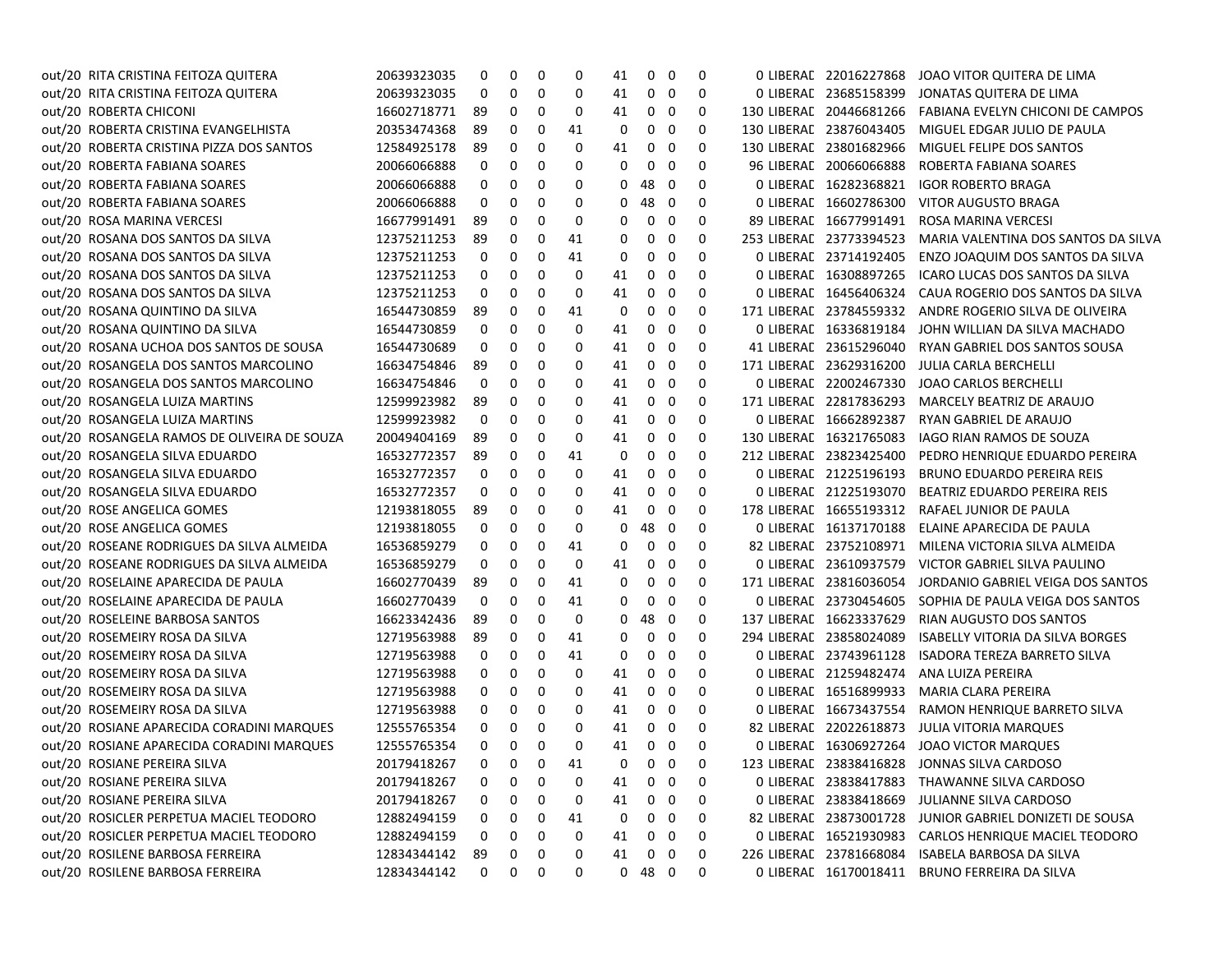| out/20 ROSILENE BARBOSA FERREIRA         | 12834344142 | 0            | 0           | 0 | 0  | 0  | 48           | - 0                     | 0 |                                    | 0 LIBERAE 23781665646    GABRIEL FERREIRA DA SILVA       |
|------------------------------------------|-------------|--------------|-------------|---|----|----|--------------|-------------------------|---|------------------------------------|----------------------------------------------------------|
| out/20 ROSILENE OLIVEIRA DA SILVA        | 16609037672 | 89           | 0           | 0 | 41 | 0  | 0            | 0                       | 0 | 308 LIBERAL 23833472665            | VICTOR LORENZO DE OLIVEIRA CAMPOS                        |
| out/20 ROSILENE OLIVEIRA DA SILVA        | 16609037672 | 0            | 0           | 0 | 0  | 41 | 0            | 0                       | 0 | 0 LIBERAL 23600530824              | RUAN FELIPE OLIVEIRA BORGHI                              |
| out/20 ROSILENE OLIVEIRA DA SILVA        | 16609037672 | 0            | 0           | 0 | 0  | 41 |              | $0\quad 0$              | 0 | 0 LIBERAL 16676513847              | PABLO HENRIQUE DO AMARAL                                 |
| out/20 ROSILENE OLIVEIRA DA SILVA        | 16609037672 | 0            | 0           | 0 | 0  | 0  | 48 0         |                         | 0 | 0 LIBERAL 16468796920              | CLARICINDA CRISTINA DE OLIVEIRA DE VASC                  |
| out/20 ROSILENE OLIVEIRA DA SILVA        | 16609037672 | 0            | 0           | 0 | 0  | 0  | 48 0         |                         | 0 | 0 LIBERAL 16673283867              | WEBER GUSTAVO OLIVEIRA DA SILVA VASCO                    |
| out/20 ROSINEIDE IRINEU DA SILVA         | 12754453174 | 89           | 0           | 0 | 0  | 41 |              | $0\quad 0$              | 0 | 212 LIBERAC 23640910121            | RAYANA SOPHIA MANHI                                      |
| out/20 ROSINEIDE IRINEU DA SILVA         | 12754453174 | 0            | 0           | 0 | 0  | 41 | 0            | 0                       | 0 | 0 LIBERAL 23600528692              | RYAN MICHAEL MANHI                                       |
| out/20 ROSINEIDE IRINEU DA SILVA         | 12754453174 | 0            | 0           | 0 | 0  | 41 | $\mathbf{0}$ | $\mathbf 0$             | 0 | 0 LIBERAL 16662248380              | RENATO MANHI JUNIOR                                      |
| out/20 RUTNEIA TIZO                      | 16591426796 | 89           | 0           | 0 | 0  | 0  | 0            | 0                       | 0 | 89 LIBERAL 16591426796             | RUTNEIA TIZO                                             |
| out/20 SABRINA DA SILVA TEIXEIRA         | 16585854501 | 89           | 0           | 0 | 41 | 0  | $\mathbf{0}$ | $\overline{\mathbf{0}}$ | 0 |                                    | 212 LIBERAL 23818745672 LUANY MARIANA TEIXEIRA DOMINGOS  |
| out/20 SABRINA DA SILVA TEIXEIRA         | 16585854501 | 0            | 0           | 0 | 41 | 0  | 0            | $\mathbf 0$             | 0 | 0 LIBERAL 23725986254              | ALANDERSON GABRIEL DOMINGOS DA SILV.                     |
| out/20 SABRINA DA SILVA TEIXEIRA         | 16585854501 | 0            | 0           | 0 | 0  | 41 |              | $0\quad 0$              | 0 | 0 LIBERAL 23635939893              | ERICK DA SILVA BARBOSA                                   |
| out/20 SABRINA LUZIA MARTINS             | 16535681344 | 89           | 0           | 0 | 41 | 0  | 0            | 0                       | 0 | 212 LIBERAL 23743535412            | MARIA LUZ MAYARA MARTINS CANDIDO                         |
| out/20 SABRINA LUZIA MARTINS             | 16535681344 | 0            | 0           | 0 | 0  | 41 | 0            | 0                       | 0 | 0 LIBERAL 23743535404              | <b>MARRYE HELENA MARTINS OSORIO</b>                      |
| out/20 SABRINA LUZIA MARTINS             | 16535681344 | 0            | 0           | 0 | 0  | 41 | 0            | 0                       | 0 | 0 LIBERAL 23743535390              | VANDA MARIELLY MARTINS DOS SANTOS                        |
| out/20 SANDRA DANIELA BARTHOLOMEU        | 12732644147 | 89           | 0           | 0 | 41 | 0  | 0            | 0                       | 0 | 253 LIBERAL 23820036144            | LORENA IGNACIO DA COSTA                                  |
| out/20 SANDRA DANIELA BARTHOLOMEU        | 12732644147 | 0            | 0           | 0 | 41 | 0  | 0            | 0                       | 0 | 0 LIBERAL 23820036993              | ELOA IGNACIO DA COSTA                                    |
| out/20 SANDRA DANIELA BARTHOLOMEU        | 12732644147 | 0            | 0           | 0 | 0  | 41 | $\mathbf 0$  | $\overline{\mathbf{0}}$ | 0 | 0 LIBERAL 16518274523              | LOANY IGNACIO DA COSTA                                   |
| out/20 SANDRA DANIELA BARTHOLOMEU        | 12732644147 | 0            | 0           | 0 | 0  | 41 |              | $0\quad 0$              | 0 | 0 LIBERAL 16343645854              | KAIKY SANTHIAGO IGNACIO DA COSTA                         |
| out/20 SANDRA PATRICIA BARBOSA           | 20362252038 | 89           | 0           | 0 | 0  | 41 |              | $0\quad 0$              | 0 | 130 LIBERAL 21226992155            | ERICK HENRIQUE DO NASCIMENTO                             |
| out/20 SANDY LETICIA GUIMARAES DA SILVA  | 16544756955 | 89           | 41          | 0 | 0  | 0  |              | $0\quad 0$              | 0 | 171 LIBERAL 16544756955            | SANDY LETICIA GUIMARAES DA SILVA                         |
| out/20 SANDY LETICIA GUIMARAES DA SILVA  | 16544756955 | 0            | 0           | 0 | 41 | 0  | $\mathbf{0}$ | $\overline{\mathbf{0}}$ | 0 | 0 LIBERAL 23758183134              | SOPHIA GUIMARAES ALMEIDA MENEZES                         |
| out/20 SANTINA APARECIDA DE AQUINO       | 16602773241 | 89           | 0           | 0 | 0  | 41 |              | $0\quad 0$              | 0 | 219 LIBERAL 21259483659            | ANA JULIA DA SILVA                                       |
| out/20 SANTINA APARECIDA DE AQUINO       | 16602773241 | 0            | 0           | 0 | 0  | 41 | $\mathbf{0}$ | 0                       | 0 | 0 LIBERAL 16285372676              | JOSE INACIO DA SILVA NETO                                |
| out/20 SANTINA APARECIDA DE AQUINO       | 16602773241 | 0            | 0           | 0 | 0  | 0  | 48           | $\overline{\mathbf{0}}$ | 0 | 0 LIBERAL 16253367529              | GABRIEL INACIO DA SILVA                                  |
| out/20 SARA BRAZ DE OLIVEIRA             | 19030097283 | 89           | 0           | 0 | 41 | 0  | $\mathbf{0}$ | 0                       | 0 | 171 LIBERAL 23733348792            | MARIA EDUARDA DE OLIVEIRA NOVAIS                         |
| out/20 SARA BRAZ DE OLIVEIRA             | 19030097283 | 0            | 0           | 0 | 41 | 0  | $\mathbf{0}$ | $\mathbf 0$             | 0 |                                    | 0 LIBERAL 23703107118 ANA LUIZA DE OLIVEIRA NOVAIS       |
| out/20 SARA MARTINS                      | 20066074767 | 0            | 0           | 0 | 41 | 0  |              | $0\quad 0$              | 0 | 82 LIBERAL 23772718465 SOPHIE MELO |                                                          |
| out/20 SARA MARTINS                      | 20066074767 | 0            | 0           | 0 | 41 | 0  |              | $0\quad 0$              | 0 |                                    | 0 LIBERAL 23752886168 EMANUELLY CRISTINA MELO            |
| out/20 SARA SANTANA TORRES               | 20718596670 | 89           | 0           | 0 | 41 | 0  | 0            | - 0                     | 0 | 212 LIBERAL 23759711487            | LORENZO TORRES JESUS                                     |
| out/20 SARA SANTANA TORRES               | 20718596670 | 0            | 0           | 0 | 0  | 41 | 0            | 0                       | 0 | 0 LIBERAL 23704588942              | LARA TORRES JESUS                                        |
| out/20 SARA SANTANA TORRES               | 20718596670 | 0            | 0           | 0 | 0  | 41 | 0            | 0                       | 0 | 0 LIBERAL 23704583096              | LARISSA TORRES JESUS                                     |
| out/20 SELMA MARIA TEODORO               | 16671932183 | 0            | 0           | 0 | 0  | 41 | 0            | 0                       | 0 | 130 LIBERAL 21268912702            | ALEJANDRO DE SOUZA                                       |
| out/20 SELMA MARIA TEODORO               | 16671932183 | 0            | 0           | 0 | 0  | 41 | 0            | 0                       | 0 |                                    | 0 LIBERAE 21224856637 ALINE BEATRIZ TEODORO PIOVANI      |
| out/20 SELMA MARIA TEODORO               | 16671932183 | 0            | 0           | 0 | 0  | 0  | 48           | $\overline{\mathbf{0}}$ | 0 |                                    | 0 LIBERAL 16671957852 WESLEY TEODORO DE SOUZA            |
| out/20 SHAIANE STEPHANIE DOS SANTOS LIMA | 16593968820 | 89           | 0           | 0 | 41 | 0  |              | $0\quad 0$              | 0 |                                    | 130 LIBERAL 23833277846 MARCELO HENRIQUE LIMA DE ANDRADE |
| out/20 SHIRLEI TATIANA DE MORAES         | 12510709064 | 89           | 0           | 0 | 0  | 41 |              | $0\quad 0$              | 0 |                                    | 171 LIBERAC 16671341614 SARA ELISA RIBEIRO               |
| out/20 SHIRLEI TATIANA DE MORAES         | 12510709064 | $0\quad 0$   |             | 0 | 0  | 41 |              | $0\quad 0$              | 0 |                                    | 0 LIBERAE 16631683484 VITORIA REBECA GONCALVES           |
| out/20 SHIRLEY CORREA PACHECO            | 16622943916 | 0            | 0           | 0 | 0  | 41 |              | $0\quad 0$              | 0 |                                    | 123 LIBERAL 22002606683 YASMIN PACHECO RODRIGUES         |
| out/20 SHIRLEY CORREA PACHECO            | 16622943916 | 0            | 0           | 0 | 0  | 41 | 0            | 0                       | 0 |                                    | 0 LIBERAE 21253857972 EDUARDA CORREA SIQUEIRA            |
| out/20 SHIRLEY CORREA PACHECO            | 16622943916 | 0            | 0           | 0 | 0  | 41 |              | $0\quad 0$              | 0 |                                    | 0 LIBERAE 22002602246 GABRIELA CORREA SIQUEIRA           |
| out/20 SIDALVA PEREIRA DOS SANTOS        | 20105725298 | 89           | 0           | 0 | 41 | 0  | 0            | $\overline{\mathbf{0}}$ | 0 |                                    | 212 LIBERAC 23843418094 FELIPE PEREIRA BARTHOLOMEU       |
| out/20 SIDALVA PEREIRA DOS SANTOS        | 20105725298 | 0            | 0           | 0 | 41 | 0  |              | $0\quad 0$              | 0 |                                    | 0 LIBERAL 23814434435 ISABELA PEREIRA BARTHOLOMEU        |
| out/20 SIDALVA PEREIRA DOS SANTOS        | 20105725298 | $\mathbf{0}$ | $\mathbf 0$ | 0 | 0  | 41 |              | $0\quad 0$              | 0 |                                    | 0 LIBERAE 23607058845 NATALIA PEREIRA NUNES              |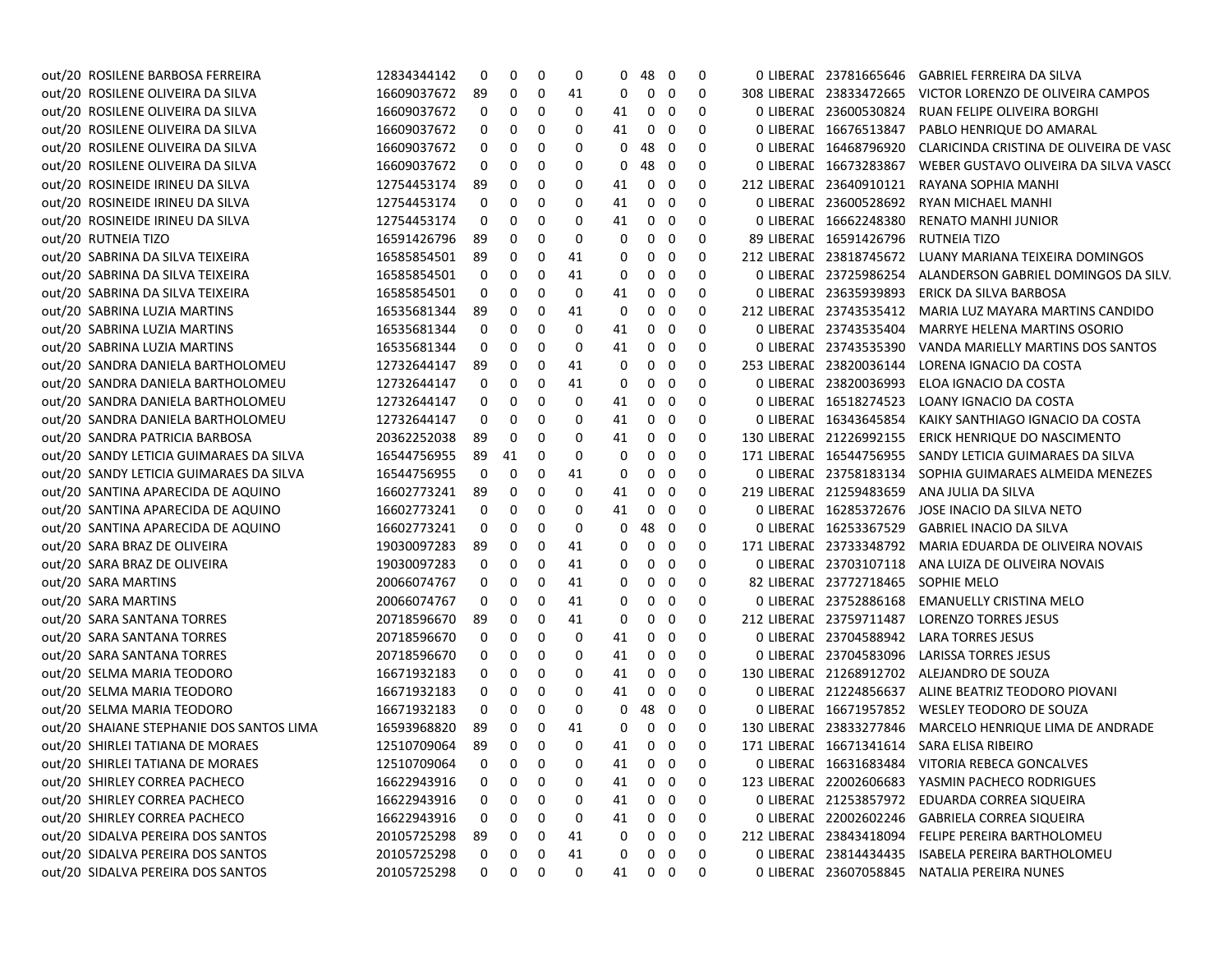| out/20 SILVANA APARECIDA REIS              | 12831307173    | 89 | 41      | 0 | 0        | 0           | $\mathbf{0}$   | 0                       | 0           |                         | 171 LIBERAE 12831307173 SILVANA APARECIDA REIS          |
|--------------------------------------------|----------------|----|---------|---|----------|-------------|----------------|-------------------------|-------------|-------------------------|---------------------------------------------------------|
| out/20 SILVANA APARECIDA REIS              | 12831307173    | 0  | 0       | 0 | 0        | 41          | 0              | $\mathbf 0$             | 0           | 0 LIBERAL 21271202532   | EMILLY VITORIA REIS DE SOUZA                            |
| out/20 SILVIA HELENA VALENTIM DOS SANTOS   | 16544802183    | 89 | 0       | 0 | 0        | 41          | 0              | 0                       | 0           | 171 LIBERAL 22023922258 | <b>GABRIELA CRISTINA DOS SANTOS NUNES</b>               |
| out/20 SILVIA HELENA VALENTIM DOS SANTOS   | 16544802183    | 0  | 0       | 0 | 0        | 41          | 0              | 0                       | 0           | 0 LIBERAL 21230138775   | DANIELA CRISTINA DOS SANTOS NUNES                       |
| out/20 SILVONETE SOUSA PAES                | 16626799267    | 0  | 0       | 0 | 41       | 0           | 0              | 0                       | 0           | 219 LIBERAL 23822260726 | APOLO PAES DE LIMA                                      |
| out/20 SILVONETE SOUSA PAES                | 16626799267    | 0  | 0       | 0 | 0        | 41          | 0              | 0                       | 0           | 0 LIBERAL 23775738394   | DAVID LUKA PAES PEREIRA                                 |
| out/20 SILVONETE SOUSA PAES                | 16626799267    | 0  | 0       | 0 | 0        | 41          | 0              | 0                       | 0           | 0 LIBERAL 16507563812   | <b>MARCO ANTONIO PAES PEREIRA</b>                       |
| out/20 SILVONETE SOUSA PAES                | 16626799267    | 0  | 0       | 0 | 0        | 0           | 48             | 0                       | 0           | 0 LIBERAL 23775739552   | RAFAEL PAES DE SOUSA                                    |
| out/20 SILVONETE SOUSA PAES                | 16626799267    | 0  | 0       | 0 | 0        | 0           | 48 0           |                         | 0           | 0 LIBERAL 16451057240   | LIVIA PAES DE SOUSA                                     |
| out/20 SIMARA PIOVANI DE OLIVEIRA          | 12779939178    | 89 | 0       | 0 | 41       | 0           | 0              | - 0                     | 0           | 260 LIBERAL 23762525028 | MANUELA PIOVANI DE OLIVEIRA                             |
| out/20 SIMARA PIOVANI DE OLIVEIRA          | 12779939178    | 0  | 0       | 0 | 41       | 0           | 0              | 0                       | 0           | 0 LIBERAL 23725409737   | ARTHUR PIOVANI DE OLIVEIRA                              |
| out/20 SIMARA PIOVANI DE OLIVEIRA          | 12779939178    | 0  | 0       | 0 | 0        | 41          | 0              | 0                       | 0           | 0 LIBERAL 16158268772   | <b>HELENA MARIA VASCONCELOS</b>                         |
| out/20 SIMARA PIOVANI DE OLIVEIRA          | 12779939178    | 0  | 0       | 0 | 0        | 0           | 48             | $\overline{\mathbf{0}}$ | 0           | 0 LIBERAL 16632286640   | VITOR MARIO VASCONCELOS                                 |
| out/20 SIMONE APARECIDA BARBOSA            | 21002696714    | 89 | 0       | 0 | 41       | 0           | 0              | 0                       | 0           | 171 LIBERAL 23782594475 | LUCAS GABRIEL DE OLIVEIRA ALVES                         |
| out/20 SIMONE APARECIDA BARBOSA            | 21002696714    | 0  | 0       | 0 | 0        | 41          | 0              | 0                       | 0           | 0 LIBERAL 16474887061   | KAUANE BARBOSA FERREIRA                                 |
| out/20 SIMONE DE CASSIA LUCRECIO           | 12432627700    | 89 | 0       | 0 | 0        | 0           | 48             | 0                       | 0           | 137 LIBERAL 16456788855 | MARIA FERNANDA SALLA                                    |
| out/20 SIMONE LIMA ARAUJO                  | 16602775406    | 89 | 0       | 0 | 0        | 41          | $\mathbf{0}$   | $\mathbf 0$             | 0           | 219 LIBERAL 21273600616 | ANA JULIA ARAUJO TEODORO                                |
| out/20 SIMONE LIMA ARAUJO                  | 16602775406    | 0  | 0       | 0 | 0        | 41          | 0              | $\mathbf 0$             | 0           | 0 LIBERAL 16490440459   | MARILIA GABRIELA ARAUJO TEODORO                         |
| out/20 SIMONE LIMA ARAUJO                  | 16602775406    | 0  | 0       | 0 | 0        | 0           | 48             | $\overline{\mathbf{0}}$ | 0           | 0 LIBERAL 16124808154   | ANA CAROLINA ARAUJO TEODORO                             |
| out/20 SIMONE RODRIGUES BARBOSA            | 16590157678    | 89 | 0       | 0 | 41       | 0           | 0              | 0                       | 0           | 212 LIBERAL 23843024134 | YASMIN RODIRGUES DE SOUSA                               |
| out/20 SIMONE RODRIGUES BARBOSA            | 16590157678    | 0  | 0       | 0 | 41       | 0           | 0              | 0                       | 0           | 0 LIBERAL 23712215882   | HELEN RODRIGUES BARBOSA DE SOUSA                        |
| out/20 SIMONE RODRIGUES BARBOSA            | 16590157678    | 0  | 0       | 0 | 0        | 41          | 0              | 0                       | 0           | 0 LIBERAC 23712164544   | LORRAYNE RODRIGUES DE SOUSA                             |
| out/20 SIRLEI CRISTINA PEREIRA             | 20952679846    | 89 | 0       | 0 | 0        | 41          | 0              | 0                       | 0           | 130 LIBERAL 22003818374 | <b>ISADORA PEREIRA SALLA</b>                            |
| out/20 SOLANGE DA SILVA PAULA              | 16633422785    | 0  | 0       | 0 | 41       | 0           | 0              | 0                       | 0           | 123 LIBERAL 23881084203 | VALENTINA DA SILVA PAULA                                |
| out/20 SOLANGE DA SILVA PAULA              | 16633422785    | 0  | 0       | 0 | 41       | 0           | 0              | 0                       | 0           | 0 LIBERAL 23801730529   | <b>ISABELLA DE PAULA</b>                                |
| out/20 SOLANGE DA SILVA PAULA              | 16633422785    | 0  | 0       | 0 | 0        | 41          | 0              | 0                       | 0           | 0 LIBERAL 16156731106   | DAVID WILIAN DE PAULA                                   |
| out/20 SONIA CRISTINA BARBOSA              | 12278360088    | 89 | 0       | 0 | 41       | 0           | 0              | 0                       | 0           | 130 LIBERAL 23855323077 | ENZO PYETTRO BARBOSA DA SILVA                           |
| out/20 SONIA DE PAULA DA SILVA GOMES       | 16675524594    | 89 | 0       | 0 | 41       | 0           | 0              | 0                       | 0           | 212 LIBERAL 23677179765 | ARTHUR MIGUEL DA SILVA GOMES                            |
| out/20 SONIA DE PAULA DA SILVA GOMES       | 16675524594    | 0  | 0       | 0 | 0        | 41          | 0              | 0                       | 0           | 0 LIBERAL 16503088214   | LAIS RAFAELA DA SILVA GOMES                             |
| out/20 SONIA DE PAULA DA SILVA GOMES       | 16675524594    | 0  | 0       | 0 | 0        | 41          | 0              | 0                       | 0           | 0 LIBERAL 16500849478   | LUCAS KAIQUE DA SILVA GOMES                             |
| out/20 SONIA DONIZETI PASQUALIN BARBOSA    | 16602777085    | 89 | 0       | 0 | 41       | 0           | 0              | 0                       | 0           | 130 LIBERAL 23738110972 | WESLLEY GUILHERME BARTHOLOMEU BARE                      |
| out/20 SUELI DE LIMA MARQUES               | 12344958101    | 89 | 0       | 0 | 0        | 0           | 0              | 0                       | 0           | 89 LIBERAL 12344958101  | SUELI DE LIMA MARQUES                                   |
| out/20 SUSAMARA BARBOSA                    | 16614701453    | 89 | 0       | 0 | 41       | 0           | 0              | 0                       | 0           | 253 LIBERAL 23884231304 | DYLAN TAYLLOR BARBOSA RODRIGUES                         |
| out/20 SUSAMARA BARBOSA                    | 16614701453    | 0  | 0       | 0 | 41       | 0           | 0              | 0                       | 0           | 0 LIBERAL 23812402706   | PYETTRO DOMINIK BARBOSA RODRIGUES                       |
| out/20 SUSAMARA BARBOSA                    | 16614701453    | 0  | 0       | 0 | 0        | 41          | 0              | 0                       | 0           | 0 LIBERAL 23678798930   | BRYAN MIKAEL BARBOSA RODRIGUES                          |
| out/20 SUSAMARA BARBOSA                    | 16614701453    | 0  | 0       | 0 | 0        | 41          | 0              | 0                       | 0           | 0 LIBERAC 21226484524   | EMILY IZABELLI BARBOSA BESSA                            |
| out/20 SUSANA APARECIDA DE FREITAS CARDOSO | 12945526249    | 89 | 0       | 0 | 41       | 0           | $\mathbf{0}$   | 0                       | 0           | 171 LIBERAL 23771848853 | <b>WESLLEY MAIK MAGRON</b>                              |
| out/20 SUSANA APARECIDA DE FREITAS CARDOSO | 12945526249    | 0  | 0       | 0 | 41       | 0           | $\mathbf{0}$   | $\mathbf 0$             | 0           |                         | O LIBERAL 23771849493 WELLINTON MAIK MAGRON JUNIOR      |
| out/20 SUZANA BEZERRA UCHOA                | 20397235407    |    | 89 41 0 |   | $\Omega$ | $\mathbf 0$ |                | $0\quad 0$              | $\mathbf 0$ |                         | 171 LIBERAL 20397235407 SUZANA BEZERRA UCHOA            |
| out/20 SUZANA BEZERRA UCHOA                | 20397235407    | 0  | 0       | 0 | 0        | 41          | 0              | $\mathbf{0}$            | 0           |                         | 0 LIBERAL 23673078913 EMANUELLE UCHOA CAROBA DOS SANTOS |
| out/20 TAILA DANIELE DA SILVA MIRANDA      | 20363126613    | 0  | 0       | 0 | 41       | 0           | $\overline{0}$ | 0                       | 0           |                         | 82 LIBERAC 23862837544 THAEME GABRIELLY DA SILVA SANTOS |
| out/20 TAILA DANIELE DA SILVA MIRANDA      | 20363126613    | 0  | 0       | 0 | 41       | 0           |                | $0\quad 0$              | 0           |                         | 0 LIBERAL 23729314684 PIETRA EMANUELLY DA SILVA MIRANDA |
| out/20 TAINA DOS SANTOS ALVES              | 16620231560    | 89 | 0       | 0 | 41       | 0           |                | $0\quad 0$              | 0           |                         | 130 LIBERAL 23881087229 ARTHUR HENRIQUE DOS SANTOS      |
| out/20 TAINA FERREIRA                      | 20096790576    | 0  | 0       | 0 | 41       | 0           |                | $0\quad 0$              | 0           |                         | 41 LIBERAL 23835399132 ALICE FERREIRA COSTA             |
| out/20 TAINA MARIA DE SOUZA                | 20363125749 89 |    | 0       | 0 | 41       | 0           | $0\quad 0$     |                         | 0           |                         | 171 LIBERAE 23892554044 JOAO MIGUEL DE SOUZA COSTA      |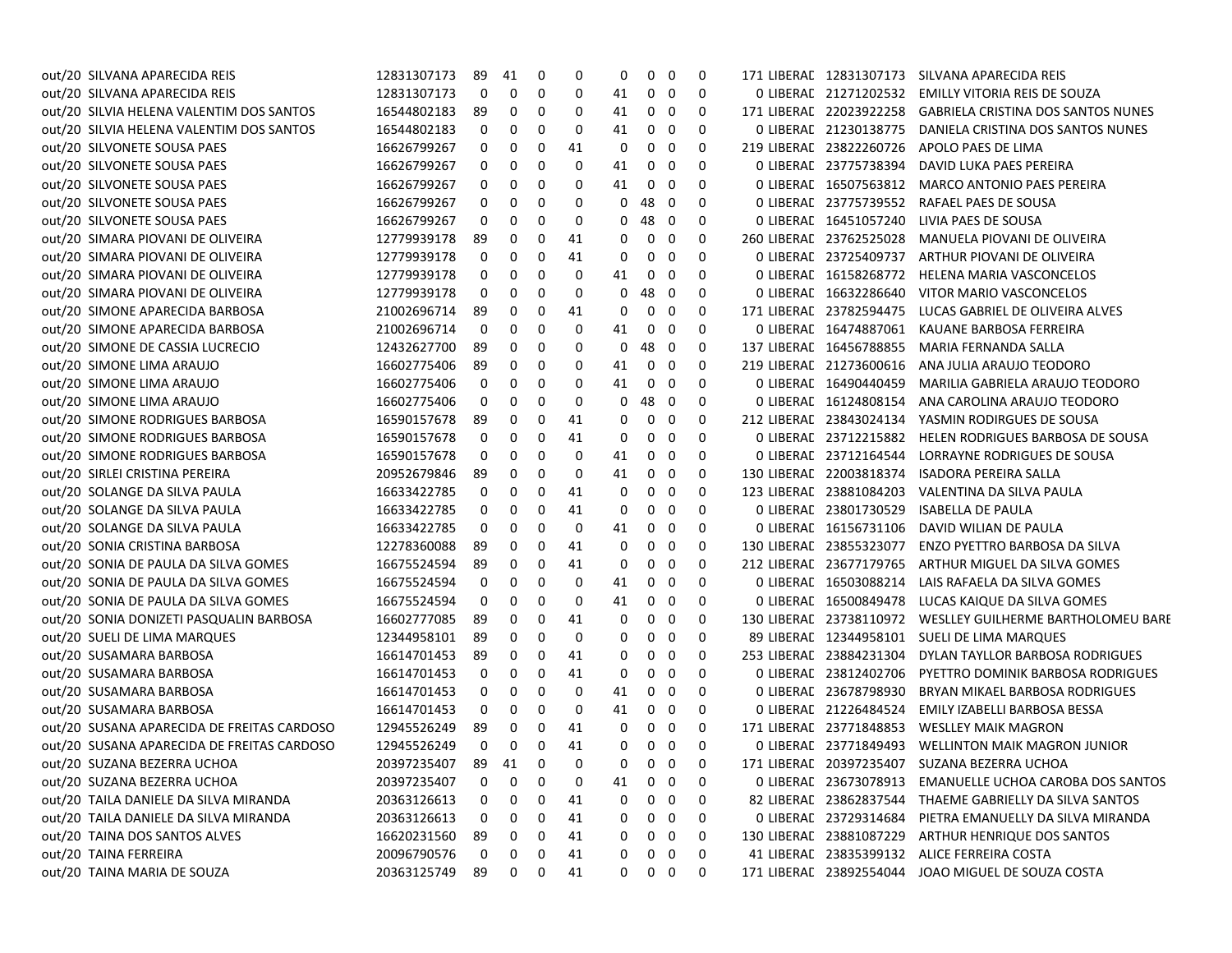| out/20 TAINA MARIA DE SOUZA              | 20363125749 | 0  | 0  | 0           | 41          | 0        | 0           | $\mathbf 0$             | $\mathbf 0$ |                         | 0 LIBERAE 23806512473 MARIA CLARA DE SOUZA COSTA           |
|------------------------------------------|-------------|----|----|-------------|-------------|----------|-------------|-------------------------|-------------|-------------------------|------------------------------------------------------------|
| out/20 TAINA OLIVEIRA DA SILVA           | 16598297045 | 89 | 0  | 0           | 41          | 0        | 0           | 0                       | 0           | 130 LIBERAL 23815642783 | LAURA BEATRIZ DA SILVA                                     |
| out/20 TAIS CRISTINA OLIVEIRA            | 16528311316 | 89 | 0  | 0           | 41          | 0        | 0           | 0                       | 0           | 130 LIBERAL 23766403571 | MARIA FERNANDA OLIVEIRA SIMAS                              |
| out/20 TAIS LIDIANE BORGES               | 16535196438 | 89 | 0  | $\mathbf 0$ | 41          | 0        | 0           | 0                       | $\mathbf 0$ | 212 LIBERAL 23828416140 | ARTHUR BORGES ESCUDEIRO                                    |
| out/20 TAIS LIDIANE BORGES               | 16535196438 | 0  | 0  | 0           | 41          | 0        | 0           | 0                       | 0           | 0 LIBERAL 23756267055   | <b>HELENA BORGES ESCUDEIRO</b>                             |
| out/20 TAIS LIDIANE BORGES               | 16535196438 | 0  | 0  | 0           | 0           | 41       | 0           | $\mathbf 0$             | $\Omega$    | 0 LIBERAL 23608397201   | MURILO JOSE BORGES ESCUDEIRO                               |
| out/20 TAIS MACEDO DE MOURA              | 20216374388 | 0  | 0  | 0           | $\Omega$    | 41       | 0           | 0                       | 0           | 82 LIBERAL 23860916137  | JEREMIAS EDUARDO MACEDO ARANTES                            |
| out/20 TAIS MACEDO DE MOURA              | 20216374388 | 0  | 0  | 0           | $\mathbf 0$ | 41       | 0           | $\mathbf 0$             | $\Omega$    | 0 LIBERAL 16689676669   | THALLES MACEDO ARANTES                                     |
| out/20 TAIS PAULA DE OLIVEIRA            | 16525141029 | 89 | 0  | 0           | 41          | 0        | 0           | 0                       | $\mathbf 0$ | 130 LIBERAL 23728091150 | NICOLAS HENRIQUE ALMEIDA DE OLIVEIRA                       |
| out/20 TALIANE CRISTINA MAGALINI PEREIRA | 20421084280 | 0  | 0  | 0           | 41          | 0        | 0           | $\mathbf 0$             | $\Omega$    | 41 LIBERAL 23824170988  | BRAYAN MAGALINI PEREIRA                                    |
| out/20 TALITA VITORIA OLIVEIRA DA SILVA  | 16598302677 | 89 | 0  | 0           | 41          | 0        | 0           | 0                       | $\mathbf 0$ | 212 LIBERAL 21299860453 | KAIQUE CESAR DA SILVA DO PRADO BUENO                       |
| out/20 TALITA VITORIA OLIVEIRA DA SILVA  | 16598302677 | 0  | 0  | $\pmb{0}$   | 41          | 0        | 0           | 0                       | $\Omega$    | 0 LIBERAL 23816448972   | HELOISE VITORIA OLIVEIRA MANOEL                            |
| out/20 TALITA VITORIA OLIVEIRA DA SILVA  | 16598302677 | 0  | 0  | 0           | 41          | 0        | 0           | $\mathbf 0$             | $\Omega$    | 0 LIBERAL 23730129402   | EMILLY VITORIA OLIVEIRA DA SILVA                           |
| out/20 TAMARA CARDOSO DA SILVA           | 16638374541 | 89 | 0  | $\mathbf 0$ | 0           | 41       | 0           | 0                       | 0           | 130 LIBERAL 23677378733 | HENZO GABRIEL BELGE                                        |
| out/20 TAMARA CRISTINA LINO              | 20952675735 | 89 | 0  | 0           | 0           | 0        | 48          | 0                       | $\mathbf 0$ |                         | 137 LIBERAE 16294275572 JULIA LINO MANHA                   |
| out/20 TAMARA LETICIA HENRIQUE DA SILVA  | 16663385012 | 89 | 0  | 0           | 41          | 0        | 0           | $\mathbf 0$             | $\mathbf 0$ | 130 LIBERAL 23835386049 | ELLOA GABRIELLY HENRIQUE BARBOSA                           |
| out/20 TAMARA THEODORO DE SOUZA          | 16590179280 | 89 | 0  | 0           | 41          | 0        | 0           | 0                       | $\Omega$    | 130 LIBERAL 23757180638 | FERNANDA VITORIA FIORI DE SOUZA                            |
| out/20 TAMARA TUANE DOS REIS             | 16535197884 | 89 | 41 | 0           | 0           | 0        | 0           | $\mathbf 0$             | $\mathbf 0$ | 253 LIBERAL 16535197884 | TAMARA TUANE DOS REIS                                      |
| out/20 TAMARA TUANE DOS REIS             | 16535197884 | 0  | 0  | 0           | 41          | 0        | 0           | $\mathbf 0$             | $\mathbf 0$ | 0 LIBERAL 23832857385   | ARTHUR EMANOEL DOS REIS ANTONIO                            |
| out/20 TAMARA TUANE DOS REIS             | 16535197884 | 0  | 0  | 0           | 41          | 0        | 0           | $\mathbf 0$             | $\Omega$    | 0 LIBERAL 23704589124   | LUIZ HENRIQUE DOS REIS ANTONIO                             |
| out/20 TAMARA TUANE DOS REIS             | 16535197884 | 0  | 0  | $\mathbf 0$ | 0           | 41       | 0           | $\mathbf 0$             | 0           | 0 LIBERAL 23629755018   | EZEQUIEL FERREIRA DOS REIS                                 |
| out/20 TAMIRES DA SILVA ANTONIO          | 20049420032 | 89 | 0  | 0           | 41          | 0        | 0           | $\mathbf 0$             | $\Omega$    | 171 LIBERAC 23814139522 | ALLICE GABRIELY ANTONIO RIBEIRO                            |
| out/20 TAMIRES DA SILVA ANTONIO          | 20049420032 | 0  | 0  | $\mathbf 0$ | 41          | 0        | 0           | $\mathbf 0$             | $\mathbf 0$ | 0 LIBERAL 23694103240   | LUIZ GUILHERME ANTONIO                                     |
| out/20 TAMIRIS FERNANDA DOS REIS         | 16593864022 | 89 | 0  | $\mathbf 0$ | 41          | 0        | 0           | $\mathbf 0$             | $\Omega$    | 212 LIBERAL 23892267177 | LUNA GABRIELLY DOS REIS ROSA                               |
| out/20 TAMIRIS FERNANDA DOS REIS         | 16593864022 | 0  | 0  | 0           | 41          | 0        | 0           | $\mathbf 0$             | $\mathbf 0$ | 0 LIBERAL 23738207038   | WILIAN JUNIOR DOS REIS ROSA                                |
| out/20 TAMIRIS FERNANDA DOS REIS         | 16593864022 | 0  | 0  | 0           | $\mathbf 0$ | 41       | 0           | 0                       | $\Omega$    | 0 LIBERAL 23618164609   | WESLEY GABRIEL DOS REIS MONTEIRO                           |
| out/20 TAMIRIS RIBEIRO                   | 20636718276 | 89 | 0  | $\mathbf 0$ | 41          | 0        | 0           | $\mathbf 0$             | $\mathbf 0$ | 130 LIBERAL 23866795706 | LORENZO RIBEIRO INACIO DE AQUINO                           |
| out/20 TAMIRIS SOUZA E SILVA             | 20682730976 | 0  | 0  | 0           | 41          | 0        | 0           | $\mathbf 0$             | 0           | 82 LIBERAL 23836489739  | ALICE BEATRIZ DE SOUZA BRAZIL                              |
| out/20 TAMIRIS SOUZA E SILVA             | 20682730976 | 0  | 0  | 0           | $\Omega$    | 41       | 0           | $\mathbf 0$             | $\Omega$    | 0 LIBERAL 23836489615   | YASMIN CAMILLE DE SOUZA BRAZIL                             |
| out/20 TANIA MARA ROCHA                  | 12278481942 | 89 | 0  | $\mathbf 0$ | 0           | 41       | $\mathbf 0$ | $\mathbf 0$             | 0           |                         | 212 LIBERAE 23600706752 TAINA ROCHA DA SILVA               |
| out/20 TANIA MARA ROCHA                  | 12278481942 | 0  | 0  | 0           | 0           | 41       | 0           | $\mathbf 0$             | $\mathbf 0$ | 0 LIBERAL 16680767726   | VICTOR HUGO ROCHA DA SILVA                                 |
| out/20 TANIA MARA ROCHA                  | 12278481942 | 0  | 0  | 0           | $\Omega$    | 41       | 0           | $\mathbf 0$             | $\Omega$    | 0 LIBERAL 16462860597   | KAUA ROCHA DOS SANTOS                                      |
| out/20 TANIA MARIA GONCALVES             | 12168921875 | 89 | 0  | 0           | 0           | 41       | 0           | $\mathbf 0$             | 0           | 219 LIBERAL 21234772274 | DIOGO LEVY GONCALVES PEREIRA                               |
| out/20 TANIA MARIA GONCALVES             | 12168921875 | 0  | 0  | 0           | 0           | 41       | 0           | 0                       | $\mathbf 0$ | 0 LIBERAL 16456318107   | KAYNAN HENRIQUE GONCALVES PEREIRA                          |
| out/20 TANIA MARIA GONCALVES             | 12168921875 | 0  | 0  | 0           | $\mathbf 0$ | 0        | 48 0        |                         | $\Omega$    | 0 LIBERAL 16264618242   | <b>GUILHERME JUNIOR GONCALVES PEREIRA</b>                  |
| out/20 TATIANA ALVES                     | 16662359859 | 89 | 0  | 0           | 41          | 0        | 0           | $\overline{\mathbf{0}}$ | 0           | 130 LIBERAL 23679843220 | <b>ISABELLY ALVES DE SOUZA</b>                             |
| out/20 TATIANA APARECIDA GONCALVES       | 23600883433 | 89 | 0  | 0           | 0           | 41       | 0           | 0                       | 0           | 171 LIBERAL 21264788284 | ADREW GONCALVES DA SILVA                                   |
| out/20 TATIANA APARECIDA GONCALVES       | 23600883433 | 0  | 0  | $\mathbf 0$ | $\Omega$    | 41       | 0           | $\mathbf 0$             | $\Omega$    | 0 LIBERAL 23600883972   | TAYNA APARECIDA DA SILVA                                   |
| out/20 TATIANA DA COSTA SOUSA SILVEIRA   | 16666655525 | 89 | 0  | 0           | 0           | 41       | 0           | $\mathbf 0$             | 0           | 219 LIBERAL 21264122634 | DAVI GABRIEL DE SOUSA SILVEIRA                             |
| out/20 TATIANA DA COSTA SOUSA SILVEIRA   | 16666655525 | 0  | 0  | 0           | 0           | 41       | 0           | $\overline{\mathbf{0}}$ | 0           | 0 LIBERAL 16495170158   | CAROLAINE SOUSA BERNARDO                                   |
| out/20 TATIANA DA COSTA SOUSA SILVEIRA   | 16666655525 | 0  | 0  | $\mathbf 0$ | 0           | 0        | 48 0        |                         | $\mathbf 0$ | 0 LIBERAL 16689192459   | VICTOR DE SOUSA BERNARDO                                   |
| out/20 TATIANE APARECIDA BATISTA         | 13199390810 | 89 | 0  | 0           | 41          | 0        | $\mathbf 0$ | $\overline{\mathbf{0}}$ | 0           | 212 LIBERAL 23873317415 | ANTONELA APARECIDA BATISTA DA SILVA                        |
| out/20 TATIANE APARECIDA BATISTA         | 13199390810 | 0  | 0  | 0           | 0           | 41       | 0           | 0                       | $\Omega$    | 0 LIBERAL 22804608815   | MANUELA APARECIDA BATISTA RODRIGUES                        |
| out/20 TATIANE APARECIDA BATISTA         | 13199390810 | 0  | 0  | $\mathbf 0$ | $\mathbf 0$ | 41       | 0           | 0                       | 0           | 0 LIBERAL 21028748150   | <b>GABRIELA APARECIDA BATISTA RODRIGUES</b>                |
| out/20 TATIANE APARECIDA DE ALMEIDA      | 12754466160 | 89 | 0  | $\Omega$    | 41          | $\Omega$ | $\Omega$    | $\overline{0}$          | $\Omega$    |                         | 171 LIBERAL 23784363012 WENDELL MIGUEL ALMEIDA DE OLIVEIRA |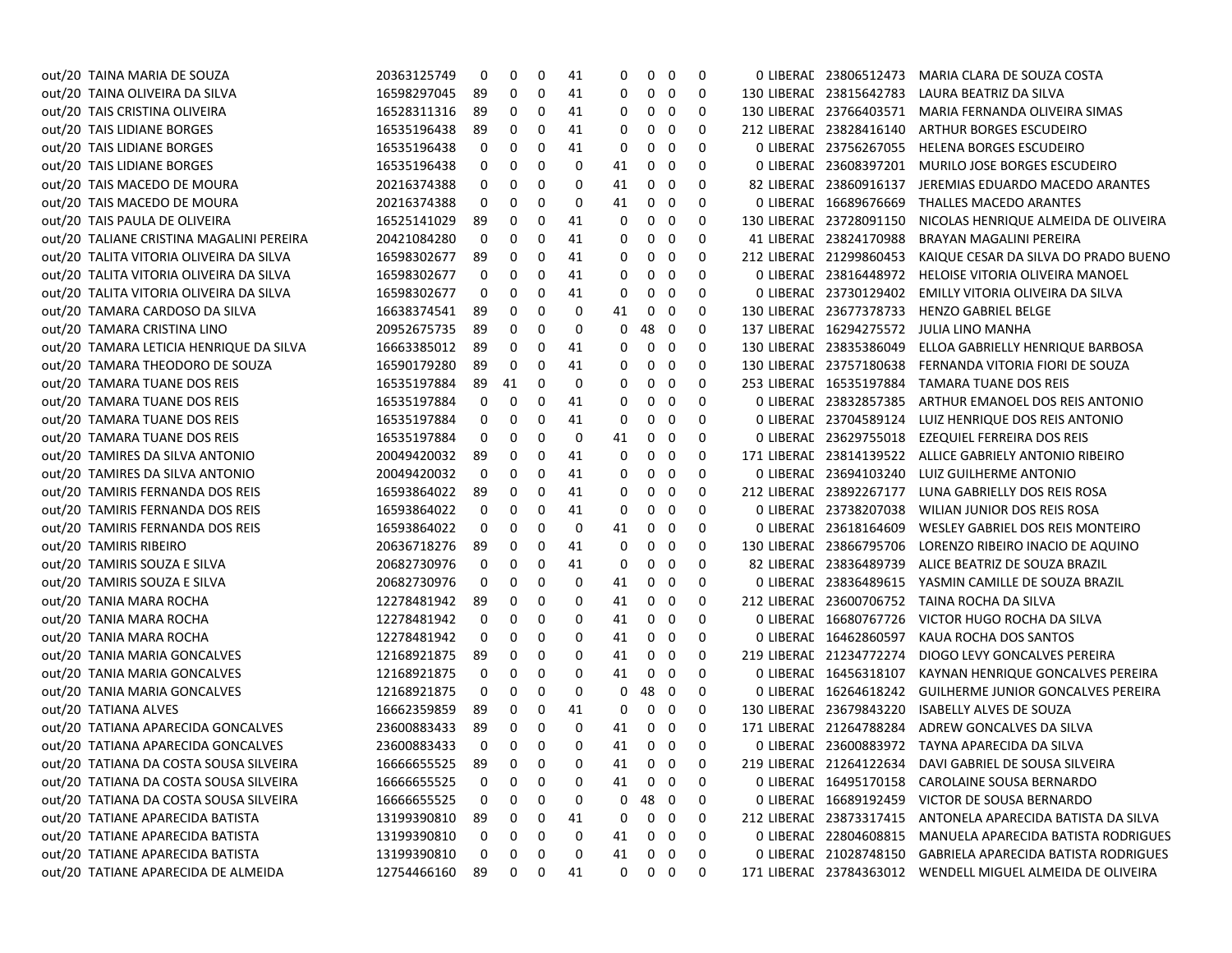| out/20 TATIANE APARECIDA DE ALMEIDA          | 12754466160 | 0  | 0                 | 0 | 0  | 41 | 0                 | 0                       | 0        | 0 LIBERAL 23601192329   | WENTONY GABRIEL ALMEIDA DE OLIVEIRA                    |
|----------------------------------------------|-------------|----|-------------------|---|----|----|-------------------|-------------------------|----------|-------------------------|--------------------------------------------------------|
| out/20 TATIANE APARECIDA DE ALMEIDA          | 20097564278 | 0  | 0                 | 0 | 41 | 0  | 0                 | 0                       | 0        | 164 LIBERAL 23889497140 | ELIAS MIGUEL DE ALMEIDA GUEDES                         |
| out/20 TATIANE APARECIDA DE ALMEIDA          | 20097564278 | 0  | 0                 | 0 | 41 | 0  | 0                 | 0                       | 0        | 0 LIBERAL 23759221188   | DAVID LUCAS DE ALMEIDA GUEDES                          |
| out/20 TATIANE APARECIDA DE ALMEIDA          | 20097564278 | 0  | 0                 | 0 | 0  | 41 | 0                 | 0                       | 0        | 0 LIBERAL 23869669345   | EMILY VITORIA ALMEIDA SOUZA                            |
| out/20 TATIANE APARECIDA DE ALMEIDA          | 20097564278 | 0  | 0                 | 0 | 0  | 41 | 0                 | - 0                     | 0        | 0 LIBERAL 23759221382   | <b>GUSTAVO HENRIQUE DA SILVA</b>                       |
| out/20 TATIANE BOTELHO DA SILVA              | 20066075828 | 0  | 0                 | 0 | 0  | 41 | 0                 | 0                       | 0        | 82 LIBERAL 23792713434  | MARIA EDUARDA VALENCIO                                 |
| out/20 TATIANE BOTELHO DA SILVA              | 20066075828 | 0  | 0                 | 0 | 0  | 41 | 0                 | 0                       | 0        | 0 LIBERAL 23792713949   | GIOVANA VALENCIO                                       |
| out/20 TATIANE CRISTINA VICENTINI            | 16598308772 | 89 | 0                 | 0 | 41 | 0  | 0                 | 0                       | 0        | 253 LIBERAL 23868201625 | ARTHUR DAVI SATURNO VICENTINI                          |
| out/20 TATIANE CRISTINA VICENTINI            | 16598308772 | 0  | 0                 | 0 | 0  | 41 | 0                 | 0                       | 0        | 0 LIBERAL 23617931533   | RAYSSA CRISTINA SATURNO VICENTINI                      |
| out/20 TATIANE CRISTINA VICENTINI            | 16598308772 | 0  | 0                 | 0 | 0  | 41 | 0                 | 0                       | 0        | 0 LIBERAL 16699962346   | RYAN FERNANDO SATURNO VICENTINI                        |
| out/20 TATIANE CRISTINA VICENTINI            | 16598308772 | 0  | 0                 | 0 | 0  | 41 | 0                 | 0                       | 0        | 0 LIBERAL 21228776492   | BRYAN VITOR VICENTINI LEAL                             |
| out/20 TATIANE DOS SANTOS LAGO               | 16550948216 | 89 | 41                | 0 | 0  | 0  | 0                 | 0                       | 0        | 253 LIBERAL 16550948216 | TATIANE DOS SANTOS LAGO                                |
| out/20 TATIANE DOS SANTOS LAGO               | 16550948216 | 0  | 0                 | 0 | 41 | 0  | 0                 | 0                       | 0        | 0 LIBERAL 23833020098   | MARIA CLARA LAGO BATISTA                               |
| out/20 TATIANE DOS SANTOS LAGO               | 16550948216 | 0  | 0                 | 0 | 41 | 0  | 0                 | 0                       | O        | 0 LIBERAL 23817151930   | ANA VITORIA LAGO BATISTA                               |
| out/20 TATIANE DOS SANTOS LAGO               | 16550948216 | 0  | 0                 | 0 | 0  | 41 | 0                 | 0                       | 0        | 0 LIBERAL 23817153739   | MARCOS VINICIOS DOS SANTOS LAGO                        |
| out/20 TATIANE ISAC DA COSTA                 | 16599742832 | 89 | 0                 | 0 | 0  | 41 | 0                 | 0                       | 0        | 171 LIBERAL 16334844564 | IZABELY CRISTINY ISAC DA COSTA                         |
| out/20 TATIANE ISAC DA COSTA                 | 16599742832 | 0  | 0                 | 0 | 0  | 41 | 0                 | 0                       | 0        | 0 LIBERAL 16509529603   | MARIA CLARA ISAC DA COSTA RODRIGUES                    |
| out/20 TATIANE LIMA DE MELO                  | 20362245716 | 89 | 0                 | 0 | 41 | 0  | 0                 | 0                       | 0        | 212 LIBERAL 23797555802 | ANA ALICE LIMA NUNES                                   |
| out/20 TATIANE LIMA DE MELO                  | 20362245716 | 0  | 0                 | 0 | 0  | 41 | 0                 | 0                       | 0        | 0 LIBERAL 23640295591   | ANA LUIZA DE MELO NUNES                                |
| out/20 TATIANE LIMA DE MELO                  | 20362245716 | 0  | 0                 | 0 | 0  | 41 | 0                 | - 0                     | 0        | 0 LIBERAL 23640295583   | ANA CLARA ELOISE DE MELO PEREIRA                       |
| out/20 TAUANA APARECIDA DESTIDO              | 16596889174 | 89 | 0                 | 0 | 41 | 0  | 0                 | 0                       | 0        | 130 LIBERAL 23834986247 | MARIA SOPHIA AMARAL                                    |
| out/20 TAUANA JULIA PEREIRA                  | 20066074341 | 89 | 0                 | 0 | 41 | 0  | 0                 | 0                       | 0        | 171 LIBERAL 23889642442 | HELENA GABRIELY MARTINS PEREIRA                        |
| out/20 TAUANA JULIA PEREIRA                  | 20066074341 | 0  | 0                 | 0 | 41 | 0  | 0                 | 0                       | 0        | 0 LIBERAL 23706998021   | <b>GUSTAVO HENRIQUE DE SOUZA</b>                       |
| out/20 TAUANA MARTINS MARQUES                | 23642726085 | 89 | 0                 | 0 | 41 | 0  | 0                 | 0                       | 0        | 130 LIBERAL 23757025993 | ESTER MARIA MARTINS MARQUES                            |
| out/20 TAUANE CAROLINE VICENTINI             | 16598309221 | 89 | 0                 | 0 | 41 | 0  | 0                 | 0                       | 0        | 171 LIBERAL 23803245636 | ADRIAN MIGUEL VICENTINI BORGES                         |
| out/20 TAUANE CAROLINE VICENTINI             | 16598309221 | 0  | 0                 | 0 | 0  | 41 | 0                 | 0                       | 0        | 0 LIBERAC 21254291255   | ADRIELLE RIHANNA VICENTINI BORGES                      |
| out/20 TAUANE CRISTINA MAGALINI PEREIRA      | 20421084272 | 89 | 0                 | 0 | 41 | 0  | 0                 | 0                       | 0        | 171 SUSPEN 23785976514  | ARTHUR MIGUEL EVANGELISTA PEREIRA                      |
| out/20 TAUANE CRISTINA MAGALINI PEREIRA      | 20421084272 | 0  | 0                 | 0 | 41 | 0  | 0                 | 0                       | 0        | 0 SUSPEN 23785976263    | LUIS HENRIQUE PEREIRA NETO                             |
| out/20 TELMA DE FATIMA SILVA                 | 16654057644 | 89 | 0                 | 0 | 0  | 41 | 0                 | 0                       | 0        | 171 LIBERAL 22803080027 | MIRELLA BENETTI                                        |
| out/20 TELMA DE FATIMA SILVA                 | 16654057644 | 0  | 0                 | 0 | 0  | 41 | 0                 | - 0                     | 0        | 0 LIBERAL 21207041051   | <b>BRUNO BRITO</b>                                     |
| out/20 TEREZA CRISTINA DOS REIS TREVIZAN     | 12540326856 | 0  | 0                 | 0 | 0  | 41 | 0                 | 0                       | 0        | 41 LIBERAL 16669251824  | PATRICK TREVIZAN DE PAULA                              |
| out/20 TEREZINHA DE JESUS GONCALVES DA SILVA | 12386518517 | 89 | 0                 | 0 | 0  | 41 | 0                 | 0                       | 0        | 130 LIBERAL 23713030975 | MARIA VITORIA GONCALVES DA SILVA                       |
| out/20 THAINA MARIA ALVES                    | 20049420199 | 89 | 0                 | 0 | 41 | 0  | 0                 | 0                       | 0        | 171 LIBERAL 23841225825 | DEYVID VINICIUS ALVES CARIDADE                         |
| out/20 THAINA MARIA ALVES                    | 20049420199 | 0  | 0                 | 0 | 41 | 0  | 0                 | 0                       | 0        | 0 LIBERAL 23655012868   | ANA LUIZA ALVES CARIDADE                               |
| out/20 THAIS DA SILVA ANTONIO                | 16544818632 | 89 | 0                 | 0 | 41 | 0  | 0                 | 0                       | 0        | 171 LIBERAL 23820121737 | ENZO GABRIEL FERREIRA DA SILVA                         |
| out/20 THAIS DA SILVA ANTONIO                | 16544818632 | 0  | 0                 | 0 | 41 | 0  | 0                 | 0                       | 0        | 0 LIBERAL 23746683129   | NEIDE MARIA DA SILVA ANTONIO                           |
| out/20 THAIS REBECA CASTRO DOS SANTOS        | 20066081518 | 89 | 0                 | 0 | 41 | 0  | 0                 | 0                       | 0        | 130 LIBERAL 23856154600 | GUILHERME HENRIQUE DOS SANTOS BRAZII                   |
| out/20 THAISA MAIRA ALVES                    | 16527192623 | 89 | 0                 | 0 | 41 | 0  | 0                 | - 0                     | $\Omega$ |                         | 260 LIBERAL 23813490404 DOUGLAS MARCIEL ALVES TIBURCIO |
| out/20 THAISA MAIRA ALVES                    | 16527192623 |    | $0\quad 0\quad 0$ |   | 0  |    | 41 0 0            |                         | 0        |                         | 0 LIBERAL 16515978120 MATHEUS ALEX ALVES TIBURCIO      |
| out/20 THAISA MAIRA ALVES                    | 16527192623 | 0  | 0                 | 0 | 0  | 41 | 0                 | 0                       | 0        |                         | 0 LIBERAL 21208748140 ERIC HENRIQUE ALVES TIBURCIO     |
| out/20 THAISA MAIRA ALVES                    | 16527192623 | 0  | 0                 | 0 | 0  | 0  | 48                | $\overline{\mathbf{0}}$ | 0        | 0 LIBERAL 16457634916   | LANAI ALVES TIBURCIO                                   |
| out/20 THALIA ARIADINE VENANCIO AMORIM       | 16591466194 | 89 | 0                 | 0 | 41 | 0  | 0                 | $\overline{\mathbf{0}}$ | 0        | 130 LIBERAL 23762823479 | JOSE RAFAEL VENANCIO AMORIM                            |
| out/20 THAMARA XAVIER RUAS                   | 12934202099 | 89 | 0                 | 0 | 0  | 41 | 0                 | $\mathbf 0$             | 0        | 171 LIBERAL 23666661668 | SOFIA RUAS GOSMINI                                     |
| out/20 THAMARA XAVIER RUAS                   | 12934202099 | 0  | 0                 | 0 | 0  | 41 | 0                 | 0                       | 0        |                         | 0 LIBERAL 16485317504 LOREN MARIA RUAS RODRIGUES       |
| out/20 THAYENE DE ALMEIDA MARTINS            | 20096790193 | 89 | $\mathbf{0}$      | 0 | 41 |    | $0\quad 0\quad 0$ |                         | 0        |                         | 130 LIBERAL 23835662267 ARTHUR DE ALMEIDA              |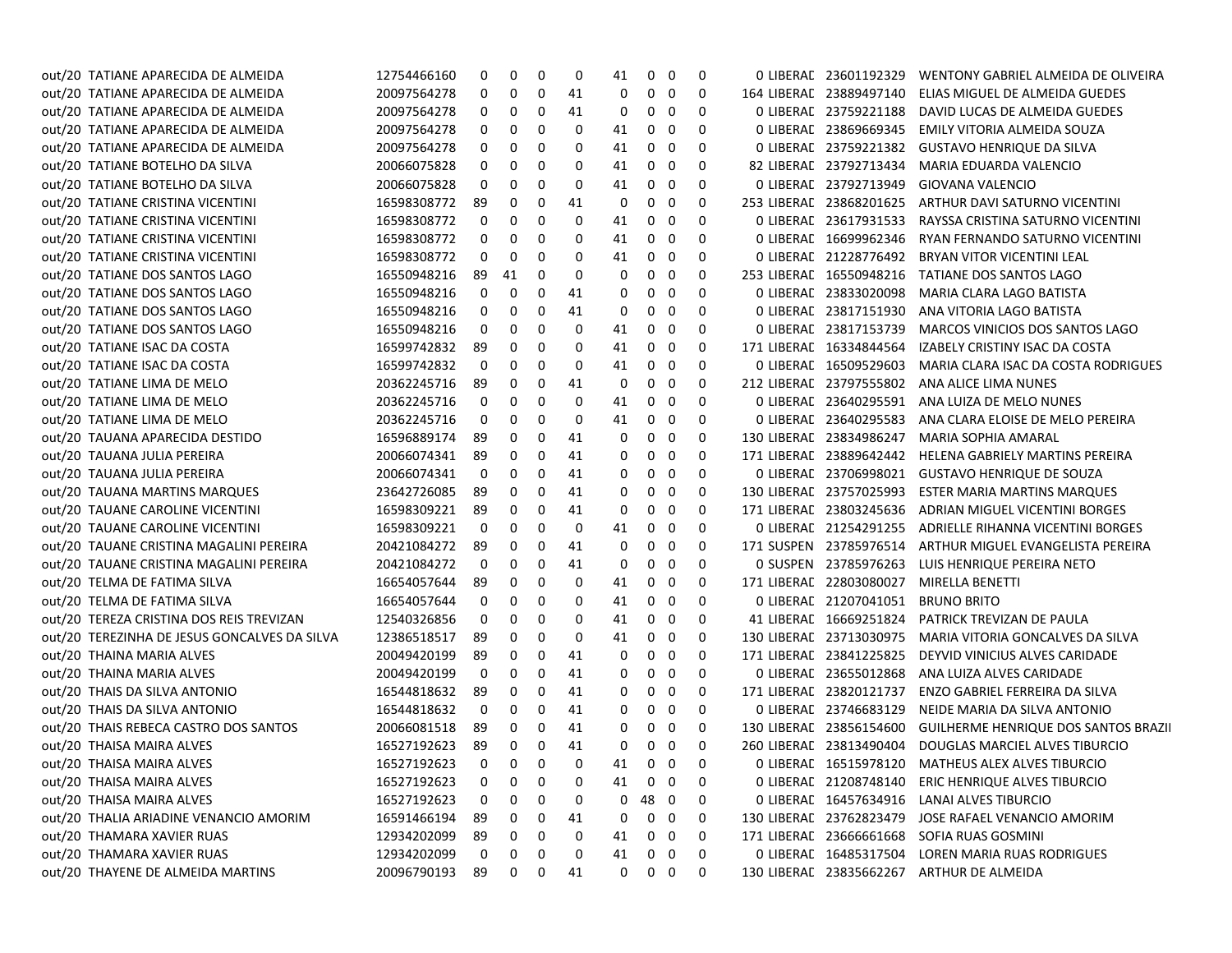| out/20 THAYLA LINO GONCALVES                                | 20362250698 | 89 | 0                 | 0 | 41 | 0  | 0          | - 0                     | 0        | 130 LIBERAL 23862189038 | BERNARDO LINO GUIMARAES                                  |
|-------------------------------------------------------------|-------------|----|-------------------|---|----|----|------------|-------------------------|----------|-------------------------|----------------------------------------------------------|
| out/20 THAYNA CRISTINA LINO GONCALVES                       | 20362250671 | 89 | 0                 | 0 | 41 | 0  | 0          | - 0                     | 0        | 130 LIBERAL 23840287363 | LORENZO LINO LUCCAS                                      |
| out/20 UIARA MACEDO LIMA                                    | 20049402786 | 89 | 0                 | 0 | 41 | 0  | 0          | - 0                     | 0        | 178 LIBERAL 23769665704 | MARYAH VICTORIA MACEDO ALVES                             |
| out/20 UIARA MACEDO LIMA                                    | 20049402786 | 0  | 0                 | 0 | 0  | 0  | 48         | 0                       | 0        | 0 LIBERAL 16301038852   | YANGUI ROBERTA MACEDO                                    |
| out/20 VALDIRENE AUGUSTA FERREIRA GONCALVES                 | 16646936146 | 0  | 0                 | 0 | 0  | 41 | 0          | - 0                     | 0        | 130 SUSPEN 23798447477  | NATASHA GABRIELE FERREIRA GONCALVES                      |
| out/20 VALDIRENE AUGUSTA FERREIRA GONCALVES                 | 16646936146 | 0  | 0                 | 0 | 0  | 41 | 0          | - 0                     | 0        | 0 SUSPEN 16646908525    | SAMUEL FELIPE FERREIRA GONCALVES                         |
| out/20 VALDIRENE AUGUSTA FERREIRA GONCALVES                 | 16646936146 | 0  | 0                 | 0 | 0  | 0  | 48         | - 0                     | 0        | 0 SUSPEN 16471539771    | LUIZ GABRIEL FERREIRA GONCALVES                          |
| out/20 VALDIRENE PRISCO DOS REIS                            | 16531537370 | 89 | 0                 | 0 | 0  | 41 | 0          | - 0                     | 0        | 171 LIBERAL 21264818590 | BEATRIZ GABRIELA SOARES DA SILVA                         |
| out/20 VALDIRENE PRISCO DOS REIS                            | 16531537370 | 0  | 0                 | 0 | 0  | 41 | 0          | 0                       | 0        | 0 LIBERAL 22013913469   | YASMIN VITORIA SOARES DA SILVA                           |
| out/20 VALERIA CRISTINA DOS SANTOS                          | 16607169040 | 0  | 0                 | 0 | 41 | 0  | 0          | - 0                     | 0        | 82 LIBERAL 23859870471  | SAMUEL DOS SANTOS                                        |
| out/20 VALERIA CRISTINA DOS SANTOS                          | 16607169040 | 0  | 0                 | 0 | 41 | 0  | 0          | - 0                     | 0        | 0 LIBERAL 23833864474   | <b>GABRIEL AUGUSTO DOS SANTOS</b>                        |
| out/20 VALERIA MARTINS DA SILVA                             | 16659845136 | 89 | 0                 | 0 | 0  | 41 | 0          | - 0                     | 0        | 178 LIBERAL 16659719831 | RAQUEL MARTINS DE ALMEIDA                                |
| out/20 VALERIA MARTINS DA SILVA                             | 16659845136 | 0  | 0                 | 0 | 0  | 0  | 48         | - 0                     | 0        | 0 LIBERAL 16659751751   | RONALDO MARTINS DE ALMEIDA                               |
| out/20 VALERIA PATRICIA MACHINI GOMES                       | 20952679757 | 89 | 0                 | 0 | 0  | 41 | 0          | - 0                     | 0        | 130 LIBERAL 21270265840 | DANIELE LUCIANE MACHINI GOMES                            |
| out/20 VANDA APARECIDA DE SOUZA                             | 20089381305 | 89 | 0                 | 0 | 0  | 41 | 0          | - 0                     | 0        | 171 LIBERAL 16698951464 | THAILA DE SOUZA MIGUEL                                   |
| out/20 VANDA APARECIDA DE SOUZA                             | 20089381305 | 0  | 0                 | 0 | 0  | 41 | 0          | 0                       | 0        | 0 LIBERAL 16681243429   | PERICLES GABRIEL MIGUEL                                  |
| out/20 VANESSA APARECIDA BORTOLETO GALVAO                   | 12591025144 | 89 | 0                 | 0 | 41 | 0  | 0          | - 0                     | 0        | 171 LIBERAL 23720677598 | THAMARA APARECIDA BORTOLETO GALVAC                       |
| out/20 VANESSA APARECIDA BORTOLETO GALVAO                   | 12591025144 | 0  | 0                 | 0 | 0  | 41 | 0          | - 0                     | 0        | 0 LIBERAL 16677192416   | SAMARAH APARECIDA BORTOLETO GALVAC                       |
| out/20 VANESSA APARECIDA DANIEL DO NASCIMENTO               | 16602782054 | 0  | 0                 | 0 | 41 | 0  | 0          | - 0                     | 0        | 41 LIBERAL 23876873319  | NICOLAS GABRIEL DO NASCIMENTO                            |
| out/20 VANESSA APARECIDA DE OLIVEIRA                        | 20144218490 | 89 | 0                 | 0 | 0  | 41 | 0          | - 0                     | 0        | 130 LIBERAL 16490447003 | MIGUEL BATISTA DE PAULA                                  |
| out/20 VANESSA APARECIDA MALACHIAS DA SILVA NUN 20049420989 |             | 89 | 0                 | 0 | 41 | 0  | 0          | - 0                     | $\Omega$ | 212 LIBERAL 23788012176 | LUCAS DA SILVA NUNES                                     |
| out/20 VANESSA APARECIDA MALACHIAS DA SILVA NUN             | 20049420989 | 0  | 0                 | 0 | 41 | 0  | 0          | - 0                     | 0        | 0 LIBERAL 23687786249   | DAVI LUIS DA SILVA NUNES                                 |
| out/20 VANESSA APARECIDA MALACHIAS DA SILVA NUN             | 20049420989 | 0  | 0                 | 0 | 0  | 41 | 0          | - 0                     | 0        | 0 LIBERAL 23615538753   | VITOR HUGO DA SILVA NUNES                                |
| out/20 VANESSA APARECIDA PIOLLA FELICIANO                   | 20417347884 | 0  | 0                 | 0 | 41 | 0  | 0          | - 0                     | 0        | 82 LIBERAL 23764302360  | JOAO MIGUEL FELICIANO                                    |
| out/20 VANESSA APARECIDA PIOLLA FELICIANO                   | 20417347884 | 0  | 0                 | 0 | 0  | 41 | 0          | -0                      | 0        | 0 LIBERAL 16693289739   | THAYANE APARECIDA MENDONCA                               |
| out/20 VANESSA CARDOSO DAVILA                               | 16581018458 | 89 | 0                 | 0 | 41 | 0  | 0          | - 0                     | 0        | 171 LIBERAL 23862679639 | ISABELLA CARDOSO SILVA                                   |
| out/20 VANESSA CARDOSO DAVILA                               | 16581018458 | 0  | 0                 | 0 | 41 | 0  | 0          | - 0                     | 0        | 0 LIBERAL 23862680149   | LUIZ FELIPE CARDOSO SILVA                                |
| out/20 VANESSA CRISTINA MARTINS                             | 23603037622 | 0  | 0                 | 0 | 41 | 0  | 0          | - 0                     | 0        | 164 LIBERAL 23862191768 | <b>ENZO MARTINS COSTA</b>                                |
| out/20 VANESSA CRISTINA MARTINS                             | 23603037622 | 0  | 0                 | 0 | 0  | 41 | 0          | - 0                     | 0        | 0 LIBERAL 23862192640   | PIETRO RAFAEL MARTINS                                    |
| out/20 VANESSA CRISTINA MARTINS                             | 23603037622 | 0  | 0                 | 0 | 0  | 41 | 0          | - 0                     | 0        | 0 LIBERAL 22004780397   | YURI GABRIEL MARTINS DOS SANTOS                          |
| out/20 VANESSA CRISTINA MARTINS                             | 23603037622 | 0  | 0                 | 0 | 0  | 41 | 0          | - 0                     | 0        | 0 LIBERAL 22804473979   | KAUAN EDUARDO MARTINS DOS SANTOS                         |
| out/20 VANESSA DOS SANTOS DOURADO                           | 20049422116 | 89 | 0                 | 0 | 41 | 0  | 0          | 0                       | 0        | 171 LIBERAL 23725029292 | PEDRO HENRIQUE DOURADO                                   |
| out/20 VANESSA DOS SANTOS DOURADO                           | 20049422116 | 0  | 0                 | 0 | 0  | 41 | 0          | - 0                     | 0        | 0 LIBERAL 23644692153   | EMANUELLY SOPHIA DOURADO                                 |
| out/20 VANESSA FERREIRA GOMES LOPES DOS SANTOS 12780819164  |             | 0  | 0                 | 0 | 41 | 0  | 0          | - 0                     | 0        | 123 LIBERAL 23887665933 | <b>WESLEY MIGUEL DOS SANTOS</b>                          |
| out/20 VANESSA FERREIRA GOMES LOPES DOS SANTOS 12780819164  |             | 0  | 0                 | 0 | 0  | 41 | 0          | - 0                     | 0        | 0 LIBERAL 23763305773   | MARIA CLARA DOS SANTOS FINOTTI                           |
| out/20 VANESSA FERREIRA GOMES LOPES DOS SANTOS 12780819164  |             | 0  | 0                 | 0 | 0  | 41 | 0          | - 0                     | 0        | 0 LIBERAL 16521392639   | MARIA EDUARDA DOS SANTOS DE JESUS                        |
| out/20 VANESSA GUIMARAES DA SILVA                           | 16544869563 | 89 | 0                 | 0 | 41 | 0  | 0          | - 0                     | $\Omega$ | 212 LIBERAL 23767802623 | <b>HEYTOR LORENZZO LOPES DOS SANTOS</b>                  |
| out/20 VANESSA GUIMARAES DA SILVA                           | 16544869563 | 0  | 0                 | 0 | 0  | 41 |            | $0\quad 0$              | 0        | 0 LIBERAL 23618580386   | NOEMY HELOA DA SILVA DOS SANTOS                          |
| out/20 VANESSA GUIMARAES DA SILVA                           | 16544869563 |    | $0\quad 0\quad 0$ |   | 0  |    | 41 0 0     |                         | 0        |                         | 0 LIBERAE 21244294782 EMILLY VICTORIA DA SILVA BUENO     |
| out/20 VANESSA LILIANE DE CASTRO                            | 20096789969 | 89 | 0                 | 0 | 0  | 41 |            | $0\quad 0$              | 0        |                         | 171 LIBERAL 23639985407 LAYRA GABRIELA DE CASTRO MARQUES |
| out/20 VANESSA LILIANE DE CASTRO                            | 20096789969 | 0  | 0                 | 0 | 0  | 41 | 0          | $\mathbf{0}$            | 0        |                         | 0 LIBERAL 16329606154 GABRIEL DONIZETE DE CASTRO MARQUES |
| out/20 VANESSA MARA DE OLIVEIRA DIAS                        | 12787306189 | 89 | 0                 | 0 | 41 | 0  |            | $0\quad 0$              | 0        | 260 LIBERAL 23801196034 | RAYANE CAROLINA DOS ANJOS                                |
| out/20 VANESSA MARA DE OLIVEIRA DIAS                        | 12787306189 | 0  | 0                 | 0 | 41 | 0  | 0          | $\overline{\mathbf{0}}$ | 0        | 0 LIBERAL 23737504888   | RENAN DOS ANJOS JUNIOR                                   |
| out/20 VANESSA MARA DE OLIVEIRA DIAS                        | 12787306189 | 0  | 0                 | 0 | 0  | 41 |            | $0\quad 0$              | 0        | 0 LIBERAL 16662245756   | RAYSSA DIAS DE MELO                                      |
| out/20 VANESSA MARA DE OLIVEIRA DIAS                        | 12787306189 | 0  | 0                 | 0 | 0  |    | $0$ 48 $0$ |                         | 0        |                         | 0 LIBERAE 23737504861 GABRIELLA DIAS DE MELO             |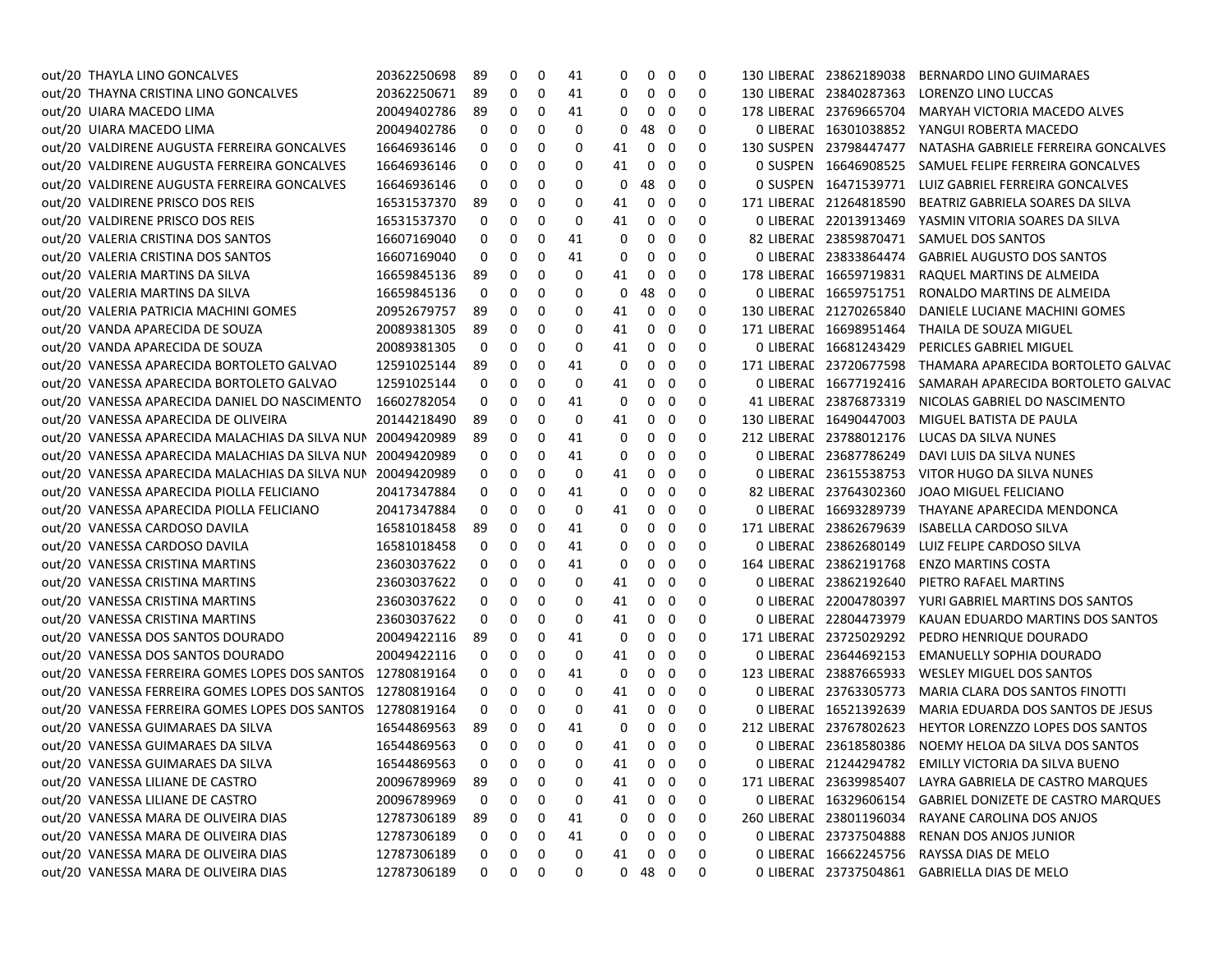| out/20 VANESSA PRISCO DOS REIS MARTINS                        | 16531520338 | 89       | $\mathbf 0$ | 0        | 41 | 0        | 0           | $\mathbf 0$    | $\Omega$     | 253 LIBERAL 23770013855 | JOAO MIGUEL MARTINS                                        |
|---------------------------------------------------------------|-------------|----------|-------------|----------|----|----------|-------------|----------------|--------------|-------------------------|------------------------------------------------------------|
| out/20 VANESSA PRISCO DOS REIS MARTINS                        | 16531520338 | 0        | $\mathbf 0$ | 0        | 0  | 41       | 0           | $\mathbf 0$    | $\Omega$     | 0 LIBERAL 23641983947   | <b>HENRIQUE GABRIEL MARTINS</b>                            |
| out/20 VANESSA PRISCO DOS REIS MARTINS                        | 16531520338 | 0        | 0           | 0        | 0  | 41       | 0           | 0              | 0            | 0 LIBERAL 21239132818   | ANA LAURA PRISCO MARTINS                                   |
| out/20 VANESSA PRISCO DOS REIS MARTINS                        | 16531520338 | 0        | 0           | 0        | 0  | 41       | 0           | 0              | 0            | 0 LIBERAL 21239132788   | ANA JULIA PRISCO MARTINS                                   |
| out/20 VANIA MIRANDA DOS REIS                                 | 12794308094 | 89       | 0           | $\Omega$ | 0  | 41       | 0           | 0              | 0            | 130 LIBERAL 23839705998 | KAIQUE MIRANDA DE ARAUJO                                   |
| out/20 VANIA REGINA BENEDITO                                  | 16549096007 | 89       | $\mathbf 0$ | 0        | 41 | $\Omega$ | 0           | 0              | $\Omega$     | 171 LIBERAL 21299086588 | ZAYA REGINA BENEDITO                                       |
| out/20 VANIA REGINA BENEDITO                                  | 16549096007 | 0        | $\mathbf 0$ | 0        | 41 | 0        | 0           | 0              | $\Omega$     | 0 LIBERAL 23763722730   | HELLOYZA REGINA ALVES DE SOUSA                             |
| out/20 VANIA ROSICLEIA GIMENEZ                                | 12778273141 | 0        | 0           | 0        | 41 | 0        | 0           | $\mathbf 0$    | $\Omega$     | 82 LIBERAL 23765044098  | JOAO MARCOS OLIVEIRA SA                                    |
| out/20 VANIA ROSICLEIA GIMENEZ                                | 12778273141 | 0        | 0           | 0        | 0  | 41       | 0           | 0              | 0            | 0 LIBERAL 23765044756   | VICTOR ALEXANDRE CINTO                                     |
| out/20 VANUCIA DA SILVA ACIOLI                                | 20457827569 | 89       | 0           | 0        | 41 | 0        | 0           | 0              | 0            | 171 LIBERAL 23853487978 | OTAVIO HENRIQUE ACIOLI DA SILVA                            |
| out/20 VANUCIA DA SILVA ACIOLI                                | 20457827569 | 0        | $\mathbf 0$ | $\Omega$ | 0  | 41       | 0           | 0              | $\Omega$     | 0 LIBERAL 16509661307   | CRISTIAN EDUARDO ACIOLI MUNIZ                              |
| out/20 VERONICA DOS SANTOS BRAZ                               | 16695519987 | 89       | $\mathbf 0$ | 0        | 0  | 41       | 0           | $\mathbf 0$    | 0            | 171 LIBERAL 16695301833 | <b>RUAN PABLO DOS SANTOS</b>                               |
| out/20 VERONICA DOS SANTOS BRAZ                               | 16695519987 | 0        | $\mathbf 0$ | 0        | 0  | 41       | 0           | 0              | 0            | 0 LIBERAL 21248436883   | HENRIQUE GABRIEL DOS SANTOS                                |
| out/20 VICTORIA CAROLINE DE OLIVEIRA MONHO DA SI 16596922236  |             | 89       | 0           | 0        | 41 | 0        | 0           | 0              | 0            | 130 LIBERAL 23767016989 | ANA LUIZA MONHO DA SILVA                                   |
| out/20 VICTORIA JAMILY DE OLIVEIRA GORDIANO DE SC 16596922554 |             | 89       | 0           | 0        | 41 | 0        | 0           | 0              | 0            | 130 LIBERAL 23894185828 | PYETRA ANTONELLA OLIVEIRA                                  |
| out/20 VIVIAN TAIS DE CASTRO SILVA                            | 23617751721 | 0        | 0           | 0        | 41 | 0        | 0           | 0              | 0            | 205 LIBERAL 23867436785 | EFRAIM MANASSES CASTRO DA SILVA                            |
| out/20 VIVIAN TAIS DE CASTRO SILVA                            | 23617751721 | 0        | $\mathbf 0$ | $\Omega$ | 41 | 0        | 0           | 0              | $\Omega$     | 0 LIBERAL 23867438133   | LEVI ABHRAHAM DE CASTRO DA SILVA                           |
| out/20 VIVIAN TAIS DE CASTRO SILVA                            | 23617751721 | 0        | $\mathbf 0$ | 0        | 41 | $\Omega$ | 0           | 0              | $\Omega$     | 0 LIBERAL 23735948053   | CALEBE CASTRO DA SILVA                                     |
| out/20 VIVIAN TAIS DE CASTRO SILVA                            | 23617751721 | $\Omega$ | 0           | 0        | 0  | 41       | 0           | 0              | $\Omega$     | 0 LIBERAL 21270900015   | ASAFE CASTRO DA SILVA                                      |
| out/20 VIVIAN TAIS DE CASTRO SILVA                            | 23617751721 | 0        | 0           | 0        | 0  | 41       | 0           | 0              | 0            | 0 LIBERAL 23617698588   | NADYNE TAIS CASTRO DA SILVA                                |
| out/20 VIVIANE ANGELICA DA SILVA SOARES                       | 20398070975 | 0        | 0           | 0        | 41 | 0        | 0           | 0              | 0            | 41 LIBERAL 23843946171  | SOPHIA HELLENA SILVA MARTINS                               |
| out/20 VIVIANE APARECIDA DE ALMEIDA CESAR                     | 16598368228 | 89       | 0           | $\Omega$ | 41 | 0        | 0           | 0              | $\mathbf{0}$ |                         | 253 LIBERAE 23860314552 ANA BEATRIZ DE ALMEIDA CESAR       |
| out/20 VIVIANE APARECIDA DE ALMEIDA CESAR                     | 16598368228 | 0        | $\mathbf 0$ | 0        | 0  | 41       | 0           | 0              | 0            |                         | 0 LIBERAE 23665872312 VITOR LUCAS DE ALMEIDA PEREIRA CESAR |
| out/20 VIVIANE APARECIDA DE ALMEIDA CESAR                     | 16598368228 | 0        | $\mathbf 0$ | 0        | 0  | 41       | 0           | 0              | $\Omega$     | 0 LIBERAL 21253991075   | ANALLY GIOVANNA DE ALMEIDA CESAR                           |
| out/20 VIVIANE APARECIDA DE ALMEIDA CESAR                     | 16598368228 | 0        | 0           | 0        | 0  | 41       | 0           | 0              | $\Omega$     | 0 LIBERAL 21246320128   | ANAHY ROBERTA DE ALMEIDA CESAR                             |
| out/20 VIVIANE CRISTINA BALERA                                | 20368016816 | 89       | 0           | 0        | 0  | 41       | 0           | 0              | 0            | 130 LIBERAL 21214489631 | EDUARDO ALBERTO BALERA GALDINO                             |
| out/20 VIVIANE DE OLIVEIRA LEAO SANCHES                       | 13305654812 | 89       | 41          | 0        | 0  | 0        | 0           | 0              | 0            | 301 LIBERAL 23733389626 | THAUANY CRISTINE LEAO RODRIGUES                            |
| out/20 VIVIANE DE OLIVEIRA LEAO SANCHES                       | 13305654812 | 0        | 0           | 0        | 41 | $\Omega$ | 0           | 0              | $\Omega$     | 0 LIBERAL 23733389634   | NOEMY GABRIELLY LEAO SANCHES                               |
| out/20 VIVIANE DE OLIVEIRA LEAO SANCHES                       | 13305654812 | 0        | 0           | 0        | 0  | 41       | 0           | 0              | 0            | 0 LIBERAL 23733389596   | LETICIA CAROLINE LEAO RODRIGUES                            |
| out/20 VIVIANE DE OLIVEIRA LEAO SANCHES                       | 13305654812 | 0        | 0           | 0        | 0  | 41       | 0           | 0              | 0            | 0 LIBERAL 23733389618   | YAGO AGAMENON LEAO RODRIGUES                               |
| out/20 VIVIANE DE OLIVEIRA LEAO SANCHES                       | 13305654812 | 0        | 0           | 0        | 0  | 0        | 48          | $\overline{0}$ | 0            | 0 LIBERAL 23733389626   | THAUANY CRISTINE LEAO RODRIGUES                            |
| out/20 VIVIANE HELENA BATISTA                                 | 20700245914 | 89       | 0           | 0        | 41 | 0        | 0           | 0              | 0            | 219 LIBERAL 23781549964 | <b>ENZO FELIPE BATISTA RONCARI</b>                         |
| out/20 VIVIANE HELENA BATISTA                                 | 20700245914 | 0        | 0           | 0        | 0  | 41       | 0           | 0              | 0            | 0 LIBERAL 23724159826   | <b>GABRIELA EDUARDA BATISTA</b>                            |
| out/20 VIVIANE HELENA BATISTA                                 | 20700245914 | 0        | $\Omega$    | $\Omega$ | 0  | 0        | 48          | $\mathbf 0$    | $\Omega$     | 0 LIBERAL 23724159834   | <b>GABRIEL HENRIQUE SILVERIO</b>                           |
| out/20 WEDNA TAYNA BATISTA DE MACEDO                          | 16635003585 | 89       | 0           | 0        | 41 | $\Omega$ | 0           | 0              | 0            | 130 LIBERAL 23870010483 | ALICE GABRIELLY BATISTA DE MACEDO GON                      |
| out/20 WILMA DE PAULA LUCRECIO                                | 12142137360 | 89       | 0           | 0        | 0  | 0        | 48          | $\mathbf 0$    | 0            | 137 LIBERAL 23773821340 | ALISSON ROBERT PATRICK LUCRECIO                            |
| out/20 ZAIRA FERREIRA GONCALVES MARTINS                       | 12838683189 | 89       | 0           | 0        | 0  | 41       | 0           | 0              | 0            | 171 LIBERAL 23602999013 | WILLIAM GONCALVES                                          |
| out/20 ZAIRA FERREIRA GONCALVES MARTINS                       | 12838683189 | 0        | 0           | 0        | 0  | 41       | 0           | 0              | 0            | 0 LIBERAL 16315496599   | ISABELLA FERREIRA BENDACOLLI ALEXANDR                      |
| out/20 ZILDA BATISTA DE OLIVEIRA                              | 12425613775 | 89       | 0           | 0        | 0  | 0        | 48          | 0              | 0            | 137 LIBERAL 16440881702 | LUDMILA RASTELI SANCHEZ                                    |
| out/20 ZILDA LOPES DA ROCHA                                   | 20623851657 | 89       | $\Omega$    | $\Omega$ | 0  | 41       | $\mathbf 0$ | 0              | $\Omega$     | 178 LIBERAL 16631570876 | RAFAEL FARIAS DA ROCHA                                     |
| out/20 ZILDA LOPES DA ROCHA                                   | 20623851657 | $\Omega$ | $\Omega$    | $\Omega$ | 0  | $\Omega$ | 48          | $\Omega$       | $\Omega$     |                         | 0 LIBERAL 16401638592 MANOEL FARIAS DA ROCHA NETO          |